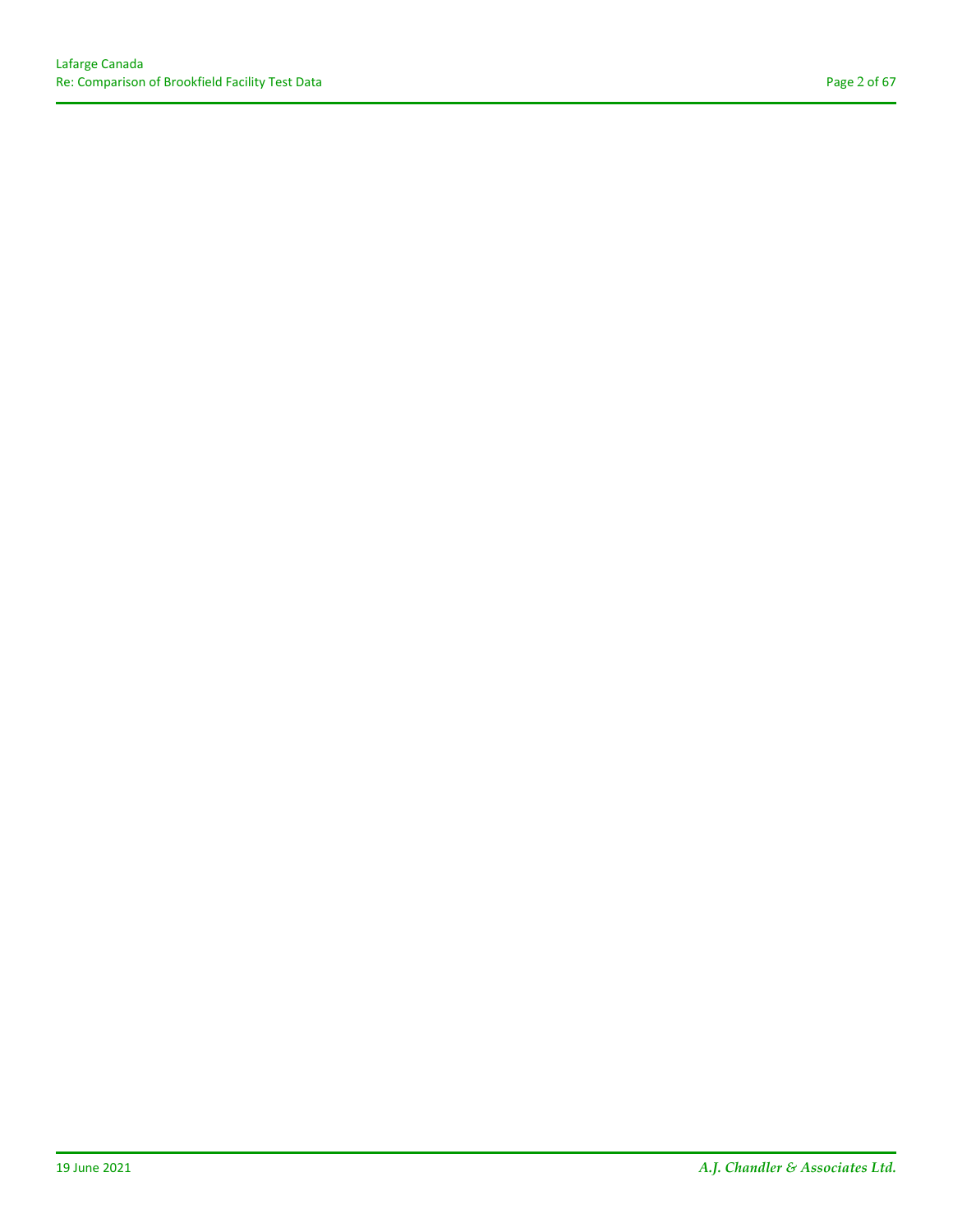# **EXECUTIVE SUMMARY**

As part of Lafarge's efforts to reduce greenhouse gas emissions they have been moving to reduce their reliance on coal in their cement kilns across Canada. One fuel replacement for coal is scrap tires which are anticipated to reduce greenhouse gas emissions by roughly 30% for every tonne of coal replaced. As a secondary benefit, NOx emissions are estimated to be reduced by 10‐15% at that replacement level. Waste materials can provide energy to a cement kiln; however, there are concerns that such changes can influence other emissions from the process. Working with researchers and Nova Scotia Environment [NSE], Lafarge's Brookfield facility embarked upon a low carbon fuels strategy after approval was granted in 2017. That permission included requirements to undertaken extensive testing of the stack emissions from the facility using protocols approved by NSE.

Monitoring stack emissions is accomplished in various ways: continuous monitoring of typical gaseous components such as sulphur dioxide, oxides of nitrogen, carbon monoxide and oxygen as well as opacity; periodic sampling of dust, metals, organic compounds (semi‐volatile [SVOC] and two categories of volatile compounds), and chlorine compounds. The continuous monitoring data is typically averaged over a specified period and the variation in the results can be assessed to determine operational status. Periodic sampling requires extracting a minimum volume of the stack gases and collecting the target species in specially designed capture systems. For regulatory testing periodic sampling is repeated three times for any specific test series. The intent of repeatedly withdrawing samples is to ensure that any variability in the emissions is identified. To assess performance against regulatory standards, NSE requires that the sampling protocols meet the quality assurance/quality control standards set out in the methods and, if acceptable, the results are averaged and compared to the prescribed limits.

In addition to ensuring that any changes in operations at Brookfield did not cause excessive emissions, testing was designed to allow emissions to be compared for different fuel feeds. Typically, facility operation with the original fuel mix is referred to as Baseline operations, and testing was conducted in 2017 and 2019 under these conditions. Specific sampling were conducted during the use of low carbon fuels, [LCF], later in 2019 and again in 2020. These test results are the basis of the evaluation discussed in this report.

Even though testing was undertaken to ascertain emissions under both Baseline and LCF operating conditions, many factors can affect the emission profile. Since the process uses feed stocks mined from local quarries, it is not unusual to have the chemical composition of these materials vary. Such variations could lead to differences in emissions. Even the coal used as a fuel can have a varying chemical composition over time as the coal comes from different seams in the mine. Process conditions can alter emissions, particularly if those changes affect the performance of emission control systems such as the electrostatic precipitator [ESP] used to control dust emissions from the stack.

Another source of variation is the precision of the sampling methods. Precision is influenced by random error inadvertently entering the measurement process from the sample collection, or sample recovery, or sample analysis. When periodic sampling methods were developed by the USEPA they required simultaneously sampling using multiple sampling systems to ascertain if the variability in the result produced was low enough to ensure reliable results. That variability, expressed as the Relative Standard Deviation, can vary with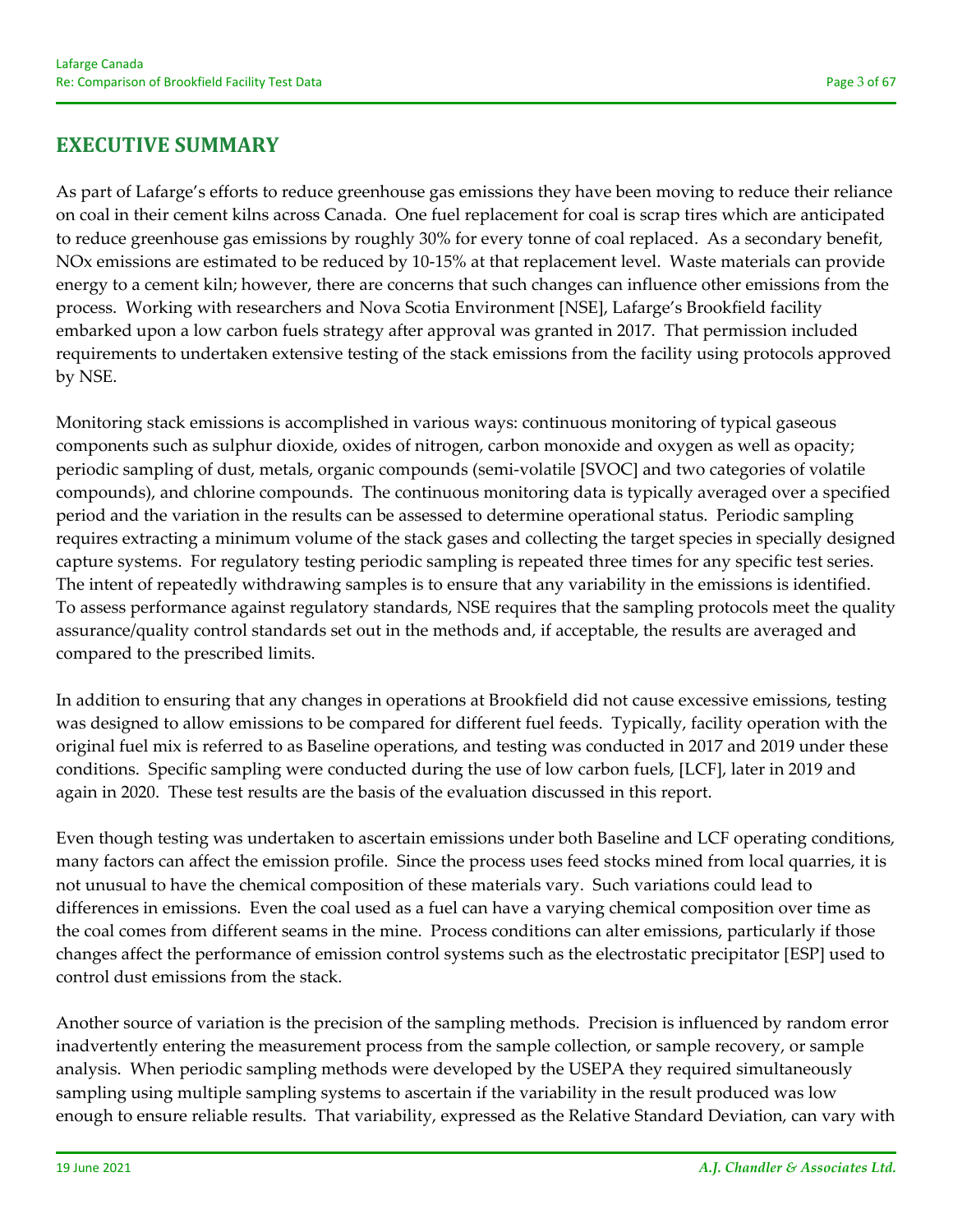the concentration present in the stack being measured, but is not reflected in the any testing results typically provided to the regulatory agency.

The potential for variability in the testing results implies that it is insufficient to merely compare the average result for different testing campaigns. This assessment reviewed the stack sampling reports, recalculated all the emission concentration data for each parameter and each test and used that data in a statistical software package to compare the means of two independent groups to determine whether there is statistical evidence that the associated population means are significantly different. This is known as the Independent Samples t Test. Using this technique, it possible to ascertain if the observed differences occur by chance, or if they reflect a meaningful difference between the results.

The next step used in this evaluation was to determine if sampling method precision contributed to the identified differences. Using measured variability for test methods, it is possible, based upon the results of the ReMAP study, to determine what range of future measurements might result from the average concentration in the stack. Details of this approach are provided in the report. Those results that were statistically significant, but within the range of method precision, were concluded to show little difference between the test series.

Having defined that there was a meaningful difference, the results were be examined to find possible reasons for the differences. When attempting to explain results, the literature provides observations and reasons for variations found in other similar operations. A major source of information on cement kiln performance is the European Commission Best Available Technology report for the cement, lime, and magnesium oxide industry referenced elsewhere in this report. While not directly applicable to every site, trends noted in that document are useful for describing broad responses in emission data.

With four test series: Baseline 2017; Baseline 2019; LCF 2019; and LCF 2020 comparisons between each series could be conducted. A fifth series, the combined results of the Baseline testing series, was also created. Comparing each to the others, the list of 8 comparisons was completed for the metals:

Baseline 2017 to: Baseline 2019; to LCF 2019; to LCF 2020 Baseline 2019 to: LCF 2019; to LCF 2020 LCF 2019 to: LCF 2020; and to the combined Baseline LCF 2020 to: the combined Baseline

For organics, the LCF 2019 SVOC data was not used for comparisons, and there were no data for VOCs for the LCF 2020 testing. This reduced the number of comparisons for the organics to 4 for each group.

Stack sampling requirements identified 222 possible elements or compounds that should be monitored, at least for the 2017 testing. That list was revised with the permission of NSE for later testing. This study compared the results for 196 elements or compounds excluding duplicate VOC results obtained using different test methods, and those compounds removed after the first test series.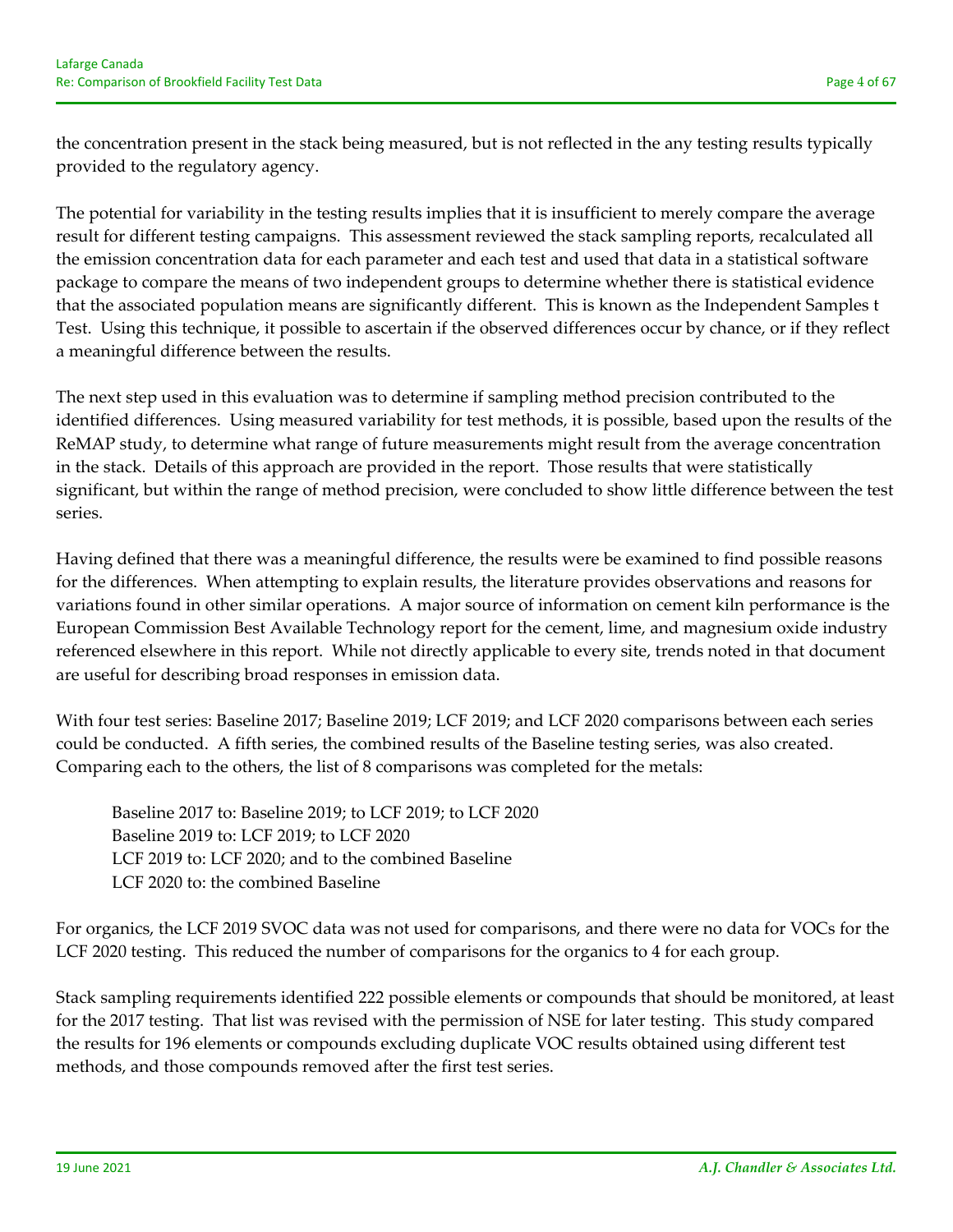The results of the statistical comparison of means tests identified that 59 of the 196 species measured during the various tests produced significant statistics. The species identified were distributed over the various test comparisons. The maximum number of differences identified in a single comparison was 29, the minimum was 11. The edited metals list from 2019 LCF produced between 5 and 16 significant statistics when compared to other tests. The SVOC from 2020 LCF produced 2 significant statistics when compared to the 2019 Baseline and the 2020 LCF series, and 12 significant statistics when compared 2019 Baseline was compared to the 2020 LCF data. VOC comparisons identified 6 compounds from the 2019 LCF testing that produced significant differences with Baseline tests.

For the combustion gases the comparisons showed that while there appeared to some differences in the averages, when the combined Baseline data was compared to the 2019 LCF averages, neither the CO or the NO<sub>x</sub> produced t-statistics that were significant suggesting that there was no statistically significant difference between CO or  $NO<sub>x</sub>$  results for the test series. The combined Baseline comparison to the  $SO<sub>2</sub>$  from the 2019 LCF test did produce a t-statistic that was significant suggesting that there was a difference between the means. The 2019 LCF SO2 mean was lower than the combined Baseline mean. The reason for the lower concentration could be related to the low carbon fuel, or changes in the amount of sulphur in the raw meal. Ammonium was another gas sampled. The only comparison that produced a significant t-statistic was the comparison of the Baseline tests, 2017 vs 2019, even though the geometric mean for the 2020 series looks low. That was driven by a low value and a high value so there was a large variance in the result which reduced the significance of the t-statistic. The literature suggests that ammonium emissions are related mainly to the raw meal, suggesting that the chemical constituents of the feed change. Lastly, a comparison of the THC values was conducted for the 2017 and 2019 test series. The combined Baseline series were identified as producing a significant t-statistic when compared to the 2019 LCF results. The 2017 test series had a wide range of values compared to the narrow range for the other two tests and this reduced the significance to 0.038, still less than 0.05 but there is a 1 in 26 chance that this result could be erroneous. There was no difference between the 2019 values indicating that it is unlikely that low carbon fuel use would change THC emissions.

Particulate matter emissions were compared both with the full data set and with the suspect test removed from the 2019 LCF series. The change had no effect on the significance of the t-statistics, in both cases the 2019 LCF series produced a significant value when compared to the 2017 Baseline and the combined Baseline series. There was no difference between the 2020 series and the Baseline series, suggesting that the use of the LCF did not influence the emission results. When the 2019 LCF data was assessed with respect to measurement variability it was determined that the either of the 2017 or 2019 results could have been in the range expected from measurement precision. This suggests that the statistical findings were not environmentally significant.

The list of metallic elements identified for testing numbered 32. All were included in the independent means ttests that were completed for the 8 combinations outlined previously. The 2017 Baseline series was missing 4 elements they had not been included in the analytical results. Approximately 25% of the comparisons produced t-statistics that were significant. For the balance of the comparisons, there were no significant differences found. Even though significant t‐statistics were found by the comparisons they did not occur for all elements on all comparisons.

Eight elements produced no significant differences in mean concentrations regardless of the fuel used: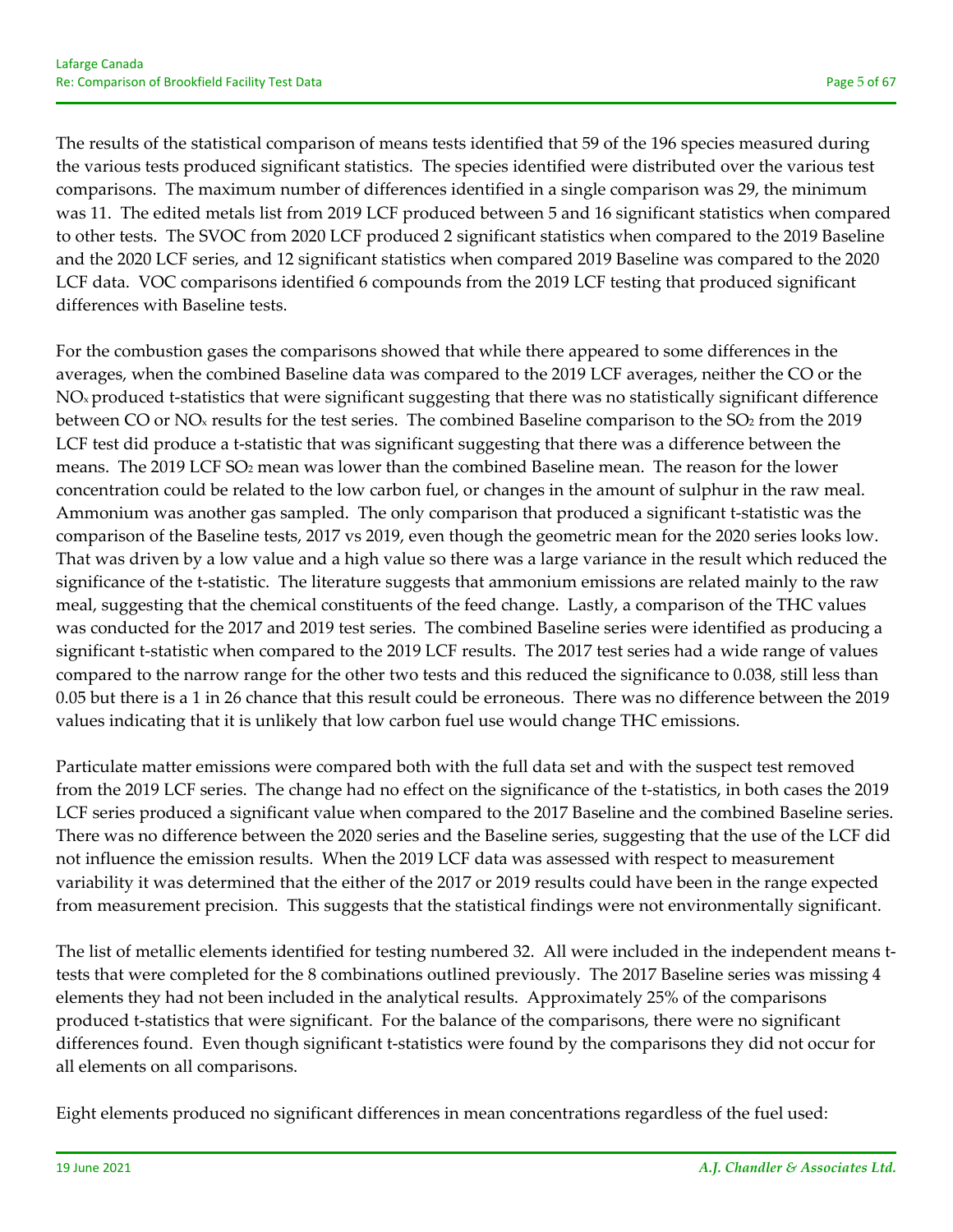Chromium, Copper, Lead, Lithium, Nickel, Silicon, Thallium, and Vanadium,

A second group of elements were determined to show no changes in concentrations because in most cases the laboratory reported the results as being below the detection limit. Substituting the DL for these missing data created misleading mean difference statistics. When the data, with the substitution, is used for the means comparisons, it was found that the differences simply tracked the changes in the detection limits over the duration of the project. The individual elements are discussed in the text with explanations about the detection limits. The seven elements were:

Antimony, Beryllium, Bismuth, Cadmium, Phosphorus, Tellurium and Zinc

The remaining elements were assessed to determine whether normal sampling variability was a factor in the identified differences. If all the results overlapped using the ReMAP approach, method precision can be assumed to account for the differences. It was concluded that the use of low carbon fuels had no effect on emissions of these 7 elements:

Mercury, Arsenic, Cobalt, Manganese, Molybdenum, Selenium, and Silver

Some elements could not be assessed using the ReMAP methodology because the values recorded in the tests were outside the range of concentrations used to develop the ReMAP statistics. However, it was concluded that the data did not support a conclusion that fuel changes influenced the emissions of:

Aluminum and Iron.

Two other major constituents produced significant statistics, but high blank train levels were identified for these elements. Typically, blank train concentrations are a small fraction of the sampled values, but in the case of these metals the sample results are similar in magnitude to the blanks. This result, and the finding that the baseline and LCF series were similar, suggests that there is no meaningful difference from the use of different fuels for:

#### Magnesium and Sodium

A correlation between TSP emissions and the emissions of two elements that also are constituents of the raw meal suggest that there may be factors other than different fuels influencing the statistics for comparisons of:

Calcium and Strontium

The statistics and comparisons produced for:

Barium, Boron, Tin, and Titanium.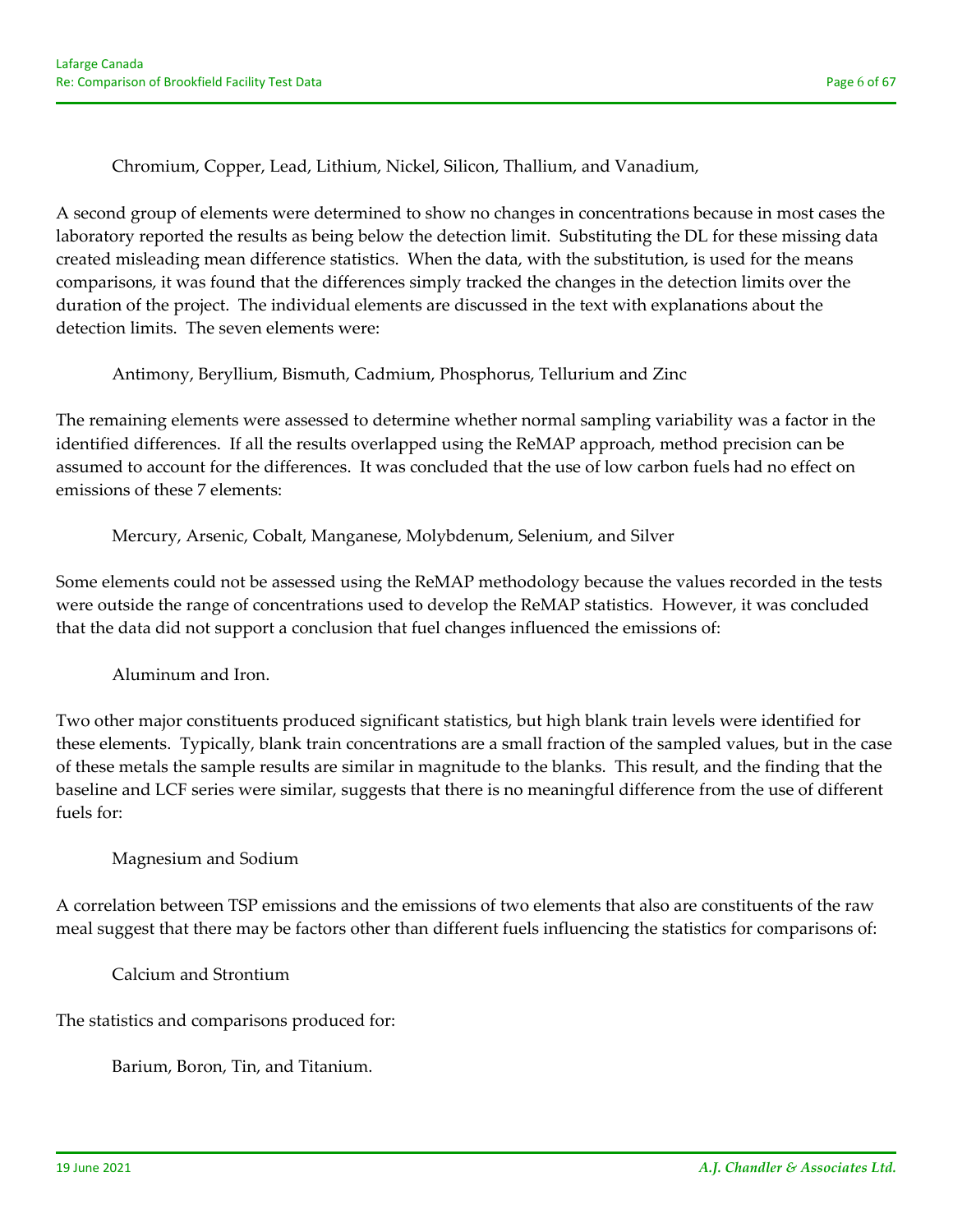are not as easily explained. There are differences in the means, and method precision does not explain the differences.

Barium results were much lower for 2020 LCF series and that series could be an outlier in the data set. The other series showed no significant differences suggesting no influence related to fuel use.

Boron results for both 2019 series were dominated by BDL values reported from the laboratory and the substitution used for this study leads to inappropriate conclusions related to these tests. the Blank train in 2020 had similar levels in the HF digest indicating that laboratory procedures might influence emission levels. The 2017 Baseline and 2020 LCF test series were not statistically different suggesting that fuel changes are unlikely to influence boron emissions.

Tin emissions were lowest for the 2019 LCF series, and the means differences were identified for each comparison of 2019 LCF to the other tests. Also significant were the 2019 Baseline to 2020 LCF results. The ReMAP check of the effects of method precision identified that the 2019 LCF results did not overlap with the other results, and the 2020 LCF was at the low end of the Baseline test range. The data would indicate that LCF fuel may have led to a reduction in tin emissions.

The results of the titanium analyses showed blank train levels in excess of 30% of the sample results, with the 2019 LCF blank level being similar to the geometric of both the 2019 Baseline and 2020 LCF series. Titanium dioxide would be expected to be present in the raw meal, and differences may be related to the feed. The ReMAP assessment determined that the 2019 LCF results were outside the expected range of the other tests. The other tests overlap even though the means test comparisons produced significant statistics. A positive correlation was found between titanium and TSP and the TSP means were different between the 2019 LCF and combined Baseline tests, but the titanium means for this comparison were not significant. The data suggest that it is unlikely that the decrease in titanium emissions is associated with changes in fuel.

If differences cannot be explained by sampling variability, there are likely other factors influencing the emissions. While the specific cause of these differences cannot be identified from these data, it must be recognized that the raw materials used in the process are mined from deposits that would be expected to have naturally variable concentrations of metals. Studies at another Canadian facility have assessed the contribution of metals from both the fuel and raw materials processed in the kiln. With approximately 12 tonnes of raw feed per tonne of 50/50 coal/petcoke fuel, the study found that the raw feed contained much more barium, cadmium, chromium, lead, and thallium than the fuel contributed. Copper, vanadium and nickel concentrations in the fuel and the feed were similar. The fuel contributed more mercury and zinc than the raw feed, as the ratio of g/hr of these elements from the fuel and the raw material were less than the mass of fuel to the mass of raw feed. Molybdenum was not quantified in the fuel study.

Most minerals in nature are found in varying concentrations. Given the sedimentary nature of raw feed materials it is probable that the concentration of trace metals will vary from location to location within a deposit. Since the 2019 testing was separated by several months, the raw material being mined would be expected to be in a different location in the deposit, and thus the raw materials could have had different concentrations of the trace elements.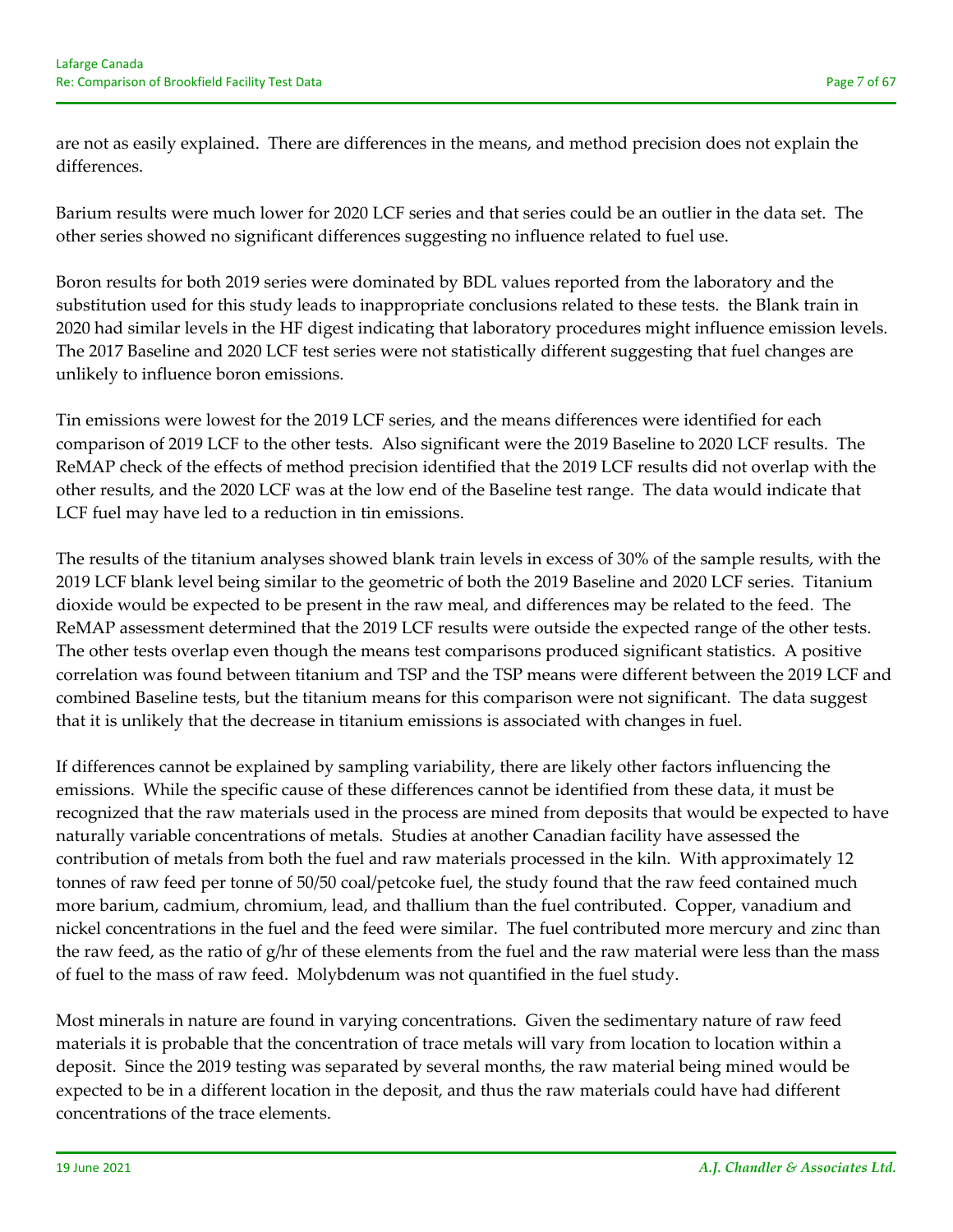Comparing the metals emissions at Brookfield with those reported in the BAT requires considering 3 groups of metals: Mercury; the sum of Cadmium and Thallium; and the sum of Arsenic, Antimony, Lead, Chromium, Cobalt, Copper, Manganese, Nickel and Vanadium. Mercury data from this study is  $4 \text{ ug/m}^3$  at the low end of the BAT 0-30 ug/m<sup>3</sup> range. Summing the average for cadmium and thallium the values from Brookfield are 27 ug/m<sup>3</sup> again at the low end of the 0-680 ug/m<sup>3</sup> range reported in the BAT. The final comparison is 70 ug/m<sup>3</sup> at Brookfield versus 0-4,000 ug/m<sup>3</sup> in the BAT. Overall, the metals emissions are at the low end of those reported from other facilities.

The independent samples t-test results from the comparison of means for the organic species targeted in the testing programs produced a limited number of significant statistics. As discussed for the individual compounds, many of the organics released in low concentrations from cement kilns are related to organics in the raw meal. These compounds are not exposed to the intense high temperatures and long residence times in the flame which should result in the destruction of most organic species.

Method variability data such as the ReMAP formulations are only available for the combined PCDD/F results as there is insufficient dual train testing data to assess method variability for the other species. However, the evaluation identified mixed results for PAHs, and the emissions of these compounds can be assumed to not be the result of fuel differences.

Without the ability to assess the precision of the VOST and Bag sampled organic tests based upon simultaneous sampling it is not possible to attribute the variability to method precision. These compounds produced mixed results similar to the PAH determinations. Some compounds are higher for the LCF test than the Baseline tests, but others are lower. This limits the ability to develop definitive statements about the effect of fuels on this group of compounds. Not as well documented is the presence of organic materials in the sedimentary materials that are fed to the kiln. Given the counter‐flow nature of the process organics in the raw feed the BAT notes that these would be expected to volatilize as the feed is heated and can give rise to volatile organic constituents in the stack gas.

Examining the PCDD/F data using the ReMAP approach identified that the 2017 Baseline tests did not overlap with the other series indicating that the significant statistics might be meaningful. With the limited data from the 2017 tests and the high concentration on the first test, that conclusion should be viewed cautiously. The ReMAP calculation suggests that means differences from the 2019 and 2020 test series comparisons could be the result of method variability. It should be noted that all PCDD/F results are well below regulatory levels in Canada, and indeed the 2019 and 2020 results were below the Level of Quantitation used to define virtual elimination of these contaminants.

As discussed in the report, metals emitted from the stack are associated with fine particulate matter that escapes the ESPs. It is known that some organic species will bind to particulate matter, and the more available surface area there is, the more likely this is to happen. To determine whether variations in the particulate matter emission, TSP discussed earlier, might have influenced the emissions of other species a linear correlation was completed between the TSP and the other species. Only 4 metals were found to have significant positive correlations with TSP: calcium, lithium, strontium, and titanium. Both the organic species identified as having correlations with TSP emissions were negatively correlated, the concentration decreased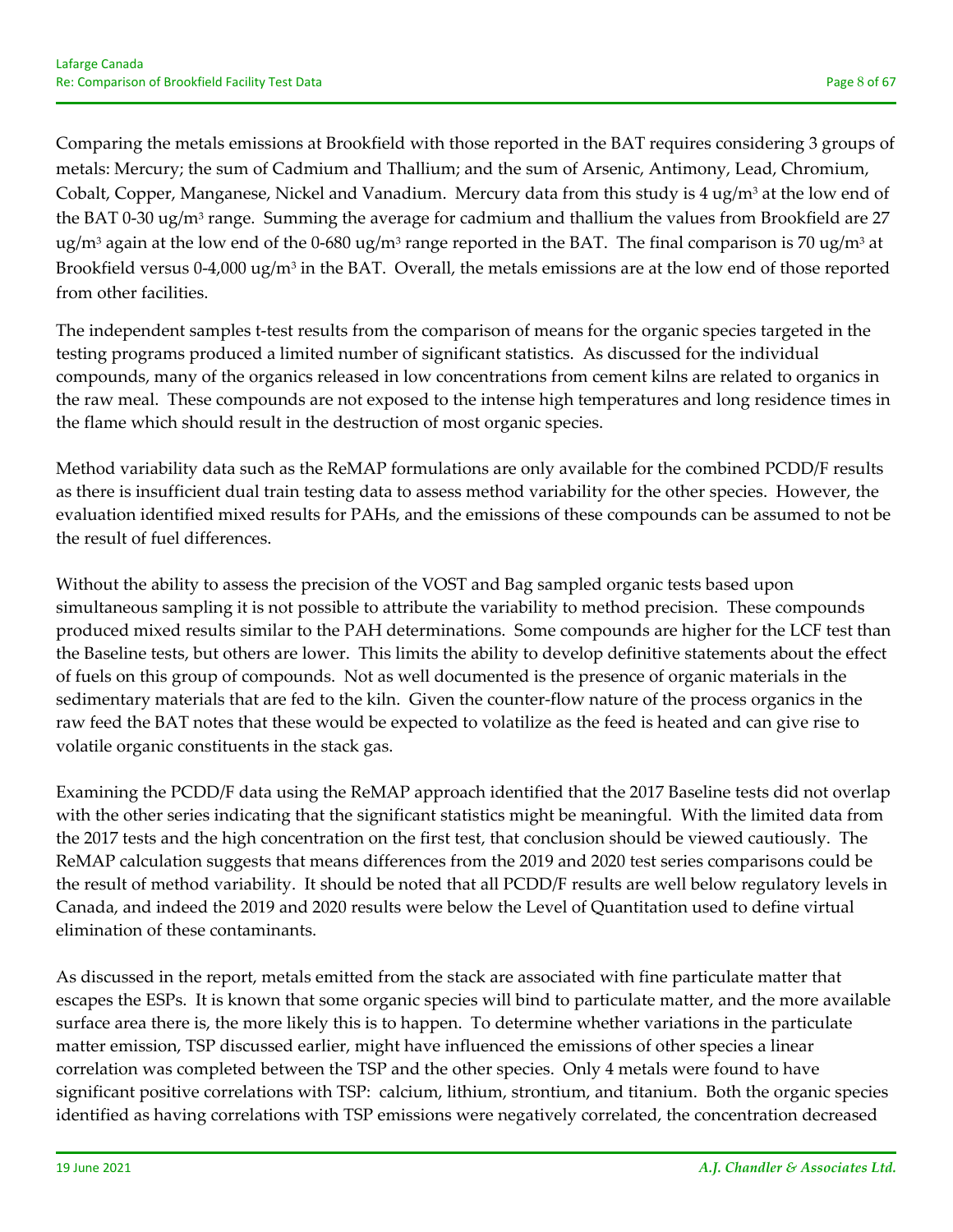as the dust emissions increased. The identification of some species being correlated to particulate matter emissions is important since changes in the electrostatic precipitator performance might be expected to result in changes in the concentrations of these species.

What conclusions can be taken from these data? Recognizing that there are a limited number of cases in many of the comparisons, one might suggest that the results are inconclusive, but do indicate trends. On a subjective basis, the LCF runs produced the lowest PCDD/F TEQ values recorded in the 4 series, and the 2017 Baseline the highest values. As noted in the text, many of the emissions, regardless of whether the differences were significant or not, were at low concentrations.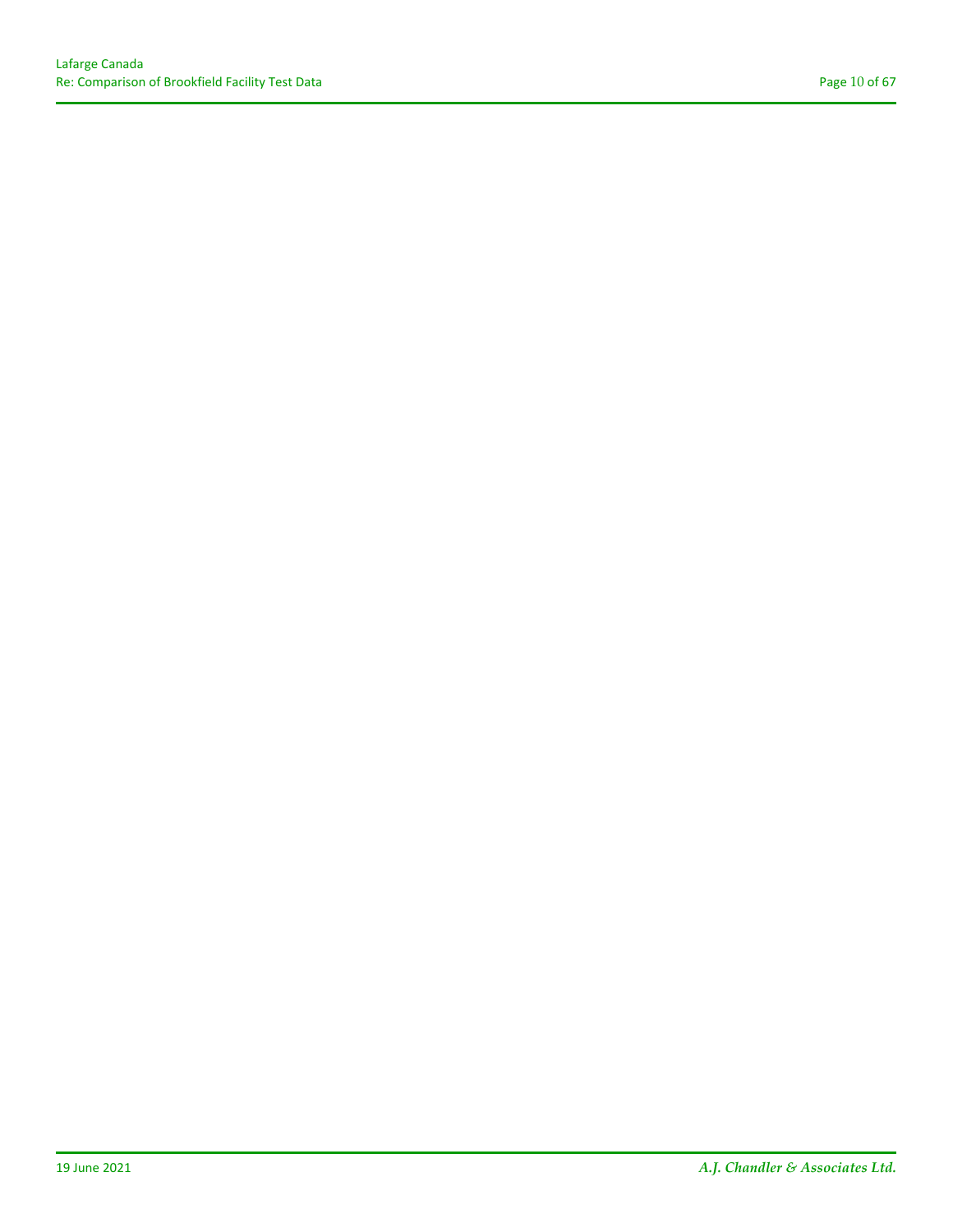# **INTRODUCTION**

A.J. Chandler & Associates Ltd. was contracted to review the Stack Testing data from the Lafarge Brookfield facility. The scope of the project included comparisons of the Baseline emissions testing data from 2017 and 2019 with the data collected during special low carbon fuels [LCF] tests in 2019 and 2020. The Baseline testing was conducted when the kiln was fuelled with the normal fossil fuels used by the facility. The LCF tests in 2019 and 2020 involved the substitution of a portion of the normal fuels with a mixture of low carbon fuels including shingles and tires. The purpose of the measuring emissions during the use of low carbon fuels was to ascertain if there were significant changes in emissions arising from the use of low carbon fuels.

Testing was conducted according to pre‐test plans approved by the staff of Nova Scotia Environment. The list of target species reflects those referenced in the facility's existing Approval document. Table 1 provides the full name of the species listed along with the units used for data presentation. The results for 220 species are shown in Table 2 and these were used for the analyses in this memorandum. Blanks in the table exist because either the species were not evaluated in the laboratory for a specific series, or the tests was not conducted for those species in a series.

Comparisons were conducted to assess if there were statistically significant differences between the mean reported emission values for each of the species for each test series. That is, the 2017 Baseline test data was compared to the 2019 Baseline, 2019 LCF, and 2020 LCF results. In turn, the 2019 Baseline was compared to each of the LCF series; the LCF series were compared; and each of the LCF series were compared to the combined Baseline data. Not all the species were reported for all four test series.

The comparison of Baseline series allows one to assess if differences in the composition of the raw materials introduced into the kiln or processing conditions may have caused changes over the intervening years. In reviewing the results of the statistical tests the practical significance of identified differences is discussed with respect to raw materials changes or operating changes.

# **TEST PROGRAM OUTLINE**

Emissions testing at large industrial facilities is typically required as part of the operating permits issued by provincial regulatory agencies. In the case of the Brookfield facility, Nova Scotia Environment issued an approval for the use of low carbon fuels in July 2017. That approval required that the company submit a pretest plan covering air emissions testing at the facility. The pre‐test plan was approved for each of the testing series. Between series there were discussions with the agency and changes were made to the pre-test plans as dictated by agreement with the agency. Testing was to be conducted as outlined in the specific pre‐test plan.

Overall, the results of the testing were satisfactory, but there were some limitations in the data collected for various series. In 2017, an impinger broke during collection of the SVOC sample for the 2<sup>nd</sup> test and the results were discarded; this results in only 2 valid results for PAHs, CBs, CPs PCBs, and PCDD/Fs for that series. At the laboratory the analyses did not provided mass collected results for aluminum and calcium. The list of PAHs analysed by the laboratory was not as extensive as that achieved in some of the later testing.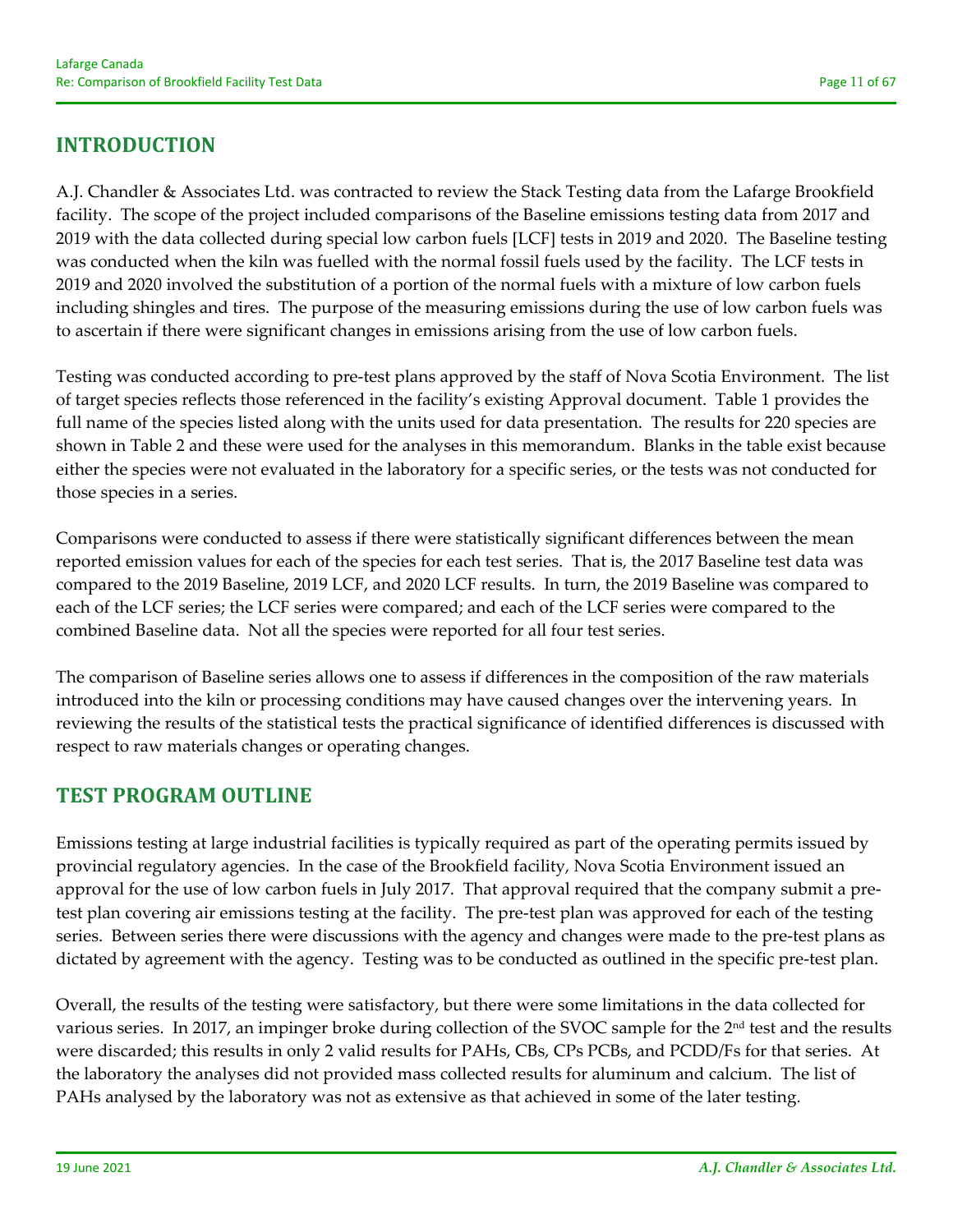In 2019, it was agreed, based upon the 2017 results, that chlorophenols would not be analysed. The 2017 results found all compounds to be below the detection limit. The 2019 Baseline tests were judged acceptable by the agency.

For the 2019 LCF tests the agency identified that one of the targeted quality assurance measures for the SVOC, Halide, and metals tests was not met. The isokinetic ratio compares the velocity at which the sample is extracted through the sampling nozzle to the stack velocity at the sampling point. The velocity in the nozzle must be calculated from the volume of sample measured at each point after that volume has been corrected for gas temperature and pressure in the meter and the stack and the moisture content of the gas in the stack. This criterium is aimed at avoiding selective sampling of particular size particles due to inertial effects. *"If the* sample velocity is too slow, sampling is said to be under-isokinetic. The small particles follow the fluid streamlines, which are bent away from the nozzle. The larger particles tend to follow straight lines due to their inertia. This makes them overrepresented in the sample, and the total particle load per gas volume will be higher, than that of the main gas *stream."*<sup>1</sup> The opposite effect occurs is the sample velocity is too high because the large particles have sufficient inertia to overcome the influence of the sampling. The potential influence of this effect was examined in the early 1950s and reported in a paper<sup>2</sup>. The authors found that there was a mixed effect, errors were both  $\pm$ when large particles (400-500 μm) were introduced into the system at stack velocities from 1,000 – 3,000 fpm and nozzle velocities both greater and lesser than the stack velocity. For 80–100 μm dust sizes the error was 1.25 to 1.45 times the true weight when the nozzle velocity was 66% of the stack velocity, regardless of the velocity in the stack. For 5‐25 μm dust the error increased to approximately 1.5 times for nozzle velocity 66% of the stack velocities; however, at lower isokinetic ratios, the effect on these particles increased at higher stack velocities. The results, regardless of particle size, showed that the actual mass collected was lower than the true mass if the nozzle velocities were higher than the duct velocity.

In the case of the 2019 LCF testing at Brookfield, the isokinetic ratio determined after testing was completed, was 5-10% lower than the minimum criteria specified in the methods. The testing company reported that this occurred due to an incorrect moisture being used for the set‐up calculations. While this is likely to have resulted in an over-reporting of emissions, it was concluded that this testing would be repeated. For this reason no comparisons were made for SVOCs from the 2019 LCF testing and T3MP was removed for calculations involving TSP and metals. The 2020 LCF testing was used for these species. The 2020 LCF testing did not included VOCs or the stack gas monitoring completed in the earlier series.

<sup>&</sup>lt;sup>1</sup> Ontario Source Testing Code **DRAFT** (dr6j45jk9xcmk.cloudfront.net)

<sup>&</sup>lt;sup>2</sup> Hemeon, W.C.L. and G.F. Haines Jr., 1954. The Magnitude of Errors in Stack Dust Sampling (tandfonline.com)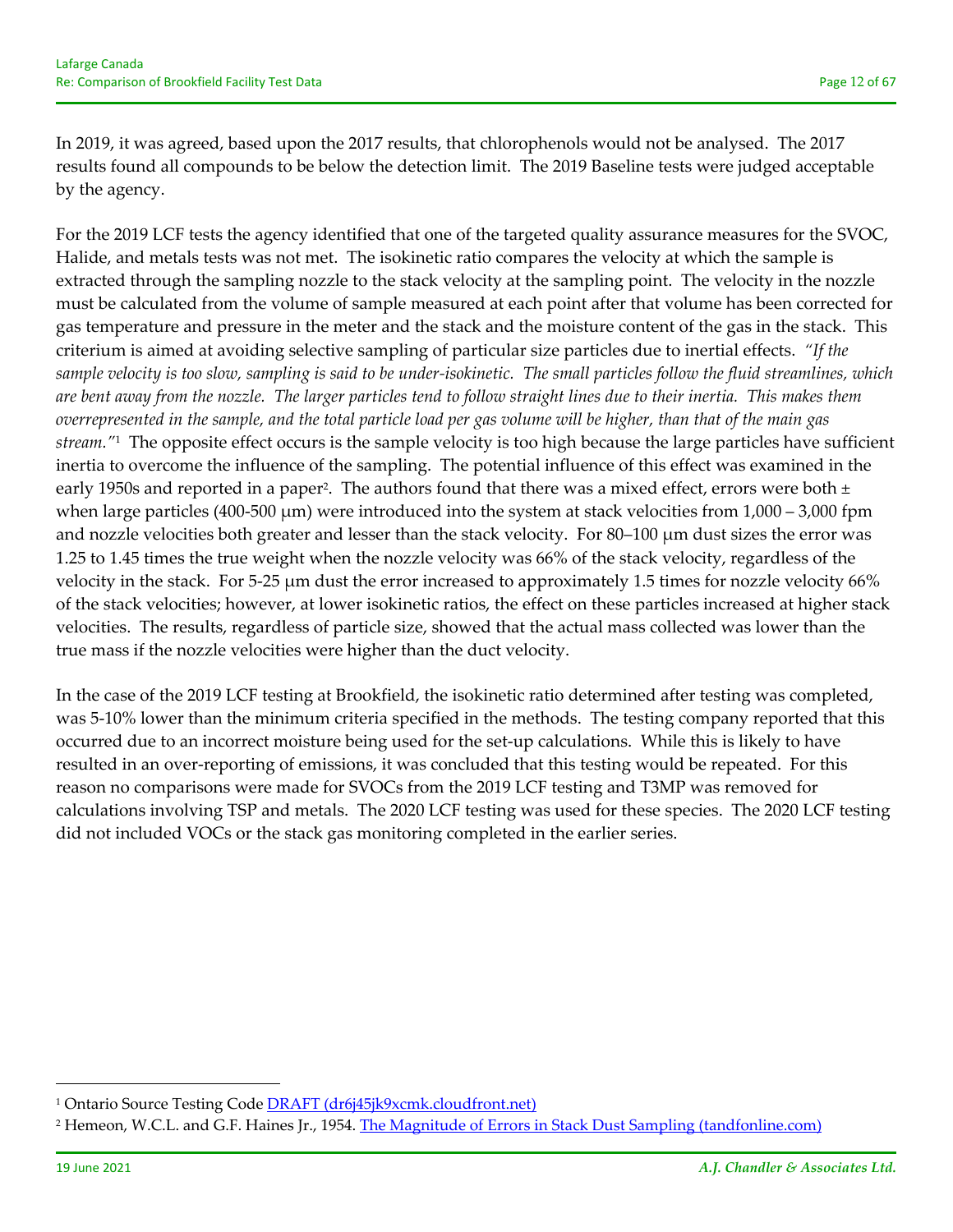# **REVIEWING AND PREPARING THE DATA FOR STATISTICAL ANALYSIS**

The data, as published in the stack testing reports, was reviewed for completeness and accuracy before being used to determine if there were differences between the test series. The stack sampling team extracts samples from the stack using established procedures. The samples collected are sent to a laboratory for analyses, and the results of the laboratory analyses are used by the stack testing team to calculate emissions from the facility for the specific test. When reviewing stack testing reports one might find transcription and typographical errors that should be corrected before using the data for statistical tests. Given the volume of data assembled, it has been the author's practice to use the laboratory data and the sample volumes calculated by the stack sampling team to repeat their calculation as a cross-check of potential errors.

There are issues that must be considered when creating a database to undertake statistical comparisons of test data. These include:

- the treatment of laboratory data that is reported to be below the detection limit [BDL];
- accounting for matrix interferences occurring during the analytical procedures;
- addressing the potential for contamination of samples caused by field procedures or reagent impurities; and,
- determining the amount of PCDD/F present in the samples when there are BDL values.

The effect of these situations on the data is presented in Appendix A, and the following paragraphs summarize how they were addressed for this study.

Below Detection Limit, [BDL], results indicate that the laboratory was not able to quantify the amount of a species in the sample collected. Laboratories typically report BDL values and stack testing reports substitute a value as directed by regulatory agencies. For this study, BDL values are identified in Table 2 with ‐ve signs before the laboratory reported values, for all species except the 2019 and 2020 metals tests. Since the laboratory uses 3 different portions of the samples to determine the mass of most metals and each could be BDL this report follows the US EPA recommendation of effective substituting the reported DL in the summation.

Matrix interferences occurring during analyses can result in the laboratory reporting an elevated amount of the species to be present in the sample, and it can also raise the DL of the sample. By maintaining the laboratory's reported DL in the database, these situations are recognized and can be addressed if there are significant statistics found in the analyses.

Historically, the potential for contaminants to enter a particulate matter field sample has been addressed by analysing a "blank train sample" and compensating for any material found in the sample by deducting that amount from the test samples. This is not the procedure used for the metals sampling procedure; "field blanks" of various reagents and the filter are employed to correct for this. For this study, in the absence of field blanks for the metals tests, there was no correction for contaminants. Note: The SVOC and VOC sampling results are not corrected following the recommendations of Environment Canada.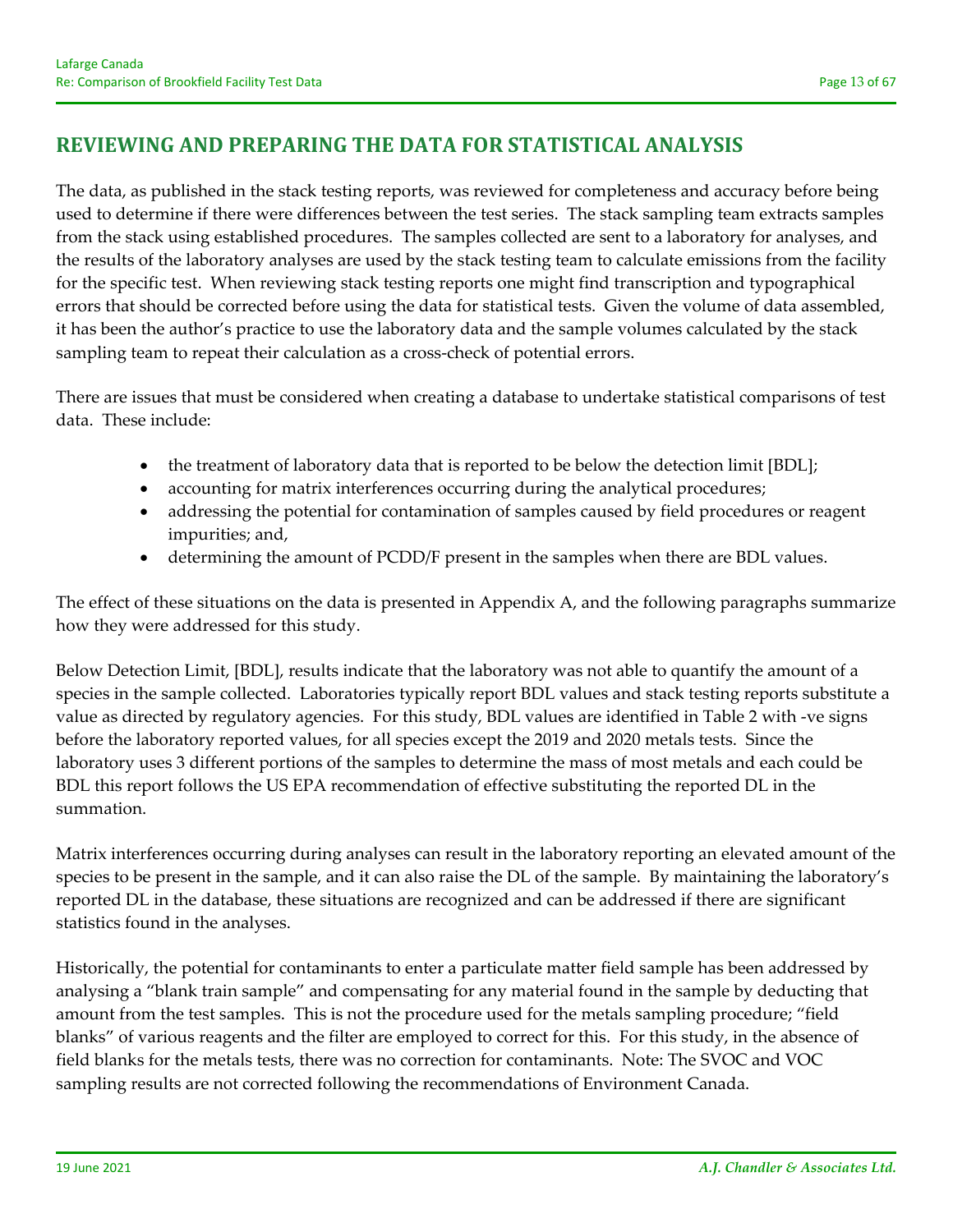PCDD/PCDF data are presented in the mass concentration units pg toxic equivalency (TEQ)/m<sup>3</sup>. PCDD/PCDF consists of 75 PCDD congeners (related compounds) and 135 PCDF congeners, each with varying levels of toxicity. The toxic equivalency is a number that represents the concentration of dioxins/furans in terms of the most toxic congener 2,3,7,8 tetrachlorodibenzo‐p‐dioxin (TCDD). The initial concentration of each congener, in units of  $pg/m<sup>3</sup>$ , was multiplied by its respective toxic equivalence factor (TEF) as defined by WHO in 2005 resulting in units of pg TEQWHO2005/Rm3. As discussed in Appendix A, nondetectable levels of congeners can be found in laboratory results.

The stack sampling teams states, in their report, that if the analytical results for a congener was less than the detection limit, they simply substituted zero for that congener in the calculation of the pg  $TEQ_{WHO2005}/Rm<sup>3</sup>$ . Helsel<sup>3</sup> (Helsel, 2010) suggests that the substitution approach creates a situation where the less precise data can have a large effect on the result particularly if the EDL is high. This can lead to erroneous results when hypothesis testing is performed. He cites the work of several authors showing the inadequacy of the substitution process and recommends the use of the Kaplan‐Meier (KM) procedure that is frequently used in survival analysis for computing the mean of right-hand censored data. Essentially the procedure generates the mean of the congener values times their respective TEFs to provide a reliable method of predicting the mean TEQ value for the test and upper confidence limit of the mean. Helsel provides a spreadsheet<sup>4</sup> that was used for this study. The resulting mean is based upon parametric procedures that do not require transformations or assumptions about the specific distributional shape of the data.

After accounting for these factors, the laboratory results are treated in a consistent manner to determine emission concentrations, the parameters examined in this study. The sample volume and stack oxygen concentration were used to determine emission concentrations for each contaminant in the form mass/Rm3@ 11% O2. These data are summarized in Table 2 appended to this memo. When the diluent levels, oxygen concentrations, were not available the data are expressed as mass/m3 whereas with the diluent correction the units are mass/m<sup>3</sup>  $@ 11\%$  O<sub>2</sub>. As noted the negative sign on values in Table 2 designates the BDL values. Blank spaces indicate that the parameter data is not available for that particular series.

The resulting database contains test results for 220 species of interest. A testing series typically involves a total of 3 sampling tests during each series so a total of 12 results for each species would represent full recovery. There were species listed as possible targets for analyses but not identified in specific laboratory reports and these have been dropped from Table 1 and Table 2. There were 2 species, 1,2 Dichlorobenzene and Methyl Chloride [Chloromethane] that were sampled by different methods and produced different results. The higher of the two results for Methyl Chloride was retained for these analyses. Dropped were both 1,2‐ Dichlorobenzene results as they were less than detected as were the results for the other isomers 1,3-Dichlorobenzene and 1,4‐Dichlorobenzene. While listed in the tables, chlorophenols were only targeted in the 2017 Baseline tests and all but two results for these 16 species were below the detection limit. These species were dropped from these analyses. Also dropped were: chlorodibromomethane; 1,1,2,2-Tetrachloroethane;

<sup>3</sup> Helsel, Dennis R. 2010. "Summing Nondetects: Incorporating Low‐Level Contaminants in Risk Assessment." *Integrated Environmental Assessment and Management* (6): 361‐366.

<sup>&</sup>lt;sup>4</sup> Helsel, Dennis R. n.d. KM Stats v1.5. Accessed March 3, 2014. http://www.practicalstats.com/nada/downloads\_files/KMStats15.xls.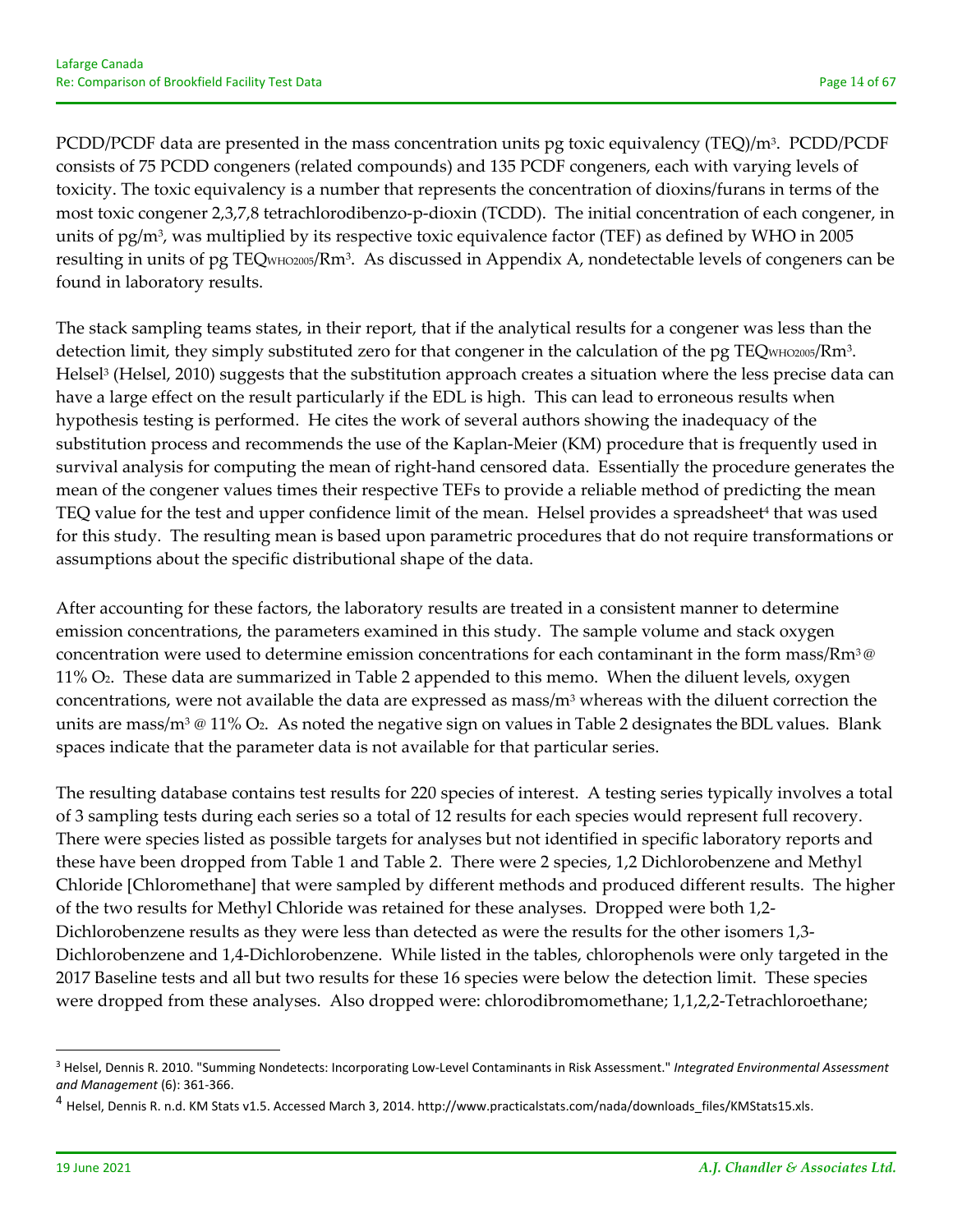and 1,2,4‐Trichlorobenzene that all had values below the detection limit. The result of excluding the species mentioned above is that the total list is reduced to 196 individual species.

Statistical tests apply to data that are normally distributed. Typically, environmental data and stack sampling results are not normally distributed, and to normalize these data to allow statistical testing, the data can be transformed to the logarithmic plane. The emission concentration database discussed above was read into SPSS for Windows, Version 19.0.0 to complete the statistical analysis for this study. The conversion to the natural logarithm [Ln] of the concentration was completed in SPSS.

When the log transform is performed in SPSS the BDL values designated by the -ve sign are set to missing since there is no meaning to the log of a negative number. Excluding such data reduces the number of test values available for comparisons. Table 3 shows the resulting number of values available for comparison by test series and comparison.

| Number |        | <b>Comparison Groups</b> |        |              |        |              |        |              |        |              |              |              |
|--------|--------|--------------------------|--------|--------------|--------|--------------|--------|--------------|--------|--------------|--------------|--------------|
| Of     | Base17 | Base19                   | Base17 | <b>LCF19</b> | Base17 | <b>LCF20</b> | Base19 | <b>LCF19</b> | Base19 | <b>LCF20</b> | <b>LCF19</b> | <b>LCF20</b> |
| Cases  |        |                          |        |              |        |              |        |              |        |              |              |              |
| 3      | 44     | 107                      | 44     | 19           | 43     | 79           | 60     | 20           | 107    | 80           | 9            | 37           |
| 2      | 46     | 14                       | 2      | 47           | 46     |              | 6      | 46           | 14     |              | 34           |              |
|        | 16     | 11                       | 9      | 8            | 16     |              | 5      | 8            | 11     | ⇁            | 0            |              |
| 0      | 92     | 66                       | 53     | 34           | 92     | 104          | 37     | 34           | 66     | 104          | 0            | 4            |
| Total  | 198    | 198                      | 108    | 108          | 197    | 197          | 108    | 108          | 198    | 198          | 43           | 43           |

#### **Table 3 Summary of Test Results by Series**

The differences between the total number of cases compared is due to the elimination of some tests from comparison. Since the T3MP test from the 2019 LCF series was unacceptable it was removed from consideration as were all three SVOC tests from that series. The absence of gas monitoring and the VOCs from the 2020 LCF test series limited the number of comparisons that could be made with that series. The most severe restrictions occurred for the comparison of the LCF series because the gases, VOCs and SVOCs could not be compared, and the metals were only available for 2 runs in the LCF19 series.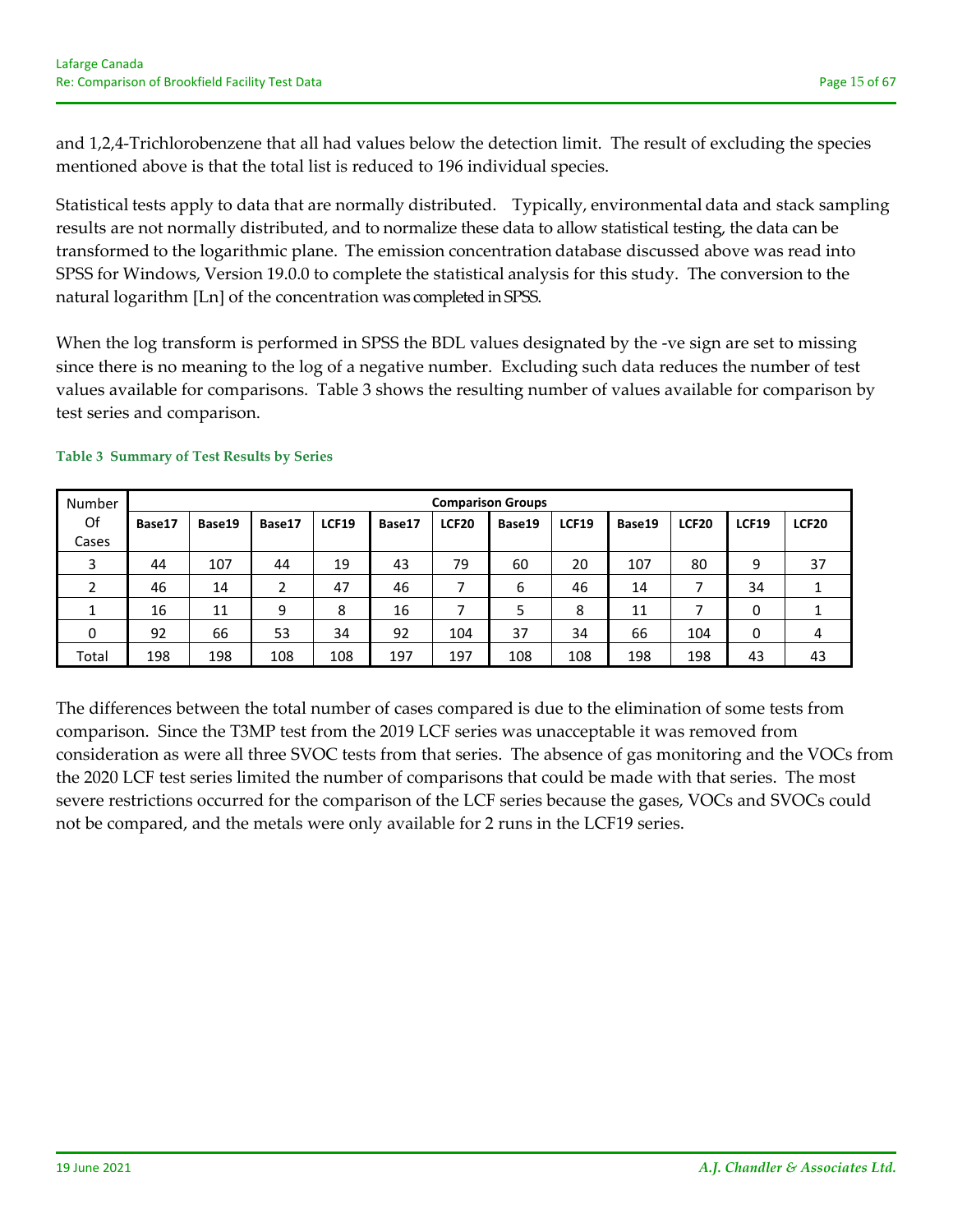# **Statistical Comparison Procedures**

Statistical tests were used to determine if a change in raw materials, or process conditions resulted in a change in emissions. Typically stack test data varies over a limited range for any test series. One of the reasons for conducting 3 tests is to identify the variation inherent in the emissions. The result of the 3 tests can be averaged for regulatory purposes, but it is inappropriate to simply consider the differences between the mean values to determine whether there have been changes. One must account for the inherent variation present in the stack emissions before concluding that the data are the same or different.

Determining the significance of the apparent differences was the objective of this study. This was accomplished using the Independent Samples t‐Test in SPSS. This procedure compares means for the two different conditions taking into consideration the variation between the individual test results in the groups. The test establishes whether the means are similar, statisticians call this the null hypothesis, and determines the significance of results that suggest that they are not the same. It is not possible to use the t-Test to define the source of the difference, merely to identify that there is a difference.

One statistic generated by the method is a measure of the significance of the result. This indicates the probability associated with the determination that the means are not the same. It tells the researcher how often the test might be wrong when it indicates a difference. This significance is designated as  $\alpha$  or [Sig.] in most results. This decimal value, which can range from 0 to 1. If a value of 0.05 is selected there is a possibility that 1 in 20 comparisons might produce the wrong conclusion, that is even though the test indicates there is a difference that might not be the case. Most researchers use significance levels of 0.1 (one in ten) or 0.05 (one in twenty) as reasonable criteria to determine the chance that the results may be incorrect. If the researcher senses that the consequences of an incorrect conclusion are more dire, they might want to select a ninety nine out of a hundred (0.01) significance level. In the comparison of means we assume that the means are the same, and the significance level suggests that they are not.

For statistical tests, there are minimum requirements for the data:

- The two groups must contain independent observations.
- The data should be a random sample from the population.
- The data should fit a normal distribution.
- The variances in the data of the different groups should be approximately equal, to provide the highest confidence that the tests results are trustworthy.

Since testing was done under different operating conditions, either in different years or with different fuels, the results are independent. They are also random because there was no specific schedule to the testing. Typically stack data will have a considerable amount of data at lower concentrations and limited amounts of data at higher concentrations. To overcome this, data for the study was transformed as discussed earlier. As discussed below it is possible to calculate an approximate statistic that is not based upon assuming equal population variance, and this was done in this study.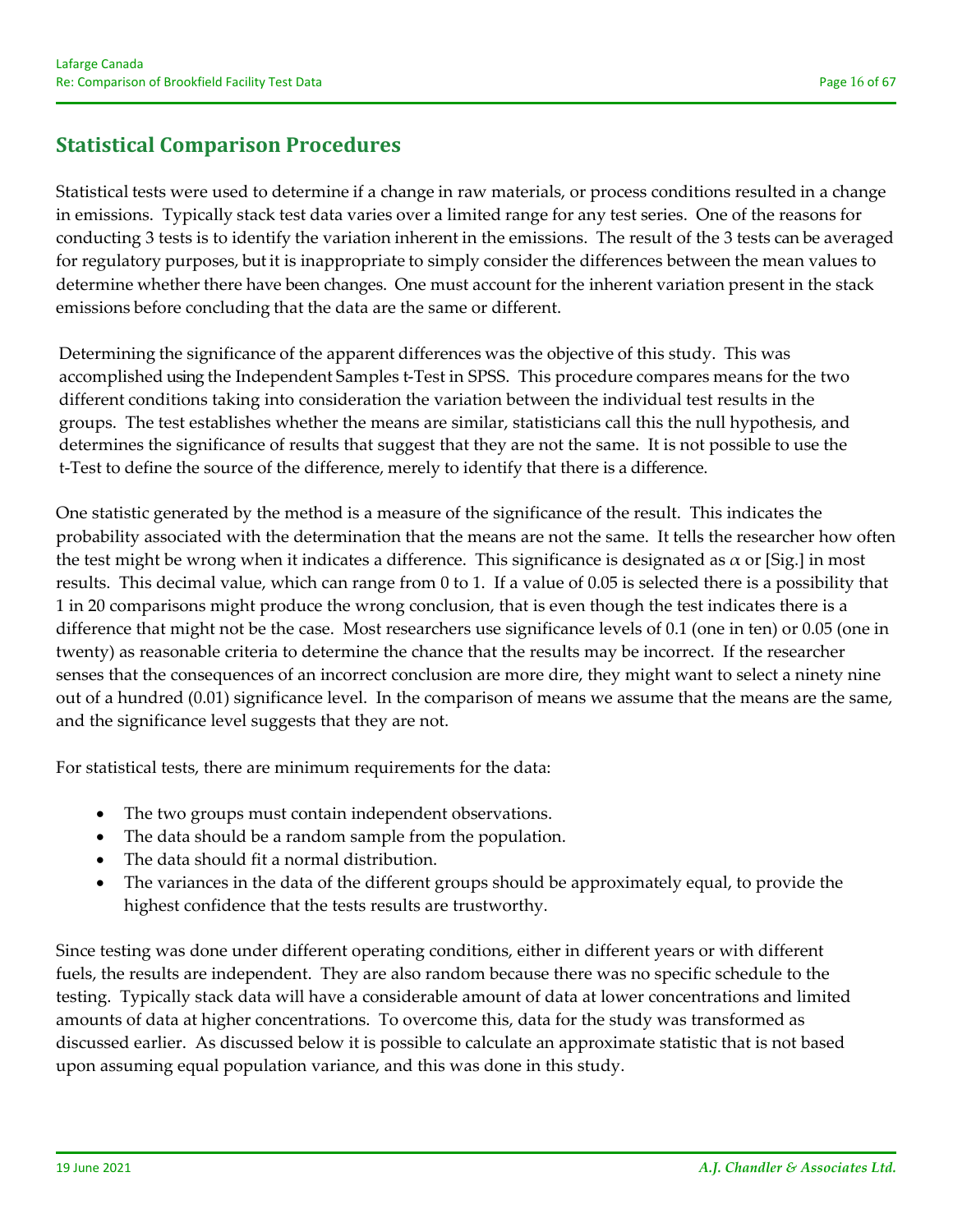As with any statistical test, the more data points that can be compared the more certainty can be derived from the result. Since this study is comparing the triplicate results of Base or LCF stack tests conducted under different conditions, the maximum number of cases for any specific testing is 3 samples. This is fewer than the minimum of 6 sample preferred by most statisticians when they use this test. While this increases the uncertainty, the statistical approach does provide an indication that observed differences should be considered. Having identified such results, the tests can be examined to determine if the findings are related to changed conditions. Ideally if there is no statistical difference between conditions, the data could be combined to increase the certainty of the results.

The SPSS procedure for these calculations includes Levene's test for equality of variances and both pooledvariances and separate-variances t-tests for equality of means are determined. For the equal-variance t test, the observations should be independent, random samples from normal distributions with the same population variance. For the unequal-variance t-test, the observations should be independent, random samples from normal distributions. The program calculates the Levine Statistic for the contaminant and provides t-test results for the Equality of the Means. For this study, the significance of the Levine significance statistic was selected to be 0.10. If the statistic was greater than this the two sample groups were assumed to have equal variances and the t-test for equal variances can be applied. When the Levine statistic was less than 0.10, the ttest for unequal variances was used.

For the Independent Samples t‐Test a 95% significance level was employed. A 2 tailed significance level that is less than 0.05 was thus considered significant and the difference in the mean values for the tests was assumed to not be due to chance alone. SPSS provides the output of the independent Samples t‐Test in the form of two tables that are provided at the end of this report.

The first table contains the means test statistics for both the condition where the variances are assumed to be equal and where equal variance was not assumed. Two columns provide the Levene's Test for Equality data: the F statistic and the significance of that statistic. If the significance is greater than 0.1 the equal variance condition is satisfied. The t-test for Equality of Means generates 7 columns of data: t-statistic; 2 tailed significance of the t-statistic; Mean Difference between the values for the groups; Standard Error of the Difference; and the upper and lower 95% Confidence Interval of the Difference. The latter provides an estimate of the boundaries between which the true mean difference lies within 95% of all possible random samples of test results. If the Significance is greater than 0.05 the test suggests that one can accept the assumption that the means of the two groups for that specie are similar. Since the tests were completed using the log‐transform of the test results, they are difficult to interpret directly. Rather, the results should be considered an indication that there is a reason to further review the data.

The second table produced by the analyses contains the Group Statistics for the tests under consideration. The columns in the table are: Component or Species being considered, and then there are 4 groups of two columns, one for each group of data being considered. The column groups include: the number of samples; the mean of the log-transformed values; the standard deviation of those values; and the standard error of the logtransformed mean. The number of samples for each target species and each test series provides an indication of how many results can be compared for the given species. For convenience, the geometric mean of the test data for each series has been included in this table. These values are the exponential values of the log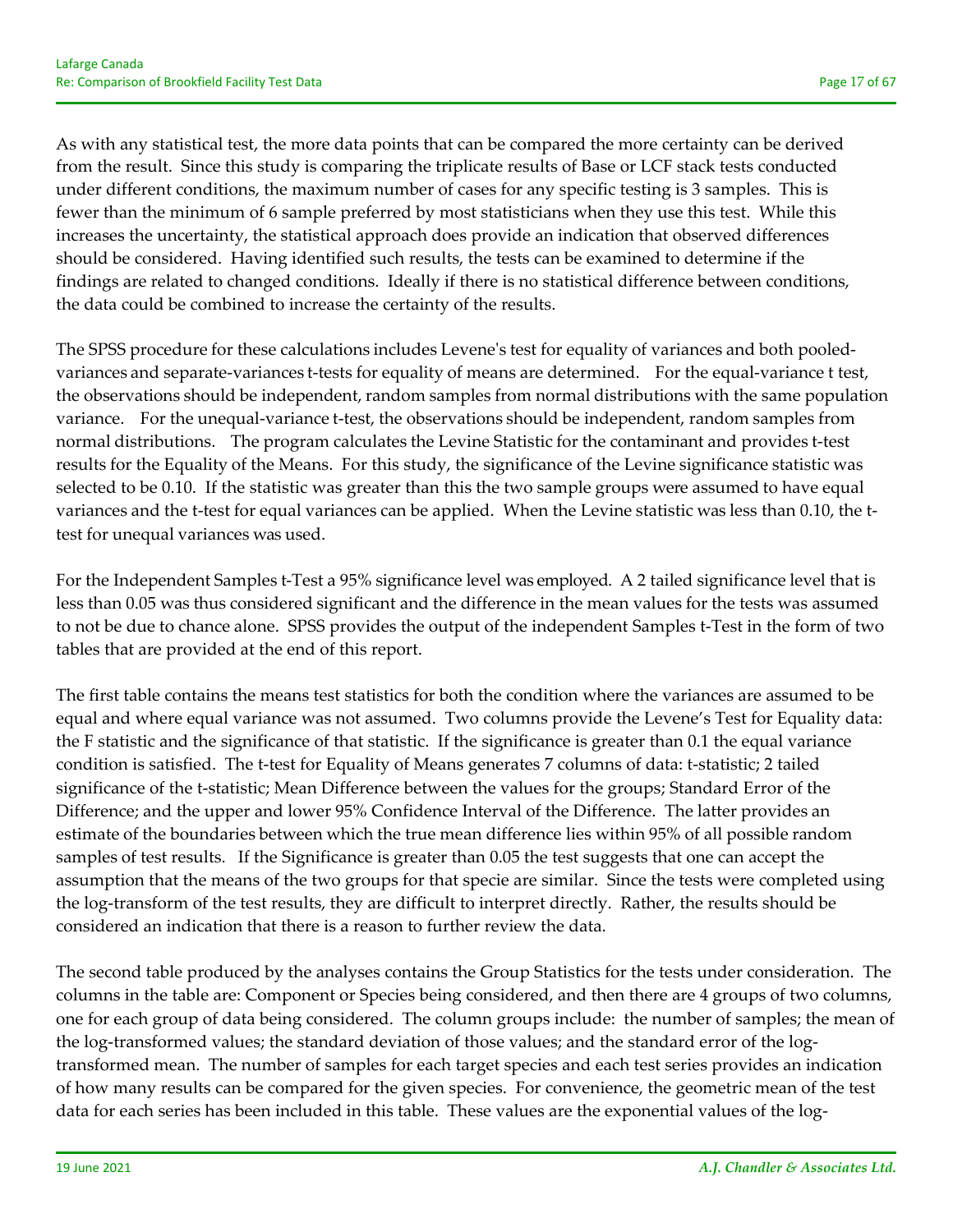transformed mean values in the table. These allow the reader to quickly see which of the indicated test series resulted in the higher emission levels.

Each comparison creates two rows in the t‐statistic output and one row in the Group statistic output. To limit the number of pages of tables, only the species which produced t‐statistics that were significant are included in this report. The full results are available as 8 separate EXCEL files.

As noted earlier, variations in contaminant values are typical in most stack data. Any triplicate would be expected to have some variability, but changes in sampling procedures, analytical procedures or process can result in year over year variation too.

The sampling location was different for the 2017 data compared to the 2019 data. Samples were taken from the stack in 2017, whereas the 2019 sampling was done in the breeching where the gases are introduced to the stack. It is not known if this induces a difference in the values determined.

While not shown in Table 2 sampling times were similar between tests, and as such sample volumes were similar. Two exceptions were noted: the 2019 LCF tests have lower sample volumes for the SVOC testing; and, the 2020 LCF SVOC testing duration was increased from 144 minutes to 192 minutes. This would result in larger sample volumes which would have the potential to reduce the number of BDL values. While it is the author's preference that PCDD/F and Metals testing be completed over a period of 4 hours, the sampling at Brookfield was completed in 2.4 or 3.2 hours. Shorter sampling times result in smaller sample gas volumes and less averaging of the variations in emissions as well as potentially raising the number of non‐detects in the laboratory analytical results.

The full output from the statistical analysis produces data for each of the 198 species listed for each test series, however, as can be appreciated from Table 3 the blanks and negative values limit the number of species that can be compared. The number of comparisons completed for each combination are listed in Table 4.

|                      | <b>Test Series Comparisons</b> |                  |  |  |  |
|----------------------|--------------------------------|------------------|--|--|--|
| <b>Test Series A</b> | <b>Test Series B</b>           | <b>Available</b> |  |  |  |
| Baseline 17          | Baseline 19                    | 101              |  |  |  |
| Baseline 17          | <b>LCF 19</b>                  | 56               |  |  |  |
| Baseline 17          | <b>LCF 20</b>                  | 70               |  |  |  |
| Baseline 19          | <b>LCF 19</b>                  | 69               |  |  |  |
| Baseline 19          | <b>LCF 20</b>                  | 85               |  |  |  |
| <b>LCF 19</b>        | <b>LCF 20</b>                  | 39               |  |  |  |
| <b>LCF 19</b>        | Baseline 17 and Baseline 19    |                  |  |  |  |
| <b>LCF 20</b>        | Baseline 17 and Baseline 19    | 90               |  |  |  |

#### **Table 4 Summary of Number of Comparisons completed by Combination**

Table 5 summarizes the number of significant comparisons identified by the independent means t-test, at the 95% level. Both the number of significant comparisons and the percentage of the total comparisons these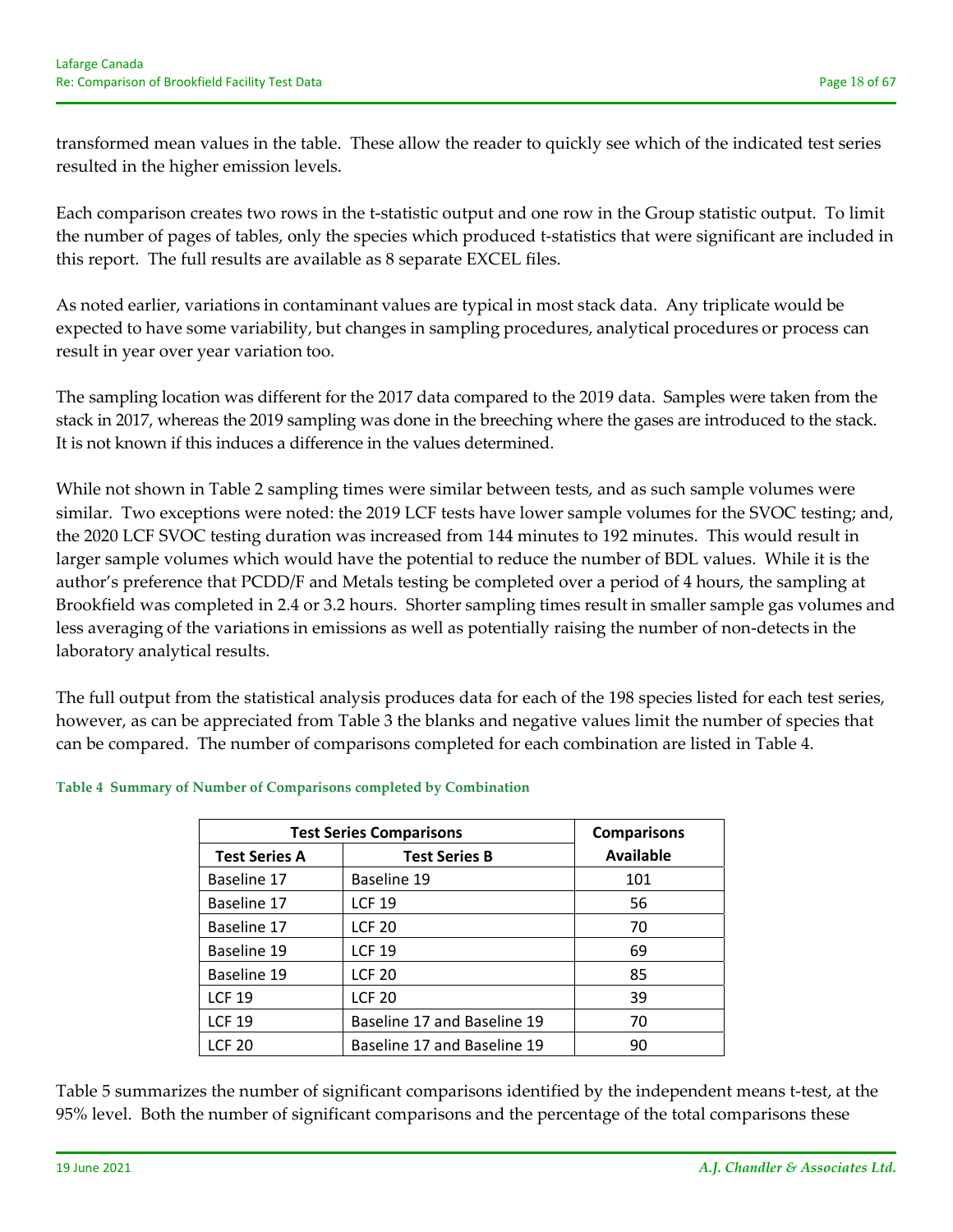represent are shown in the table. To further define the species that accounted for statistically significant means from the testing, Table 5 lists the species divided into 6 broad categories:

- Gases CO; NOx; SO<sub>2</sub>; THC; and NH<sub>4</sub> are created during combustion;
- Particulate Matter [TSP] dust released from the process; not listed in the size fractionated particulate matter results (PM10 and PM2.5) which were considered.
- Metals with the exception of mercury, the metals are released as part of the dust released;
- SVOC semi-volatile organics including CPs, CBs, PCBs, and PAHs (polyaromatic hydrocarbons) but excluding the PCDD/Fs that are listed separately;
- VOC volatile organic compounds are any organic compounds having an initial boiling point less than or equal to 250° C measured at a standard atmospheric pressure of 101.3 kPa. VOCs were not included in the 2020 test series accounting for the blanks in the table.
- PCDD/F dioxins and furans including the 17 congeners include in calculating the TEQ; the 8 homologues that represent the sum of compounds with the same chlorination level; and the KM TEQWHO <sup>2005</sup> value that is calculated from the congener values.

There were no significant differences identified for the halides: HF, HCl, and Cl2.

| <b>Test Series Comparisons</b> |                                | <b>Significant</b> | <b>Species Compared and Number Considered</b> |              |               |              |              |                |  |
|--------------------------------|--------------------------------|--------------------|-----------------------------------------------|--------------|---------------|--------------|--------------|----------------|--|
|                                | <b>Test Series B</b>           | <b>Comparisons</b> | Gases                                         | <b>TSP</b>   | <b>Metals</b> | <b>SVOC</b>  | <b>VOC</b>   | PCDD/F         |  |
| <b>Test Series A</b>           |                                |                    | 5                                             | 1            | 32            | 54           | 75           | 26             |  |
| Baseline 17                    | Baseline 19                    | 16 (16%)           | 3                                             | 0            | 7             | 1            | 3            | 2              |  |
| Baseline 17                    | <b>LCF 19</b>                  | 13 (23%)           | 3                                             | $\mathbf{0}$ | 5             | $\Omega$     | 5            | $\mathbf{0}$   |  |
| Baseline 17                    | <b>LCF 20</b>                  | 12 (17%)           | 0                                             | 0            | 6             | 1            | $\mathbf{0}$ | 4              |  |
| Baseline 19                    | <b>LCF 19</b>                  | 20 (20%)           | 3                                             | 0            | 14            | $\mathbf{0}$ | 3            | $\mathbf{0}$   |  |
| Baseline 19                    | <b>LCF 20</b>                  | 29 (34%)           | $\Omega$                                      | $\Omega$     | 16            | 11           | $\Omega$     | $\overline{2}$ |  |
| <b>LCF 19</b>                  | <b>LCF 20</b>                  | 11 (28%)           | $\mathbf{0}$                                  | 0            | 11            | $\mathbf{0}$ | $\Omega$     | $\mathbf{0}$   |  |
| <b>LCF 19</b>                  | Baseline 17 and<br>Baseline 19 | 20 (27%)           | $\overline{2}$                                | $\mathbf{1}$ | 10            | $\mathbf{0}$ | 7            | $\mathbf{0}$   |  |
| <b>LCF 20</b>                  | Baseline 17 and<br>Baseline 19 | 26 (29%)           | 0                                             | 0            | 13            | 8            | 0            | 5              |  |

#### **Table 5 Summary of Significant Comparisons**

The discussion of the statistically significant mean differences identified during this study will address each category separately. Where there might be relationships between species and their behaviour extra sections are included.

It is important to note that the independent means test only identifies differences, it does not provide any information on the reasons for the differences. There are several broad explanations for differences in the means: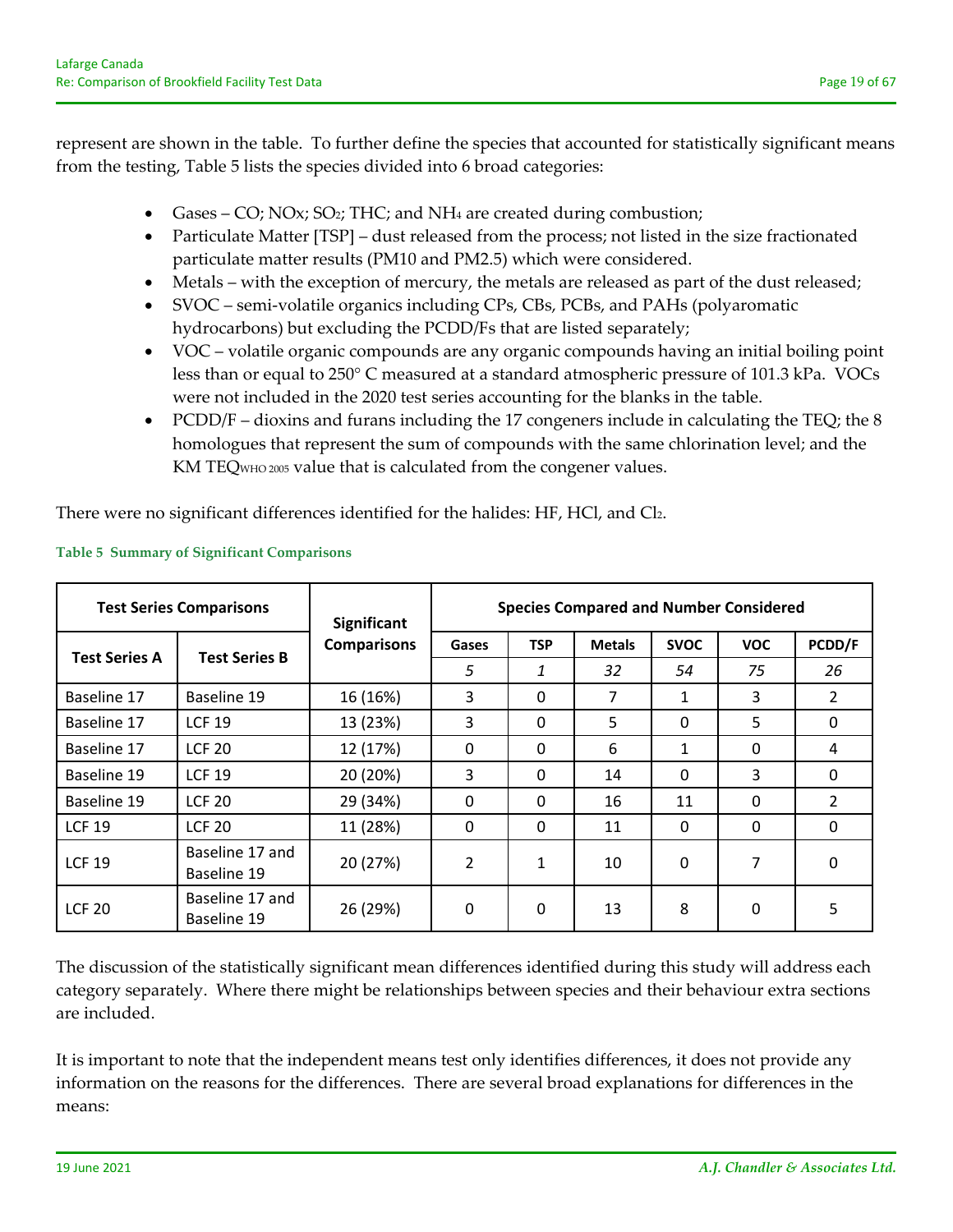- For some elements and compounds changes in the raw materials introduced into the process can give rise to differences in emissions.
- The concentration of elements in the exhaust can be influenced by changes in the fuel used in the process.
- Process changes that influence the performance of the electrostatic precipitator [ESP] can also influence emissions.
- The sampling methods employed to collect and analyse the samples will produce some variation in the results, even if the actual stack concentrations do not change.

Assigning a cause to the differences is not possible given the limited data collected to date. A more detailed experimental design that fixes certain parameters while allowing others to vary could provide insight, but this would be difficult in a process that uses natural materials as the feed stream unless all the feeds to the system were also sampled and analysed. Studies documented in the literature can provide a list of the factors affecting ESP performance, but these were beyond the scope of this work. There is a method that can be used to address the last effect for at least some of the targeted species, and that will be applied as the second step in this evaluation.

To address the variability in the concentration of measured species, it is possible to do simultaneous sampling with a second set of sampling equipment and compare the results. This approach was used to validate stack sampling methods when they were developed. Simultaneously collected data also provides an opportunity to assess the potential variability in the method at different concentrations of the species in the stack gas stream.

For assessing the precision of the method, calculations of the relative standard deviation [RSD] of the method are used. The RSD is the calculated as the standard deviation of the results divided by the mean of the results. Values reported by CARB<sup>5</sup> notes that RSD values for Cd, Cr, Cu and Pb are in the range of  $11.2 - 11.6\%$ , whereas the RSD for As is 13.5% and Ba is 20.6%. These were based upon tests at a sewage sludge incinerator.

Another study, ReMAP<sup>6</sup>, looked at the variability of data at different average concentration levels and determined the accuracy and precision of the reported data at different concentrations for a range of different test methods. In contrast to the CARB study, the ReMAP analysis showed the RSD from simultaneously collected Cd data was in excess of 75% at a concentration of 1.4 ug/dscm, dropping to 38.6% at 5 ug/dscm, 18.7% at 20 ug/dscm and 9.1% at 80 ug/dscm. To date the ReMAP procedure has only considered variability for Methods 5 (Particulate Matter); Method 23 (PCDD/F); Method 26 (HCl) and Method 29 (Metals). See Appendix B for a discussion of ReMAP procedures and a summary of the relationships identified between the concentrations measured and the standard deviation identified from the regression analyses.

These data are important when considering results that produce significant statistics for the t-test comparison of means. If the anticipated variability in the results covers the range of the values being compared, it could suggest that there is little reason to suspect an environmentally meaningful difference between the values regardless of the statistical results.

<sup>5</sup> California Air Resources Board, 1997. Method 436 Determination of Multiple Metals Emissions from Stationary Sources.

<sup>6</sup> W. S. Lanier and C. D. Hendrix, "Reference Method Accuracy and Precision (ReMAP): Phase 1 Precision of Manual Stack Emission Measurements," ASME International, 2001.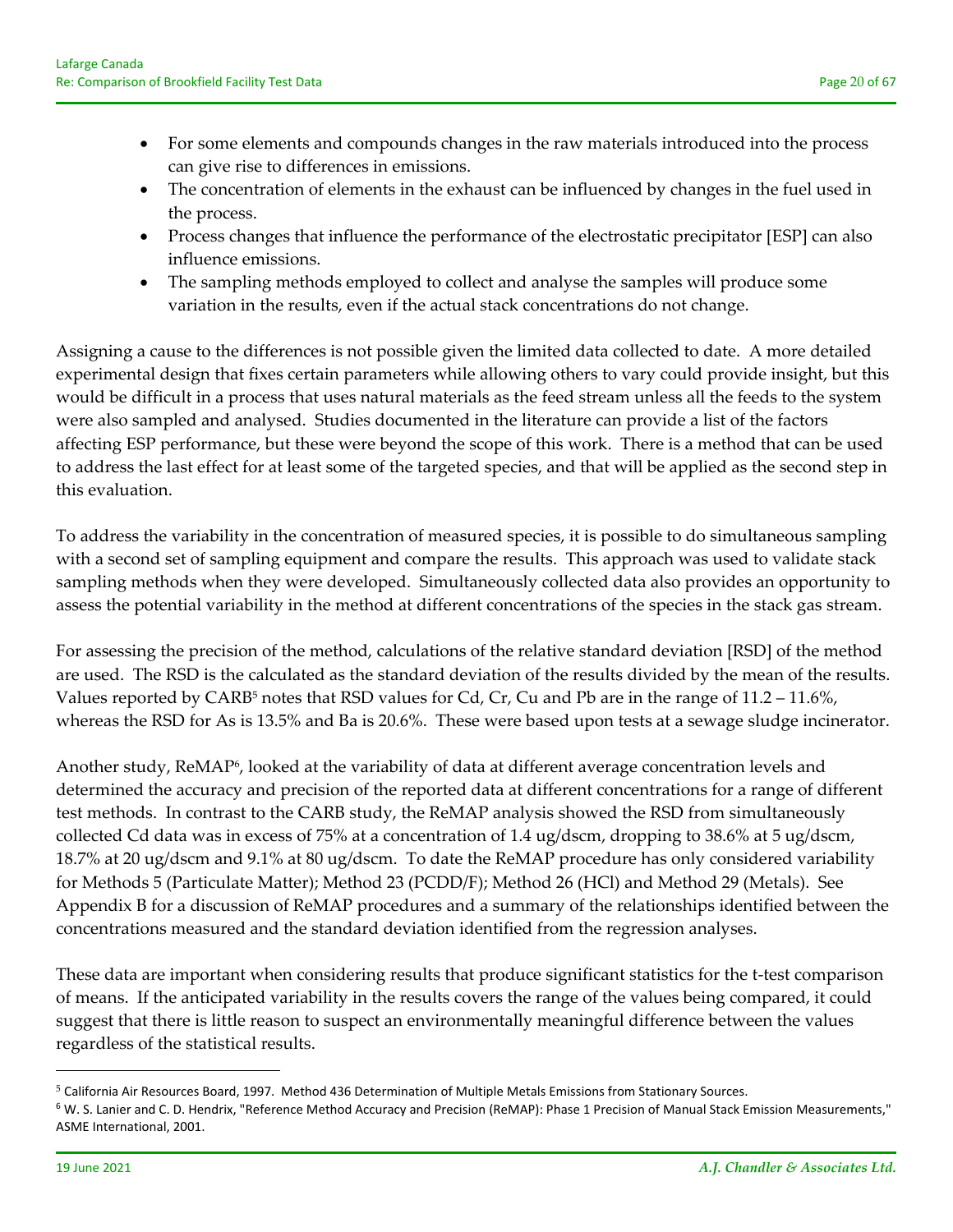# **Discussion of Statistical Results**

The main emissions from the production of cement are to the air from the kiln system. These derive from the physico‐chemical reactions involving the raw materials and the combustion of fuels. The main constituents of the exit gases from a cement kiln are nitrogen from the combustion air; CO2 from calcination of CaCO3 and combustion of fuel; water vapour from the combustion process and from the raw materials; and excess oxygen.7 Minor constituents in the emissions are carbon monoxide, oxides of nitrogen, sulphur dioxide, ammonia, chlorine and hydrogen chloride, and total hydrocarbons (combustion gases); metals; and, organic contaminants including volatile organic compounds, semi‐volatile compounds, and PCDD/F. The discussion that follows includes information about the formation and distribution of the species in the process as identified in the referenced documents. All values for species included in this section of the report are the geometric mean values for the test series shown in the Group tables at the end of the report.

## Combustion Gases

With the exception of NH<sub>4</sub>, the combustion gases were sampled in real time with the 1 minute readings from the instruments. By averaging these values over the sampling period, 3 test averages were available for each test series. NH4 was determined from a grab sample collected over a specified time period. The results from each of 3 tests were reported for each series. Real time readings provide an indication of fluctuations in the concentration of the specie being monitored; grab samples do not provide an indication of how the concentrations might have varied over the sampling period.

### *Carbon Monoxide [CO]*

The European Commission BAT document referenced above suggests that emissions of CO and organically bound carbon during the clinker burning process are caused normally by the small quantities of organic constituents input via the natural raw materials (remnants of organisms and plants incorporated in the rock in the course of geological history). These are converted during kiln feed preheating and become oxidised to form CO and CO2. In this process, small portions of organic trace gases, such as total organic carbon, are formed as well. In the case of the clinker burning process, the content of CO and organic trace gases in the clean gas do not allow any conclusions on combustion conditions induced by fuel changes.

The report goes on to point out that additional CO emissions may also result from poor combustion and improper burning conditions in the secondary firing. Typically, the report suggests that poor combustion leading to increased CO emissions rate coincides with a decrease in the NO<sub>x</sub> emissions. Such reducing conditions may also have a positive effect on SOx emissions. This suggests that responses in combustion gas emissions can be linked.

<sup>7</sup> European Commission, 2013. Best Available Techniques (BAT) Reference Document for the Production of Cement, Lime and Magnesium Oxide. A Reference Report by the Joint Research Centre of the European Commission. Report #JRC 83006 published by the EU #EUR 26129 EN Available at: https://ec.europa.eu/jrc/en/publication/reference-reports/best-available-techniques-bat-referencedocument‐production‐cement‐lime‐and‐magnesium‐oxide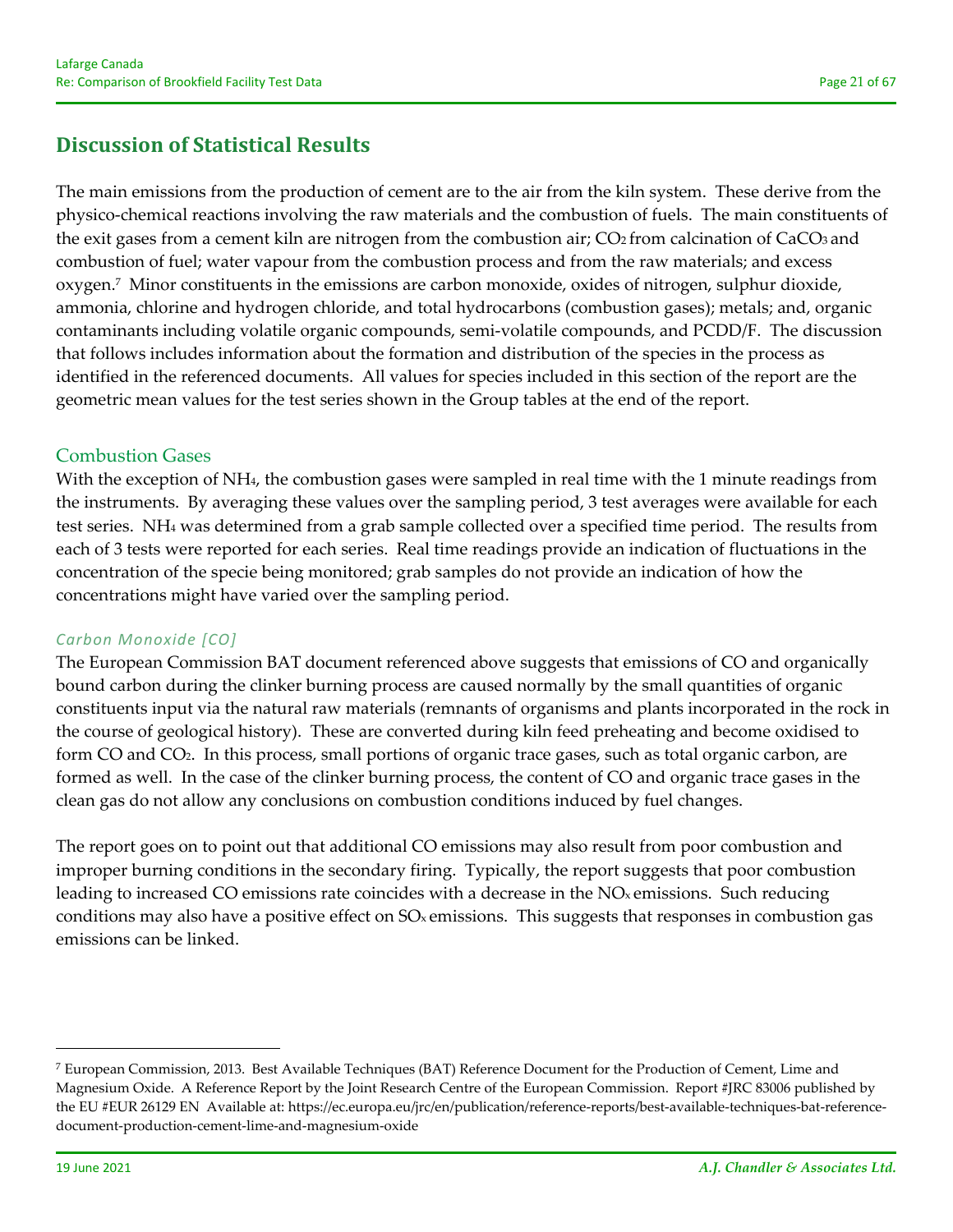CO differences were identified for the comparison of the baseline tests, 2017 vs 2019 and the 2017 tests Baseline versus 2019LCF as well as 2019 Baseline vs 2019 LCF. The geometric mean values for the tests are shown below:

| Geometric Mean      | 2017 Baseline | 2019 Baseline | 2019 LCF | <b>Combined Baseline</b> |
|---------------------|---------------|---------------|----------|--------------------------|
| Carbon Monoxide     | 217           | 304           | 255      | 257                      |
| $[mg/Rm3 @ 11% O2]$ |               |               |          |                          |

The common value for the comparisons that were significant is the 2019 Baseline CO level. Even with the variability, the Brookfield results are at the low end of the data that the BAT document reports from CO from European cement kilns.

Lafarge undertook total organic carbon [TOC] testing on the kiln feed streams for the two 2019 test series. The company has noted a relationship between total graphitic carbon and CO production in the past. The testing of two feed samples from the 2019 Baseline test period showed 0.34% and 0.24% graphitic carbon versus the two samples from the 2019 low carbon fuels test period at 0.30% and 0.18% graphitic carbon. The graphitic carbon changes in the feed might explain the CO differences. As noted in the BAT document, elevated CO can also be related to poorer combustion conditions. Typically, CO production increases if there is limited oxygen available to complete the conversion of CO to CO<sub>2</sub>. The 2019 Baseline testing showed an average O<sub>2</sub> level during CO testing of 4.99% versus the 5.2% during the low carbon fuels testing.

The data indicates that low carbon fuels did not produce a significant statistic when compared to the combined Baseline data suggesting that there the range of the Baseline values reflects typical variability and the LCF run was in the middle of that range. This suggests that low carbon fuels had no affect on CO emissions.

# *Oxides of Nitrogen [NO<sub>x</sub>]*

NO<sub>x</sub> can be formed through any of four processes in a cement kiln:

- 1. Thermal
- $2.$  Fuel
- 3. Feed
- 4. Prompt

Thermal  $NO<sub>x</sub>$  is produced from the reaction of atmospheric nitrogen and oxygen at high temperatures. Another important parameter in the production of thermal  $NO<sub>x</sub>$  is the gas-phase residence time<sup>8</sup>, the longer the residence time and the greater the temperature, the higher the thermal  $NO<sub>x</sub>$  emissions will be. Typically, Lafarge cement kilns have approximately a 10 second residence time in the zone with greater than 1000 C temperature.

Fuel NO<sub>x</sub> is produced from the oxidation of nitrogen content in the fuel. Feed NO<sub>x</sub>, like fuel NO<sub>x</sub>, is produced from the oxidation of nitrogen content in the raw feed. The USEPA suggest that it is unlikely that these factors will contributor significantly to  $NO<sub>x</sub>$  emissions at a cement facility.

<sup>8</sup> US EPA, "Alternative Control Techniques Document- NOx Emissions from New Cement Kilns," US EPA Office of Air Quality Planning and Standards, 2007.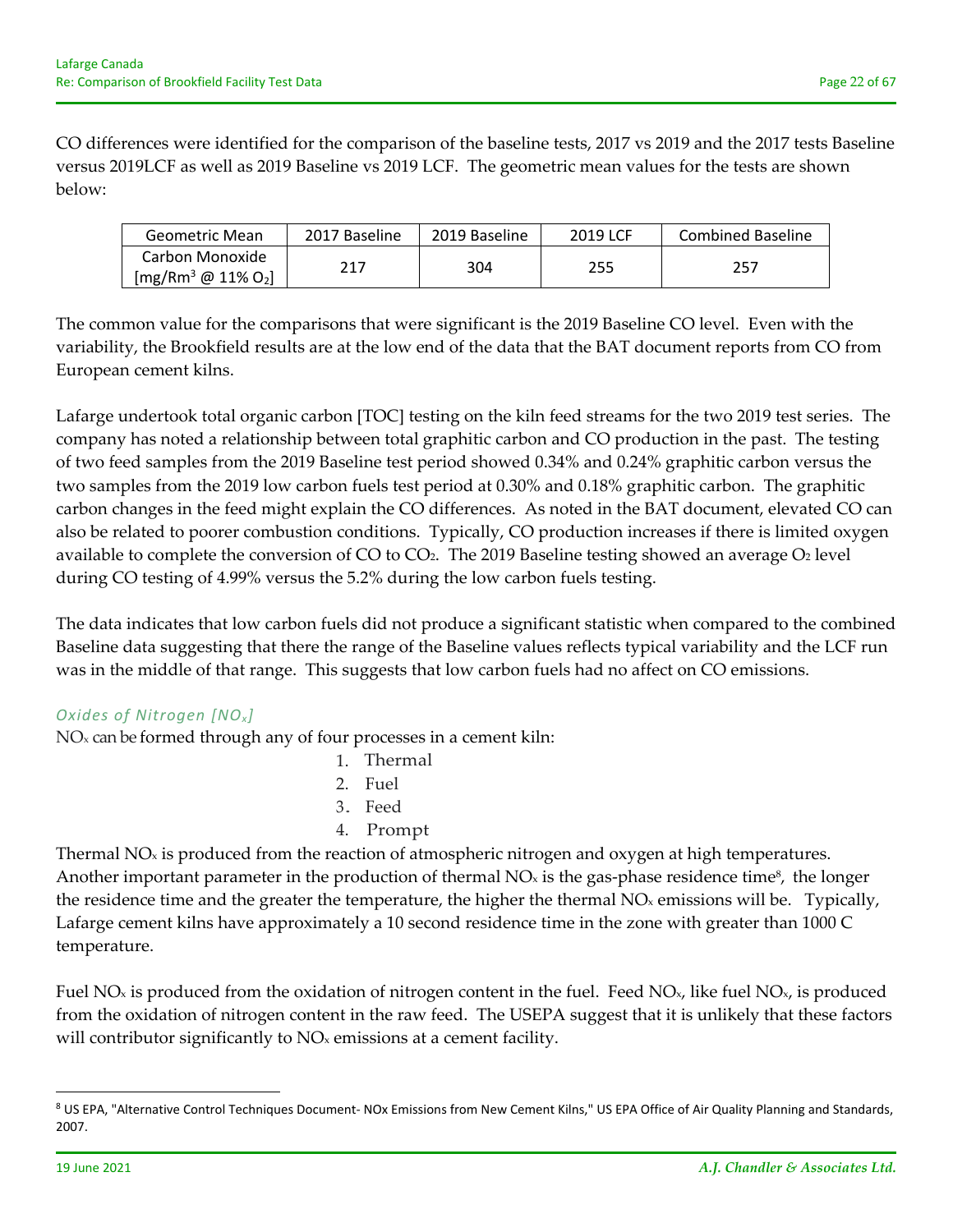Finally, prompt  $NO<sub>x</sub>$  is from the reaction of atmospheric nitrogen and hydrocarbon radicals. The contribution of prompt  $NO<sub>x</sub>$  is relatively low compared to the other sources in a cement kiln.

According to the USEPA it is difficult to determine the quantity of fuel and thermal  $NO<sub>x</sub>$ ; however, thermal  $NO<sub>x</sub>$  is thought to be the main contributor to  $NO<sub>x</sub>$  emissions from cement kilns. This makes sense since the process is high temperature with long residence times.

It is therefore possible that changes in in the facility's flame temperature could lead to the varying  $NO<sub>x</sub>$ emissions and CO emissions. The BAT document suggests that there might be an inverse relationship between CO and NO<sub>x</sub> which could also arise from differences in the oxygen levels. Comparing the CO and  $NO<sub>x</sub>$  data suggests that this relationship holds for the Brookfield test data. Further causative analysis would be required to determine if there was a change in flame temperature was due to fuel changes between the various series of tests. Factors such as an increase in the primary air injection flow rate could influence such changes.

The BAT document notes that  $NO<sub>x</sub>$  emissions vary depending on which kiln process is used. Besides temperature and oxygen content (air excess factor),  $NO<sub>x</sub>$  formation can be influenced by flame shape and temperature, combustion chamber geometry, the reactivity and nitrogen content of the fuel, the presence of moisture, the available reaction time and burner design. On a yearly average, the European cement kilns emit about 785 mg NO<sub>x</sub>/Nm<sup>3</sup> (expressed as NO<sub>2</sub>) with a minimum of 145 mg/Nm<sup>3</sup> and a maximum of 2040 mg/Nm<sup>3</sup>. The data included in this study is at the low end of that range.

| <b>Geometric Mean</b>                         | 2017<br><b>Baseline</b> | 2019<br><b>Baseline</b> | 2019 LCF | Combined<br>Baseline |
|-----------------------------------------------|-------------------------|-------------------------|----------|----------------------|
| Nitrogen Oxides<br>$[mg/Rm^3 \ @ \ 11\% O_2]$ | 968                     | 596                     | 778      | 759                  |

 $NO<sub>x</sub>$  was identified as having a significant difference in the mean values for comparison of both the Baseline 2017 vs 2019 series and Baseline 2017 vs LCF 2019 and Baseline 2019 vs LCF 2019. The differences between the mean values for the combined Baseline tests and the 2019 LCF test were not signficant. The variability within and between tests should be considered with respect to the potential generation of  $NO_x$  in the kiln. Given that the test of the combined Baseline data and the LCF results did not produce a significant statistic, it would appear that the effect of using LCF on  $NO<sub>x</sub>$  is limited.

# *Sulphur Oxides [SO<sub>x</sub>]*

The BAT suggests that SO<sub>2</sub> emissions from cement plants depend on the total input of sulphur compounds and the content of the volatile sulphur in the raw materials. While fuels may influence the sulphur releases, they have less effect on emissions. The production and potential emissions of  $SO<sub>x</sub>$  also depend on the sulphur circulation which occurs in the kiln system: SO<sub>2</sub> in the exhaust gases, CaSO<sub>4</sub> and other combined compounds in the clinker and the dust. Regardless, the greater part of the sulphur is incorporated into the clinker or the dust discharged from the process.

Depending on their respective deposits, the raw materials in the kiln feed may contain sulphur bound as sulphate or sulphide. Sulphates are stable compounds, only partly thermally decomposed at the high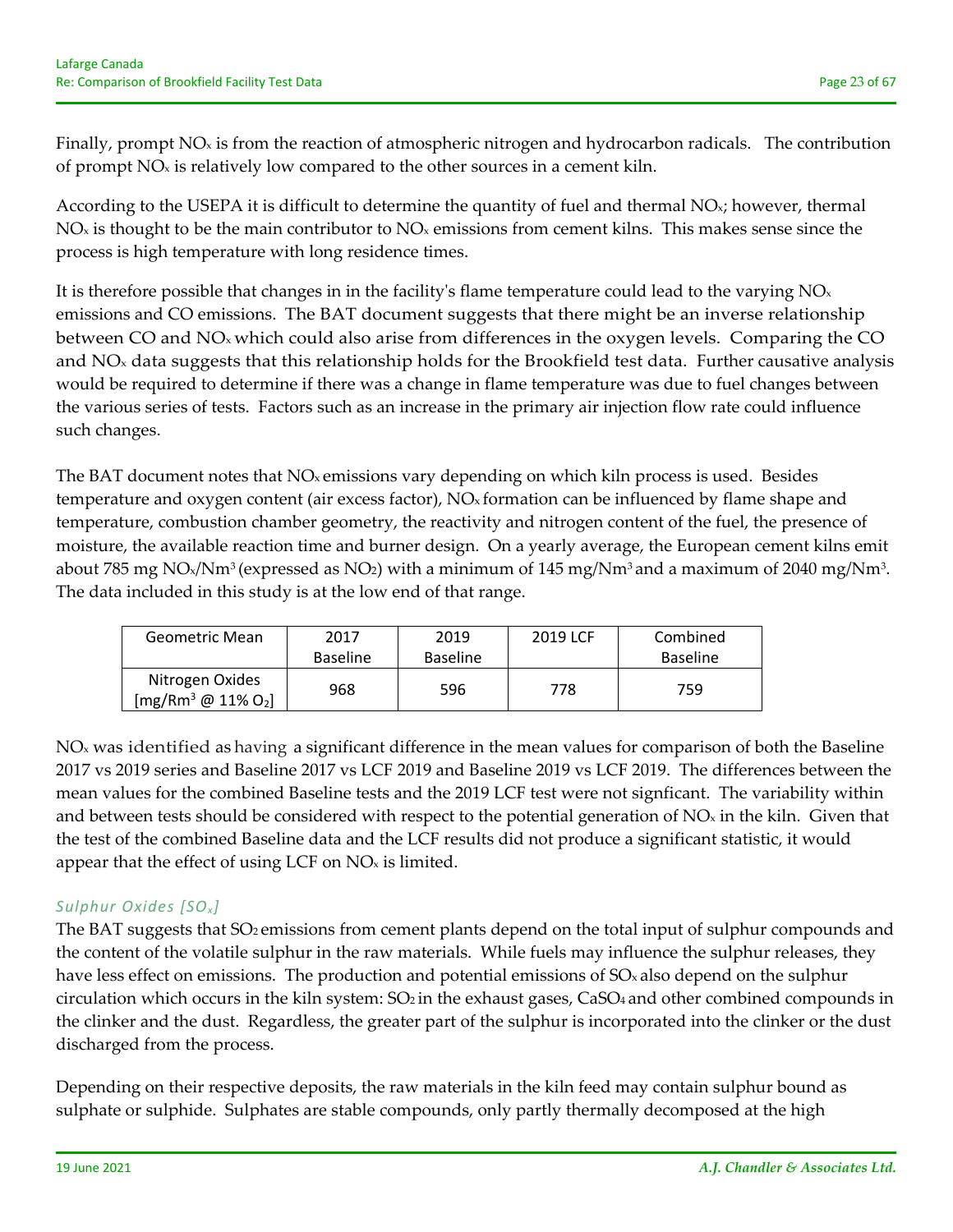temperatures prevailing in the sintering zone of rotary kiln systems. However, the decomposition can be increased by localised reducing conditions. Under most circumstances, the sulphate form is completely discharged with the clinker. Sulphides, by contrast, are oxidised in the preheater and partly emitted in the form of sulphur dioxides.

Sulphur introduced into the kiln system with the fuels is oxidised to  $SO<sub>2</sub>$  and will not lead to significant  $SO<sub>2</sub>$ emissions, due to the strong alkaline nature in the sintering zone, the calcination zone and in the lower stage of the preheater. This sulphur enters the calcining zone of the kiln system together with the minor concentrations of SO2 resulting from partial sulphate decomposition in the sintering zone. In the calcining zone, SO2 reacts with alkalis and alkali sulphates originating from the raw materials.

Elevated SO2 emissions are to be expected when raw materials containing organic sulphur in a readily oxidizable form, e.g. as pyrite or marcasite. In contrast with the sulphatic raw material components, these readily oxidizable compounds may be converted to SO<sub>2</sub> as early as in the upper cyclone stages. Under these conditions, raw material related SO2 emissions concentrations may be high.

| Geometric Mean                         | 2017<br><b>Baseline</b> | 2019<br><b>Baseline</b> | 2019 LCF | Combined<br>Baseline |
|----------------------------------------|-------------------------|-------------------------|----------|----------------------|
| Sulphur Dioxide<br>$[mg/Rm3 @ 11% O2]$ | 658                     | 616                     | 391      | 637                  |

The mean values of SO<sub>x</sub> were identified as having a significant t-statistics for the comparison of the LCF test and to both Baseline tests as well as the combined Baseline category. 2019 low carbon fuels results were negatively skewed, the presence of low value separated from the other data. The Baseline tests were positively skewed with higher values and more variability. Overall, the average for the Baseline tests was higher than the LCF tests. Compared to European data in the BAT, all the  $SO<sub>2</sub>$  emissions are in the same range.

### *Total Hydrocarbons [THC]*

The BAT addresses Total Organic Carbon emissions noting that while TOC emissions are typically associated with incomplete combustion, this is unlikely to be the case in a cement kiln with long residence times at high temperatures. These are the conditions that will result in minimal TOC emissions, i.e. >99.9999% destruction efficiencies. Emissions of volatile organic compounds can however occur from the primary steps of the process (the pre‐heater and precalciner), when organic matter is present in the raw meal. These compounds are volatilized at temperatures in the range of 400 to 600 C typical of the temperatures in the early steps of the process. As noted in the CO discussion above, the test data identified that there were higher TOC levels in the 2017 Baseline feed versus the 2019 feed testing. This could explain the differences in the means for THC. The BAT document notes that most TOC emissions from 27 German kilns were in the <30 mg/m<sup>3</sup> range, well above all test data from Brookfield.

| Geometric Mean                                     | 2017<br><b>Baseline</b> | 2019<br><b>Baseline</b> | 2019 LCF | Combined<br><b>Baseline</b> |
|----------------------------------------------------|-------------------------|-------------------------|----------|-----------------------------|
| <b>Total Hydrocarbons</b><br>[mg/Rm <sup>3</sup> ] | 12.6                    | 7.8                     | 6.6      | 9.9                         |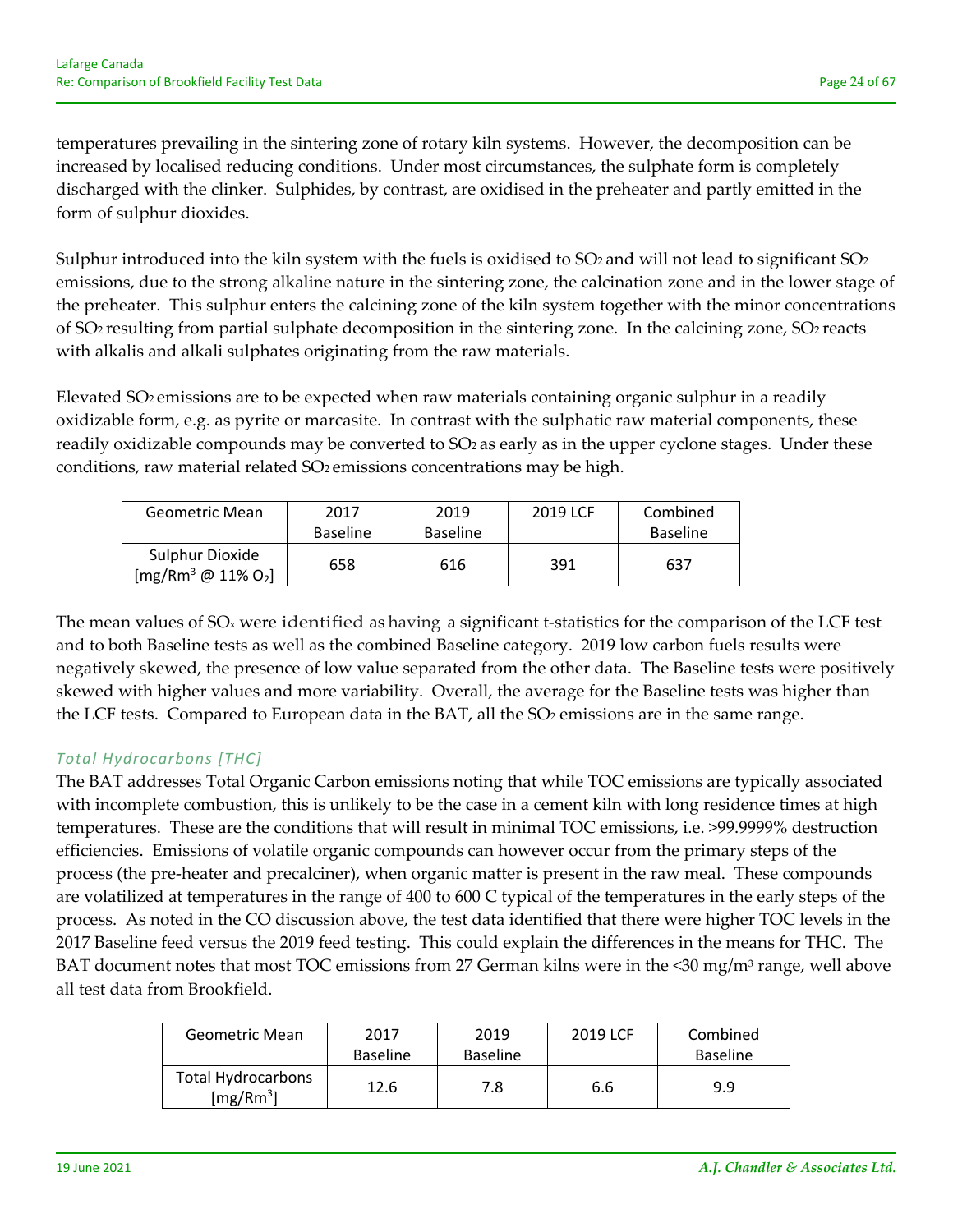Comparison of the mean values for THC identified that only the 2019 LCF comparison to the combined Baseline results produced a significant statistic. While there appears to be a difference between the Baseline values, the 2017 Baseline results had a very high variability and Levene's test was not satisfied and the resulting t-statistic for the comparison had a significance of 0.1 well above the 95% threshold used for this study.

The data indicates that the 2019 LCF testing results had lower THC emissions. Without comparing inputs from the raw meal and the fuels causality cannot not be assigned for this result.

## *Ammonium [NH4]*

Gartner and Wilk<sup>9</sup> note that sedimentary materials, those used as raw materials in the cement manufacturing process, can contain measurable amounts of chemically bound nitrogen. Citing others, the authors state that these compounds would be converted to  $NO<sub>x</sub>$  during combustion in air. However, small amounts of ammonium salts have been found in cement kiln dust and air emissions. At the time of writing, they said that the source of the ammonium had not been determined. Chemical kinetics suggests that there is a negligible chance that any ammonia would survive the high temperature, long residence times in the oxidizing environment of a cement kiln. Thus, the authors attribute the source of the ammonia to the incoming kiln feed. They postulate that since nitrogen in the kiln feeds will be in the form of complex organic molecules which have varying degrees of volatility there is the potential for them to be pyrolyzed to lower molecular weight species such as ammonia and thus be released to the atmosphere. Since the pre-heater and precalciner area of the process have lower temperatures, the volatilization and pyrolysis processes could give rise to ammonia releases from the feed stocks.

Tests of the Ammonium data produced a significant statistic for only the comparison of the Baseline tests. The variance for the 2020 LCF test was very large and this reduced the significance of the difference to the 2017 Baseline series.

| Geometric Mean                  | 2017            | 2019            | 2019 LCF | 2020 LCF | Combined        |
|---------------------------------|-----------------|-----------------|----------|----------|-----------------|
|                                 | <b>Baseline</b> | <b>Baseline</b> |          |          | <b>Baseline</b> |
| Ammonium<br>$[mg/Rm3 @ 11% O2]$ | 9.6             | 5.8             | 6.5      | 3.6      | 7.5             |

The averages for all the tests were less than 10 mg/m<sup>3</sup> which is at the low end of the values reported in the BAT. The difference between the baseline runs likely reflects differences in the feed stock between 2017 and 2019, and the statistic indicate that there is no significant difference between the baseline and low carbon fuels emissions.

<sup>&</sup>lt;sup>9</sup> Gartner, E.M. and Ch. M. Wilk, 1987. The influence of raw materials on nitrogenous emissions from cement kilns. Available at https://www.researchgate.net/publication/260426726 The influence of Raw Materials on Nitrogenous Emissions from Cement Kilns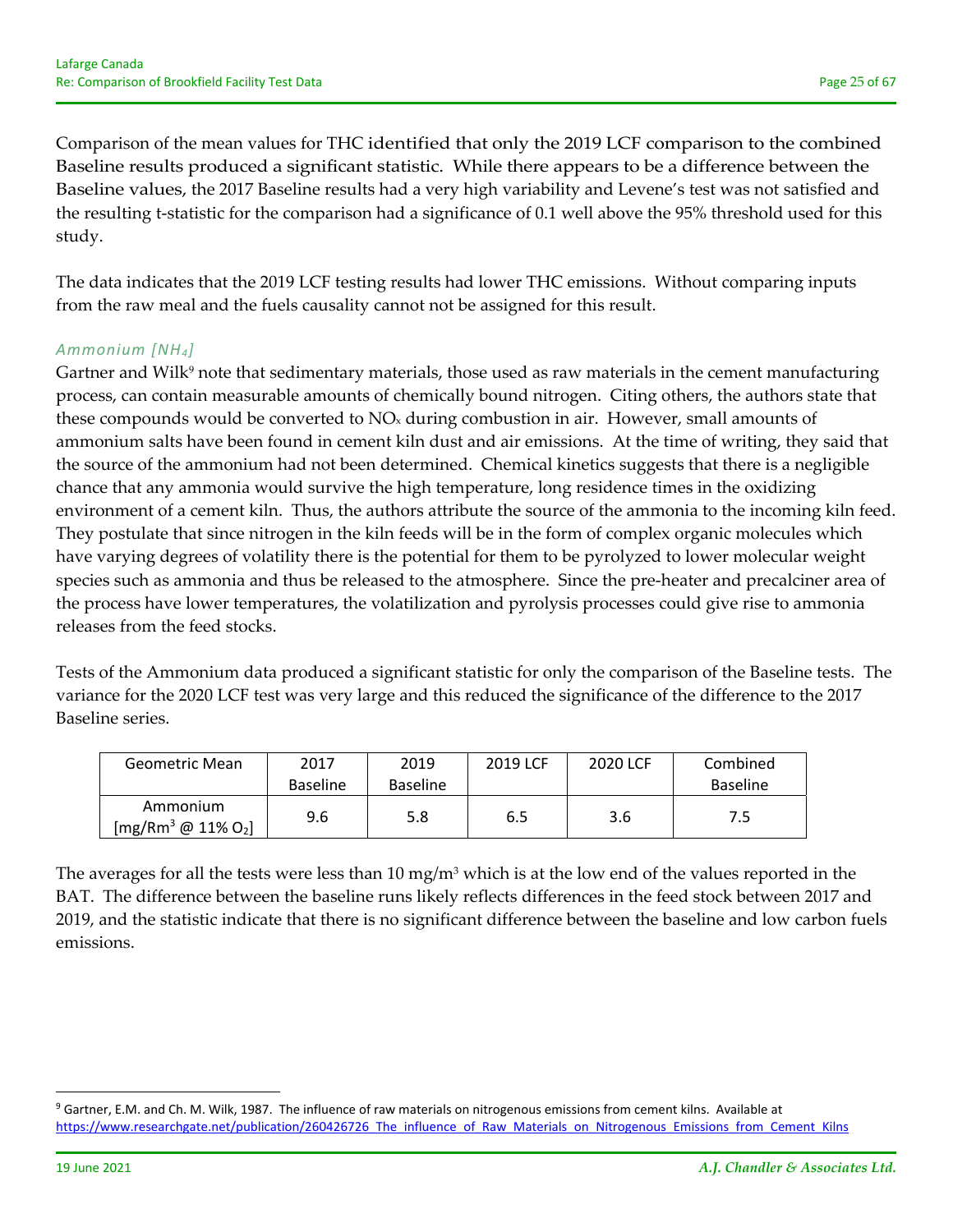# Total Suspended Particulate Matter [TSP]

Particulate Matter, dust, is measured as part of the Method 29 train used to collect samples of the metals leaving the stack. The clinker burning process involves handling large quantities of dusty materials that can lead to emissions however the use of electrostatic precipitators to control dust emissions can achieve low emission levels. Electrostatic precipitators are sensitive to particle morphology and changes in the gas stream in which they are placed. Under steady state operating conditions, the operating parameters of ESPs can be adjusted to optimize control efficiency.

As discussed in the Test Program Outline earlier, one of the Method 29 test results from 2019 LCF was designated as questionable by NSDE due to the low isokinetic ratio. The effect of this limitation would be to increase the mass of particulate matter captured by the sampling system and thus the emission rate. The moisture levels in the 2019LCF were higher than those in any of the other testing, and changes in the moisture level in the stack have been documented to influence ESP performance.

The only significant difference identified for TSP was the 2019 LCF tests compared to the Combined Baseline test data. The LCF 2020 testing was not significantly different when compared to any of the other tests. The statistic for the comparison to the edited 2019 LCF test with the combined Baseline data had a significance of 0.045, close to the criteria. Clearly, the 2019 LCF runs were outside the range seen by the other tests.

| Geometric Mean                | 2017            | 2019            | 2019 LCF | 2020 LCF | Combined        |
|-------------------------------|-----------------|-----------------|----------|----------|-----------------|
|                               | <b>Baseline</b> | <b>Baseline</b> |          |          | <b>Baseline</b> |
| Dust<br>[mg/Rm $^3$ @ 11% O2] | 30              | 43              | 68       | 38       | 36              |

TSP was measured with the Method 29. This method was based upon US EPA Method 5 with changes to the impinger train to capture mercury and other metals. The method was validated by the US EPA and ReMAP utilized available data to develop statistics for the precision of the method. ReMAP, discussed in Appendix B and in the section that reviews the Metals data, developed an expression that defines the range of values that might be expected to result from measuring a specific concentration in the stack many times. Applying that approach to the 2019LCF data using the average of the test runs, 95 out of 100 future measurements would be expected to be between 19 and 138 mg/m<sup>3</sup>, a range that encompasses the averages of all the testing completed. This indicates that the precision of the method may account for the differences identified. The fact that there are no differences between the 2020 LCF results and the Baseline tests suggests that low carbon fuel operations had no affect on emissions of dust from the stack.

# Particulate Matter less than 10  $\mu$ m [PM<sub>10</sub>] and [PM<sub>2.5</sub>]

Comparing the PM10 results for the various series, only the 2017 Baseline comparison to the 2020 LCF test showed a significant statistic. The geometric means were 18.1 and 28.7 respectively, with the other tests geometric means being 27.4 and 42.3 for the 2019 Baseline and 2019 LCF. The 2017 data would appear to be low but other comparisons were biased by high variability. Since the 2019 and 2020 tests did not produce significant statistics, low carbon fuels are unlikely to have influenced this result.

The PM2.5 comparisons did not identify any significant differences in the means.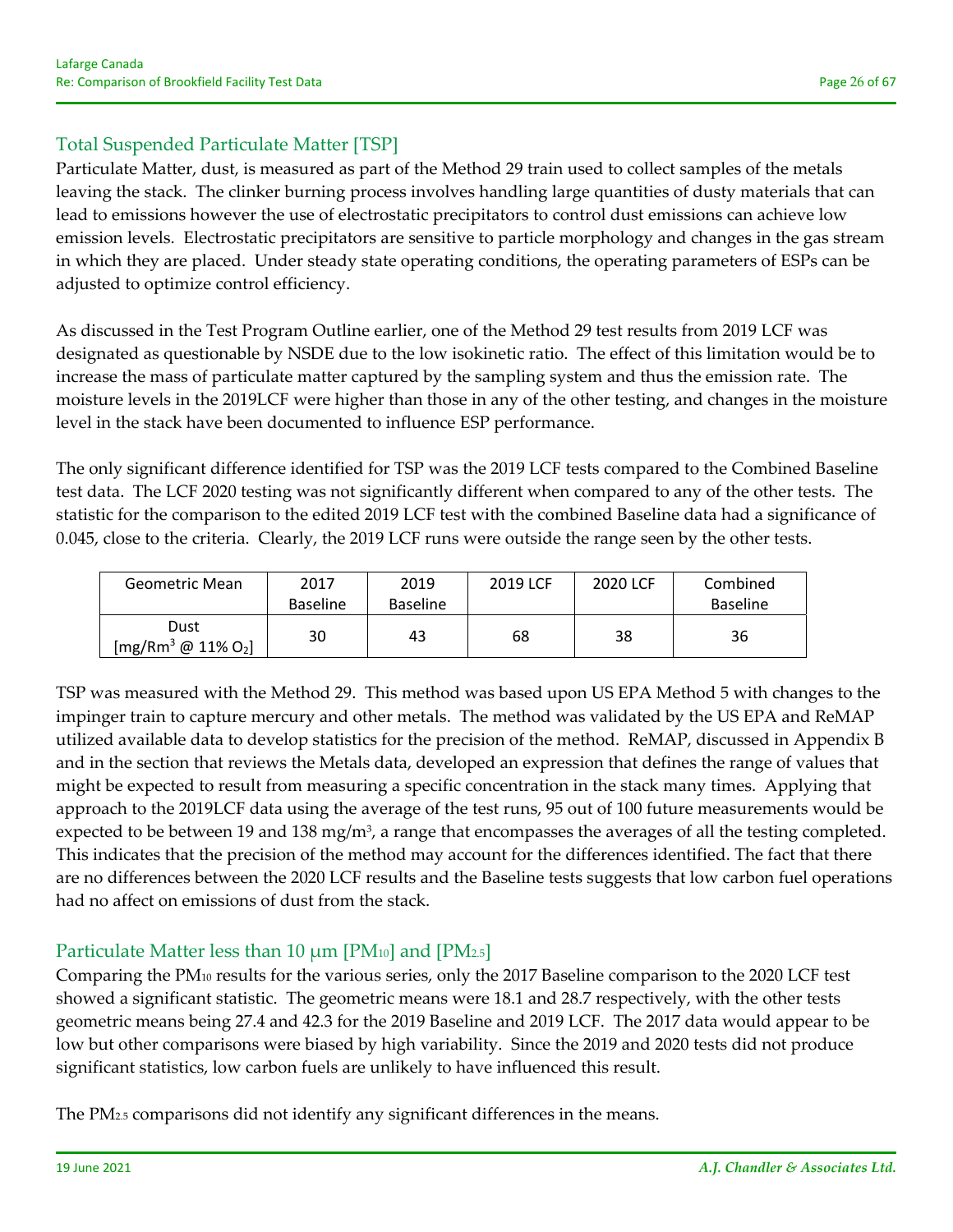## Behaviour of Metals in Kiln

Producing clinker in the kiln involves exposing the raw materials to high temperatures. The BAT document referenced earlier states:

*Many components that result from the combustion of the fuel or from the transformation of the raw* material into clinker remain in the gas phase only until they are absorbed by, or condensed on, the raw *material flowing countercurrently.* 

These materials thus are combined into the clinker produced by the process. The BAT document offers the following details:

*Raw materials and fuels will always contain metals. Their concentrations vary widely from one location to another and the potential for emissions to the atmosphere is affected by very complex mechanisms. Furthermore, metal concentrations from wastes used as fuel varies with the waste origin. Metal compounds can be categorised into four classes, based on the volatilities of the metals and their salts:*

1. Metals which are or have compounds that are refractory or non-volatile, such as Ba, Be, Cr, As, Ni, V, Al, Ti, Ca, Fe, Mn, Cu and Ag: these metals are completely absorbed by the clinker *and discharged with it, and therefore do not circulate in the kiln system. In the exhaust gas, the only emissions are with the dust; they depend only on the input and the efficiency of dust segregation. Consequently, emissions are generally very low.*

2. Metals that are or have compounds that are semi-volatile: Sb, Cd, Pb, Se, Zn, K and Na: these *metals condense as sulphates or chlorides at temperatures of between 700 and 900°C; and inner circulation occurs. In this way, the semi‐volatile elements which are accumulated in the kilnʹs preheated system are precipitated again in the cyclone preheater remaining to a high extent but almost completely in the clinker.*

*3. Thallium: metal that is or has a compound that is volatile: thallium compounds (e.g. TlCl)* condense at between 450 and 550 $^{\circ}$ C, in the case of heat exchanger kilns, in the upper area of the *preheater, where they can accumulate (inner circulation).*

*4. Mercury: metal that is or has a compound that is volatile: mercury and mercury compounds pass for the most part through the kiln and preheater; they are only partly adsorbed by the raw gas dust, depending on the temperature of the waste gas.*

An electrostatic precipitator [ESP] is used at the facility to control dust emissions from the stack. Most metals emitted from the stack are related to the fine particulate matter that escapes from the ESP.

Based upon the preceding there is a possibility that variations in the TSP emission rate could give rise to variability in the emissions of various elements and compounds that are associated with the fine particulate released from the stack. To test this hypothesis the correlation between TSP and emissions was examined.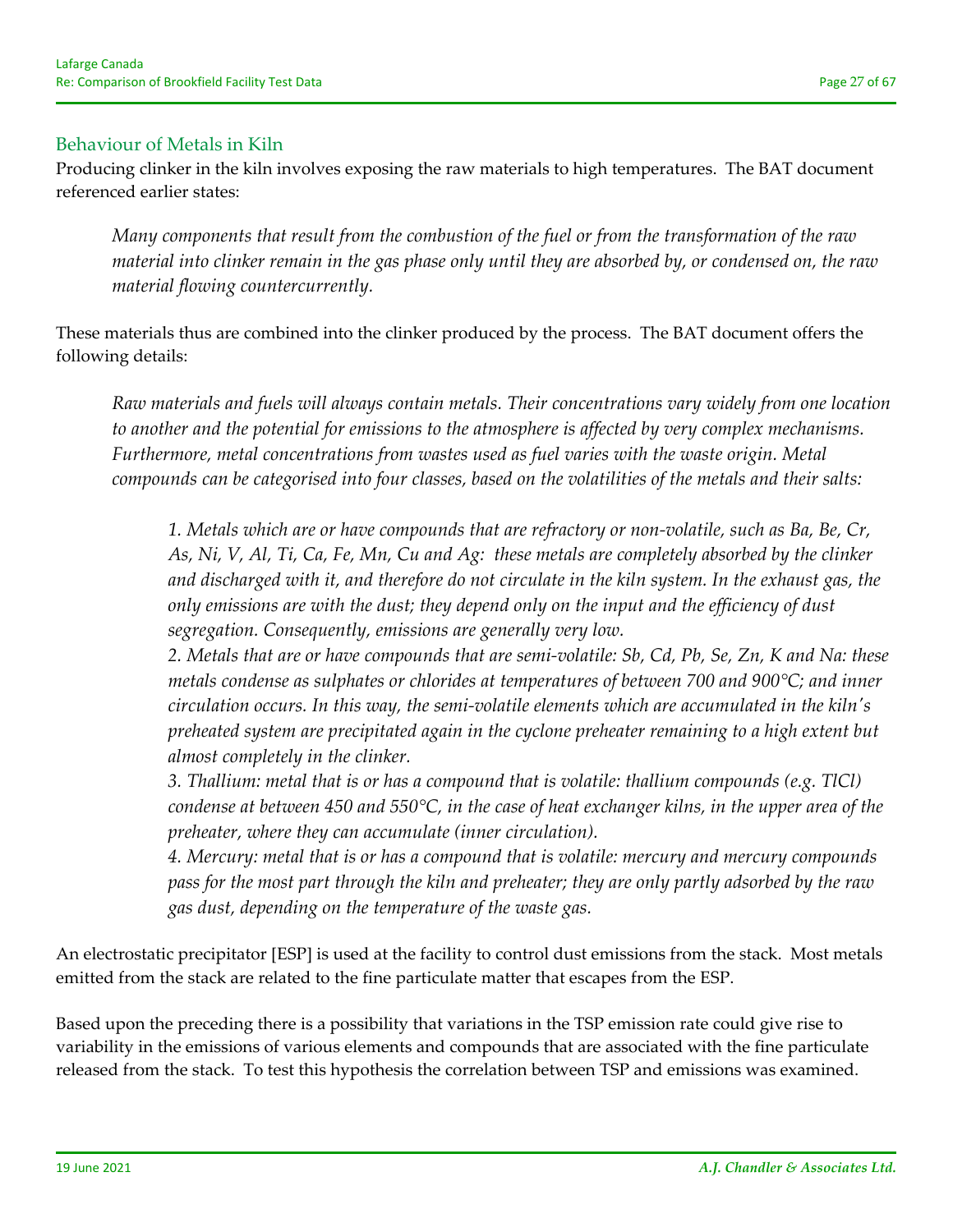# Correlation between TSP Emissions and Emissions

Both metals and organic compounds can be associated with fine particulate emissions. In the cement kiln, most metals would be expected to be incorporated into the clinker formed in the process, but particulate matter escaping the system would be expected to have measurable metals concentrations. Many organic compounds, particularly SVOCs have an affinity for sorption<sup>10</sup>. Adsorbent media can include activated carbon, biochar, modified clay minerals. PAHs removal efficiency or adsorption/absorption capacity largely depends on several parameters such as particle size of the adsorbent, pH, temperature, solubility, salinity including the production process of adsorbents. Given these characteristics it is likely that some of the organic compounds identified in this study might bind with dust in the process and be released in much the same way as metals, with fine particulate matter.

To examine if changes in the TSP levels could explain the metal and organic compound emission differences, a determination of the correlation between TSP and emissions was undertaken. A linear correlation might be expected between the particulate emissions and emissions of particulate bound metals and organics. To investigate the relationship, SPSS was used to determine the bivariate Pearson Correlation between TSP and various species. Table 6 displays the results of the Pearson test for Ln transformed test data discussed in this report. Pearson Correlation values range from ‐1 to +1 with the negative values indicating an inverse relationship between particulate matter emissions and species concentrations and positive values indicating a direct relationship: as particulate matter levels increase the species emissions increase. The table shows only the significant correlations identified by the testing.

Considering all the data, the correlations with TSP were significant for: Ca, Li, Sr, and Ti. This suggests that tin emissions were lower when TSP emissions rose. The metals correlations indicate that increased emissions may have been partially explained by the increase in particulate emissions. Extending the Pearson correlation analyses to the organics: trichlorobiphenyl, and octachlorobiphenyl had significant correlations with particulate emissions. These correlations were negative, indicating that the compound concentration decreased with increasing TSP emissions.

|                  | Pearson            | Significance | <b>Number</b> |
|------------------|--------------------|--------------|---------------|
| Element/Compound | <b>Correlation</b> | (2-Tailed)   | of Cases      |
| <b>LnCa</b>      | 0.743              | 0.035        | 8             |
| LnLi             | 0.657              | 0.028        | 11            |
| LnSr             | 0.771              | 0.005        | 11            |
| LnTi             | 0.825              | 0.002        | 11            |
| LnTRICBP         | $-0.729$           | 0.040        | 8             |
| LnOCBP           | $-0.848$           | 0.033        | 6             |

#### **Table 6 Pearson Correlation Statistics for Particulate Emissions and Species**

 $^{10}$  Lamichhane S, Bal Krishna KC, Sarukkalige R. Polycyclic aromatic hydrocarbons (PAHs) removal by sorption: A review. Chemosphere. 2016 Apr;148:336‐53. doi: 10.1016/j.chemosphere.2016.01.036. Epub 2016 Jan 25. PMID: 26820781.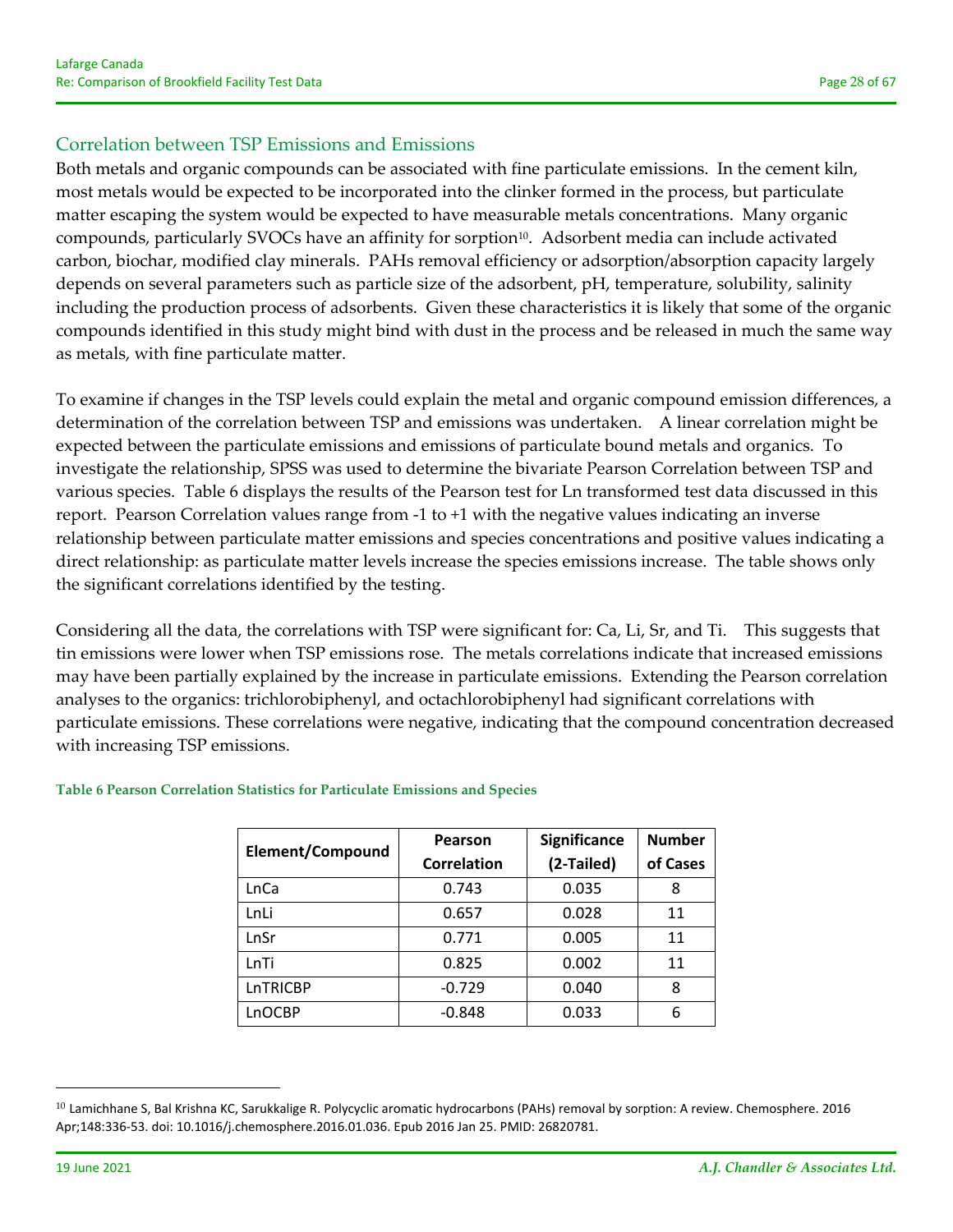# Analysis of Metals Emission Results

Metals are sampled using a grab sample technique, with portions of the sample being taken at different locations on various axes of the stack gas flow. US EPA Method 29 was used for metals sampling for the studies being considered in this report. The list of 32 metals targeted for analysis are shown in Table 1. The list includes the 17 species for which the method has been validated: Sb; As; Ba, Be; Cd; Cr; Co; Cu; Pb; Mn; Hg; Ni; P; Se; Ag; Tl; and Zn. Method 29 suggests that the other species quantified during analyses should produce valid results if the concentrations are at similar levels. In some cases, the validation process failed to measure some species and thus the performance could not be validated.

A total of seven of the metals validated for Method 29: Sb, As, Be, Cd, Cr, Pb, and Hg, were evaluated in the ReMAP study. As with the US EPA evaluation, the ReMAP report suggests that the variability in those results likely would be reflected in the other metals analysed in the same samples. Because of the paucity of duplicate data for other metals, confirmation of this interpretation could not be completed by the ReMAP study.

To assess if there were significant differences in the mean values for different test series, two different approaches were used. As with the gases and organic species each series was compared to the other series and the LCF series, both 2019 and 2020 were compared to the combined Baseline series. In addition, the comparisons were repeated after removing the suspect T3MP case from the LCF 2019. This resulted in 4 additional comparisons being completed. In the tables that follow the revised geometric mean for the 2019 LCF series are provided in parentheses. If an asterisk is provided after the parentheses, the revised mean moved closer to the other data and was found to not be significantly different from the other tests.

Table 5 identifies that out of the 32 metals quantified during the testing between a quarter and half of the results produced significant differences when the means of the tests were compared. The corollary to this finding is that between half and three quarters of the metal comparisons were not significant suggesting that most metals emissions were unaffected by the difference in fuels.

The following sections address the findings for each of the metals that produced significant differences.

# Volatile Metals

# *Mercury [Hg]*

Mercury is a volatile metal that would not be retained in the clinker in the same manner as most of the metals and would not be expected to correlate with difference in TSP emission rates. It is also unlikely that mercury levels would be greatly influenced by the isokinetic limitations of the 2019LCF tests.

| Geometric Mean                             | 2017            | 2019            | 2019 LCF | 2020 LCF   | Combined        |
|--------------------------------------------|-----------------|-----------------|----------|------------|-----------------|
| [µg/Rm <sup>3</sup> @ 11% O <sub>2</sub> ] | <b>Baseline</b> | <b>Baseline</b> |          |            | <b>Baseline</b> |
| Mercury                                    | 3.8             | 4.0             | 6.2      | 1 Q<br>T.O | 3.9             |

The comparison of the Baseline tests was the only comparison of the 8 conducted that did not produce a significant difference statistic. As can be seen in the table, the 2019 LCF run was higher than the other tests and the 2020 LCF was lower than the other tests. European data indicates that the average of over 300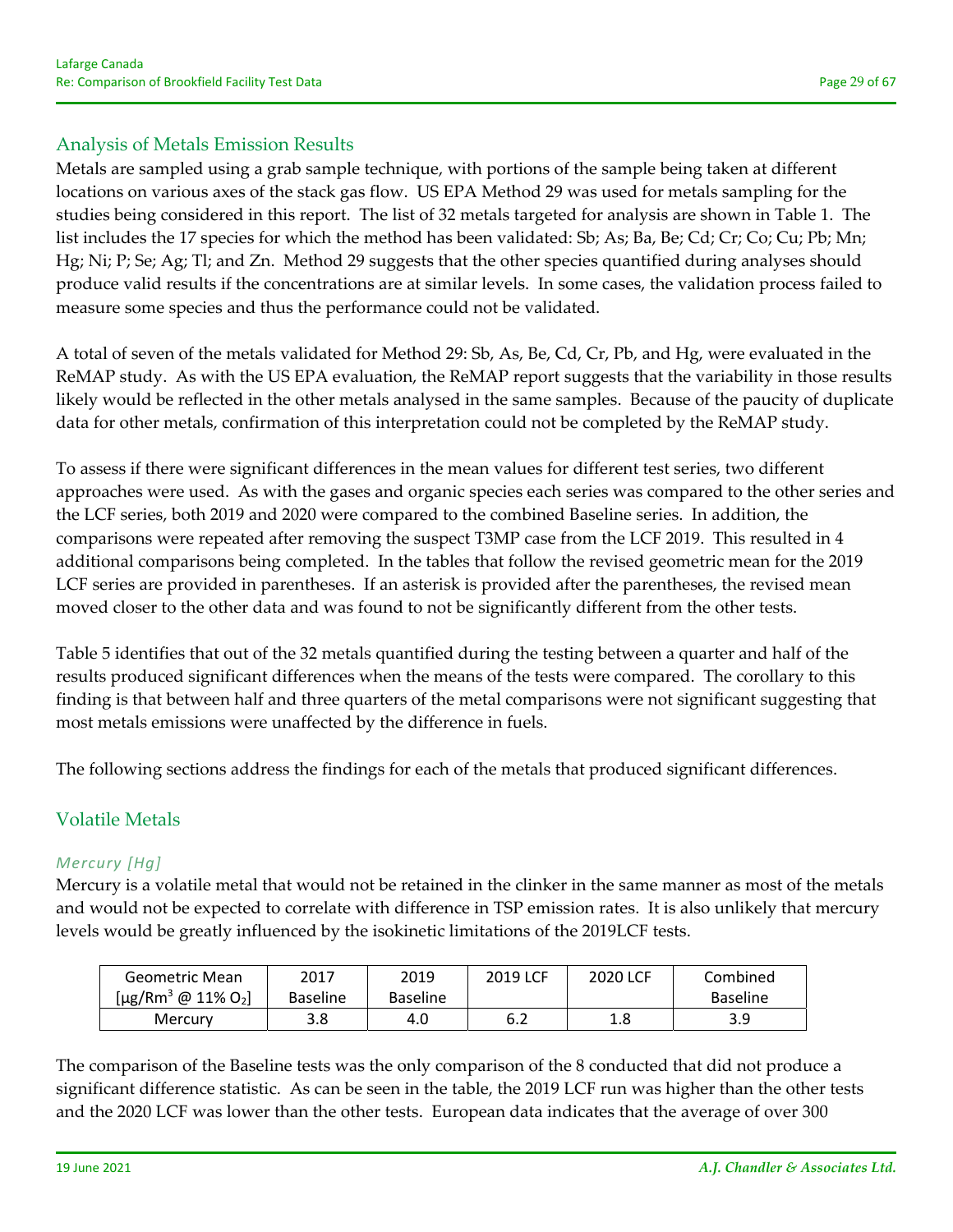measurements from facilities was 20 ug/Nm<sup>3</sup> suggesting that the Brookfield data is at the low end of typical measurements. There are no standards for mercury emissions from cement kiln emissions in Canada.

ReMAP data indicates that, at these measured concentrations, the range for single future tests would be 1.7 – 13.9 ug/m<sup>3</sup>. Thus, while the statistical tests suggest a difference between the tests, the stack levels overlap based upon method precision estimates. The differences may be related solely to the precision limits of the method. However, they could also indicate a difference in the mercury input to the process. The most likely source of mercury is the raw feed.

Considering these factors, low carbon fuel use is unlikely to affect mercury emissions.

# Major Metals in Raw Meal

A group of five metals were found to have concentrations greater than 100  $\mu$ g/Rm<sup>2</sup> @ 11% O<sub>2</sub>:

Aluminum; Calcium; Iron; Magnesium; and Sodium

The feed to a cement kiln is generally a mix of limestone and clay with various additional materials added to meet the specific chemical requirements of the finished product. The BAT notes that limestone contains up to 96% calcium carbonate and aluminum oxide is a major constituent of both limestone and clay. Magnesium is the eighth most abundant element in the earth's crust and might be expected to be found in the raw materials fed to the process. The BAT lists magnesium oxide at 0.1 to 5-6% in both limestone and clay feeds. Iron, Fe2O<sub>3</sub>, is added to facilitate the clinkering process. The Raw Meal chemical composition listed in the BAT identifies calcium oxide as 40‐45% of the mass; silicon oxide at 12‐16%; aluminum oxide at 2‐5%; iron oxide 1.5‐2.5%; magnesium oxide 0.3‐5% and sodium oxide 0.1‐0.5%. With these compounds varying in the raw materials that are blended to produce the raw meal, it is possible that some of the variability seen in the emissions is related to changes in the mix of materials in the raw meal.

For this discussion, these elements have been combined to examine significant means differences. The ReMAP method variability cannot be applied to these elements because the equation has not been validated for the concentration ranges measured. The results for 2017 Baseline did not include the 4 elements that are blank in the table below.

| Geometric Mean                             | 2017            | 2019            | 2019 LCF | 2020 LCF | Combined        |
|--------------------------------------------|-----------------|-----------------|----------|----------|-----------------|
| [µg/Rm <sup>3</sup> @ 11% O <sub>2</sub> ] | <b>Baseline</b> | <b>Baseline</b> |          |          | <b>Baseline</b> |
| Aluminum                                   |                 | 434             | 773      | 534      | 434             |
| Calcium                                    |                 | 5324            | 11398    | 7442     | 5343            |
| Iron                                       | 150             | 377             | 433      | 397      | 238             |
| Magnesium                                  |                 | 162             | 249      | 308      | 162             |
| Sodium                                     |                 | 318             | 253      | 1543     | 318             |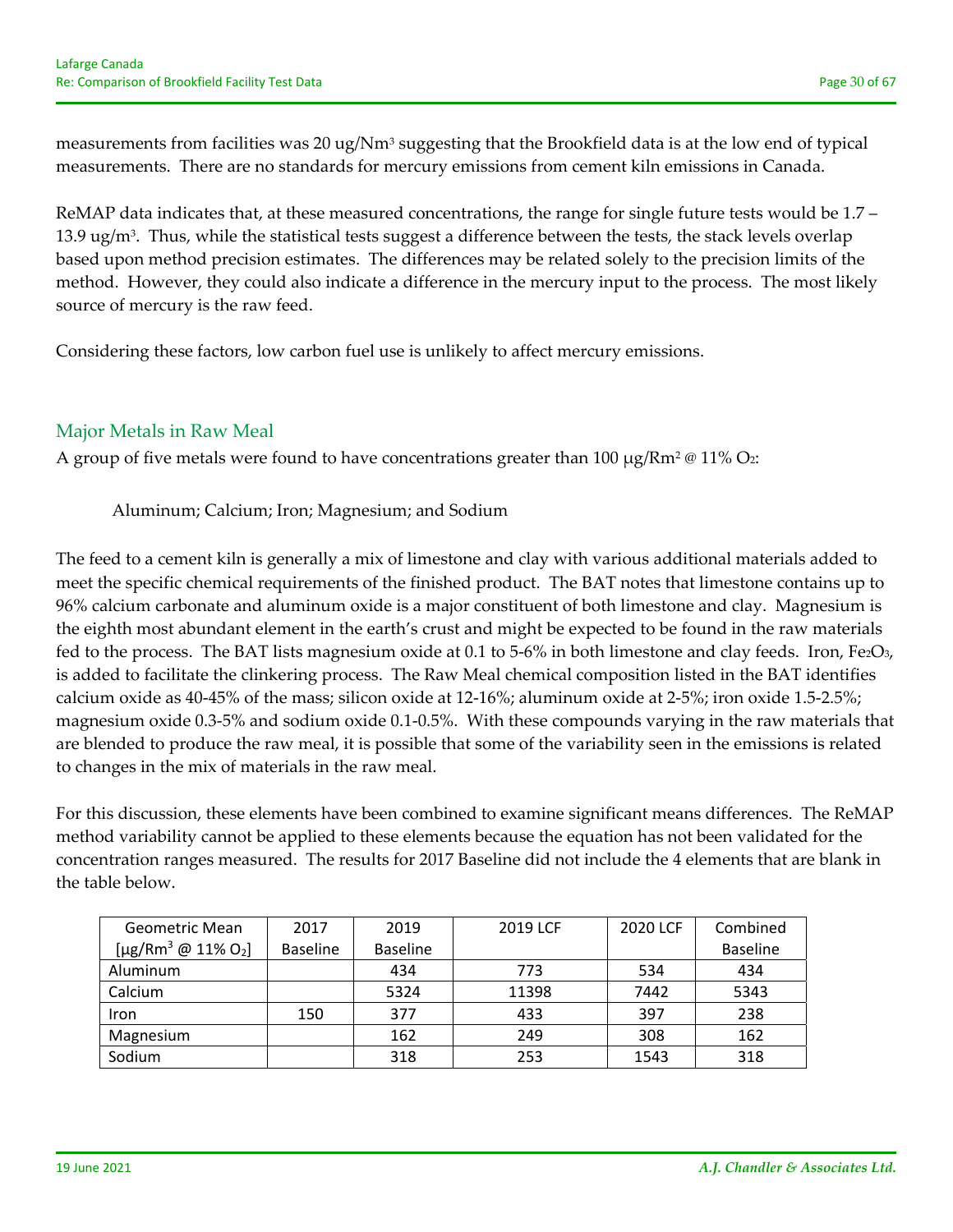### *Aluminum [Al]*

The higher concentration measured for the 2019 LCF series resulted in significant mean value difference from the 2019 Baseline series only. As noted above, the finding could be the result of differences in the feed to the kiln. Since the 2020 LCF series was not significantly different than the 2019 Baseline, it could be concluded that LCF are unlikely to significantly affect aluminum emissions.

## *Calcium [Ca]*

The statistical tests indicate that the 2019 LCF series had significantly different mean values for the 2019 Baseline. The 2019 LCF mean could be the result of differences in the raw meal composition, but as noted earlier, there is a positive correlation between calcium and TSP emissions indicating that changes in TSP levels may play a factor too. Since the 2020 LCF did not result in significant differences when compared to the 2019 Baseline, LCF are unlikely to influence calcium emissions.

#### *Iron [Fe]*

Iron was highest for the 2019 LCF series and lowest for the 2017 Baseline series. The means differences for the 2017 Baseline and both the 2019 Baseline and the 2020 LCF were statistically different but not with the 2019 LCF because of the high variability. Comparing either of the LCF series, 2019 and 2020, with the combined Baseline results indicates there is no reason to suspect the means are not the same. There is no statistical evidence that the LCF will change the iron emissions levels in a significant fashion.

#### *Magnesium [Mg]*

The results from the three series when magnesium was measured show the highest level was reported for the 2020 LCF testing, while the lowest values were from the 2019 Baseline. That low level produced a significant statistic when the comparison to the 2020 LCF was completed. However, the 2020 LCF results reported a significant amount of magnesium in the blank train sample,  $145 \mu g/m^3$  compared to 20  $\mu g/m^3$  suggesting that either there was contamination in the samples or that the laboratory results were biased high. The lack of a significant difference for the other tests suggests that the 2020 results may be misleading. There is no reason to suspect that the high levels in the 2020 testing were from the low carbon fuel.

### *Sodium [Na]*

Sodium is a semi‐volatile metal and will combine with chlorides and sulphates and the majority will be incorporated into the clinker. The table shows the 2020 LCF concentration to be the highest and the differences between the other two series were both significant.

A review of the laboratory results revealed that the blank train values were the same order of magnitude as the samples for all three series. This suggests that the differences, while statistically significant, may reflect material in the samples that did not originate from the stack. The comparison of the 2019 LCF result and the 2019 Baseline were not significantly different, suggesting little effect of low carbon fuels on sodium emissions.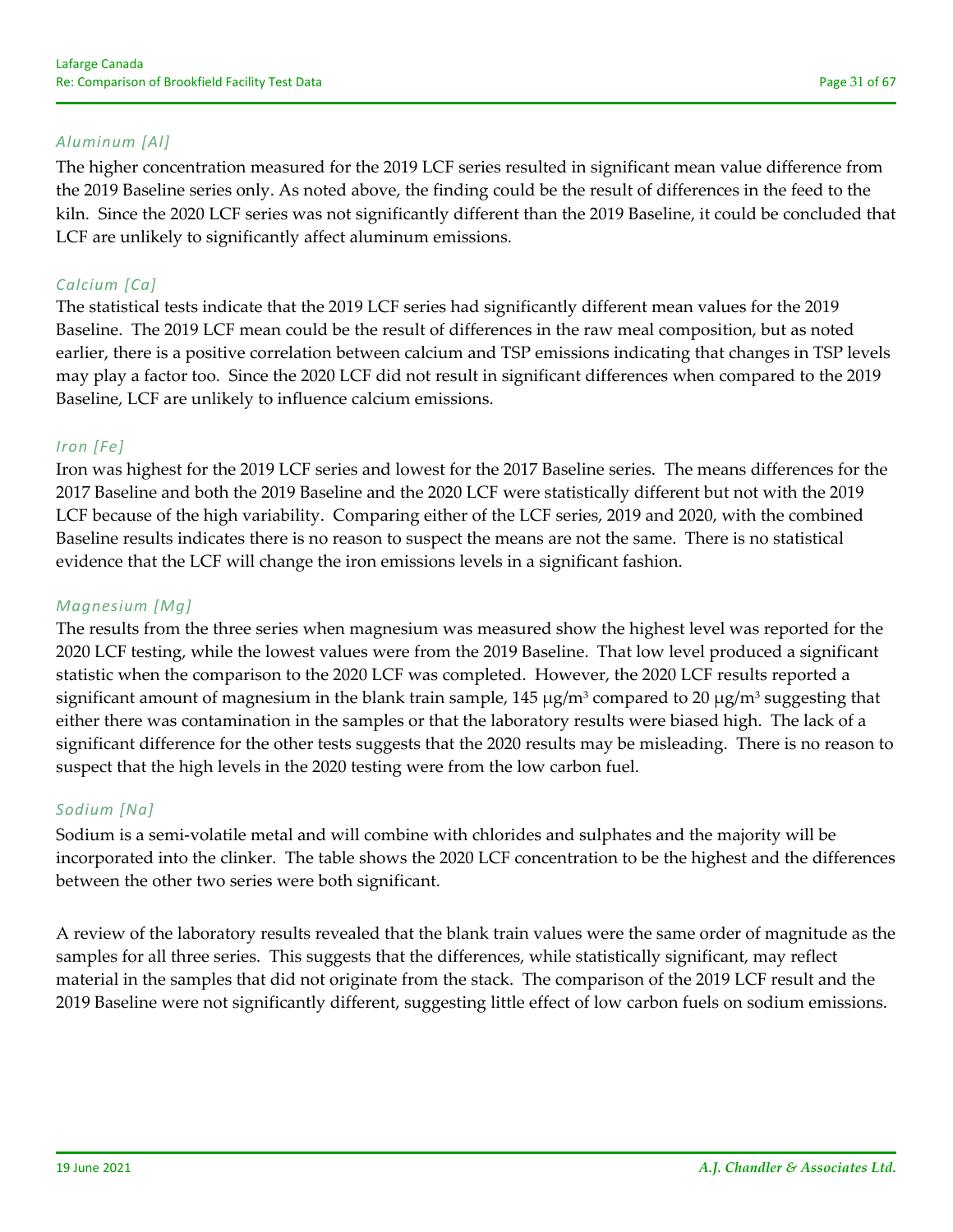# Semi‐Volatile Metals

In addition to sodium discussed above, there were four metals included in the list of metals analysed that are classified as having semi‐volatile behaviour:

Antimony; Cadmium; Selenium; and Zinc

As explained in the BAT these metals or their compounds condense as sulphates or chlorides at temperatures of between 700 and 900 C and inner circulation occurs in the kiln process. This results in these elements reporting to the clinker with only a limited amount being released in fine particulate matter that escapes the system. Since these elements are expected to behave in a similar manner they are discussed in this section.

| Geometric Mean                                   | 2017            | 2019            | 2019 LCF | 2020 LCF | Combined        |
|--------------------------------------------------|-----------------|-----------------|----------|----------|-----------------|
| [ $\mu$ g/Rm <sup>3</sup> @ 11% O <sub>2</sub> ] | <b>Baseline</b> | <b>Baseline</b> |          |          | <b>Baseline</b> |
| Antimony                                         |                 | 2.0             | 2.44     | 0.2      | 2.0             |
| Cadmium                                          | 0.2             | 0.5             | 0.24     | 0.2      | 0.31            |
| Selenium                                         | 2.8             | 4.5             | 2.51     | 1.7      | 3.7             |
| Zinc                                             | 29.9            | 39.9            | 14.5     | 12.9     | 35.8            |

# *Antimony [Sb]*

Imposing the substitution for BDL values on the antimony data for the 2019 and 2020 data produced the geometric means seen in the table above, however, the laboratory results for 2017 Baseline, 2019 Baseline, 2019 LCF were all BDL values and only the last test in the 2020 LCF series was above the DL. All the tests are like the blank train values. While the independent means tests produced significant statistics for the comparison of the 2019 tests; the LCF tests; and the 2019 Baseline to the 2020 LCF test, these are artifacts of the substitution approach. Given that only one of 12 test cases produced a laboratory result above the detection limit, the statistical uncertainty associated with the means test is likely very high. The low concentrations do not allow the ReMAP approach to be used to determine if variability in the measurement procedure was a factor in the T3MP 2020 test value.

Given the low levels and the largely BDL results, it can be assumed that there is no effective difference in the antimony emissions for the tests.

# *Cadmium [Ca]*

Cadmium was one of the metals used for the ReMAP study, however the values in this report are below the lower end of the range used to develop the Cd power function relationship. The lower end of the average values used for ReMAP was 1.38 ug/m<sup>3</sup> at which level the 4 tests included had a bias corrected RDS of 71%. This suggests that there is potential for a wide variability at low cadmium levels. Differences were identified for 2017 vs 2019 Baseline; 2019 Baseline vs 2019 LCF; and 2019 Baseline and 2020 LCF. The 2019 Baseline values were higher, but it is likely that all the results cover the range of values that would be expected from the method.

Laboratory detection levels influenced the results, and likely created artifacts during the means comparison. The DL for 2017 was 0.18 ug; for 2019 the nitric digest had the same DL while the HF digest DL was 0.36 and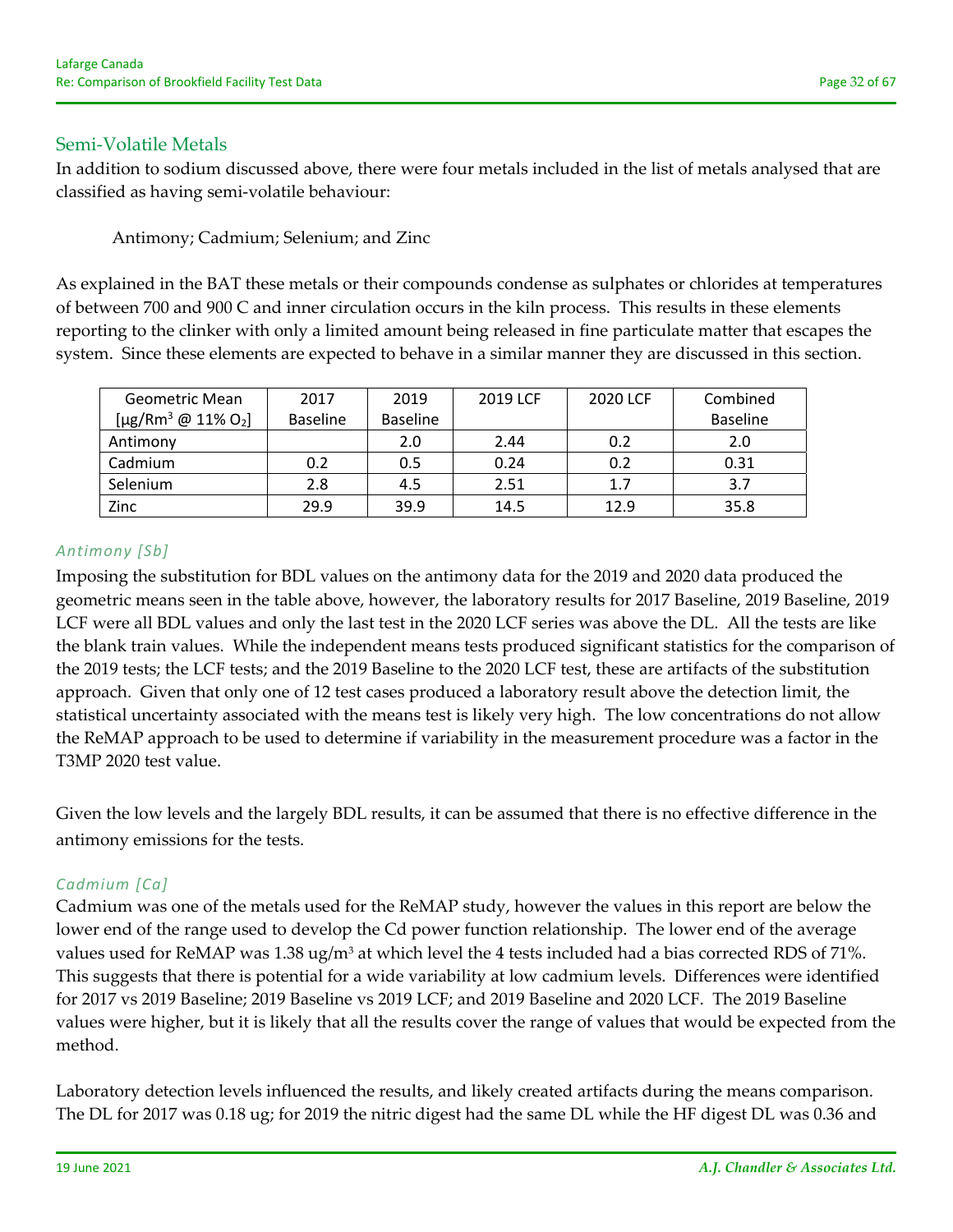the back half was 0.23 or 0.09. The 2020 laboratory results reported DL at 0.1 ug for the digests and 0.05 for the back half samples. The 2020 test had all nitric and back half sample volumes above the DL and 1 on the HF results was above the DL. Only 2 nitric digest results were above the DL in the 2019 testing. All 2017 results were BDL. DL substitutions created artifacts for the 2019 data that likely influenced the statistical tests.

Given that the data appears to move with the detection limit, and that uncertainty at the levels measured is high, there is insufficient data to suggest that there is any effective difference in cadmium emissions.

## *Selenium [Se]*

Selenium was included in the Method 29 validation trials but there was insufficient data to include it in ReMAP. The statistical tests suggest that the 2019 series had different means and the LCF tests comparison produced significant statistics as did the comparison of Baseline 2019 to LCF 2020. The DL for 2017 was 2 ug the same as the nitric digest for the other series. The HF DL was 2 ug for 2020 and 4 for 2019 while the back half DLs varied from 1 (2020), 3.5 (2019 LCF) and 10 (2019 Baseline). The 2019 tests had nitric results all above the DL, while none of the HF digests were above the DL and only 1 Baseline back half value was above the DL. The 2020 LCF series had 1 nitric and 3 back half results above the DL. The change in the DL for the tests will produce artifacts in the means comparison. The lower 2020 results being with the lowest BH detection limit.

Average concentrations found during the Brookfield testing are in the range for application of the ReMAP combined metals approach and indicate that single test results would overlap for all the combinations of series compared. This suggests that the statistical differences are a function of the variability of the sampling method and not a function of the application of low carbon fuels.

### *Zinc [Zn]*

The 2017 Baseline values were limited due to 2 BDL values and comparisons could not be made to the 2019 or 2020 series. Comparisons between the 2020 LCF and both the 2019 Baseline and the combined Baseline data were significant. However, this statistic would appear to be driven by the substitution process because the back half samples for the 2019 Baseline were all BDL but were reported as 50; 100; and 250 ug. The DLs for the 2019 LCF similar to the 2019 Baseline values, but the back half DL value was 13 ug. The 2020 DLs were 6 for both acid digestions and 3 for the back half sample.

Looking at the comparisons involving the 2019 Baseline, the ReMAP analysis shows that the 2019 Baseline series is different from the 2020 LCF series. The artifact created by the DL substitution likely explains this result; the 2019 Baseline results are likely outliers. Since there was no significant statistic for the other comparisons, low carbon fuel is likely to have no effect on zinc emissions.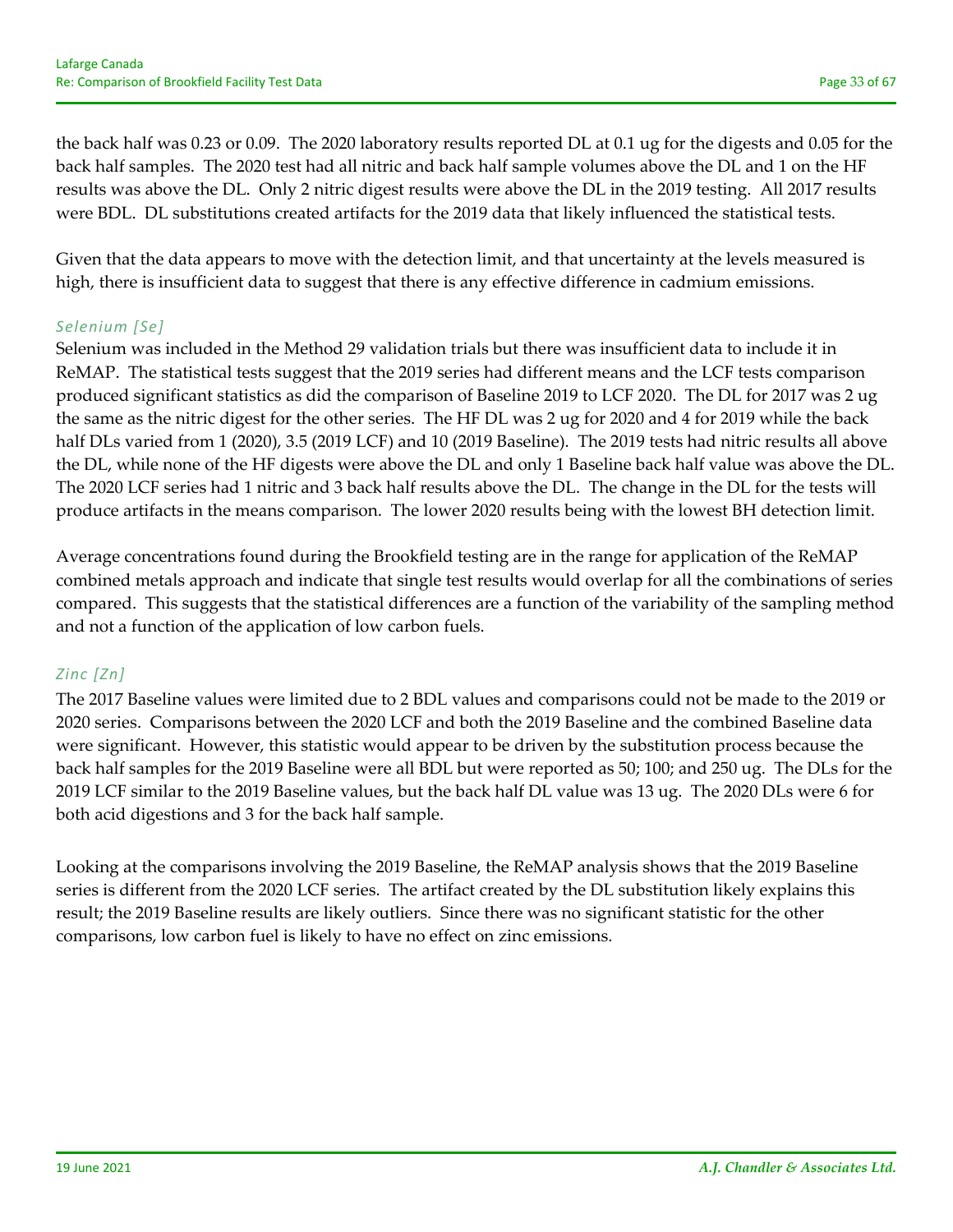#### Refractory or Non‐Volatile Metals

For convenience, the discussion for these metals is split into different concentration ranges.

#### *Low Concentration Trace Metals [less than 2 ug/Rm3 @ 11% O2]*

The lowest concentrations measured for non-volatile metals were recorded for the 6 elements in the following table.

| Geometric Mean                             | 2017            | 2019            | 2019 LCF | 2020 LCF | Combined        |
|--------------------------------------------|-----------------|-----------------|----------|----------|-----------------|
| [µg/Rm <sup>3</sup> @ 11% O <sub>2</sub> ] | <b>Baseline</b> | <b>Baseline</b> |          |          | <b>Baseline</b> |
| Arsenic                                    | 0.5             | 1.8             | 1.13     | 0.7      | 0.94            |
| Beryllium                                  |                 | 0.35            | 0.19     | 0.15     | 0.35            |
| <b>Bismuth</b>                             | 0.26            | 1.03            | 0.62     | 0.33     | 0.52            |
| Cobalt                                     | 0.2             | 0.5             | 0.31     | 0.38     | 0.31            |
| Silver                                     | 1.8             | 1.4             | 0.39     | 0.3      | 1.60            |
| Tellurium                                  |                 | 0.82            | 0.88     | 1.13     | 0.82            |

For the 2017 Baseline BDL values result in the absence of Beryllium and Tellurium values.

#### *Arsenic [As]*

Arsenic is an element that was validated for Method 29 and it was one of the elements examined in the ReMAP study. The 2019 Baseline produced the highest geometric mean and that series was identified to have significant statistics when compared to the 2017 Baseline and the 2020 LCF series. Detection limits may play a role in the reported results due to the substitution procedure. For the 2019 Baseline/2019 LCF/2020 LCF tests the DL for the HF digestion was  $1.6/1.6/1.0$ ; for the HNO<sub>3</sub> digestion it was  $0.8/0.8/1.0$  and the back half was 0.4/1.0/0.2. The HF digestion did not provide any detectable results, the back half had only one result above the DL for the 2020 LCF series, and the HNO<sub>3</sub> results were above the DL for all cases used for 2019 LCF (2) and 2020 LCF (3) tests, and 2 of the 2019 Baseline cases.

ReMAP calculations suggest that the differences seen are within the range expected from the method, suggesting that the differences are not meaningful changes in emissions. Based upon this finding, there is no difference in arsenic emissions.

#### *Beryllium [Be]*

Beryllium sampling using Method 29 has been validated and Beryllium was one of the metals addressed by ReMAP. The geometric mean for the 2019 Baseline was the highest and statistics were significant when that series was compared to either of the other series, however all the data were BDL with the exception of one back half test in the 2020 LCF series. The 2019 Baseline series had the highest detection limit for the back half sample and this drives the geometric mean values.

While statistical differences were identified the differences are the result of the substitution approach and the detection limits varying. There is no reason to assume that there is any difference between beryllium emissions regardless of the fuel used.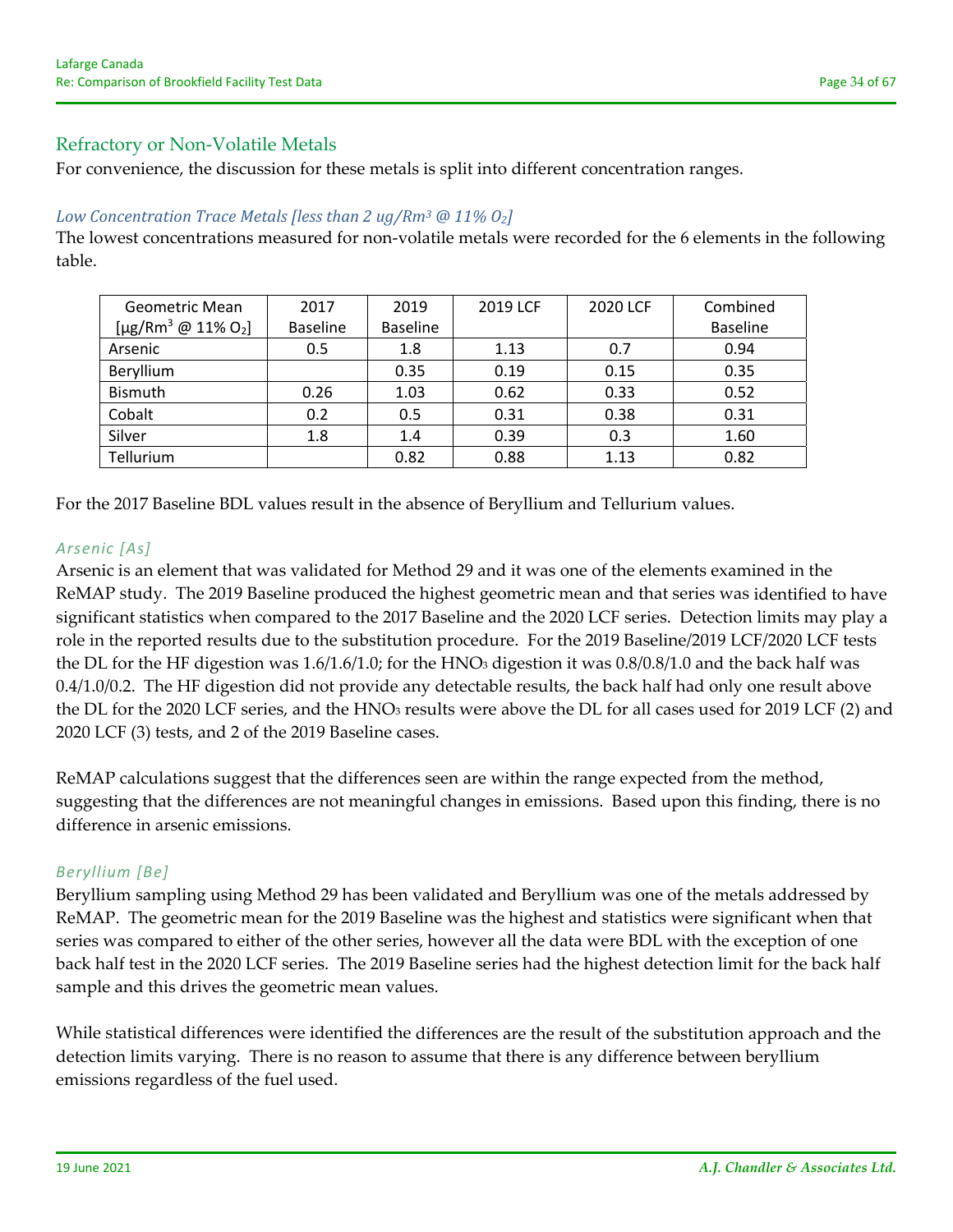## *Bismuth [Bi]*

Bismuth comparisons were significant for the comparison 2019 Baseline comparison to the 2020 LCF series and the two LCF series. Bismuth is an element that was not validated for Method 29. Reviewing the laboratory data only the 2017 data produced values above the DL, and the 2019 Baseline detection limits were the highest so the substitution procedure accounts for the differences. The sum of DL values were 0.6/4.4/2.55/1.1 for the series, and these reflect the results of the statistical analysis.

Bismuth differences are due to analytical differences for the series and there is no difference in emissions.

## *Cobalt [Cob]*

The Baseline series comparison produced a significant difference as did the comparison between 2019 Baseline to 2019 LCF series. The 2019 Baseline was the highest values which arose from the nitric digestion. All three series had nitric digestion values above the detection limit. The uncertainty in cobalt measurements identified by the ReMAP combined metals regression indicates that the results of the tests overlap.

Since the results from all series are expected to overlap on the basis of the ReMAP evaluation, it is difficult to assign the differences to the effect of low carbon fuel use.

### *Silver [Ag]*

Silver is an element that was validated for Method 29. Significant silver mean differences were identified for both the Baseline comparisons to the 2020 LCF data. The high variance in the comparisons with the 2 cases in 2019 LCF resulted in insignificant t‐statistics for comparisons to this series. All series had results above the detection limit for the nitric digestion, however the 2020 LCF detection limits were the lowest and the results were the lowest.

The uncertainty in silver measurement identified with the ReMAP combined metals analysis shows that the higher concentrations would cover the range reported for the lower concentrations suggesting that all the data is likely within the measurement variability. While the statistics are significant, the variability suggests that there is no difference in the results as a result of lower carbon fuel use.

### *Tellurium [Te]*

Method 29 was not validated for Te. The majority of the tellurium measurements reported by the laboratories were below the detection limit. The 2017 Baseline was eliminated due to BDLs but the substitution meant that the other 3 series had values, albeit the differences in the values were related more to the detection limits reported by the laboratories than actual measurement data. The only comparison with significant statistics was the 2019 Baseline and the 2020 LCF series and the 2020 LCF was higher. The DL for the HNO3 digests were 2 ug/2ug/1.5ug for 2019 Baseline/2019 LCF/2020 LCF respectively. The HF digestion DL was 1/1/1.5 and the back half DL was 0.5/0.5/0.75. The elevated detection limits for the HF digestion and the back half sample for the 2020 LCF series elevated the geometric mean resulting in the higher levels.

The statistical differences identified for Tellurium reflect the laboratory detection limits and thus there is no difference between the data regardless of fuel.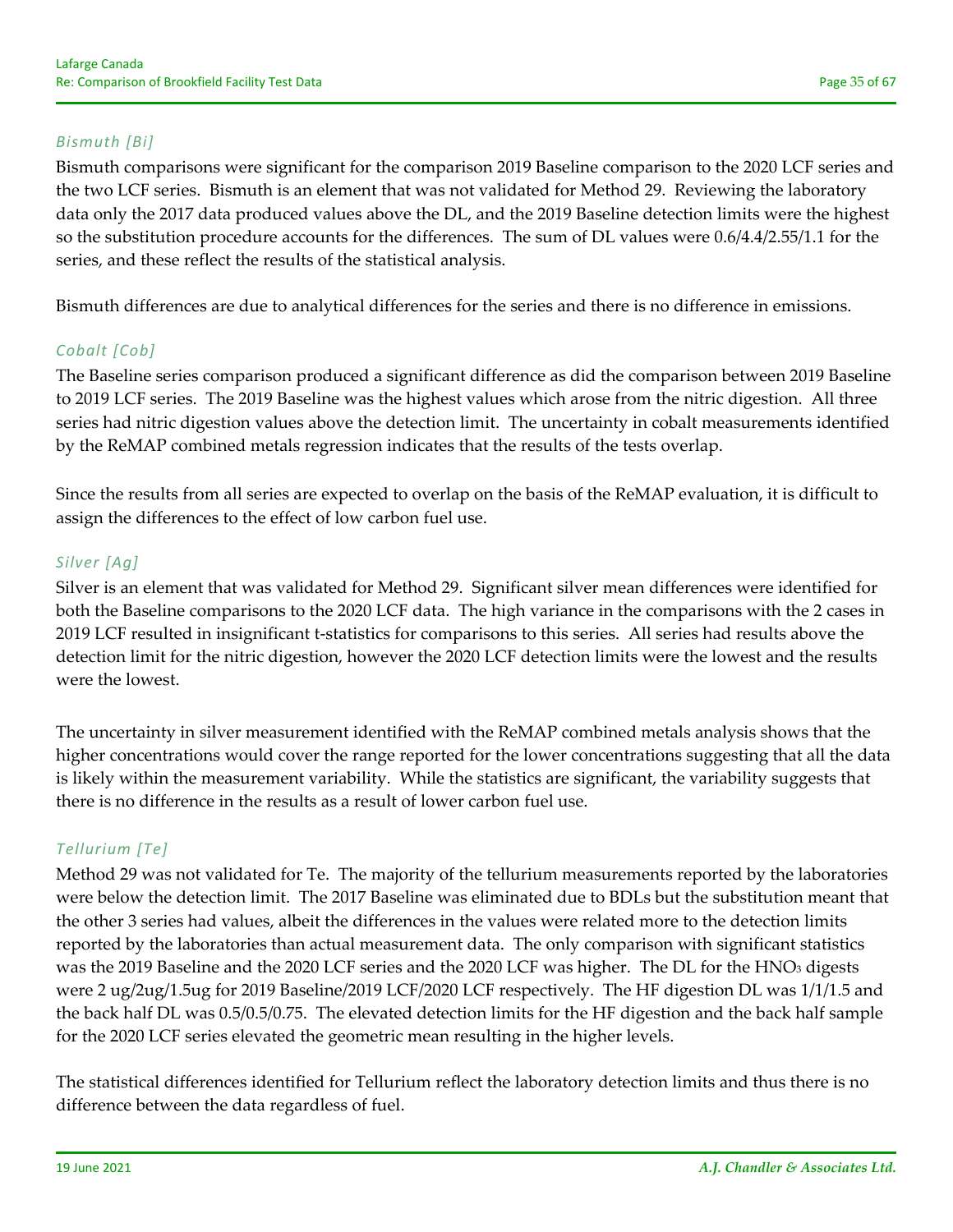## *Medium Concentration Trace Metals [greater than 2 and less than 20 µg/Rm3 @ 11% O2]*

A group of 3 non‐volatile metals were identified with next lowest concentrations. Unlike the previous group, there were no elements where substitution for BDL results created anomalies in the data. Indeed, all results were at reportable levels for the front half digestions and all back half results were BDL, although well below the front half levels.

| Geometric Mean                             | 2017            | 2019            | 2019 LCF | 2020 LCF | Combined        |
|--------------------------------------------|-----------------|-----------------|----------|----------|-----------------|
| [µg/Rm <sup>3</sup> @ 11% O <sub>2</sub> ] | <b>Baseline</b> | <b>Baseline</b> |          |          | <b>Baseline</b> |
| Molvbdenum                                 | 3.4             |                 | 5.8      |          | 4.9             |
| Strontium                                  | 2.9             | 8.4             | 17.6     | 10.3     | 4.9             |
| Manganese                                  |                 | 14.4            | 19.4     | 19.5     | 12.5            |

### *Molybdenum [Mo]*

Insufficient molybdenum data did not allow this element to be included in the Method 29 validation studies. The low values in the 2017 Baseline resulted in comparisons with the other tests, 2019 Baseline, 2019 LCF and 2020 LCF having significant t‐statistics. The uncertainty in molybdenum measurements identified by the ReMAP combined metals regression suggests that all the runs overlap.

While statistical differences were identified for Molybdenum the results are all within the ranges of values that can be explained by the measurement precision associated with those levels. There is no reason to assume that there is a significant effect from low carbon fuel use.

### *Strontium [Sr]*

Strontium was not included in the US EPA validation of Method 29. The data in the table shows a large variation. This results in the identification of significant differences for the 2017 Baseline versus each of the other test series, as well as significant differences for both the comparison of the 2019 series and the comparison of the LCF series. Applying the ReMAP formula reveals that the 2017 Baseline data lies outside the measurement variability of the other series, as does the 2019 LCF series.

Given that the 2019 Baseline and the 2020 LCF are not statistically different it could be that the element is in the raw feed. Strontium is a common element found in sedimentary parts of the earth's crust at levels of 370 ppm, variations in the raw meal could explain the differences. Moreover, as noted earlier, strontium is one of the elements that was positively correlated to TSP emissions. These explains are more plausible and would lead to the conclusion that there is little influence on strontium emissions when using low carbon fuels.

### *Manganese [Mn]*

Manganese is an element that was validated for Method 29. The 2019 LCF data produced significant statistics when compared to the Combined Baseline data. That comparison is limited by two widely separated resulst associated with the 2019 LCF tests. The ReMAP evaluation shows that all the data points overlap suggesting that method variability is a factor in the statistical differences.

Given the measurement precision findings there is no reason to assume that there is a significant effect from low carbon fuel use.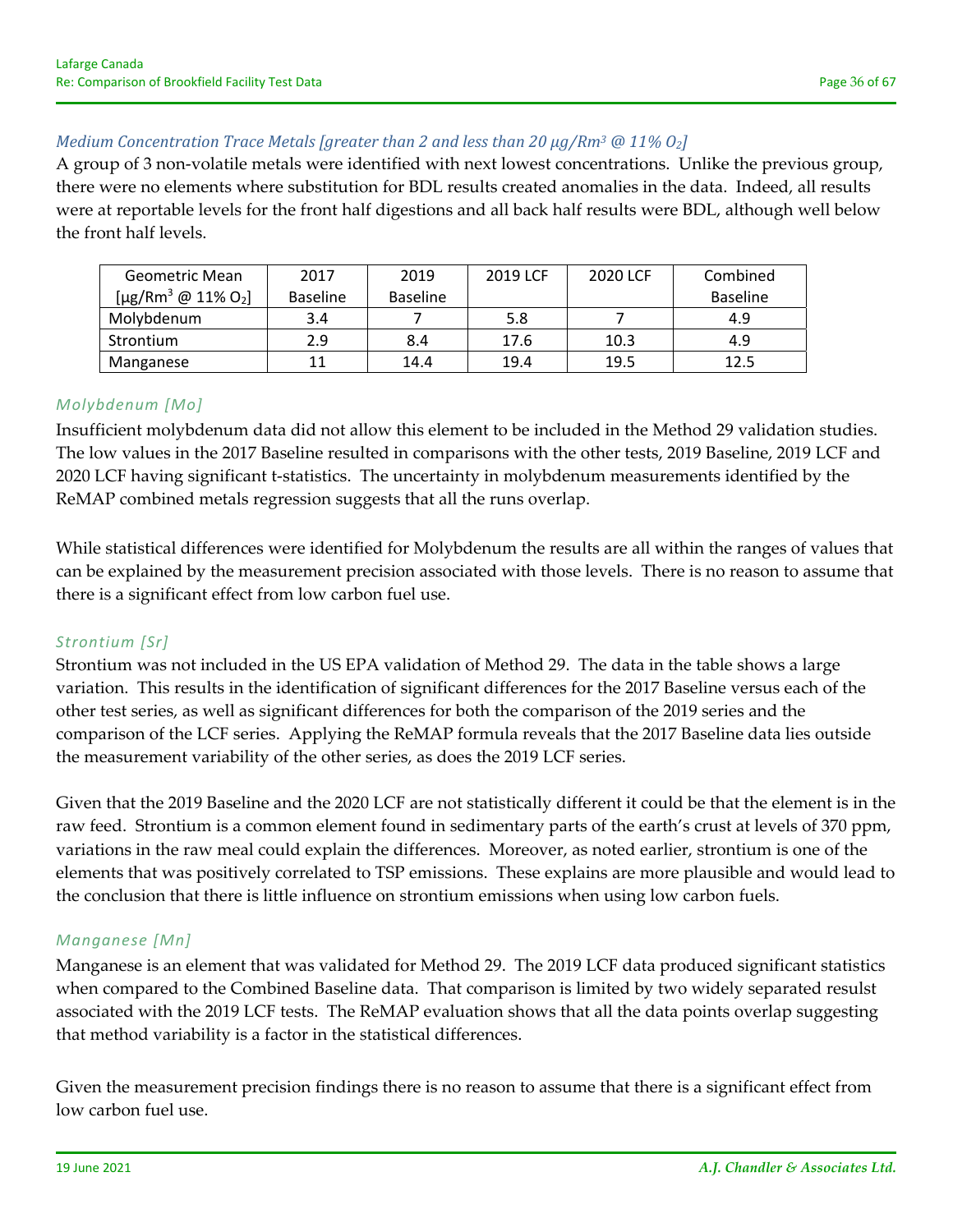## *Highest Concentration Trace Metals [greater than 20 and less than 100 µg/Rm3 @ 11% O2]*

A final group of metals are shown in the table below. Unlike the elements with lower concentrations there is no series that had all the higher values.

| Geometric Mean                                   | 2017            | 2019            | 2019 LCF | 2020 LCF | Combined        |
|--------------------------------------------------|-----------------|-----------------|----------|----------|-----------------|
| [ $\mu$ g/Rm <sup>3</sup> @ 11% O <sub>2</sub> ] | <b>Baseline</b> | <b>Baseline</b> |          |          | <b>Baseline</b> |
| <b>Barium</b>                                    | 21.8            | 26.4            | 23.0     | 12.4     | 23.99           |
| Boron                                            | 67.8            | 59.2            | 31.2     | 124.1    | 63.3            |
| Phosphorus                                       |                 | 154.8           | 92.6     | 67.6     | 154.8           |
| Tin                                              | 35.4<br>45.1    |                 | 8.7      | 27       | 39.9            |
| Titanium                                         | 8.7             | 18.1            | 38.5     | 15.9     | 12.5            |

#### *Barium [Ba]*

Barium is an element that was validated for Method 29. The 2020 LCF comparison to the other series all produced significant t‐statistics likely related to the low concentration reported for 2020. The uncertainty in the barium measurement identified in the ReMAP combined metals analysis produces no overlap for the comparisons with the 2020 LCF series suggesting this result is different.

The 2020 LCF results appear to be an anomaly. The fact that there is no statistical difference between the other series suggests that LCF will have little influence on barium emissions.

#### *Boron [B]*

Boron is an element that was not validated for Method 29 and results are subject to interferences from the sampling train components. In particular, the front half HF digestion of the sample has the potential to produce measurable boron masses. Borosilicate glass has been noted by the US EPA to lead to interference with boron measurements in water samples<sup>11</sup>. The 2019 LCF results were all BDL for the blank train and the samples. The front half results for the 2020 LCF had a blank train level similar to the sample results: 322 ug versus 337/343/403 ug. The back half results for 2020 LCF were BDL at 10 ug for the blank train and 30.6/19.8/17.5 ug for the samples. The 2019 Baseline results had a nitric front half BDL at 30 ug for the blank and the samples while the HF front half results were blank of 20 ug and 45/68/109 ug for the samples. The back half blank was BDL at 15 ug while the BH samples were BDL at 150 ug. For completeness, the blank for 2017 Baseline was BDL at 30 ug while the samples were 507/154/348 ug.

Substitution for the BDL values for the 2019 LCF tests distorts the comparisons and is not appropriate. Only the 2017 Baseline versus the 2020 LCF are directly comparable because BDL substitutions are not present in either result, but the 2017 had a large variance too. There was no statistical significance to the means in this case. The 2019 Baseline HF digestion results were approximately 20% of those for 2020 LCF runs. Matched with the BDL values for the 2019 LCF runs it suggests that the laboratory procedure was different for these tests.

<sup>11</sup> https://www.epa.gov/sites/production/files/2014‐09/documents/chapter\_3\_boron.pdf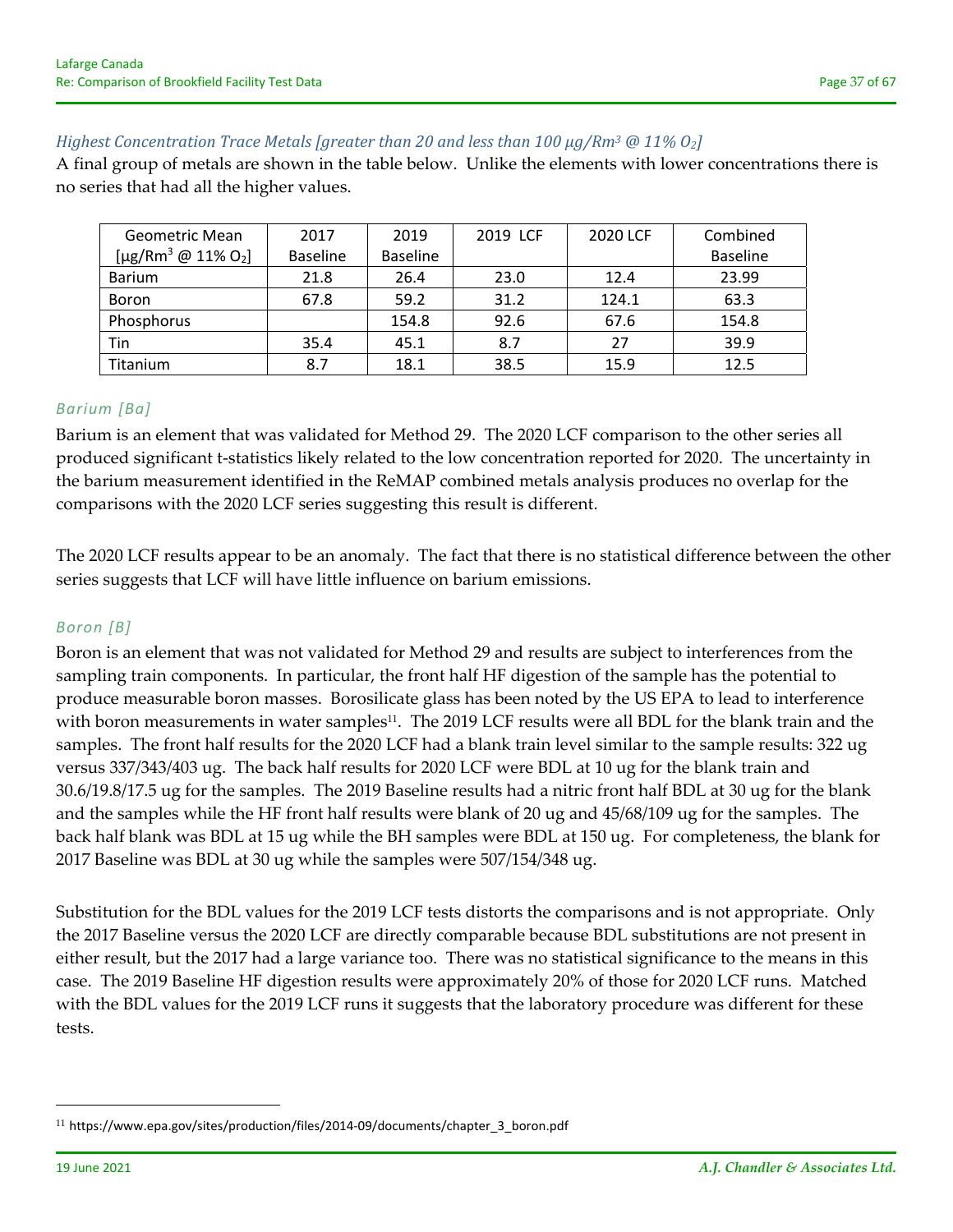Borates may be in the feed to the kiln. The EPA report notes that elemental boron is not found in nature, but borates are natural and ubiquitous. Borates are most predominantly found in nature in oceans, sedimentary rocks, coal, shale, and some soils. While changes in the concentration of boron in the raw meal is a possible explanation, the differences in the analytical is a more likely explanation.

Discarding the influence of the substitutions for the 2019 testing, the comparable means for the 2020 LCF and 2017 Baseline tests suggests that there is no reason to suspect a change in fuel will result in differences in boron emissions.

## *Phosphorus [P]*

Phosphorus was not included in the Method 29 validation studies. Phosphorus data for all the test series were below the laboratory detection limit, thus the data in the table reflects the variation in the detection limits determined for the various analytical runs. While the application of the independent means test produced significant statistics for the 2020 LCF series when compared to both other series and the 2019 Baseline series produced a significant statistic for the 2019 LCF series, these are solely the result of the detection levels.

No conclusions can be drawn from the phosphorus results given the element was not quantified.

## *Tin [Sn]*

Tin was not included in the US EPA validation of Method 29. The low value for the 2019 LCF series resulted in significant statistics in comparisons to the 2017 Baseline, 2019 Baseline and 2020 LCF. In addition, the 2019 Baseline produced a significant statistic in the comparison to the 2020 LCF series. Both LCF series have significant statistics when compared to the combined Baseline data.

Given the range of data from the tests the combined metals statistics from ReMAP can be used. The 2019 LCF series results do not overlap the data from the other tests, suggesting that the difference is real. The Baseline comparisons overlap, and the 2020 LCF results are at the low end of their expected range.

The mixed response of the LCF series suggests that there is limited evidence to suggest that there were any effects on tin emissions from the use of low carbon fuels.

## *Titanium [Ti]*

Titanium is included in the Method 29 validation studies. The 2019 LCF series had the highest value and this resulted in significant statistics when compared to the other series. In addition, the 2017 Baseline produced significant statistics in the comparisons with the 2019 Baseline and the 2020 LCF series.

Regardless of the series examined, blank train values were in excess of 30% of the average of the stack emission results and the blank train for the 2019 LCF series (19.5  $\mu$ g/Rm<sup>3</sup> @ 11% O<sub>2</sub>) was similar to the geometric mean values reported for the other tests. The BAT document suggests that TiO<sub>2</sub> is typically found in most of the raw materials fed to the kiln. Titanium was another element found to correlate with the TSP emissions which could be another reason for the variation in the results.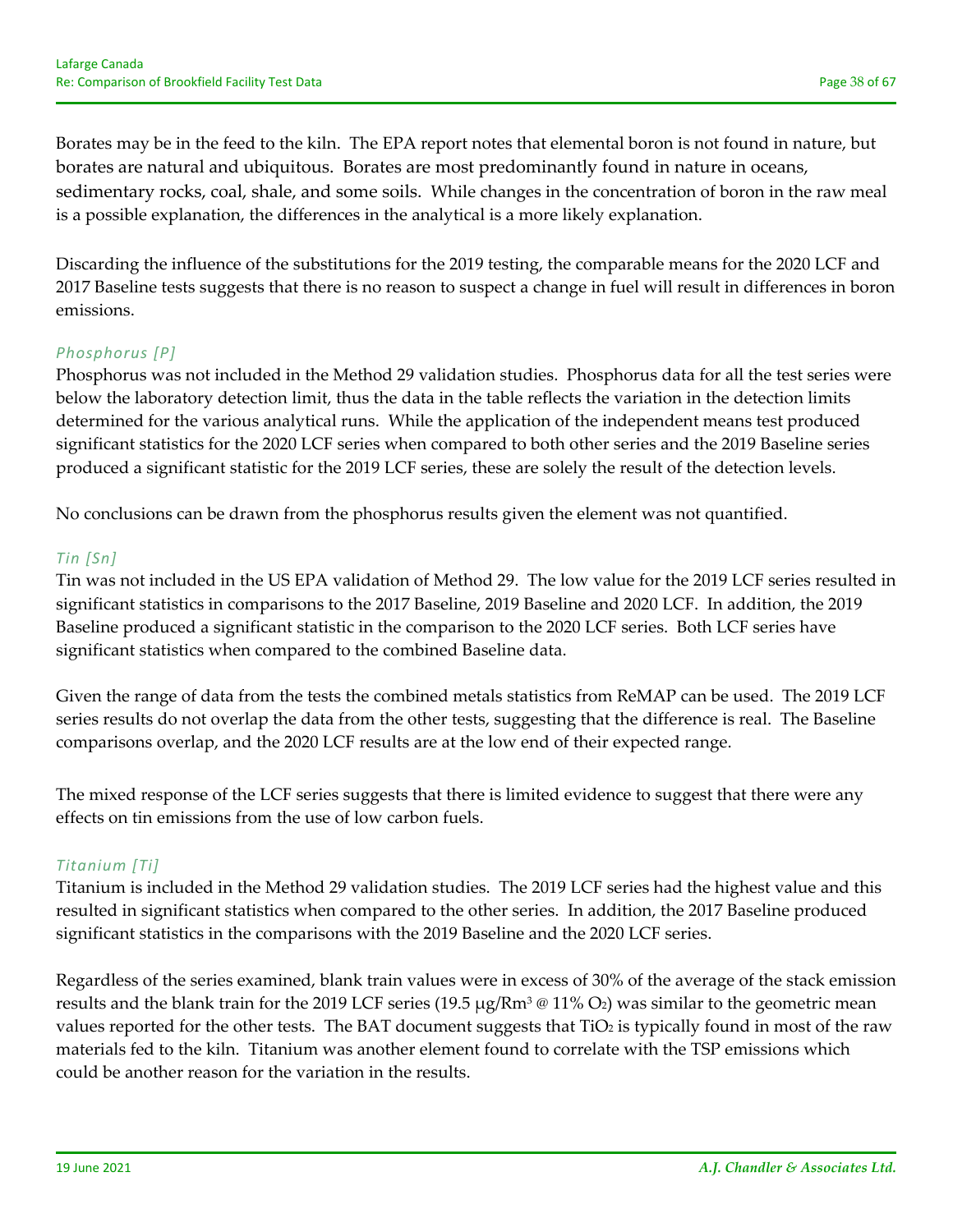Applying ReMAP the 2019 LCF values are outside the range expected from method variability whereas the other series had ranges that overlap indicating that some of the reported differences were the result of measurement precision.

The fact that the 2019 Baseline and the 2020 LCF series show no significant differences suggests that, even with the other data, the use of LCF had little impact on titanium emissions.

# Metals producing no Significant Statistic for the Mean Difference

Comparisons were run for all the metals listed in Table 1. The calculations did not produce statistics indicating that there were any differences between the mean values for the metals shown below.

| Geometric Mean<br>[µg/Rm <sup>3</sup> @ 11% O <sub>2</sub> ] | 2017<br><b>Baseline</b> | 2019<br><b>Baseline</b> | 2019 LCF | 2020 LCF | Combined<br><b>Baseline</b> |
|--------------------------------------------------------------|-------------------------|-------------------------|----------|----------|-----------------------------|
| Lithium                                                      | 5.9                     | 8.1                     | 8.4      | 4.8      | 6.9                         |
| Nickel                                                       | 7.3                     | 8.3                     | 4.1      | 4.4      | 7.77                        |
| Lead                                                         | 27.2                    | 31.2                    | 26.1     | 24.1     | 29.2                        |
| Thallium                                                     | 14.0                    | 32.3                    | 32.1     | 23.8     | 21.3                        |
| Silicon                                                      |                         | 520                     | 1348     | 492      | 520                         |
| Chromium                                                     | 4.72                    | 12.5                    | 4.5      | 4.93     | 7.67                        |
| Copper                                                       | 2.22                    | 4.79                    | 2.36     | 4.22     | 3.26                        |
| Vanadium                                                     | 3.13                    | 3.09                    | 2.3      | 2.68     | 3.11                        |

In most instances the data for these elements resulted in high variances between the data, and this results in reductions in the value of the t‐statistic significance, that is the significance exceeded the 0.05 criteria. Given this finding, it can be concluded that changes in the fuel mix at the facility had no effect on emissions of these metals.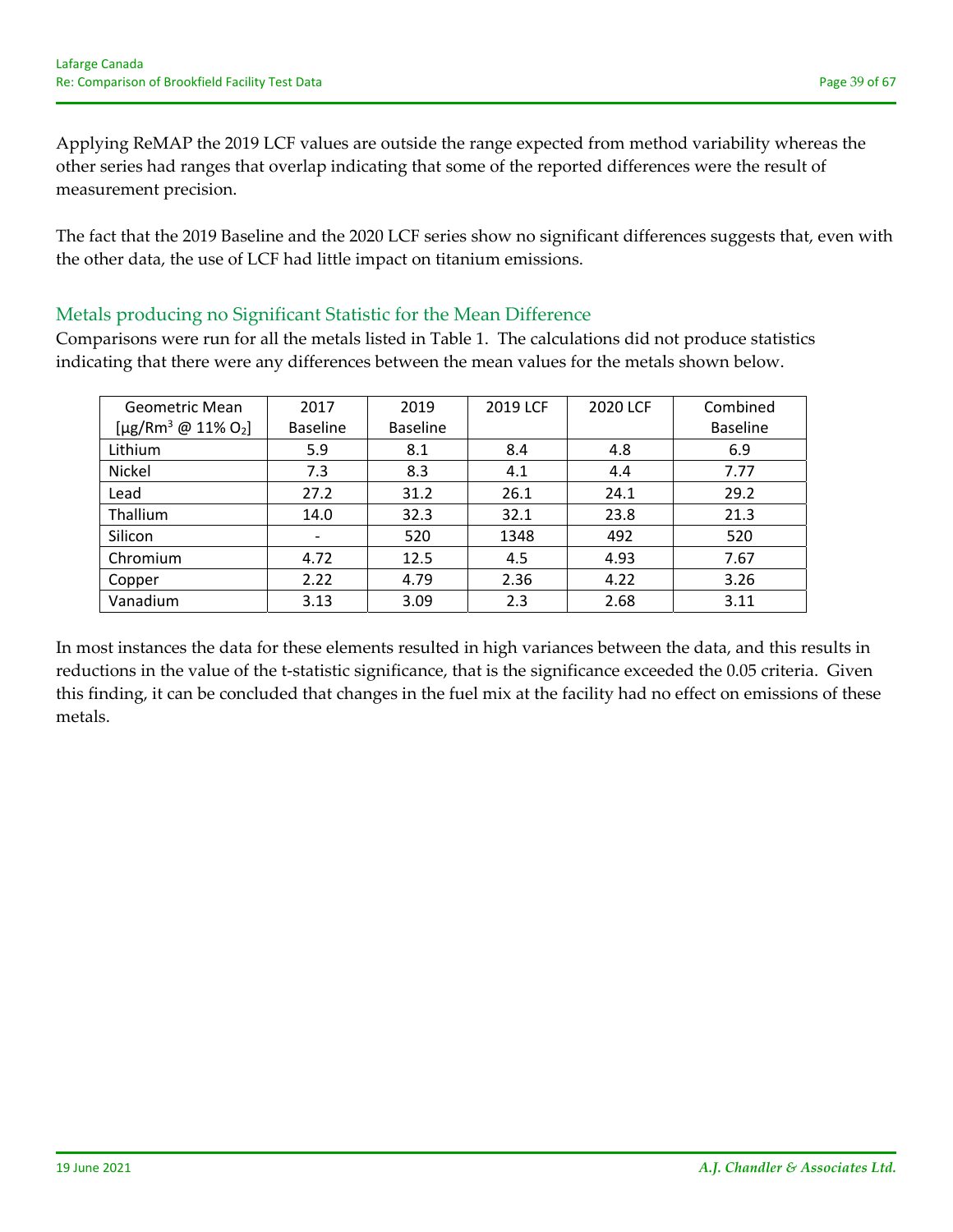# **Organic Species**

The US EPA<sup>12</sup> states that an organic compound is any of a large class of chemical compounds whose molecules contain carbon. A few compounds such as carbonates, simple oxides of carbon and cyanides, as well as the allotropes of carbon, are considered inorganic, even though they contain carbon. Distinguishing between organic compounds is usually done be looking at the compound's volatility as an indicator of its vapor pressure. Volatility is a tendency of a substance to vaporize or the speed at which it vaporizes. Substances with higher vapor pressure will vaporize more readily at a given temperature than substances with lower vapor pressure. Since the volatility of a compound is generally higher the lower its boiling point [BP] temperature, the volatility of organic compounds is sometimes defined and classified by their boiling points. Organic compounds can be divided into semi‐volatile compounds [SVOCs] and volatile compounds [VOCs].

Different sampling procedures are required to sample VOCs and SVOCs. US EPA Method 23 provided results for the SVOCs: PCDD/F; PAHs; Chlorobenzenes; Chlorophenols; and Polychlorinated Biphenyls. US EPA Method 30, known as the VOST method, is used for VOCs with a BP<100 C; the tedlar bag grab sample approach for Principal Organic Hazardous Constituents [POHC] with BP<121 C; while chilled impinger techniques were used for alcohols and aldehydes.

The independent means t‐test was run for three series of SVOC tests: 2017 Baseline; 2019 Baseline and 2020 LCF. VOC comparison tests were completed for 2017 Baseline; 2019 Baseline and 2020 LCF. No VOC testing was done in 2020. A total of 8 PAHs had results that produced significant t-statistics for the 2019 Baseline versus 2020 LCF series only; 4 polychlorinated biphenyl comparisons were identified as producing significant statistics; and 7 VOC compounds were found to have significant means difference statistics. While the results tables at the end of the report show some PCDD/F congeners and homologues produced t‐stats that were significant, the KMTEQ<sub>WHO2005</sub> comparison is the only one considered in this discussion. Many of the congeners and homologues in the other tests were found to have BDL results and thus comparisons of these are of limited value. Comparison for many of the compounds were limited by the presence of BDL values, or the fact that the laboratory results did not consistently list all organics.

The uncertainty associated with the precision of monitoring of organic species has not, with the exception of PCDD/F data, been assessed in the same way as it has for metals, particulate and hydrogen chloride emissions in the ReMAP study. Thus, is it not possible to provide statistically derived ranges for organics results for other than PCDD/F.

## The BAT notes that:

*In heat (combustion) processes in general, the occurrence of volatile organic compounds (and carbon monoxide) is* often associated with incomplete combustion. In cement kilns, the emissions will be low under normal steadystate conditions, due to the type of kiln used, the large residence time of the gases in the kiln, the high *temperature, the nature of the flame (2000°C) and the excess oxygen conditions. These are process conditions where the organic compounds are decomposed and destroyed with a high efficiency rate (>99.9999%). ………………..* 

<sup>12</sup> https://www.epa.gov/indoor‐air‐quality‐iaq/technical‐overview‐volatile‐organic‐compounds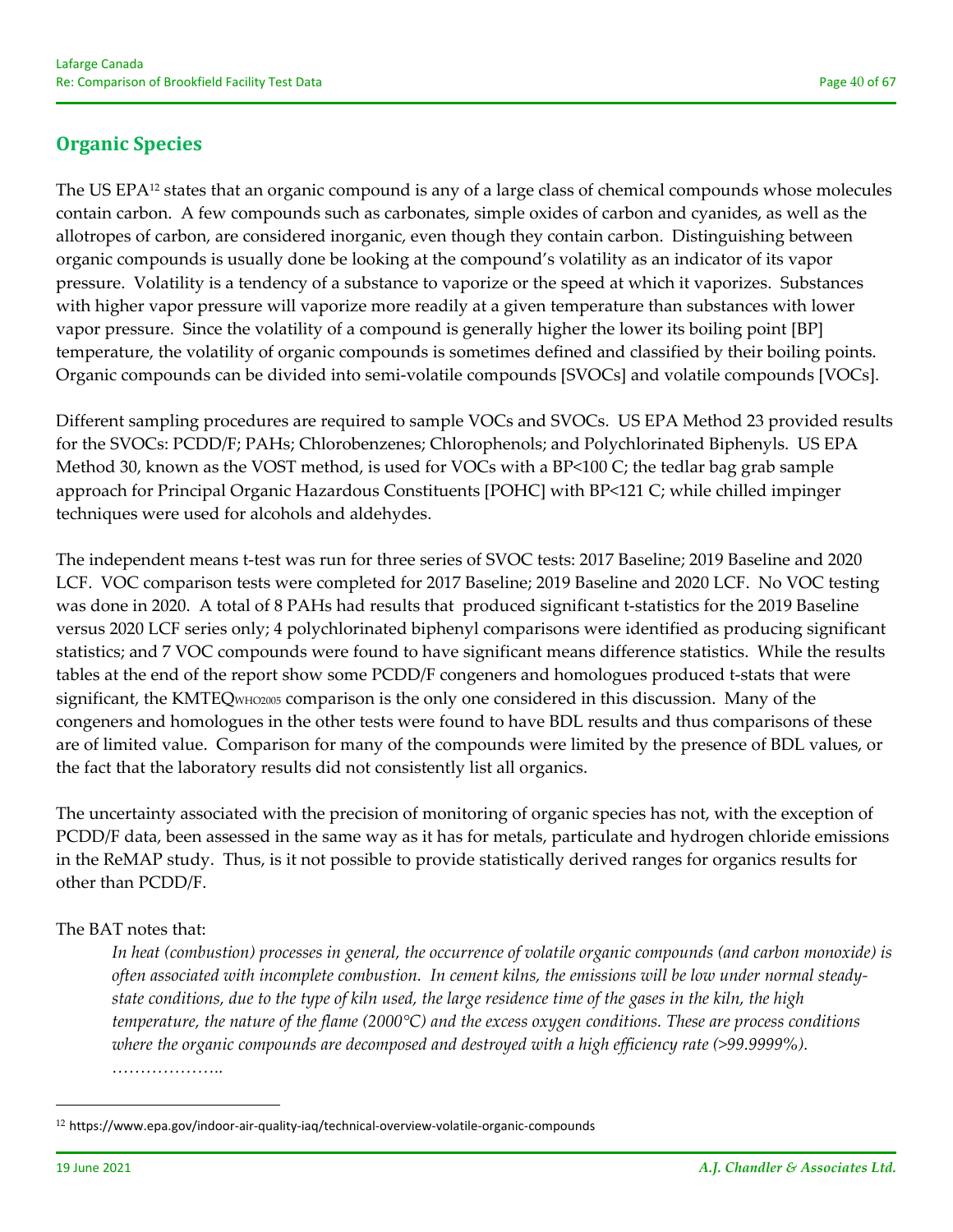... emissions of volatile organic compounds (VOCs) can occur in the primary steps of the process (preheater, precalciner), when organic matter that is present in the raw meal, is volatilised as the feed is heated. The organic matter is released between temperatures of 400 and  $600^{\circ}$ C. The VOC content of the exhaust gas from cement kilns typically lies between 1 and 80 mg/Nm<sup>3</sup>, measured as TOC. However, in rare cases emissions can reach 120 *mg/Nm3 because of the raw material characteristics.* 

European Standard EN12619:2013 specifies that the measurement of TOC is completed with a flame ionization detection [FID] system. Continuous FID measurements could provide comparable data but were not used for the 2020 series of tests. In 2019 the LCF tests the average THC level was 6.2 mg/m<sup>3</sup> whereas the 2019 Baseline average was 7.8 mg/m<sup>3</sup>. The values are similar to those found in large scale European testing. The means comparison found no significant difference between Baseline tests, or Baseline versus LCF test results.

The discussion of organic compounds that were identified to have significant differences between the series mean values is divided into groups of compounds: PAH; CB and PCB, Volatiles and PCDD/F.

# Polyaromatic Hydrocarbons [PAH]

The PAH compounds listed in the laboratory reports varied by series, but as can be seen in the table below there were quantifiable amounts of the compounds identified for most of the series. The ‐ve sign in the table indicates missing data because values were below the detection limit for these compounds for both tests in the 2017 series. Only 2 samples were submitted to the laboratory for the 2017 series. The table shows 9 of the 45 PAH compounds that were identified to have significant mean differences. The first 8 relate to the comparison of 2019 Baseline data to the 2020 LCF data. The last compound, benzo(e)pyrene, produced significant statistics for the Baseline comparison. Other comparisons to the 2017 Baseline were compromised by large variances in the values for the two cases available for the test series.

| <b>Geometric Mean</b><br>[µg/Rm <sup>3</sup> @ 11% O <sub>2</sub> ] | 2017 Baseline                | 2019 Baseline | 2020 LCF | Combined<br><b>Baseline</b> |
|---------------------------------------------------------------------|------------------------------|---------------|----------|-----------------------------|
| Naphthalene                                                         | 74.5                         | 55.8          | 169      | 62.6                        |
| Acenaphthylene                                                      | 2.6                          | 2.0           | 3.3      | 2.23                        |
| Acenaphthene                                                        | 0.58                         | 0.27          | 0.15     | 0.37                        |
| Phenanthrene                                                        | 10.1                         | 10.9          | 8.42     | 10.54                       |
| Benz(a)anthracene                                                   | 0.21                         | 0.13          | 0.21     | 0.16                        |
| Benzo(a)pyrene                                                      | $\qquad \qquad \blacksquare$ | 0.085         | 0.032    | 0.084                       |
| Indeno(1,2,3-cd)pyrene                                              |                              | 0.03          | 0.016    | 0.031                       |
| 1-Methylnaphthalene                                                 |                              | 8.7           | 14.8     | 8.66                        |
| Benzo(e)pyrene                                                      | 0.56                         | 0.70          | 0.59     | 0.63                        |

There does not appear to be a consistent trend in high/low levels in any series although there appears to be some groupings of compounds that had significant differences. Unlike TSP, metals, and PCDD/F there was insufficient data for the ReMAP study to assess the precision of the sampling methods for PAHs. Since PAHs and PCDD/F are sampled using the same equipment and analysed from the same samples, one might be tempted to say that the power law relationship for PCDD/F could be applied. However, ReMAP PCDD/F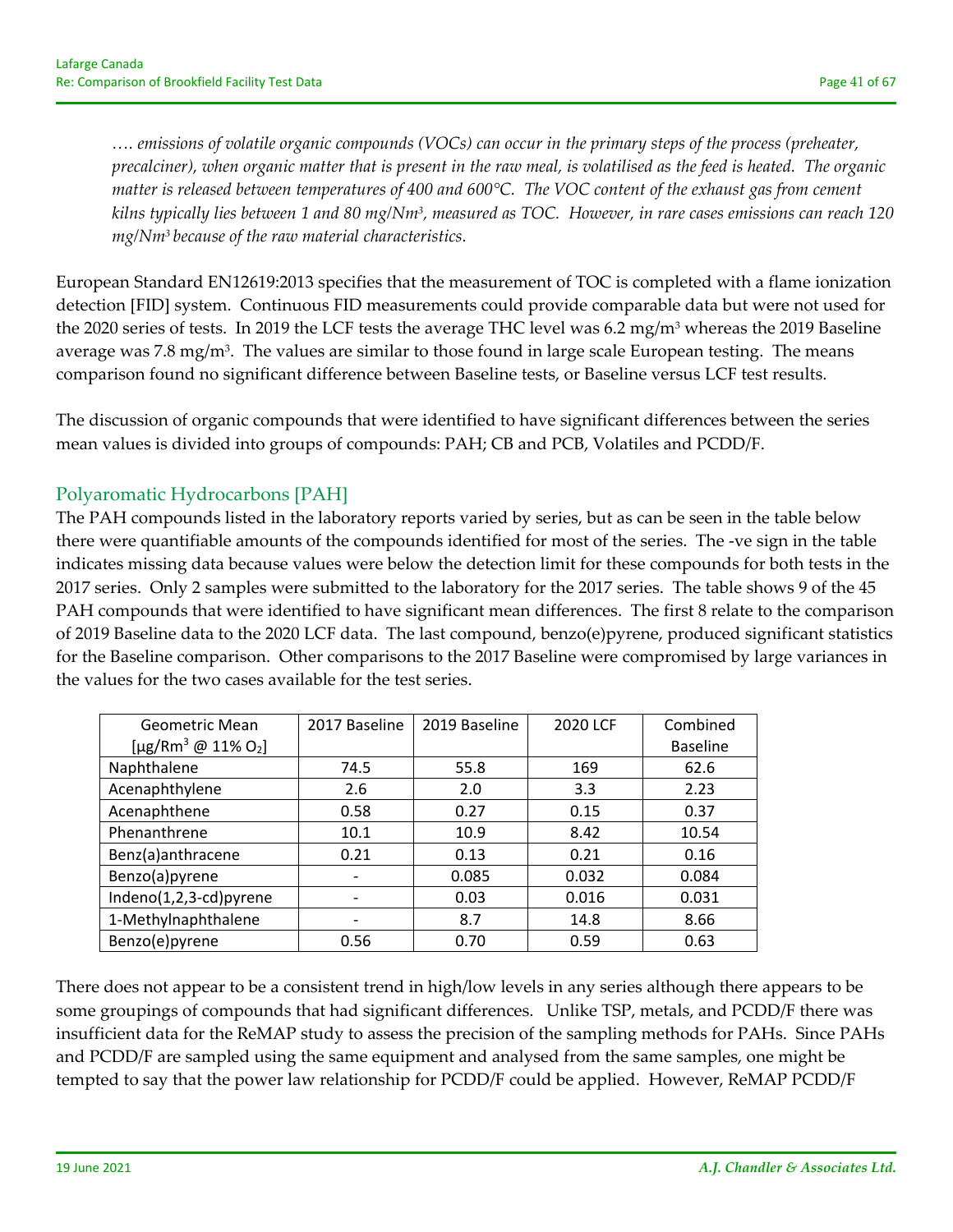metrics are based upon either sum of the homologues of these compounds or the sum of the toxic congeners and such data is not available for PAHs.

## *Naphthalene [NAPHLENE]*

Naphthalene is typically derived from coal tar but can be found naturally in the environment<sup>13</sup> and is created by cigarettes and automobile exhaust among other combustion sources. The significant means comparison statistics occurs for the conditions where the naphthalene emissions were higher for the 2020 emissions case.

### *Acenaphthylene [ACENPHLN]*

A member of the naphthalene class, acenaphthylene is a PAH most commonly found in coal tar, coal tar pitch, bitumen and asphalt. It can be found in soot and products of incomplete combustion. Similar to the naphthalene results, the 2020 LCF emissions were higher than the 2019 Baseline values.

## *Acenaphthene [ACENATHN]*

Another member of the naphthalene class, the literature suggests that combustion sources can release acenaphthene, and it can be found in coal tar and similar products. The 2020 LCF series had the lowest geometric mean unlike the two PAHs discussed previously.

### *Phenanthrene [PHENATHN]*

This compound is a member of the phenanthrene family since it contains a tricyclic aromatic compound with three non‐linearly fused benzene rings. However, like acenaphthene, the 2019 Baseline mean was larger than that for the 2020 LCF series.

## *Benz(a)anthracene [BENZANTH]*

A member of the phenanthrene family of compounds, the geometric mean for the 2017 Baseline and the 2020 LCF runs were the same. The 2019 Baseline was lower, and significantly different from the 2020 LCF value. The means may differ, but the fact that one set of Baseline data is the same as the 2020 LCF series leads to speculation that the 2019 Baseline values were low.

## *Benzo(a)pyrene [BNZAPYRN]*

A member of the pyrene class and found in cigarette smoke, analytical results are only available for the 2019 Baseline and 2020 LCF tests. The data would suggest that the 2020 LCF runs were lower; but, given the variability in the three runs for each of the series, the conclusion might be speculative.

## *Indeno (1,2,3‐cd)pyrene [INDEPYRN]*

This compound in another in the pyrene classs. Only one comparison is available and it was significant, with the 2020 LCF result being lower than the 2019 Baseline value.

### *1‐Methylnaphthalene [MTLHAPH1]*

A compound in the naphthalene class, this compound is found in black walnut<sup>14</sup> indicating that it might exist in nature. Having a low boiling point, it could be released from the raw meal. The mean for the 2020 LCF

<sup>13</sup> https://www.canada.ca/en/health‐canada/services/chemical‐substances/challenge/batch‐1/naphthalene.html <sup>14</sup> T3DB: 1‐Methylnaphthalene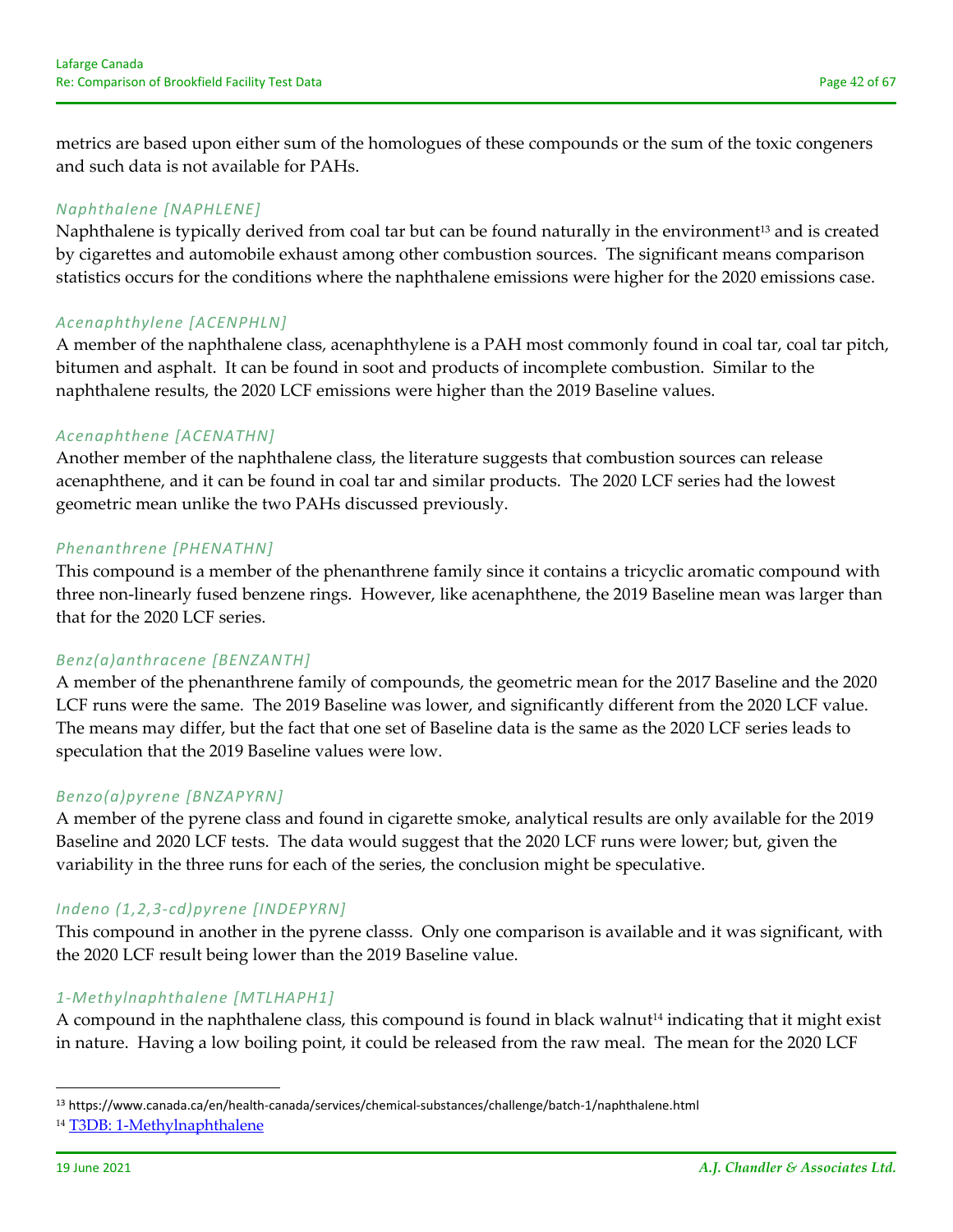series was nearly twice that of the 2019 Baseline test and produced significant statistics.

### *Benzo(e)pyrene[BENZEPYRN]*

Another member of the pyrene class found in incomplete combustion situations. The nearly identical geometric means for the 2017 Baseline and the 2020 LCF suggests little effect of different fuels, yet the 2019 Baseline produced the significant difference statistic.

The table shows that there is no consistency in the concentrations reported for the different PAHs, some compounds are higher for the LCF series some for the Baseline series. Literature reports reporting on the sampling of PAHs from other combustion sources and the ambient environment suggest that the nature and the size of particulate matter in the sampling zone appears to influence the quantity and speciation of the PAHs collected. This could be a factor with the data reviewed for this study. Considering the data, it is not possible to categorically state an effect from changing fuel in the kiln.

# Polychlorinated Biphenyls [CBP]

There are 209 polychlorinated biphenyls (PCBs). PCBs are a group of synthetic organic compounds with 1‐10 chlorine atoms attached to biphenyl. They were manufactured as commercial mixtures but banned in the 1970ʹs because they were found to bioaccumulate and cause harmful health effects. However, PCBs do not break down readily and are still found in the environment.15 Comparisons were completed for the homologues of PCBs, the 10 groups with different chlorination levels, rather than dealing with all the congeners. The laboratory quantified the 2020 homologues in the 0.01 – 12 ng range, whereas the congener samples were present at 0.5 pg or less with numerous BDL values.

WHO<sup>16</sup> suggests that indoor levels of PCBs (total) below 300 ng/m<sup>3</sup> are of no concern. The majority of the PCBs in the samples analysed for this study are monochlorinated, which are more volatile. The percentage of monoPCB versus the total PCB was 79% in 2017 versus the LCF values of 88% in 2019 and 91% in 2020. It should be noted that monoPCB was not quantified in the 2019 Baseline results when the sum of the other PCB was less than 10 ng/m<sup>3</sup>. The dashes in the table indicate all tests were BDL. As the chlorination level increased the concentrations generally decreases as seen in the table.

| <b>Geometric Mean</b>                      | 2017            | 2019            | 2020       | Combined        |
|--------------------------------------------|-----------------|-----------------|------------|-----------------|
| [ng/Rm <sup>3</sup> @ 11% O <sub>2</sub> ] | <b>Baseline</b> | <b>Baseline</b> | <b>LCF</b> | <b>Baseline</b> |
| Dichlorobiphenyl                           | 40.5            |                 | 18.7       | 40.5            |
| Trichlorobiphenyl                          | 5.31            | 3.14            | 2.55       | 3.37            |
| Tetrachlorobiphenyl                        | 10.74           | 2.24            | 1.06       | 4.19            |
| Pentachlorobiphenyl                        | 2.20            | 1.94            | 0.56       | 2.04            |
| Hexachlorobiphenyl                         | 1.01            | 0.61            | 0.22       | 0.75            |
| Heptachlorobiphenyl                        | 0.18            | 0.06            | 0.05       | 0.096           |
| Octachlorobiphenyl                         |                 | 0.009           | 0.0122     | 0.009           |
| Nonachlorobiphenyl                         |                 | 0.003           | 0.015      | 0.003           |
| Decachlorobiphenyl                         |                 | 0.006           | 0.062      | 0.006           |

<sup>&</sup>lt;sup>15</sup> Polychlorinated Biphenyls (PCBs) | Toxicological Profile | ATSDR (cdc.gov)

<sup>16</sup> Microsoft Word ‐ 5.10‐PCBs.doc (who.int)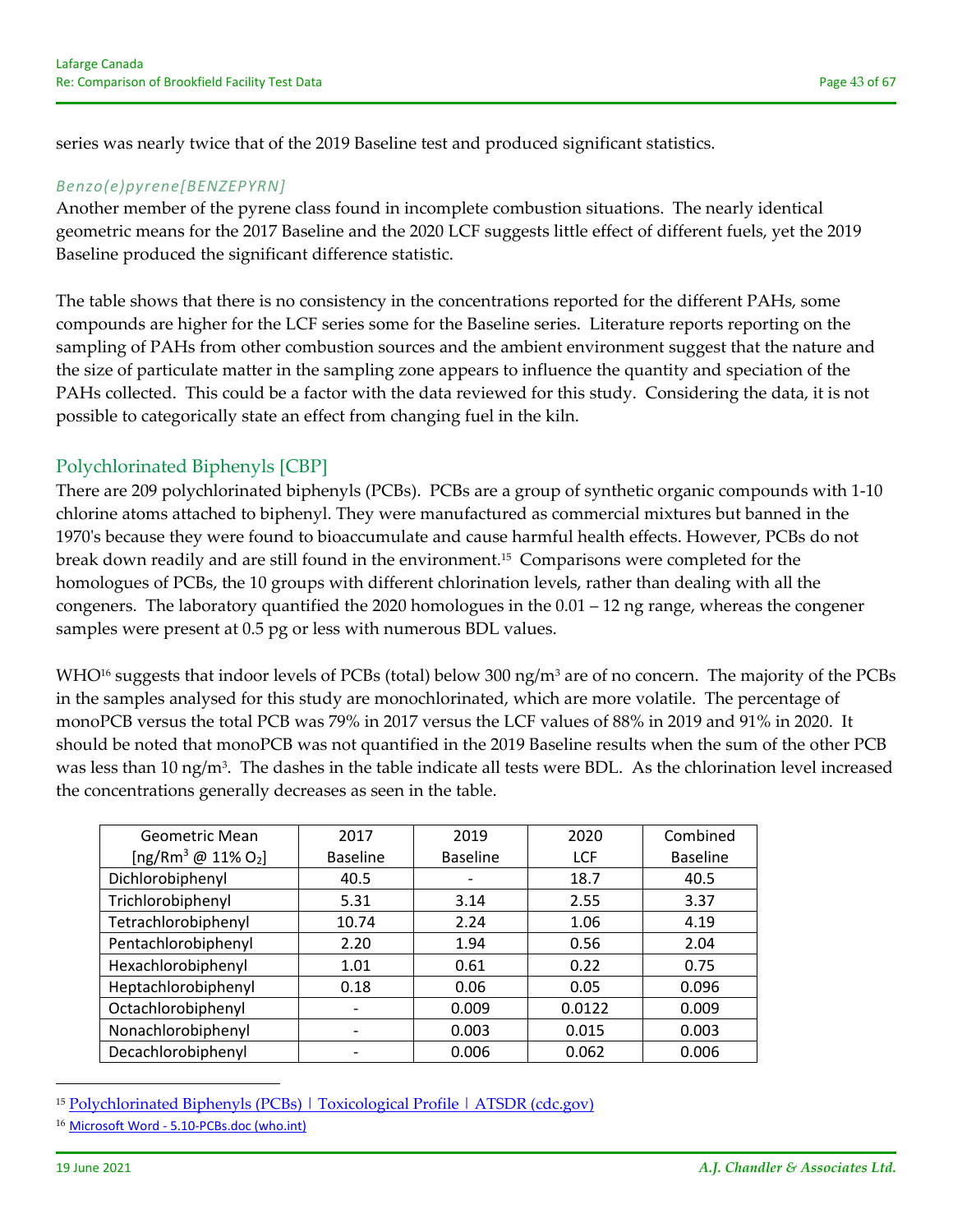Only 4 homologues of PCBs produced significant statistics for the mean comparison between the 3 series shown in the table above:

- The comparison of 2017 Baseline and 2020 LCF for trichlorobiphenyl.
- The 2019 Baseline versus the 2020 LCF for hexa, nona and deca PCBs.

The trichlorobiphenyl homologue was one of two PCB homologues that was correlated with TSP emissions. Another observation for this compound was that the 2019 Baseline results produced a large variance, likely reducing the significance of any difference in the means test, and the blank train for this test series was the high of the acceptable series. The LCF series had a lower geometric mean. The 2019 Baseline results were also higher than the 2020 LCF series for hexachlorobiphenyl. However, both the nona and deca PCBs 2020 LCF results were higher than the 2019 Baseline data. The latter homologues were BDL values in the 2017 Baseline tests. The nonaPCB detection limit for 2017 series was similar to the levels recorded in 2020 LCF. Generally, the concentration of the emissions of the homologues follows the trend of the blank trains suggesting method precision might be a factor in the reported values.

While the variability of the results suggests that there might be limitations in the data, the lower 2020 LCF results compared to the 2019 Baseline and the 2017 Baseline suggest that for the 2020 series the use of low carbon fuels may have led to reduced emissions of all but the octa, nona and decaPCBs.

# Volatile Organic Compounds

## *Ethylbenzene [ETHBENZ] and o‐Xylene[XYLENEO] Sum of m‐Xylene and p‐Xylene [XYLENEMP]*

Benzene, Toluene, Ethylbenzene and Xylenes (BTEX) are discussed in the BAT which notes that the range of these compounds emitted in European cement kilns is  $20 - 3600 \text{ ug/m}^3$ . Furthermore, the BAT states that BTEX emissions are not dependent on the fuels used, rather it is likely that these emissions are due to changes in the raw material feed.

These volatile compounds are part of the same family and were quantified using the VOST method. That method was not employed for the 2020 LCF test series so there is no data.

| Geometric Mean [µg/Rm <sup>3</sup> | 2017            | 2019            | 2019 LCF | 2020 LCF | Combined        |
|------------------------------------|-----------------|-----------------|----------|----------|-----------------|
| $[2011\% 0_2]$                     | <b>Baseline</b> | <b>Baseline</b> |          |          | <b>Baseline</b> |
| Ethylbenzene                       | 54.4            | 37.1            | 26.7     |          | 45              |
| m-Xylene + p-Xylene                | 109.8           | 75.1            | 58.1     |          | 91              |
| o-Xylene                           | 49.6            | 32.1            | 23.1     |          | 40              |
| N-Hexane                           | 39.8            | 51.4            | 79.8     |          | 45              |
| Heptane                            | 34.9            | 26.5            | 29.4     |          | 30              |
| Propene                            | 1812            | 1428            | 1364     |          | 1609            |

Significant statistics were produced by the comparison of the 2017 to 2019 Baseline for m-, p- xylene and oxylene. Significant statistics were also found for the ethylbenzene and m‐, p‐ xylene for the 2017 Baseline versus the 2019 LCF series and for the comparison of the 2 2019 series. The o-xylene comparisons were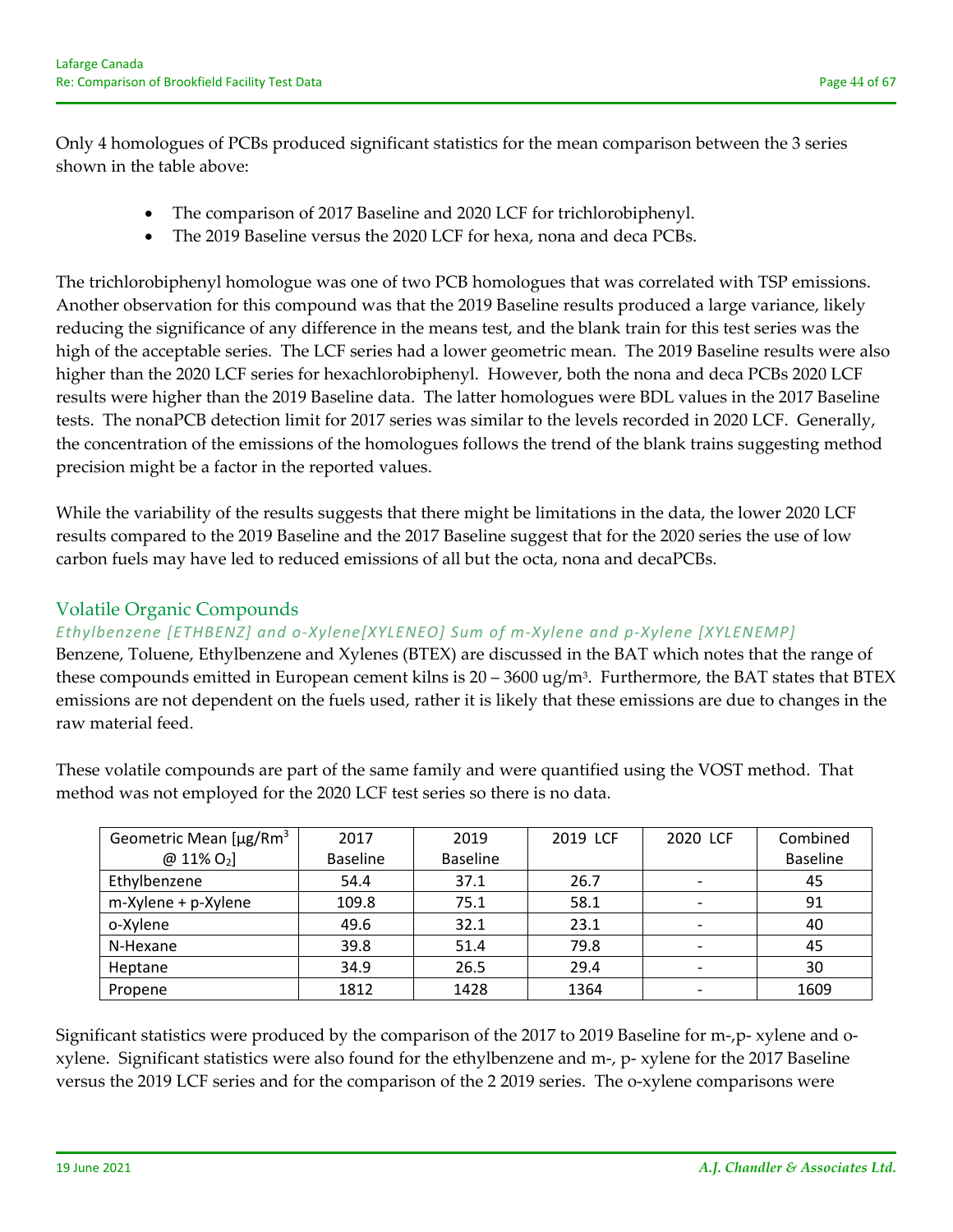influenced by 2 BDL values for 2019 LCF. The presence of a BDL value for ethylbenzene in 2019 LCF may also play a part in the comparison.

The variations are most likely the result of changes in the materials in the raw meal as noted in the BAT. The 2019 LCF tests did produce the lowest concentrations for each of the compounds.

## *n‐Hexane [HEXANEN], Heptane [HEPTANE] and Propene [PROPENE]*

The chemicals n-hexane and heptane are solvents. N-hexane can be found in gasoline. Heptane is a non-polar solvent used in laboratories and is also known to be a plant metabolite. Propene is a gas, sometimes used as a refrigerant, with a boiling point of approximately ‐50 F. These chemicals were collected using tedlar bag samples since they evaporate easily.

Comparing the means identified significant statistics for all three chemicals for the 2017 Baseline to the 2019 LCF series, but no other significant statistics were identified. It should be noted that the 2019 LCF results were only available for 2 of the 3 runs so the comparisons, performed with fewer cases, should be considered weak. As with the BTEX compounds the differences in the comparisons are most likely related to the raw feed.

# Polychlorinated dibenzo‐p‐dioxins and Polychlorinated dibenzofurans [PCDD/F]

A total of 17 congeners and the tetra through octo homologues of these compounds are routinely analysed to determine emissions. As discussed earlier, the congeners are weighted by their relative toxicity and the sum of the weighted values is referred to as the toxic equivalent for PCDD/F. For this study, the WHO2005 weighting was applied. The ReMAP study examined the precision of Method 23 based upon both the TEQ values and the sum of the homologues (the total PCDD/F). The latter was the basis of regulatory standards in the US at the time of the study. TEQ have long been the reference for regulatory standards in Canada and Europe.

As discussed in Appendix A, the presence of non-detects in the PCDD/F congeners does not present a statistical hurdle for the determination of the TEQ values if the Kaplan Meier approach proposed by Helsel is applied. That is the approach used for this study. With the ReMAP precision assessment the KMTEQWHO mean differences can be examined with respect to whether they are the result of measurement imprecision, or if there is another reason for the finding. Without specific precision estimates for the individual congeners and homologues, it is not possible to comment on measurement related differences found for these compounds.

| Geometric Mean                                   | 2017            | 2019            | 2020 LCF | Combined        |
|--------------------------------------------------|-----------------|-----------------|----------|-----------------|
| [ $\mu$ g/Rm <sup>3</sup> @ 11% O <sub>2</sub> ] | <b>Baseline</b> | <b>Baseline</b> |          | <b>Baseline</b> |
| PCDD/F TEQ by WHO2005                            | 50.71           | 16.95           | 6.40     | 26.28           |

PCDD/F have been designated as Track 1 substances by Environment Canada<sup>17</sup>. Track 1 substances are persistent, bioaccumulative, and anthropogenic. Virtual elimination from the environment of the Track 1 substances is one of the objectives of the Toxic Substance Management Policy developed by EnvCan. To provide guidance on virtual elimination, a Level of Quantification (LoQ) was suggested as the basis for a target emission concentration for air emissions. The LoQ for PCDD/PCDF was estimated to be 32 pg/m<sup>3</sup> TEQ.

<sup>17</sup> ARCHIVED - LOQ for Air Emissions - Management of Toxic Substances (ec.gc.ca)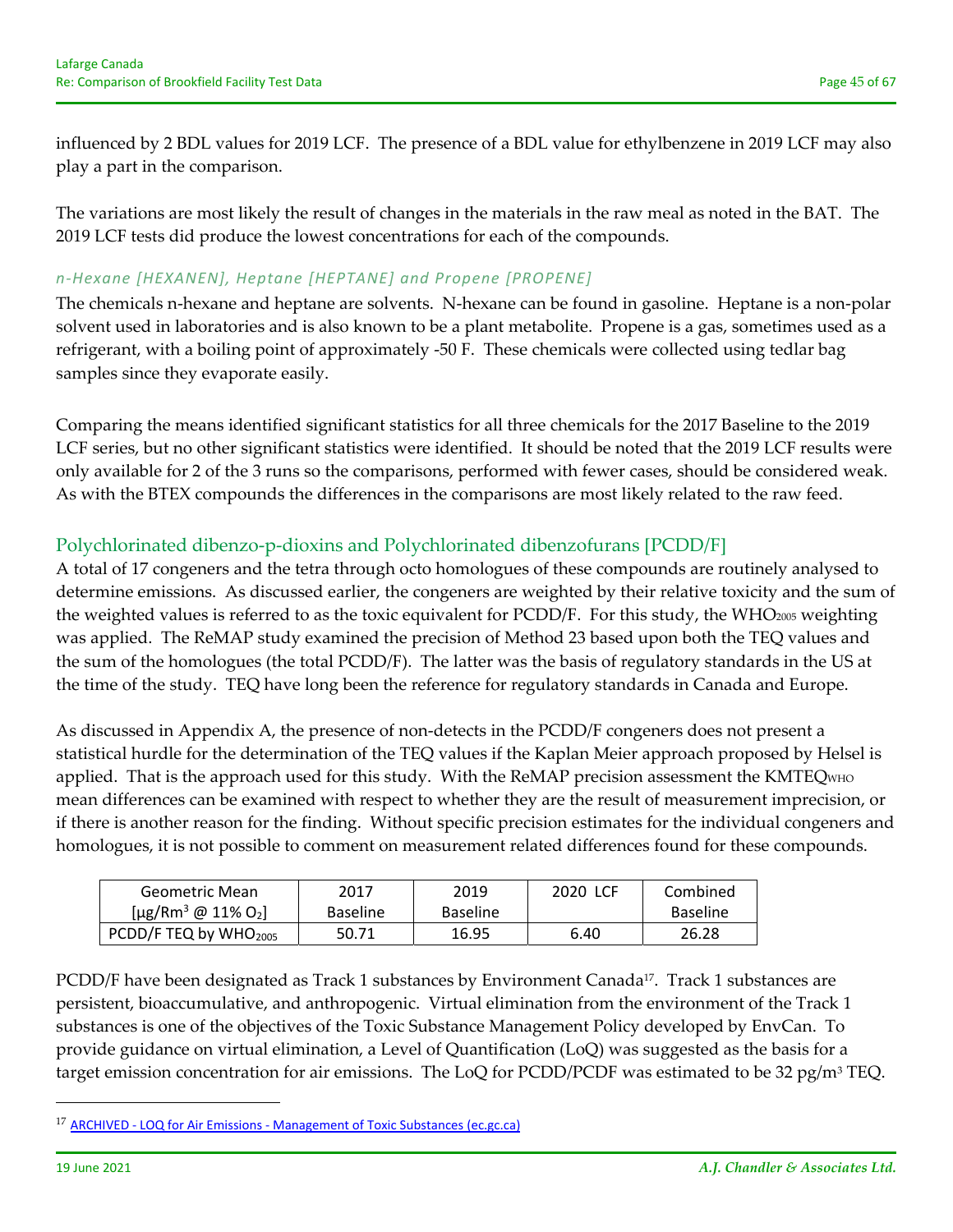The policy<sup>18</sup> puts the onus on those who generate or use a Track 1 substances to demonstrate that the substance will not be released into the environment in measurable concentrations at any point in its life cycle. By setting limits based upon the lowest concentration of a substance that can be accurately detected and quantified using sensitive but routine analytical methods, virtual elimination does not mean chasing down that substance to its last molecule. With all tests conducted at Brookfield since 2019 are below 32 pg TEQ/m<sup>3</sup> indicating that they are below the LoQ and satisfy the criteria that PCDD/F emissions be eliminated.

The independent comparison of KMTEQWHO means test identified statistical differences between each of the possible comparisons: 2017 Baseline to 2019 Baseline; 2017 Baseline to 2020 LCF; and 2019 Baseline to 2020 LCF. As discussed for metals, the ReMAP study provides a method to address the expected variation in values from stack testing. Early ReMAP evaluations did not contain a wide range of TEQ data but using the same methodology with a larger data base a study<sup>19</sup> found the relationship between the concentration and standard deviation of the ITEQ listed in the table at the beginning of Appendix B was produced.

When the ReMAP relationship is applied, the 2017 Baseline results were outside the measurement precision range. This series contained only 2 values that were widely separated. It is worth noting that there were no BDL values in the 2017 congener results while 8 of the possible 51 congener values in the 2019 Baseline were BDL and over 68% of the congener values in the 2020 testing were BDL values. The data indicates that there could be a difference between the results attributable to the change in fuels with the LCF runs being lower.

<sup>18</sup> Track 1 substance: virtual elimination from the environment - Canada.ca

<sup>&</sup>lt;sup>19</sup> J. Davis, A. Pollard and A. J. Chandler, "Comparison of variability in dioxin and furan data acquired using single train and simultaneous multiple train stack sampling methods," *Journal of the Air and Waste Management Association,* vol. 64, no. 10, pp. 1093‐1101, 2014.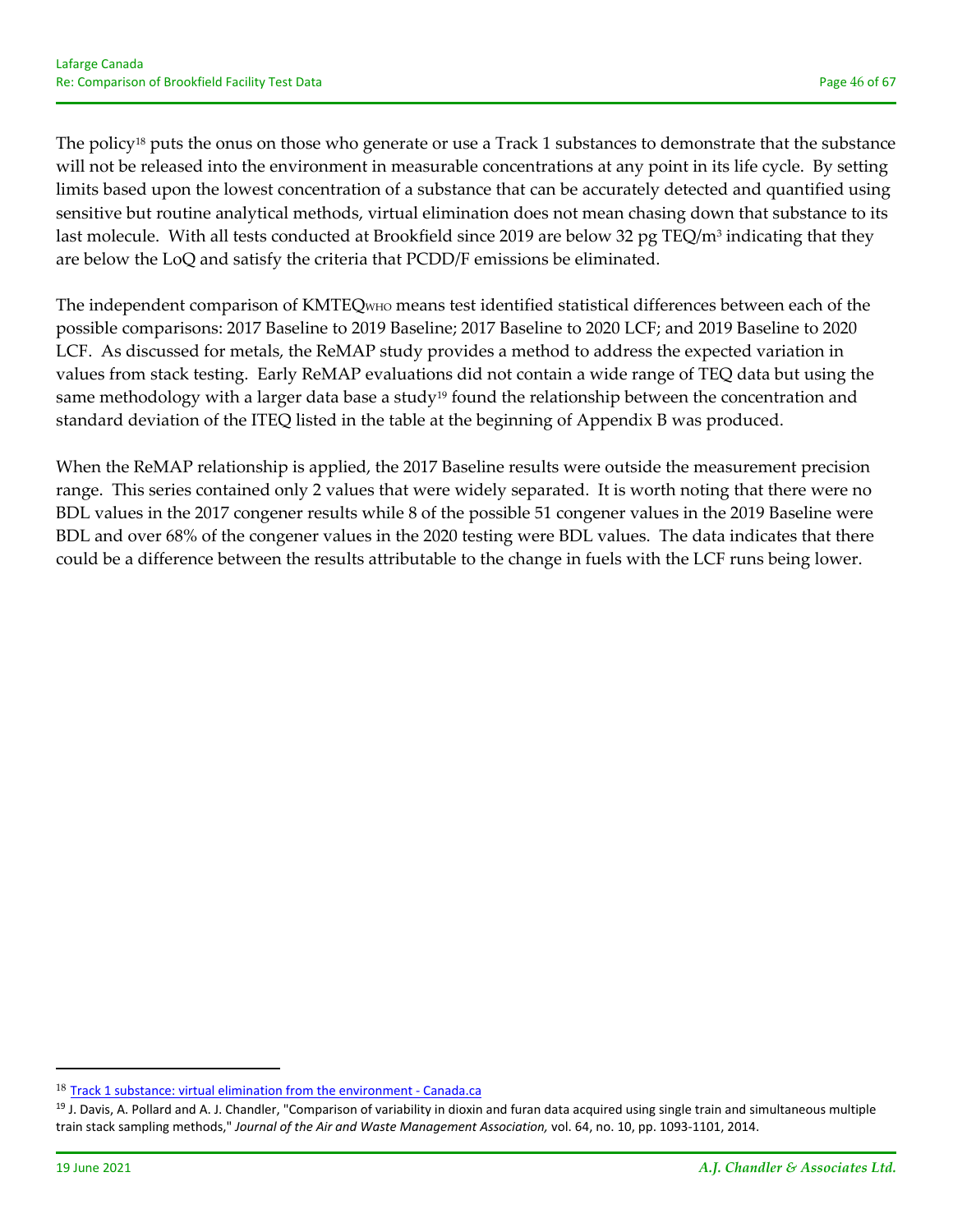## Data Tables

Table 1 List of Parameters recorded during Brookfield Testing

Table 2 Brookfield Test Results

Independent Means Test Results (unnumbered)

- 1. Independent Samples Test Comparison of Baseline 2017 vs Baseline 2019
- 2. Group Statistics of Baseline 2017 vs Baseline 2019
- 3. Independent Samples Test Comparison of Baseline 2017 vs LCF 2019
- 4. Group Statistics of Baseline 2017 vs LCF 2019
- 5. Independent Samples Test Comparison of Baseline 2017 vs LCF 2020
- 6. Group Statistics of Baseline 2017 vs LCF 2020
- 7. Independent Samples Test Comparison of Baseline 2019 vs LCF 2019
- 8. Group Statistics of Baseline 2019 vs LCF 2019
- 9. Independent Samples Test Comparison of Baseline 2019 vs LCF 2020
- 10. Group Statistics of Baseline 2019 vs LCF 2020
- 11. Independent Samples Test Comparison of LCF 2019 vs LCF 2020 vs LCF 2020
- 12. Group Statistics of LCF 2019 vs LCF 2020
- 13. Independent Samples Test Comparison of LCF 2019 vs combined Baseline 2017 & Baseline 2019
- 14. Group Statistics of LCF 2019 vs combined Baseline 2017 & Baseline 2019
- 15. Independent Samples Test Comparison of LCF 2020 vs combined Baseline 2017 & Baseline 2019
- 16. Group Statistics of LCF 2020 vs combined Baseline 2017 & Baseline 2019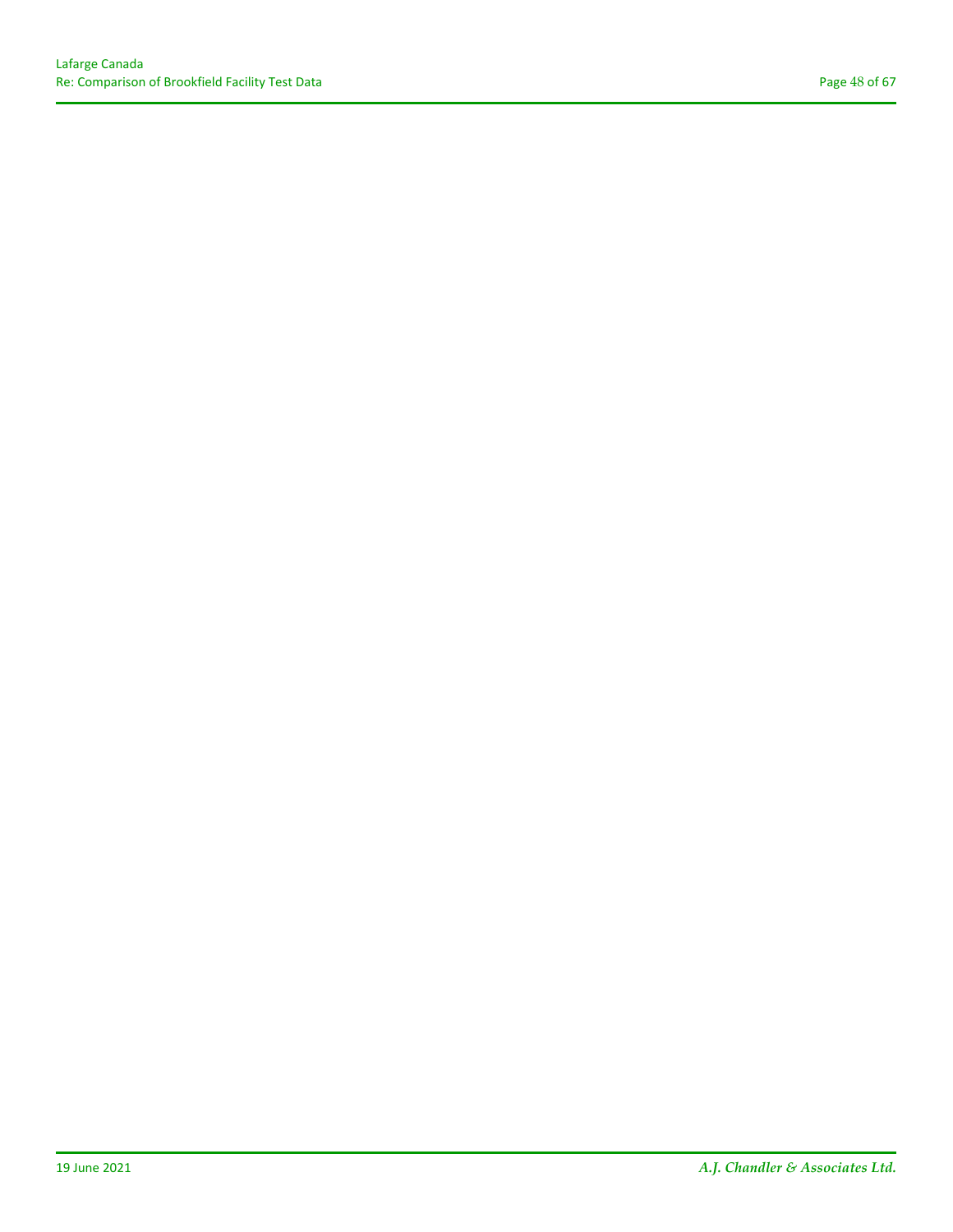#### Table 1 List of Parameters Recorded for Brookfield Tests

| <b>TESTDATE</b>                | Month Year of Test                                               | Units                      | PECB                        | Pentachlorobenzene                                    | [ug/m3@11%]                                                             |
|--------------------------------|------------------------------------------------------------------|----------------------------|-----------------------------|-------------------------------------------------------|-------------------------------------------------------------------------|
| SAMPLEID                       | Description                                                      |                            | <b>HXCB</b>                 | Hexachlorobenzene                                     | [ug/m3@11%]                                                             |
| <b>TEST</b>                    | Test Run 0=Blank                                                 |                            |                             | <b>SVOC COMPOUNDS Chlorophenols [CP]</b>              |                                                                         |
| Year                           | Year                                                             |                            | DCP <sub>23</sub>           | 2,3-Dichlorophenol                                    | [ug/m3@11%]                                                             |
| Series                         | Within Year 1 Baseline 2 Trial Burn                              |                            | DCP <sub>24</sub>           | 2,4-Dichlorophenol                                    | [ug/m3@11%]                                                             |
| SMPLLOC                        | Sample Location 1 Stack 2 Breeching                              |                            | DCP25                       | 2,5-Dichlorophenol                                    | [ug/m3@11%]                                                             |
|                                | <b>Common Compounds</b>                                          |                            | DCP <sub>26</sub>           |                                                       |                                                                         |
|                                |                                                                  |                            |                             | 2,6-Dichlorophenol                                    | [ug/m3@11%]                                                             |
| <b>TSP</b>                     | <b>Total Suspended Particulate</b>                               | [mg/m3@11%]                | DCP34                       | 3,4-Dichlorophenol                                    | [ug/m3@11%]                                                             |
| CO                             | Carbon Monoxide                                                  | [mg/m3@11%]                | DCP35                       | 3,5-Dichlorophenol                                    | [ug/m3@11%]                                                             |
| <b>NOX</b>                     | Oxides of Nitrogen                                               | [mg/m3@11%]                | TRICP234                    | 2,3,4-Trichlorophenol                                 | [ug/m3@11%]                                                             |
| SOX                            | Oxides of Sulphur                                                | [mg/m3@11%]                | TRICP235                    | 2,3,5-Trichlorophenol                                 | [ug/m3@11%]                                                             |
| HF                             | Hydrogen Fluoride                                                | [mg/m3@11%]                | TRICP236                    | 2,3,6-Trichlorophenol                                 | [ug/m3@11%]                                                             |
| NH4                            | Ammonium                                                         | [mg/m3@11%]                | TRICP245                    | 2,4,5-Trichlorophenol+                                | [ug/m3@11%]                                                             |
| CL <sub>2</sub>                | Chlorine                                                         | [mg/m3@11%]                | TRICP246                    | 2,4,6-Trichlorophenol+                                | [ug/m3@11%]                                                             |
| HCI                            | Hydrochloric Acid                                                | [ $mg/m3@11%$ ]            | TRICP345                    | 3,4,5-Trichlorophenol                                 | [ug/m3@11%]                                                             |
| THC                            | <b>Total Hydrocarbons</b>                                        | [mg/m3]                    | <b>TCP2345</b>              | 2,3,4,5-Tetrachlorophenol                             | [ug/m3@11%]                                                             |
| PM2.5                          |                                                                  |                            | <b>TCP2346</b>              | 2,3,4,6-Tetrachlorophenol                             |                                                                         |
|                                | Particulate Matter <2.5 µm                                       | [ $mg/m3@11%$ ]            |                             |                                                       | [ug/m3@11%]                                                             |
| <b>PM10</b>                    | Particulate Matter <10 µm and >2.5 µm                            | [mg/m3@11%]                | <b>TCP2356</b>              | 2,3,5,6-Tetrachlorophenol                             | [ug/m3@11%]                                                             |
|                                | Metals                                                           |                            | <b>PECP</b>                 | Pentachlorophenol TOTAL+                              | [ug/m3@11%]                                                             |
| HG                             | Mercury                                                          | [ug/m3@11%]                |                             | <b>SVOC COMPOUNDS Polychlorinatedbiphenyls [PCB]</b>  |                                                                         |
| AL                             | Aluminum                                                         | [ug/m3@11%]                | <b>MONOCBP</b>              | Monochlorobiphenyl                                    | [ng/m3@11%]                                                             |
| SB                             | Antimony                                                         | [ug/m3@11%]                | <b>DICBP</b>                | Dichlorobiphenyl                                      | [ng/m3@11%]                                                             |
| AS                             | Arsenic                                                          | [ug/m3@11%]                | <b>TRICBP</b>               | Trichlorobiphenyl                                     | [ng/m3@11%]                                                             |
| BA                             | Barium                                                           | [ug/m3@11%]                | <b>TCBP</b>                 | Tetrachlorobiphenyl                                   | [ng/m3@11%]                                                             |
| BE                             | Beryllium                                                        | [ug/m3@11%]                | PECBP                       | Petachlorobiphenyl                                    | [ng/m3@11%]                                                             |
| В                              | Boron                                                            | [ug/m3@11%]                | <b>HXCBP</b>                | Hexachlorobiphenyl                                    | [ng/m3@11%]                                                             |
| BI                             | Bismuth                                                          |                            | <b>HPCBP</b>                | Heptachlorobiphenyl                                   |                                                                         |
|                                |                                                                  | [ug/m3@11%]                |                             |                                                       | [ng/m3@11%]                                                             |
| CD                             | Cadmium                                                          | [ug/m3@11%]                | <b>OCBP</b>                 | Octachlorobiphenyl                                    | [ng/m3@11%]                                                             |
| CA                             | Calcium                                                          | [ug/m3@11%]                | <b>NONACBP</b>              | Nonachlorobiphenyl                                    | [ng/m3@11%]                                                             |
| <b>CR</b>                      | Chromium                                                         | [ug/m3@11%]                | <b>DECBP</b>                | Decachlorobiphenyl                                    | [ng/m3@11%]                                                             |
|                                |                                                                  |                            |                             |                                                       |                                                                         |
| <b>COB</b>                     | Cobalt                                                           | [ $ug/m3@11%$ ]            |                             | <b>SVOC COMPOUNDS Polyaromatic Hydrocarbons [PAH]</b> |                                                                         |
| CU                             | Copper                                                           | [ug/m3@11%]                | NAPHLENE                    | Naphthalene+*                                         | [ug/m3@11%]                                                             |
| FE                             | Iron                                                             | [ug/m3@11%]                | <b>ACENPHLN</b>             | Acenaphthylene                                        | [ug/m3@11%]                                                             |
| PB                             | Lead                                                             | [ug/m3@11%]                | <b>ACENATHN</b>             | Acenaphthene                                          | [ug/m3@11%]                                                             |
| П                              | Lithium                                                          |                            |                             | Fluorene                                              |                                                                         |
|                                |                                                                  | [ug/m3@11%]                | <b>FLUORENE</b>             |                                                       |                                                                         |
| MG                             | Magnesium                                                        | [ug/m3@11%]                | PHENATHN                    | Phenanthrene                                          | [ug/m3@11%]<br>[ug/m3@11%]                                              |
| MN                             | Manganese                                                        | [ug/m3@11%]                | <b>ANTRACNE</b>             | Anthracene                                            |                                                                         |
| MO                             | Molybdenum                                                       | [ug/m3@11%]                | <b>FLUANTHN</b>             | Fluoranthene                                          | [ug/m3@11%]<br>[ug/m3@11%]                                              |
| NI                             | Nickel                                                           | [ $ug/m3@11%$ ]            | <b>PYRENE</b>               | Pyrene                                                | [ug/m3@11%]                                                             |
| P                              | Phosphorus                                                       | [ $ug/m3@11%$ ]            | <b>BENZANTH</b>             | Benz(a)anthracene                                     | [ug/m3@11%]                                                             |
| SE                             | Selenium                                                         | [ug/m3@11%]                | <b>CHRYSENE</b>             | Chrysene                                              | [ug/m3@11%]                                                             |
| <b>SI</b>                      | Silicon                                                          | [ug/m3@11%]                | <b>BNZBFLAN</b>             | Benzo(b)fluoranthene                                  | [ug/m3@11%]                                                             |
| AG                             | Silver                                                           | [ug/m3@11%]                | <b>BNZKFLAN</b>             | Benzo(k)fluoranthene                                  | [ug/m3@11%]                                                             |
| ΝA                             | Sodium                                                           | [ug/m3@11%]                | <b>BNZCPHEN</b>             | Benzo(c)Phenanthrene                                  | [ug/m3@11%]                                                             |
| SR                             | Strontium                                                        |                            | <b>BNZAPYRN</b>             | Benzo(a)pyrene                                        |                                                                         |
|                                | Tellurium                                                        | [ug/m3@11%]                |                             |                                                       | [ug/m3@11%]                                                             |
| TE                             |                                                                  | [ug/m3@11%]                | <b>INDEPYRN</b>             | Indeno(1,2,3-cd)pyrene                                | [ug/m3@11%]                                                             |
| TL                             | Thallium                                                         | [ug/m3@11%]                | <b>DIBNZANT</b>             | Dibenz(a,h)anthracene                                 | [ug/m3@11%]                                                             |
| SN                             | Tin                                                              | [ug/m3@11%]                | <b>BNZPERLN</b>             | Benzo(g,h,i)perylene                                  | [ug/m3@11%]                                                             |
| TI                             | Titanium                                                         | [ug/m3@11%]                | TETRALIN                    | Tetralin                                              | [ug/m3@11%]                                                             |
| V                              | Vanadium                                                         | [ug/m3@11%]                | QUINOLN                     | Quinoln                                               | [ug/m3@11%]                                                             |
| ZN                             | Zinc                                                             | [ug/m3@11%]                | MTLNAPH1                    | 1-Methylnaphthalene                                   | [ug/m3@11%]                                                             |
|                                | <b>SVOC COMPOUNDS Chlorobenzenes [CB]</b>                        |                            | MTLNAPH2                    | 2-Methylnaphthalene                                   | [ug/m3@11%]                                                             |
| DCB <sub>2</sub>               | 1,2-Dichlorobenzene                                              | [ug/m3@11%]                | DMTLNAP3                    | 1,3-Dimethylnaphthalene                               |                                                                         |
| DCB3                           | 1,3-Dichlorobenzene                                              | [ug/m3@11%]                | TMTLNAP5                    | 2,3,5-Trimethylnaphthylene                            |                                                                         |
|                                | 1,4-Dichlorobenzene                                              |                            |                             | Biphenyl                                              |                                                                         |
| DCB4                           |                                                                  | [ug/m3@11%]                | <b>BIPHNYL</b>              |                                                       |                                                                         |
| TRICB23                        | 1,2,3-Trichlorobenzene                                           | [ug/m3@11%]                | CHLNAP2                     | 2-Chloronaphthalene                                   |                                                                         |
| TRICB24                        | 1,2,4-Trichlorobenzene                                           | [ug/m3@11%]                | <b>BNZAFLNE</b>             | Benzo(a)fluorene                                      | [ug/m3@11%]<br>[ug/m3@11%]<br>[ug/m3@11%]<br>[ug/m3@11%]<br>[ug/m3@11%] |
| TRICB35                        | 1,3,5-Trichlorobenzene                                           | [ug/m3@11%]                | <b>BNZBFLNE</b>             | Benzo(b)fluorene                                      | [ug/m3@11%]                                                             |
| <b>TCB234</b><br><b>TCB235</b> | 1,2,3,4-Tetrachlorobenzene<br>1,2,4,5/1,2,3,5-Tetrachlorobenzene | [ug/m3@11%]<br>[ug/m3@11%] | TERPHNLM<br><b>TERPHNLO</b> | m-Terphenyl<br>o-Terphenyl                            | [ug/m3@11%]<br>[ug/m3@11%]                                              |

| <b>HXCB</b><br>Description<br>Hexachlorobenzene<br>[ug/m3@11%]<br><b>SVOC COMPOUNDS Chlorophenols [CP]</b><br>Test Run 0=Blank<br>DCP23<br>Year<br>2,3-Dichlorophenol<br>[ug/m3@11%]<br>DCP24<br>Within Year 1 Baseline 2 Trial Burn<br>2,4-Dichlorophenol<br>[ug/m3@11%]<br>DCP <sub>25</sub><br>Sample Location 1 Stack 2 Breeching<br>2,5-Dichlorophenol<br>[ug/m3@11%]<br><b>Common Compounds</b><br>DCP <sub>26</sub><br>2,6-Dichlorophenol<br>[ug/m3@11%]<br>DCP34<br><b>Total Suspended Particulate</b><br>[mg/m3@11%]<br>3,4-Dichlorophenol<br>[ug/m3@11%]<br>DCP35<br>Carbon Monoxide<br>[mg/m3@11%]<br>3,5-Dichlorophenol<br>[ug/m3@11%]<br>IOX<br>TRICP234<br>Oxides of Nitrogen<br>[mg/m3@11%]<br>2,3,4-Trichlorophenol<br>[ug/m3@11%]<br>ЮX<br>TRICP235<br>Oxides of Sulphur<br>[mg/m3@11%]<br>2,3,5-Trichlorophenol<br>[ug/m3@11%]<br>ΗF<br>TRICP236<br>Hydrogen Fluoride<br>[mg/m3@11%]<br>2,3,6-Trichlorophenol<br>[ug/m3@11%]<br>JH4<br>TRICP245<br>Ammonium<br>[mg/m3@11%]<br>2,4,5-Trichlorophenol+<br>[ug/m3@11%]<br>2L2<br>TRICP246<br>Chlorine<br>2,4,6-Trichlorophenol+<br>[mg/m3@11%]<br>[ug/m3@11%]<br>ЧCІ<br>TRICP345<br>Hydrochloric Acid<br>[mg/m3@11%]<br>3,4,5-Trichlorophenol<br>[ug/m3@11%]<br>HC <sup>-</sup><br><b>TCP2345</b><br>Total Hydrocarbons<br>[mg/m3]<br>2,3,4,5-Tetrachlorophenol<br>[ug/m3@11%]<br>M2.5<br><b>TCP2346</b><br>Particulate Matter <2.5 µM<br>[mg/m3@11%]<br>2,3,4,6-Tetrachlorophenol<br>[ug/m3@11%]<br>M10<br><b>TCP2356</b><br>Particulate Matter <10 µm and >2.5 µm<br>[mg/m3@11%]<br>2,3,5,6-Tetrachlorophenol<br>[ug/m3@11%]<br><b>PECP</b><br><b>Metals</b><br>Pentachlorophenol TOTAL+<br>[ug/m3@11%]<br>HG<br><b>SVOC COMPOUNDS Polychlorinatedbiphenyls [PCB]</b><br>Mercury<br>[ug/m3@11%]<br>AL<br><b>MONOCBP</b><br>Aluminum<br>Monochlorobiphenyl<br>[ug/m3@11%]<br>[ng/m3@11%]<br>SB<br><b>DICBP</b><br>Dichlorobiphenyl<br>Antimony<br>[ug/m3@11%]<br>[ng/m3@11%]<br>AS<br><b>TRICBP</b><br>Arsenic<br>Trichlorobiphenyl<br>[ug/m3@11%]<br>[ng/m3@11%]<br>ΒА<br><b>TCBP</b><br>Barium<br>[ug/m3@11%]<br>Tetrachlorobiphenyl<br>[ng/m3@11%]<br>ВE<br>PECBP<br>Beryllium<br>Petachlorobiphenyl<br>[ug/m3@11%]<br>[ng/m3@11%]<br>В<br><b>HXCBP</b><br>Boron<br>Hexachlorobiphenyl<br>[ug/m3@11%]<br>[ng/m3@11%]<br><b>HPCBP</b><br>BI<br>Bismuth<br>Heptachlorobiphenyl<br>[ug/m3@11%]<br>[ng/m3@11%]<br><b>OCBP</b><br>CD<br>Cadmium<br>Octachlorobiphenyl<br>[ug/m3@11%]<br>[ng/m3@11%]<br>СA<br><b>NONACBP</b><br>Calcium<br>Nonachlorobiphenyl<br>[ug/m3@11%]<br>[ng/m3@11%]<br>CR<br><b>DECBP</b><br>Chromium<br>Decachlorobiphenyl<br>[ug/m3@11%]<br>[ng/m3@11%]<br>COB<br><b>SVOC COMPOUNDS Polyaromatic Hydrocarbons [PAH]</b><br>Cobalt<br>[ug/m3@11%]<br>NAPHLENE<br>Naphthalene+*<br>Copper<br>[ug/m3@11%]<br>[ug/m3@11%]<br><b>ACENPHLN</b><br>Acenaphthylene<br>Iron<br>[ug/m3@11%]<br>[ug/m3@11%]<br><b>ACENATHN</b><br>Lead<br>Acenaphthene<br>[ug/m3@11%]<br>[ug/m3@11%]<br><b>FLUORENE</b><br>Lithium<br>Fluorene<br>[ug/m3@11%]<br>[ug/m3@11%]<br>PHENATHN<br>Magnesium<br>Phenanthrene<br>[ug/m3@11%]<br>[ug/m3@11%]<br>ANTRACNE<br>Manganese<br>Anthracene<br>[ug/m3@11%]<br>[ug/m3@11%]<br>Molybdenum<br>FLUANTHN<br>Fluoranthene<br>[ug/m3@11%]<br>[ug/m3@11%]<br>Nickel<br>PYRENE<br>Pyrene<br>[ug/m3@11%]<br>[ug/m3@11%]<br><b>BENZANTH</b><br>Phosphorus<br>Benz(a)anthracene<br>[ug/m3@11%]<br>[ug/m3@11%]<br><b>CHRYSENE</b><br>Selenium<br>Chrysene<br>[ug/m3@11%]<br>[ug/m3@11%]<br><b>BNZBFLAN</b><br>Silicon<br>Benzo(b)fluoranthene<br>[ug/m3@11%]<br>[ug/m3@11%]<br><b>BNZKFLAN</b><br>Silver<br>Benzo(k)fluoranthene<br>[ug/m3@11%]<br>[ug/m3@11%]<br><b>BNZCPHEN</b><br>Benzo(c)Phenanthrene<br>Sodium<br>[ug/m3@11%]<br>[ug/m3@11%]<br><b>BNZAPYRN</b><br>Benzo(a)pyrene<br>Strontium<br>[ug/m3@11%]<br>[ug/m3@11%]<br><b>INDEPYRN</b><br>Indeno(1,2,3-cd)pyrene<br>Tellurium<br>[ug/m3@11%]<br>[ug/m3@11%]<br><b>DIBNZANT</b><br>Thallium<br>Dibenz(a,h)anthracene<br>[ug/m3@11%]<br>[ug/m3@11%]<br><b>BNZPERLN</b><br>Tin<br>Benzo(g,h,i)perylene<br>[ug/m3@11%]<br>[ug/m3@11%]<br>TETRALIN<br>Titanium<br>[ug/m3@11%]<br>Tetralin<br>[ug/m3@11%]<br>QUINOLN<br>Vanadium<br>Quinoln<br>[ug/m3@11%]<br>[ug/m3@11%]<br>MTLNAPH1<br>Zinc<br>1-Methylnaphthalene<br>[ug/m3@11%]<br>[ug/m3@11%]<br><b>SVOC COMPOUNDS Chlorobenzenes [CB]</b><br>MTLNAPH2<br>2-Methylnaphthalene<br>[ug/m3@11%]<br>DMTLNAP3<br>1,2-Dichlorobenzene<br>1,3-Dimethylnaphthalene<br>[ug/m3@11%]<br>[ug/m3@11%]<br>1.3-Dichlorobenzene<br>TMTLNAP5<br>2,3,5-Trimethylnaphthylene<br>[ug/m3@11%]<br>[ug/m3@11%]<br>BIPHNYL<br>1,4-Dichlorobenzene<br>Biphenyl<br>[ug/m3@11%]<br>[ug/m3@11%]<br>CHLNAP2<br>1,2,3-Trichlorobenzene<br>2-Chloronaphthalene<br>[ug/m3@11%]<br>[ug/m3@11%]<br><b>BNZAFLNE</b><br>1,2,4-Trichlorobenzene<br>Benzo(a)fluorene<br>[ug/m3@11%]<br>[ug/m3@11%]<br><b>BNZBFLNE</b><br>1,3,5-Trichlorobenzene<br>Benzo(b)fluorene<br>[ug/m3@11%]<br>[ug/m3@11%]<br>TERPHNLM<br>m-Terphenyl<br>1,2,3,4-Tetrachlorobenzene<br>[ug/m3@11%]<br>[ug/m3@11%]<br>B235<br><b>TERPHNLO</b><br>1,2,4,5/1,2,3,5-Tetrachlorobenzene<br>o-Terphenyl<br>[ug/m3@11%]<br>[ug/m3@11%] | TDATE                                       | Month Year of Test | Units | PECB | Pentachlorobenzene | [ug/m3@11%] |
|-----------------------------------------------------------------------------------------------------------------------------------------------------------------------------------------------------------------------------------------------------------------------------------------------------------------------------------------------------------------------------------------------------------------------------------------------------------------------------------------------------------------------------------------------------------------------------------------------------------------------------------------------------------------------------------------------------------------------------------------------------------------------------------------------------------------------------------------------------------------------------------------------------------------------------------------------------------------------------------------------------------------------------------------------------------------------------------------------------------------------------------------------------------------------------------------------------------------------------------------------------------------------------------------------------------------------------------------------------------------------------------------------------------------------------------------------------------------------------------------------------------------------------------------------------------------------------------------------------------------------------------------------------------------------------------------------------------------------------------------------------------------------------------------------------------------------------------------------------------------------------------------------------------------------------------------------------------------------------------------------------------------------------------------------------------------------------------------------------------------------------------------------------------------------------------------------------------------------------------------------------------------------------------------------------------------------------------------------------------------------------------------------------------------------------------------------------------------------------------------------------------------------------------------------------------------------------------------------------------------------------------------------------------------------------------------------------------------------------------------------------------------------------------------------------------------------------------------------------------------------------------------------------------------------------------------------------------------------------------------------------------------------------------------------------------------------------------------------------------------------------------------------------------------------------------------------------------------------------------------------------------------------------------------------------------------------------------------------------------------------------------------------------------------------------------------------------------------------------------------------------------------------------------------------------------------------------------------------------------------------------------------------------------------------------------------------------------------------------------------------------------------------------------------------------------------------------------------------------------------------------------------------------------------------------------------------------------------------------------------------------------------------------------------------------------------------------------------------------------------------------------------------------------------------------------------------------------------------------------------------------------------------------------------------------------------------------------------------------------------------------------------------------------------------------------------------------------------------------------------------------------------------------------------------------------------------------------------------------------------------------------------------------------------------------------------------------------------------------------------------------------------------------------------------------------------------------------------------------------------------------------------------------------------------------------------------------------------------------------------------------------------------------------------------------------------------------------------------------------------------------------------------------------------------------|---------------------------------------------|--------------------|-------|------|--------------------|-------------|
|                                                                                                                                                                                                                                                                                                                                                                                                                                                                                                                                                                                                                                                                                                                                                                                                                                                                                                                                                                                                                                                                                                                                                                                                                                                                                                                                                                                                                                                                                                                                                                                                                                                                                                                                                                                                                                                                                                                                                                                                                                                                                                                                                                                                                                                                                                                                                                                                                                                                                                                                                                                                                                                                                                                                                                                                                                                                                                                                                                                                                                                                                                                                                                                                                                                                                                                                                                                                                                                                                                                                                                                                                                                                                                                                                                                                                                                                                                                                                                                                                                                                                                                                                                                                                                                                                                                                                                                                                                                                                                                                                                                                                                                                                                                                                                                                                                                                                                                                                                                                                                                                                                                                                                             | 1PLEID                                      |                    |       |      |                    |             |
|                                                                                                                                                                                                                                                                                                                                                                                                                                                                                                                                                                                                                                                                                                                                                                                                                                                                                                                                                                                                                                                                                                                                                                                                                                                                                                                                                                                                                                                                                                                                                                                                                                                                                                                                                                                                                                                                                                                                                                                                                                                                                                                                                                                                                                                                                                                                                                                                                                                                                                                                                                                                                                                                                                                                                                                                                                                                                                                                                                                                                                                                                                                                                                                                                                                                                                                                                                                                                                                                                                                                                                                                                                                                                                                                                                                                                                                                                                                                                                                                                                                                                                                                                                                                                                                                                                                                                                                                                                                                                                                                                                                                                                                                                                                                                                                                                                                                                                                                                                                                                                                                                                                                                                             | EST                                         |                    |       |      |                    |             |
|                                                                                                                                                                                                                                                                                                                                                                                                                                                                                                                                                                                                                                                                                                                                                                                                                                                                                                                                                                                                                                                                                                                                                                                                                                                                                                                                                                                                                                                                                                                                                                                                                                                                                                                                                                                                                                                                                                                                                                                                                                                                                                                                                                                                                                                                                                                                                                                                                                                                                                                                                                                                                                                                                                                                                                                                                                                                                                                                                                                                                                                                                                                                                                                                                                                                                                                                                                                                                                                                                                                                                                                                                                                                                                                                                                                                                                                                                                                                                                                                                                                                                                                                                                                                                                                                                                                                                                                                                                                                                                                                                                                                                                                                                                                                                                                                                                                                                                                                                                                                                                                                                                                                                                             | 'ear                                        |                    |       |      |                    |             |
|                                                                                                                                                                                                                                                                                                                                                                                                                                                                                                                                                                                                                                                                                                                                                                                                                                                                                                                                                                                                                                                                                                                                                                                                                                                                                                                                                                                                                                                                                                                                                                                                                                                                                                                                                                                                                                                                                                                                                                                                                                                                                                                                                                                                                                                                                                                                                                                                                                                                                                                                                                                                                                                                                                                                                                                                                                                                                                                                                                                                                                                                                                                                                                                                                                                                                                                                                                                                                                                                                                                                                                                                                                                                                                                                                                                                                                                                                                                                                                                                                                                                                                                                                                                                                                                                                                                                                                                                                                                                                                                                                                                                                                                                                                                                                                                                                                                                                                                                                                                                                                                                                                                                                                             | eries                                       |                    |       |      |                    |             |
|                                                                                                                                                                                                                                                                                                                                                                                                                                                                                                                                                                                                                                                                                                                                                                                                                                                                                                                                                                                                                                                                                                                                                                                                                                                                                                                                                                                                                                                                                                                                                                                                                                                                                                                                                                                                                                                                                                                                                                                                                                                                                                                                                                                                                                                                                                                                                                                                                                                                                                                                                                                                                                                                                                                                                                                                                                                                                                                                                                                                                                                                                                                                                                                                                                                                                                                                                                                                                                                                                                                                                                                                                                                                                                                                                                                                                                                                                                                                                                                                                                                                                                                                                                                                                                                                                                                                                                                                                                                                                                                                                                                                                                                                                                                                                                                                                                                                                                                                                                                                                                                                                                                                                                             | PLLOC                                       |                    |       |      |                    |             |
|                                                                                                                                                                                                                                                                                                                                                                                                                                                                                                                                                                                                                                                                                                                                                                                                                                                                                                                                                                                                                                                                                                                                                                                                                                                                                                                                                                                                                                                                                                                                                                                                                                                                                                                                                                                                                                                                                                                                                                                                                                                                                                                                                                                                                                                                                                                                                                                                                                                                                                                                                                                                                                                                                                                                                                                                                                                                                                                                                                                                                                                                                                                                                                                                                                                                                                                                                                                                                                                                                                                                                                                                                                                                                                                                                                                                                                                                                                                                                                                                                                                                                                                                                                                                                                                                                                                                                                                                                                                                                                                                                                                                                                                                                                                                                                                                                                                                                                                                                                                                                                                                                                                                                                             |                                             |                    |       |      |                    |             |
|                                                                                                                                                                                                                                                                                                                                                                                                                                                                                                                                                                                                                                                                                                                                                                                                                                                                                                                                                                                                                                                                                                                                                                                                                                                                                                                                                                                                                                                                                                                                                                                                                                                                                                                                                                                                                                                                                                                                                                                                                                                                                                                                                                                                                                                                                                                                                                                                                                                                                                                                                                                                                                                                                                                                                                                                                                                                                                                                                                                                                                                                                                                                                                                                                                                                                                                                                                                                                                                                                                                                                                                                                                                                                                                                                                                                                                                                                                                                                                                                                                                                                                                                                                                                                                                                                                                                                                                                                                                                                                                                                                                                                                                                                                                                                                                                                                                                                                                                                                                                                                                                                                                                                                             | ГSР                                         |                    |       |      |                    |             |
|                                                                                                                                                                                                                                                                                                                                                                                                                                                                                                                                                                                                                                                                                                                                                                                                                                                                                                                                                                                                                                                                                                                                                                                                                                                                                                                                                                                                                                                                                                                                                                                                                                                                                                                                                                                                                                                                                                                                                                                                                                                                                                                                                                                                                                                                                                                                                                                                                                                                                                                                                                                                                                                                                                                                                                                                                                                                                                                                                                                                                                                                                                                                                                                                                                                                                                                                                                                                                                                                                                                                                                                                                                                                                                                                                                                                                                                                                                                                                                                                                                                                                                                                                                                                                                                                                                                                                                                                                                                                                                                                                                                                                                                                                                                                                                                                                                                                                                                                                                                                                                                                                                                                                                             | CO                                          |                    |       |      |                    |             |
|                                                                                                                                                                                                                                                                                                                                                                                                                                                                                                                                                                                                                                                                                                                                                                                                                                                                                                                                                                                                                                                                                                                                                                                                                                                                                                                                                                                                                                                                                                                                                                                                                                                                                                                                                                                                                                                                                                                                                                                                                                                                                                                                                                                                                                                                                                                                                                                                                                                                                                                                                                                                                                                                                                                                                                                                                                                                                                                                                                                                                                                                                                                                                                                                                                                                                                                                                                                                                                                                                                                                                                                                                                                                                                                                                                                                                                                                                                                                                                                                                                                                                                                                                                                                                                                                                                                                                                                                                                                                                                                                                                                                                                                                                                                                                                                                                                                                                                                                                                                                                                                                                                                                                                             |                                             |                    |       |      |                    |             |
|                                                                                                                                                                                                                                                                                                                                                                                                                                                                                                                                                                                                                                                                                                                                                                                                                                                                                                                                                                                                                                                                                                                                                                                                                                                                                                                                                                                                                                                                                                                                                                                                                                                                                                                                                                                                                                                                                                                                                                                                                                                                                                                                                                                                                                                                                                                                                                                                                                                                                                                                                                                                                                                                                                                                                                                                                                                                                                                                                                                                                                                                                                                                                                                                                                                                                                                                                                                                                                                                                                                                                                                                                                                                                                                                                                                                                                                                                                                                                                                                                                                                                                                                                                                                                                                                                                                                                                                                                                                                                                                                                                                                                                                                                                                                                                                                                                                                                                                                                                                                                                                                                                                                                                             |                                             |                    |       |      |                    |             |
|                                                                                                                                                                                                                                                                                                                                                                                                                                                                                                                                                                                                                                                                                                                                                                                                                                                                                                                                                                                                                                                                                                                                                                                                                                                                                                                                                                                                                                                                                                                                                                                                                                                                                                                                                                                                                                                                                                                                                                                                                                                                                                                                                                                                                                                                                                                                                                                                                                                                                                                                                                                                                                                                                                                                                                                                                                                                                                                                                                                                                                                                                                                                                                                                                                                                                                                                                                                                                                                                                                                                                                                                                                                                                                                                                                                                                                                                                                                                                                                                                                                                                                                                                                                                                                                                                                                                                                                                                                                                                                                                                                                                                                                                                                                                                                                                                                                                                                                                                                                                                                                                                                                                                                             |                                             |                    |       |      |                    |             |
|                                                                                                                                                                                                                                                                                                                                                                                                                                                                                                                                                                                                                                                                                                                                                                                                                                                                                                                                                                                                                                                                                                                                                                                                                                                                                                                                                                                                                                                                                                                                                                                                                                                                                                                                                                                                                                                                                                                                                                                                                                                                                                                                                                                                                                                                                                                                                                                                                                                                                                                                                                                                                                                                                                                                                                                                                                                                                                                                                                                                                                                                                                                                                                                                                                                                                                                                                                                                                                                                                                                                                                                                                                                                                                                                                                                                                                                                                                                                                                                                                                                                                                                                                                                                                                                                                                                                                                                                                                                                                                                                                                                                                                                                                                                                                                                                                                                                                                                                                                                                                                                                                                                                                                             |                                             |                    |       |      |                    |             |
|                                                                                                                                                                                                                                                                                                                                                                                                                                                                                                                                                                                                                                                                                                                                                                                                                                                                                                                                                                                                                                                                                                                                                                                                                                                                                                                                                                                                                                                                                                                                                                                                                                                                                                                                                                                                                                                                                                                                                                                                                                                                                                                                                                                                                                                                                                                                                                                                                                                                                                                                                                                                                                                                                                                                                                                                                                                                                                                                                                                                                                                                                                                                                                                                                                                                                                                                                                                                                                                                                                                                                                                                                                                                                                                                                                                                                                                                                                                                                                                                                                                                                                                                                                                                                                                                                                                                                                                                                                                                                                                                                                                                                                                                                                                                                                                                                                                                                                                                                                                                                                                                                                                                                                             |                                             |                    |       |      |                    |             |
|                                                                                                                                                                                                                                                                                                                                                                                                                                                                                                                                                                                                                                                                                                                                                                                                                                                                                                                                                                                                                                                                                                                                                                                                                                                                                                                                                                                                                                                                                                                                                                                                                                                                                                                                                                                                                                                                                                                                                                                                                                                                                                                                                                                                                                                                                                                                                                                                                                                                                                                                                                                                                                                                                                                                                                                                                                                                                                                                                                                                                                                                                                                                                                                                                                                                                                                                                                                                                                                                                                                                                                                                                                                                                                                                                                                                                                                                                                                                                                                                                                                                                                                                                                                                                                                                                                                                                                                                                                                                                                                                                                                                                                                                                                                                                                                                                                                                                                                                                                                                                                                                                                                                                                             |                                             |                    |       |      |                    |             |
|                                                                                                                                                                                                                                                                                                                                                                                                                                                                                                                                                                                                                                                                                                                                                                                                                                                                                                                                                                                                                                                                                                                                                                                                                                                                                                                                                                                                                                                                                                                                                                                                                                                                                                                                                                                                                                                                                                                                                                                                                                                                                                                                                                                                                                                                                                                                                                                                                                                                                                                                                                                                                                                                                                                                                                                                                                                                                                                                                                                                                                                                                                                                                                                                                                                                                                                                                                                                                                                                                                                                                                                                                                                                                                                                                                                                                                                                                                                                                                                                                                                                                                                                                                                                                                                                                                                                                                                                                                                                                                                                                                                                                                                                                                                                                                                                                                                                                                                                                                                                                                                                                                                                                                             |                                             |                    |       |      |                    |             |
|                                                                                                                                                                                                                                                                                                                                                                                                                                                                                                                                                                                                                                                                                                                                                                                                                                                                                                                                                                                                                                                                                                                                                                                                                                                                                                                                                                                                                                                                                                                                                                                                                                                                                                                                                                                                                                                                                                                                                                                                                                                                                                                                                                                                                                                                                                                                                                                                                                                                                                                                                                                                                                                                                                                                                                                                                                                                                                                                                                                                                                                                                                                                                                                                                                                                                                                                                                                                                                                                                                                                                                                                                                                                                                                                                                                                                                                                                                                                                                                                                                                                                                                                                                                                                                                                                                                                                                                                                                                                                                                                                                                                                                                                                                                                                                                                                                                                                                                                                                                                                                                                                                                                                                             |                                             |                    |       |      |                    |             |
|                                                                                                                                                                                                                                                                                                                                                                                                                                                                                                                                                                                                                                                                                                                                                                                                                                                                                                                                                                                                                                                                                                                                                                                                                                                                                                                                                                                                                                                                                                                                                                                                                                                                                                                                                                                                                                                                                                                                                                                                                                                                                                                                                                                                                                                                                                                                                                                                                                                                                                                                                                                                                                                                                                                                                                                                                                                                                                                                                                                                                                                                                                                                                                                                                                                                                                                                                                                                                                                                                                                                                                                                                                                                                                                                                                                                                                                                                                                                                                                                                                                                                                                                                                                                                                                                                                                                                                                                                                                                                                                                                                                                                                                                                                                                                                                                                                                                                                                                                                                                                                                                                                                                                                             |                                             |                    |       |      |                    |             |
|                                                                                                                                                                                                                                                                                                                                                                                                                                                                                                                                                                                                                                                                                                                                                                                                                                                                                                                                                                                                                                                                                                                                                                                                                                                                                                                                                                                                                                                                                                                                                                                                                                                                                                                                                                                                                                                                                                                                                                                                                                                                                                                                                                                                                                                                                                                                                                                                                                                                                                                                                                                                                                                                                                                                                                                                                                                                                                                                                                                                                                                                                                                                                                                                                                                                                                                                                                                                                                                                                                                                                                                                                                                                                                                                                                                                                                                                                                                                                                                                                                                                                                                                                                                                                                                                                                                                                                                                                                                                                                                                                                                                                                                                                                                                                                                                                                                                                                                                                                                                                                                                                                                                                                             |                                             |                    |       |      |                    |             |
|                                                                                                                                                                                                                                                                                                                                                                                                                                                                                                                                                                                                                                                                                                                                                                                                                                                                                                                                                                                                                                                                                                                                                                                                                                                                                                                                                                                                                                                                                                                                                                                                                                                                                                                                                                                                                                                                                                                                                                                                                                                                                                                                                                                                                                                                                                                                                                                                                                                                                                                                                                                                                                                                                                                                                                                                                                                                                                                                                                                                                                                                                                                                                                                                                                                                                                                                                                                                                                                                                                                                                                                                                                                                                                                                                                                                                                                                                                                                                                                                                                                                                                                                                                                                                                                                                                                                                                                                                                                                                                                                                                                                                                                                                                                                                                                                                                                                                                                                                                                                                                                                                                                                                                             |                                             |                    |       |      |                    |             |
|                                                                                                                                                                                                                                                                                                                                                                                                                                                                                                                                                                                                                                                                                                                                                                                                                                                                                                                                                                                                                                                                                                                                                                                                                                                                                                                                                                                                                                                                                                                                                                                                                                                                                                                                                                                                                                                                                                                                                                                                                                                                                                                                                                                                                                                                                                                                                                                                                                                                                                                                                                                                                                                                                                                                                                                                                                                                                                                                                                                                                                                                                                                                                                                                                                                                                                                                                                                                                                                                                                                                                                                                                                                                                                                                                                                                                                                                                                                                                                                                                                                                                                                                                                                                                                                                                                                                                                                                                                                                                                                                                                                                                                                                                                                                                                                                                                                                                                                                                                                                                                                                                                                                                                             |                                             |                    |       |      |                    |             |
|                                                                                                                                                                                                                                                                                                                                                                                                                                                                                                                                                                                                                                                                                                                                                                                                                                                                                                                                                                                                                                                                                                                                                                                                                                                                                                                                                                                                                                                                                                                                                                                                                                                                                                                                                                                                                                                                                                                                                                                                                                                                                                                                                                                                                                                                                                                                                                                                                                                                                                                                                                                                                                                                                                                                                                                                                                                                                                                                                                                                                                                                                                                                                                                                                                                                                                                                                                                                                                                                                                                                                                                                                                                                                                                                                                                                                                                                                                                                                                                                                                                                                                                                                                                                                                                                                                                                                                                                                                                                                                                                                                                                                                                                                                                                                                                                                                                                                                                                                                                                                                                                                                                                                                             |                                             |                    |       |      |                    |             |
|                                                                                                                                                                                                                                                                                                                                                                                                                                                                                                                                                                                                                                                                                                                                                                                                                                                                                                                                                                                                                                                                                                                                                                                                                                                                                                                                                                                                                                                                                                                                                                                                                                                                                                                                                                                                                                                                                                                                                                                                                                                                                                                                                                                                                                                                                                                                                                                                                                                                                                                                                                                                                                                                                                                                                                                                                                                                                                                                                                                                                                                                                                                                                                                                                                                                                                                                                                                                                                                                                                                                                                                                                                                                                                                                                                                                                                                                                                                                                                                                                                                                                                                                                                                                                                                                                                                                                                                                                                                                                                                                                                                                                                                                                                                                                                                                                                                                                                                                                                                                                                                                                                                                                                             |                                             |                    |       |      |                    |             |
|                                                                                                                                                                                                                                                                                                                                                                                                                                                                                                                                                                                                                                                                                                                                                                                                                                                                                                                                                                                                                                                                                                                                                                                                                                                                                                                                                                                                                                                                                                                                                                                                                                                                                                                                                                                                                                                                                                                                                                                                                                                                                                                                                                                                                                                                                                                                                                                                                                                                                                                                                                                                                                                                                                                                                                                                                                                                                                                                                                                                                                                                                                                                                                                                                                                                                                                                                                                                                                                                                                                                                                                                                                                                                                                                                                                                                                                                                                                                                                                                                                                                                                                                                                                                                                                                                                                                                                                                                                                                                                                                                                                                                                                                                                                                                                                                                                                                                                                                                                                                                                                                                                                                                                             |                                             |                    |       |      |                    |             |
|                                                                                                                                                                                                                                                                                                                                                                                                                                                                                                                                                                                                                                                                                                                                                                                                                                                                                                                                                                                                                                                                                                                                                                                                                                                                                                                                                                                                                                                                                                                                                                                                                                                                                                                                                                                                                                                                                                                                                                                                                                                                                                                                                                                                                                                                                                                                                                                                                                                                                                                                                                                                                                                                                                                                                                                                                                                                                                                                                                                                                                                                                                                                                                                                                                                                                                                                                                                                                                                                                                                                                                                                                                                                                                                                                                                                                                                                                                                                                                                                                                                                                                                                                                                                                                                                                                                                                                                                                                                                                                                                                                                                                                                                                                                                                                                                                                                                                                                                                                                                                                                                                                                                                                             |                                             |                    |       |      |                    |             |
|                                                                                                                                                                                                                                                                                                                                                                                                                                                                                                                                                                                                                                                                                                                                                                                                                                                                                                                                                                                                                                                                                                                                                                                                                                                                                                                                                                                                                                                                                                                                                                                                                                                                                                                                                                                                                                                                                                                                                                                                                                                                                                                                                                                                                                                                                                                                                                                                                                                                                                                                                                                                                                                                                                                                                                                                                                                                                                                                                                                                                                                                                                                                                                                                                                                                                                                                                                                                                                                                                                                                                                                                                                                                                                                                                                                                                                                                                                                                                                                                                                                                                                                                                                                                                                                                                                                                                                                                                                                                                                                                                                                                                                                                                                                                                                                                                                                                                                                                                                                                                                                                                                                                                                             |                                             |                    |       |      |                    |             |
|                                                                                                                                                                                                                                                                                                                                                                                                                                                                                                                                                                                                                                                                                                                                                                                                                                                                                                                                                                                                                                                                                                                                                                                                                                                                                                                                                                                                                                                                                                                                                                                                                                                                                                                                                                                                                                                                                                                                                                                                                                                                                                                                                                                                                                                                                                                                                                                                                                                                                                                                                                                                                                                                                                                                                                                                                                                                                                                                                                                                                                                                                                                                                                                                                                                                                                                                                                                                                                                                                                                                                                                                                                                                                                                                                                                                                                                                                                                                                                                                                                                                                                                                                                                                                                                                                                                                                                                                                                                                                                                                                                                                                                                                                                                                                                                                                                                                                                                                                                                                                                                                                                                                                                             |                                             |                    |       |      |                    |             |
|                                                                                                                                                                                                                                                                                                                                                                                                                                                                                                                                                                                                                                                                                                                                                                                                                                                                                                                                                                                                                                                                                                                                                                                                                                                                                                                                                                                                                                                                                                                                                                                                                                                                                                                                                                                                                                                                                                                                                                                                                                                                                                                                                                                                                                                                                                                                                                                                                                                                                                                                                                                                                                                                                                                                                                                                                                                                                                                                                                                                                                                                                                                                                                                                                                                                                                                                                                                                                                                                                                                                                                                                                                                                                                                                                                                                                                                                                                                                                                                                                                                                                                                                                                                                                                                                                                                                                                                                                                                                                                                                                                                                                                                                                                                                                                                                                                                                                                                                                                                                                                                                                                                                                                             |                                             |                    |       |      |                    |             |
|                                                                                                                                                                                                                                                                                                                                                                                                                                                                                                                                                                                                                                                                                                                                                                                                                                                                                                                                                                                                                                                                                                                                                                                                                                                                                                                                                                                                                                                                                                                                                                                                                                                                                                                                                                                                                                                                                                                                                                                                                                                                                                                                                                                                                                                                                                                                                                                                                                                                                                                                                                                                                                                                                                                                                                                                                                                                                                                                                                                                                                                                                                                                                                                                                                                                                                                                                                                                                                                                                                                                                                                                                                                                                                                                                                                                                                                                                                                                                                                                                                                                                                                                                                                                                                                                                                                                                                                                                                                                                                                                                                                                                                                                                                                                                                                                                                                                                                                                                                                                                                                                                                                                                                             |                                             |                    |       |      |                    |             |
|                                                                                                                                                                                                                                                                                                                                                                                                                                                                                                                                                                                                                                                                                                                                                                                                                                                                                                                                                                                                                                                                                                                                                                                                                                                                                                                                                                                                                                                                                                                                                                                                                                                                                                                                                                                                                                                                                                                                                                                                                                                                                                                                                                                                                                                                                                                                                                                                                                                                                                                                                                                                                                                                                                                                                                                                                                                                                                                                                                                                                                                                                                                                                                                                                                                                                                                                                                                                                                                                                                                                                                                                                                                                                                                                                                                                                                                                                                                                                                                                                                                                                                                                                                                                                                                                                                                                                                                                                                                                                                                                                                                                                                                                                                                                                                                                                                                                                                                                                                                                                                                                                                                                                                             |                                             |                    |       |      |                    |             |
|                                                                                                                                                                                                                                                                                                                                                                                                                                                                                                                                                                                                                                                                                                                                                                                                                                                                                                                                                                                                                                                                                                                                                                                                                                                                                                                                                                                                                                                                                                                                                                                                                                                                                                                                                                                                                                                                                                                                                                                                                                                                                                                                                                                                                                                                                                                                                                                                                                                                                                                                                                                                                                                                                                                                                                                                                                                                                                                                                                                                                                                                                                                                                                                                                                                                                                                                                                                                                                                                                                                                                                                                                                                                                                                                                                                                                                                                                                                                                                                                                                                                                                                                                                                                                                                                                                                                                                                                                                                                                                                                                                                                                                                                                                                                                                                                                                                                                                                                                                                                                                                                                                                                                                             |                                             |                    |       |      |                    |             |
|                                                                                                                                                                                                                                                                                                                                                                                                                                                                                                                                                                                                                                                                                                                                                                                                                                                                                                                                                                                                                                                                                                                                                                                                                                                                                                                                                                                                                                                                                                                                                                                                                                                                                                                                                                                                                                                                                                                                                                                                                                                                                                                                                                                                                                                                                                                                                                                                                                                                                                                                                                                                                                                                                                                                                                                                                                                                                                                                                                                                                                                                                                                                                                                                                                                                                                                                                                                                                                                                                                                                                                                                                                                                                                                                                                                                                                                                                                                                                                                                                                                                                                                                                                                                                                                                                                                                                                                                                                                                                                                                                                                                                                                                                                                                                                                                                                                                                                                                                                                                                                                                                                                                                                             |                                             |                    |       |      |                    |             |
|                                                                                                                                                                                                                                                                                                                                                                                                                                                                                                                                                                                                                                                                                                                                                                                                                                                                                                                                                                                                                                                                                                                                                                                                                                                                                                                                                                                                                                                                                                                                                                                                                                                                                                                                                                                                                                                                                                                                                                                                                                                                                                                                                                                                                                                                                                                                                                                                                                                                                                                                                                                                                                                                                                                                                                                                                                                                                                                                                                                                                                                                                                                                                                                                                                                                                                                                                                                                                                                                                                                                                                                                                                                                                                                                                                                                                                                                                                                                                                                                                                                                                                                                                                                                                                                                                                                                                                                                                                                                                                                                                                                                                                                                                                                                                                                                                                                                                                                                                                                                                                                                                                                                                                             |                                             |                    |       |      |                    |             |
|                                                                                                                                                                                                                                                                                                                                                                                                                                                                                                                                                                                                                                                                                                                                                                                                                                                                                                                                                                                                                                                                                                                                                                                                                                                                                                                                                                                                                                                                                                                                                                                                                                                                                                                                                                                                                                                                                                                                                                                                                                                                                                                                                                                                                                                                                                                                                                                                                                                                                                                                                                                                                                                                                                                                                                                                                                                                                                                                                                                                                                                                                                                                                                                                                                                                                                                                                                                                                                                                                                                                                                                                                                                                                                                                                                                                                                                                                                                                                                                                                                                                                                                                                                                                                                                                                                                                                                                                                                                                                                                                                                                                                                                                                                                                                                                                                                                                                                                                                                                                                                                                                                                                                                             | CU                                          |                    |       |      |                    |             |
|                                                                                                                                                                                                                                                                                                                                                                                                                                                                                                                                                                                                                                                                                                                                                                                                                                                                                                                                                                                                                                                                                                                                                                                                                                                                                                                                                                                                                                                                                                                                                                                                                                                                                                                                                                                                                                                                                                                                                                                                                                                                                                                                                                                                                                                                                                                                                                                                                                                                                                                                                                                                                                                                                                                                                                                                                                                                                                                                                                                                                                                                                                                                                                                                                                                                                                                                                                                                                                                                                                                                                                                                                                                                                                                                                                                                                                                                                                                                                                                                                                                                                                                                                                                                                                                                                                                                                                                                                                                                                                                                                                                                                                                                                                                                                                                                                                                                                                                                                                                                                                                                                                                                                                             | FE                                          |                    |       |      |                    |             |
|                                                                                                                                                                                                                                                                                                                                                                                                                                                                                                                                                                                                                                                                                                                                                                                                                                                                                                                                                                                                                                                                                                                                                                                                                                                                                                                                                                                                                                                                                                                                                                                                                                                                                                                                                                                                                                                                                                                                                                                                                                                                                                                                                                                                                                                                                                                                                                                                                                                                                                                                                                                                                                                                                                                                                                                                                                                                                                                                                                                                                                                                                                                                                                                                                                                                                                                                                                                                                                                                                                                                                                                                                                                                                                                                                                                                                                                                                                                                                                                                                                                                                                                                                                                                                                                                                                                                                                                                                                                                                                                                                                                                                                                                                                                                                                                                                                                                                                                                                                                                                                                                                                                                                                             | PB                                          |                    |       |      |                    |             |
|                                                                                                                                                                                                                                                                                                                                                                                                                                                                                                                                                                                                                                                                                                                                                                                                                                                                                                                                                                                                                                                                                                                                                                                                                                                                                                                                                                                                                                                                                                                                                                                                                                                                                                                                                                                                                                                                                                                                                                                                                                                                                                                                                                                                                                                                                                                                                                                                                                                                                                                                                                                                                                                                                                                                                                                                                                                                                                                                                                                                                                                                                                                                                                                                                                                                                                                                                                                                                                                                                                                                                                                                                                                                                                                                                                                                                                                                                                                                                                                                                                                                                                                                                                                                                                                                                                                                                                                                                                                                                                                                                                                                                                                                                                                                                                                                                                                                                                                                                                                                                                                                                                                                                                             | LI.                                         |                    |       |      |                    |             |
|                                                                                                                                                                                                                                                                                                                                                                                                                                                                                                                                                                                                                                                                                                                                                                                                                                                                                                                                                                                                                                                                                                                                                                                                                                                                                                                                                                                                                                                                                                                                                                                                                                                                                                                                                                                                                                                                                                                                                                                                                                                                                                                                                                                                                                                                                                                                                                                                                                                                                                                                                                                                                                                                                                                                                                                                                                                                                                                                                                                                                                                                                                                                                                                                                                                                                                                                                                                                                                                                                                                                                                                                                                                                                                                                                                                                                                                                                                                                                                                                                                                                                                                                                                                                                                                                                                                                                                                                                                                                                                                                                                                                                                                                                                                                                                                                                                                                                                                                                                                                                                                                                                                                                                             | VIG                                         |                    |       |      |                    |             |
|                                                                                                                                                                                                                                                                                                                                                                                                                                                                                                                                                                                                                                                                                                                                                                                                                                                                                                                                                                                                                                                                                                                                                                                                                                                                                                                                                                                                                                                                                                                                                                                                                                                                                                                                                                                                                                                                                                                                                                                                                                                                                                                                                                                                                                                                                                                                                                                                                                                                                                                                                                                                                                                                                                                                                                                                                                                                                                                                                                                                                                                                                                                                                                                                                                                                                                                                                                                                                                                                                                                                                                                                                                                                                                                                                                                                                                                                                                                                                                                                                                                                                                                                                                                                                                                                                                                                                                                                                                                                                                                                                                                                                                                                                                                                                                                                                                                                                                                                                                                                                                                                                                                                                                             | ИN                                          |                    |       |      |                    |             |
|                                                                                                                                                                                                                                                                                                                                                                                                                                                                                                                                                                                                                                                                                                                                                                                                                                                                                                                                                                                                                                                                                                                                                                                                                                                                                                                                                                                                                                                                                                                                                                                                                                                                                                                                                                                                                                                                                                                                                                                                                                                                                                                                                                                                                                                                                                                                                                                                                                                                                                                                                                                                                                                                                                                                                                                                                                                                                                                                                                                                                                                                                                                                                                                                                                                                                                                                                                                                                                                                                                                                                                                                                                                                                                                                                                                                                                                                                                                                                                                                                                                                                                                                                                                                                                                                                                                                                                                                                                                                                                                                                                                                                                                                                                                                                                                                                                                                                                                                                                                                                                                                                                                                                                             | ИO                                          |                    |       |      |                    |             |
|                                                                                                                                                                                                                                                                                                                                                                                                                                                                                                                                                                                                                                                                                                                                                                                                                                                                                                                                                                                                                                                                                                                                                                                                                                                                                                                                                                                                                                                                                                                                                                                                                                                                                                                                                                                                                                                                                                                                                                                                                                                                                                                                                                                                                                                                                                                                                                                                                                                                                                                                                                                                                                                                                                                                                                                                                                                                                                                                                                                                                                                                                                                                                                                                                                                                                                                                                                                                                                                                                                                                                                                                                                                                                                                                                                                                                                                                                                                                                                                                                                                                                                                                                                                                                                                                                                                                                                                                                                                                                                                                                                                                                                                                                                                                                                                                                                                                                                                                                                                                                                                                                                                                                                             | ΝI                                          |                    |       |      |                    |             |
|                                                                                                                                                                                                                                                                                                                                                                                                                                                                                                                                                                                                                                                                                                                                                                                                                                                                                                                                                                                                                                                                                                                                                                                                                                                                                                                                                                                                                                                                                                                                                                                                                                                                                                                                                                                                                                                                                                                                                                                                                                                                                                                                                                                                                                                                                                                                                                                                                                                                                                                                                                                                                                                                                                                                                                                                                                                                                                                                                                                                                                                                                                                                                                                                                                                                                                                                                                                                                                                                                                                                                                                                                                                                                                                                                                                                                                                                                                                                                                                                                                                                                                                                                                                                                                                                                                                                                                                                                                                                                                                                                                                                                                                                                                                                                                                                                                                                                                                                                                                                                                                                                                                                                                             | P                                           |                    |       |      |                    |             |
|                                                                                                                                                                                                                                                                                                                                                                                                                                                                                                                                                                                                                                                                                                                                                                                                                                                                                                                                                                                                                                                                                                                                                                                                                                                                                                                                                                                                                                                                                                                                                                                                                                                                                                                                                                                                                                                                                                                                                                                                                                                                                                                                                                                                                                                                                                                                                                                                                                                                                                                                                                                                                                                                                                                                                                                                                                                                                                                                                                                                                                                                                                                                                                                                                                                                                                                                                                                                                                                                                                                                                                                                                                                                                                                                                                                                                                                                                                                                                                                                                                                                                                                                                                                                                                                                                                                                                                                                                                                                                                                                                                                                                                                                                                                                                                                                                                                                                                                                                                                                                                                                                                                                                                             | SE                                          |                    |       |      |                    |             |
|                                                                                                                                                                                                                                                                                                                                                                                                                                                                                                                                                                                                                                                                                                                                                                                                                                                                                                                                                                                                                                                                                                                                                                                                                                                                                                                                                                                                                                                                                                                                                                                                                                                                                                                                                                                                                                                                                                                                                                                                                                                                                                                                                                                                                                                                                                                                                                                                                                                                                                                                                                                                                                                                                                                                                                                                                                                                                                                                                                                                                                                                                                                                                                                                                                                                                                                                                                                                                                                                                                                                                                                                                                                                                                                                                                                                                                                                                                                                                                                                                                                                                                                                                                                                                                                                                                                                                                                                                                                                                                                                                                                                                                                                                                                                                                                                                                                                                                                                                                                                                                                                                                                                                                             | SI                                          |                    |       |      |                    |             |
|                                                                                                                                                                                                                                                                                                                                                                                                                                                                                                                                                                                                                                                                                                                                                                                                                                                                                                                                                                                                                                                                                                                                                                                                                                                                                                                                                                                                                                                                                                                                                                                                                                                                                                                                                                                                                                                                                                                                                                                                                                                                                                                                                                                                                                                                                                                                                                                                                                                                                                                                                                                                                                                                                                                                                                                                                                                                                                                                                                                                                                                                                                                                                                                                                                                                                                                                                                                                                                                                                                                                                                                                                                                                                                                                                                                                                                                                                                                                                                                                                                                                                                                                                                                                                                                                                                                                                                                                                                                                                                                                                                                                                                                                                                                                                                                                                                                                                                                                                                                                                                                                                                                                                                             | AG                                          |                    |       |      |                    |             |
|                                                                                                                                                                                                                                                                                                                                                                                                                                                                                                                                                                                                                                                                                                                                                                                                                                                                                                                                                                                                                                                                                                                                                                                                                                                                                                                                                                                                                                                                                                                                                                                                                                                                                                                                                                                                                                                                                                                                                                                                                                                                                                                                                                                                                                                                                                                                                                                                                                                                                                                                                                                                                                                                                                                                                                                                                                                                                                                                                                                                                                                                                                                                                                                                                                                                                                                                                                                                                                                                                                                                                                                                                                                                                                                                                                                                                                                                                                                                                                                                                                                                                                                                                                                                                                                                                                                                                                                                                                                                                                                                                                                                                                                                                                                                                                                                                                                                                                                                                                                                                                                                                                                                                                             | NΑ                                          |                    |       |      |                    |             |
|                                                                                                                                                                                                                                                                                                                                                                                                                                                                                                                                                                                                                                                                                                                                                                                                                                                                                                                                                                                                                                                                                                                                                                                                                                                                                                                                                                                                                                                                                                                                                                                                                                                                                                                                                                                                                                                                                                                                                                                                                                                                                                                                                                                                                                                                                                                                                                                                                                                                                                                                                                                                                                                                                                                                                                                                                                                                                                                                                                                                                                                                                                                                                                                                                                                                                                                                                                                                                                                                                                                                                                                                                                                                                                                                                                                                                                                                                                                                                                                                                                                                                                                                                                                                                                                                                                                                                                                                                                                                                                                                                                                                                                                                                                                                                                                                                                                                                                                                                                                                                                                                                                                                                                             | SR                                          |                    |       |      |                    |             |
|                                                                                                                                                                                                                                                                                                                                                                                                                                                                                                                                                                                                                                                                                                                                                                                                                                                                                                                                                                                                                                                                                                                                                                                                                                                                                                                                                                                                                                                                                                                                                                                                                                                                                                                                                                                                                                                                                                                                                                                                                                                                                                                                                                                                                                                                                                                                                                                                                                                                                                                                                                                                                                                                                                                                                                                                                                                                                                                                                                                                                                                                                                                                                                                                                                                                                                                                                                                                                                                                                                                                                                                                                                                                                                                                                                                                                                                                                                                                                                                                                                                                                                                                                                                                                                                                                                                                                                                                                                                                                                                                                                                                                                                                                                                                                                                                                                                                                                                                                                                                                                                                                                                                                                             | TE                                          |                    |       |      |                    |             |
|                                                                                                                                                                                                                                                                                                                                                                                                                                                                                                                                                                                                                                                                                                                                                                                                                                                                                                                                                                                                                                                                                                                                                                                                                                                                                                                                                                                                                                                                                                                                                                                                                                                                                                                                                                                                                                                                                                                                                                                                                                                                                                                                                                                                                                                                                                                                                                                                                                                                                                                                                                                                                                                                                                                                                                                                                                                                                                                                                                                                                                                                                                                                                                                                                                                                                                                                                                                                                                                                                                                                                                                                                                                                                                                                                                                                                                                                                                                                                                                                                                                                                                                                                                                                                                                                                                                                                                                                                                                                                                                                                                                                                                                                                                                                                                                                                                                                                                                                                                                                                                                                                                                                                                             | TL                                          |                    |       |      |                    |             |
|                                                                                                                                                                                                                                                                                                                                                                                                                                                                                                                                                                                                                                                                                                                                                                                                                                                                                                                                                                                                                                                                                                                                                                                                                                                                                                                                                                                                                                                                                                                                                                                                                                                                                                                                                                                                                                                                                                                                                                                                                                                                                                                                                                                                                                                                                                                                                                                                                                                                                                                                                                                                                                                                                                                                                                                                                                                                                                                                                                                                                                                                                                                                                                                                                                                                                                                                                                                                                                                                                                                                                                                                                                                                                                                                                                                                                                                                                                                                                                                                                                                                                                                                                                                                                                                                                                                                                                                                                                                                                                                                                                                                                                                                                                                                                                                                                                                                                                                                                                                                                                                                                                                                                                             |                                             |                    |       |      |                    |             |
|                                                                                                                                                                                                                                                                                                                                                                                                                                                                                                                                                                                                                                                                                                                                                                                                                                                                                                                                                                                                                                                                                                                                                                                                                                                                                                                                                                                                                                                                                                                                                                                                                                                                                                                                                                                                                                                                                                                                                                                                                                                                                                                                                                                                                                                                                                                                                                                                                                                                                                                                                                                                                                                                                                                                                                                                                                                                                                                                                                                                                                                                                                                                                                                                                                                                                                                                                                                                                                                                                                                                                                                                                                                                                                                                                                                                                                                                                                                                                                                                                                                                                                                                                                                                                                                                                                                                                                                                                                                                                                                                                                                                                                                                                                                                                                                                                                                                                                                                                                                                                                                                                                                                                                             |                                             |                    |       |      |                    |             |
|                                                                                                                                                                                                                                                                                                                                                                                                                                                                                                                                                                                                                                                                                                                                                                                                                                                                                                                                                                                                                                                                                                                                                                                                                                                                                                                                                                                                                                                                                                                                                                                                                                                                                                                                                                                                                                                                                                                                                                                                                                                                                                                                                                                                                                                                                                                                                                                                                                                                                                                                                                                                                                                                                                                                                                                                                                                                                                                                                                                                                                                                                                                                                                                                                                                                                                                                                                                                                                                                                                                                                                                                                                                                                                                                                                                                                                                                                                                                                                                                                                                                                                                                                                                                                                                                                                                                                                                                                                                                                                                                                                                                                                                                                                                                                                                                                                                                                                                                                                                                                                                                                                                                                                             |                                             |                    |       |      |                    |             |
|                                                                                                                                                                                                                                                                                                                                                                                                                                                                                                                                                                                                                                                                                                                                                                                                                                                                                                                                                                                                                                                                                                                                                                                                                                                                                                                                                                                                                                                                                                                                                                                                                                                                                                                                                                                                                                                                                                                                                                                                                                                                                                                                                                                                                                                                                                                                                                                                                                                                                                                                                                                                                                                                                                                                                                                                                                                                                                                                                                                                                                                                                                                                                                                                                                                                                                                                                                                                                                                                                                                                                                                                                                                                                                                                                                                                                                                                                                                                                                                                                                                                                                                                                                                                                                                                                                                                                                                                                                                                                                                                                                                                                                                                                                                                                                                                                                                                                                                                                                                                                                                                                                                                                                             |                                             |                    |       |      |                    |             |
|                                                                                                                                                                                                                                                                                                                                                                                                                                                                                                                                                                                                                                                                                                                                                                                                                                                                                                                                                                                                                                                                                                                                                                                                                                                                                                                                                                                                                                                                                                                                                                                                                                                                                                                                                                                                                                                                                                                                                                                                                                                                                                                                                                                                                                                                                                                                                                                                                                                                                                                                                                                                                                                                                                                                                                                                                                                                                                                                                                                                                                                                                                                                                                                                                                                                                                                                                                                                                                                                                                                                                                                                                                                                                                                                                                                                                                                                                                                                                                                                                                                                                                                                                                                                                                                                                                                                                                                                                                                                                                                                                                                                                                                                                                                                                                                                                                                                                                                                                                                                                                                                                                                                                                             |                                             |                    |       |      |                    |             |
|                                                                                                                                                                                                                                                                                                                                                                                                                                                                                                                                                                                                                                                                                                                                                                                                                                                                                                                                                                                                                                                                                                                                                                                                                                                                                                                                                                                                                                                                                                                                                                                                                                                                                                                                                                                                                                                                                                                                                                                                                                                                                                                                                                                                                                                                                                                                                                                                                                                                                                                                                                                                                                                                                                                                                                                                                                                                                                                                                                                                                                                                                                                                                                                                                                                                                                                                                                                                                                                                                                                                                                                                                                                                                                                                                                                                                                                                                                                                                                                                                                                                                                                                                                                                                                                                                                                                                                                                                                                                                                                                                                                                                                                                                                                                                                                                                                                                                                                                                                                                                                                                                                                                                                             | SN<br>TI<br>$\vee$<br>ZN<br>CB <sub>2</sub> |                    |       |      |                    |             |
|                                                                                                                                                                                                                                                                                                                                                                                                                                                                                                                                                                                                                                                                                                                                                                                                                                                                                                                                                                                                                                                                                                                                                                                                                                                                                                                                                                                                                                                                                                                                                                                                                                                                                                                                                                                                                                                                                                                                                                                                                                                                                                                                                                                                                                                                                                                                                                                                                                                                                                                                                                                                                                                                                                                                                                                                                                                                                                                                                                                                                                                                                                                                                                                                                                                                                                                                                                                                                                                                                                                                                                                                                                                                                                                                                                                                                                                                                                                                                                                                                                                                                                                                                                                                                                                                                                                                                                                                                                                                                                                                                                                                                                                                                                                                                                                                                                                                                                                                                                                                                                                                                                                                                                             | CB3                                         |                    |       |      |                    |             |
|                                                                                                                                                                                                                                                                                                                                                                                                                                                                                                                                                                                                                                                                                                                                                                                                                                                                                                                                                                                                                                                                                                                                                                                                                                                                                                                                                                                                                                                                                                                                                                                                                                                                                                                                                                                                                                                                                                                                                                                                                                                                                                                                                                                                                                                                                                                                                                                                                                                                                                                                                                                                                                                                                                                                                                                                                                                                                                                                                                                                                                                                                                                                                                                                                                                                                                                                                                                                                                                                                                                                                                                                                                                                                                                                                                                                                                                                                                                                                                                                                                                                                                                                                                                                                                                                                                                                                                                                                                                                                                                                                                                                                                                                                                                                                                                                                                                                                                                                                                                                                                                                                                                                                                             | CB4                                         |                    |       |      |                    |             |
|                                                                                                                                                                                                                                                                                                                                                                                                                                                                                                                                                                                                                                                                                                                                                                                                                                                                                                                                                                                                                                                                                                                                                                                                                                                                                                                                                                                                                                                                                                                                                                                                                                                                                                                                                                                                                                                                                                                                                                                                                                                                                                                                                                                                                                                                                                                                                                                                                                                                                                                                                                                                                                                                                                                                                                                                                                                                                                                                                                                                                                                                                                                                                                                                                                                                                                                                                                                                                                                                                                                                                                                                                                                                                                                                                                                                                                                                                                                                                                                                                                                                                                                                                                                                                                                                                                                                                                                                                                                                                                                                                                                                                                                                                                                                                                                                                                                                                                                                                                                                                                                                                                                                                                             |                                             |                    |       |      |                    |             |
|                                                                                                                                                                                                                                                                                                                                                                                                                                                                                                                                                                                                                                                                                                                                                                                                                                                                                                                                                                                                                                                                                                                                                                                                                                                                                                                                                                                                                                                                                                                                                                                                                                                                                                                                                                                                                                                                                                                                                                                                                                                                                                                                                                                                                                                                                                                                                                                                                                                                                                                                                                                                                                                                                                                                                                                                                                                                                                                                                                                                                                                                                                                                                                                                                                                                                                                                                                                                                                                                                                                                                                                                                                                                                                                                                                                                                                                                                                                                                                                                                                                                                                                                                                                                                                                                                                                                                                                                                                                                                                                                                                                                                                                                                                                                                                                                                                                                                                                                                                                                                                                                                                                                                                             |                                             |                    |       |      |                    |             |
|                                                                                                                                                                                                                                                                                                                                                                                                                                                                                                                                                                                                                                                                                                                                                                                                                                                                                                                                                                                                                                                                                                                                                                                                                                                                                                                                                                                                                                                                                                                                                                                                                                                                                                                                                                                                                                                                                                                                                                                                                                                                                                                                                                                                                                                                                                                                                                                                                                                                                                                                                                                                                                                                                                                                                                                                                                                                                                                                                                                                                                                                                                                                                                                                                                                                                                                                                                                                                                                                                                                                                                                                                                                                                                                                                                                                                                                                                                                                                                                                                                                                                                                                                                                                                                                                                                                                                                                                                                                                                                                                                                                                                                                                                                                                                                                                                                                                                                                                                                                                                                                                                                                                                                             | ICB23<br>CB24<br>ICB35                      |                    |       |      |                    |             |
|                                                                                                                                                                                                                                                                                                                                                                                                                                                                                                                                                                                                                                                                                                                                                                                                                                                                                                                                                                                                                                                                                                                                                                                                                                                                                                                                                                                                                                                                                                                                                                                                                                                                                                                                                                                                                                                                                                                                                                                                                                                                                                                                                                                                                                                                                                                                                                                                                                                                                                                                                                                                                                                                                                                                                                                                                                                                                                                                                                                                                                                                                                                                                                                                                                                                                                                                                                                                                                                                                                                                                                                                                                                                                                                                                                                                                                                                                                                                                                                                                                                                                                                                                                                                                                                                                                                                                                                                                                                                                                                                                                                                                                                                                                                                                                                                                                                                                                                                                                                                                                                                                                                                                                             | B234                                        |                    |       |      |                    |             |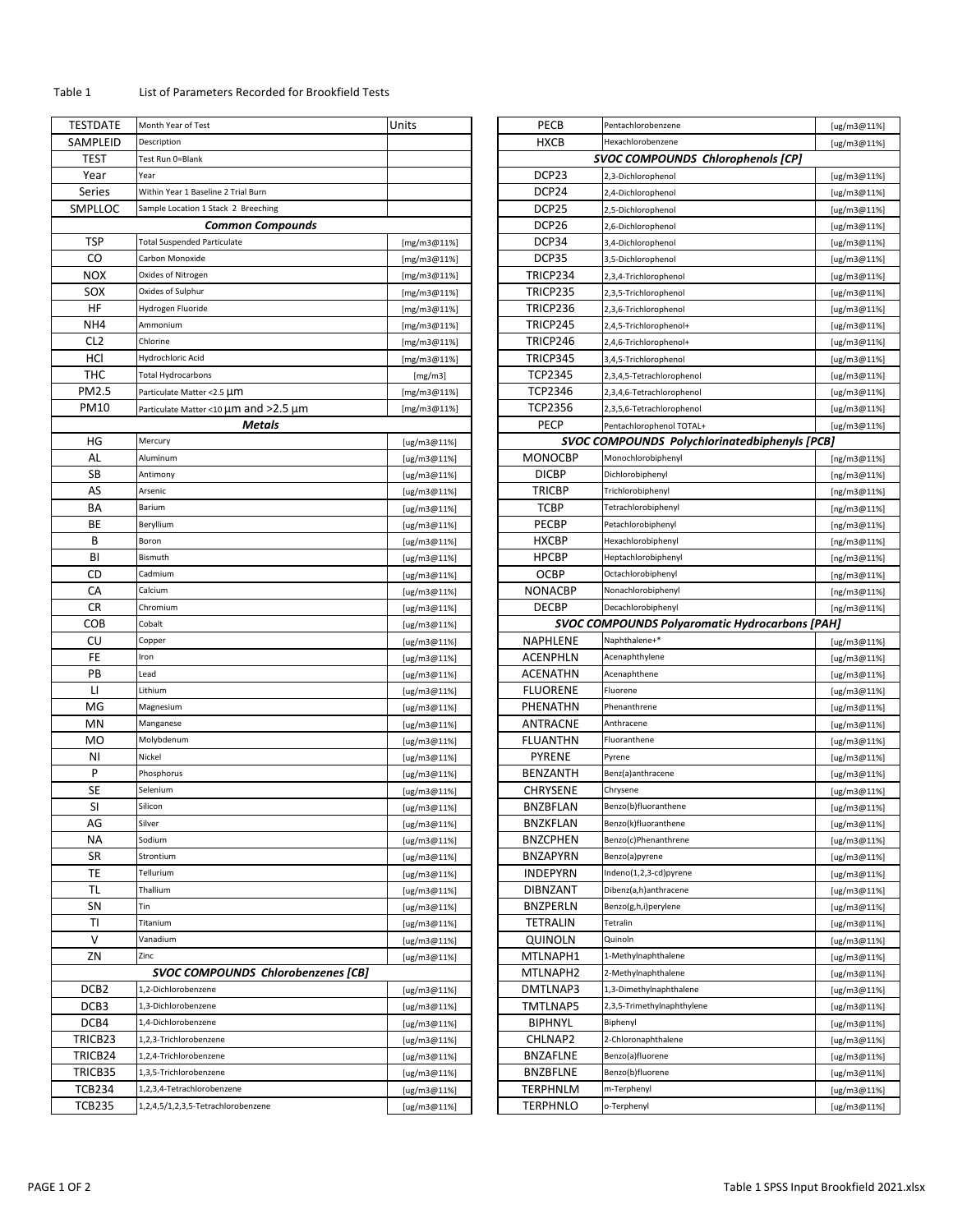| Table 1<br><b>TERPHNLP</b> | List of Parameters Recorded for Brookfield Tests<br>p-Terphenyl | [ug/m3@11%] |                           | <b>VOLATILE ORGANICS by Chilled Impinger</b>         |                 |
|----------------------------|-----------------------------------------------------------------|-------------|---------------------------|------------------------------------------------------|-----------------|
| MTHANCE2                   | 2-Methylanthracene                                              | [ug/m3@11%] | <b>FMLDHYD</b>            | Formaldehyde+                                        | [ug/m3]         |
| MTHPHN1                    | 1-Methylphenanthrene                                            | [ug/m3@11%] | PHENOL                    | Phenol+                                              | [ug/m3]         |
| MTHPHN9                    | 9-Methylphenanthrene                                            | [ug/m3@11%] | METHANOL                  | Methanal                                             | [ug/m3]         |
| <b>DIMTHAN</b>             | 9,10-Dimethylanthracene                                         | [ug/m3@11%] | <b>ACETALD</b>            | Acetaldehyde                                         | [ug/m3]         |
| <b>BNZEPYRN</b>            | Benzo(e)pyrene                                                  | [ug/m3@11%] | PROPALD                   | Propionaldehyde                                      | [ug/m3]         |
| PERYLENE                   | Perylene                                                        | [ug/m3@11%] | ACROLEIN                  | Acrolein                                             | [ug/m3]         |
| <b>DIMBZAN</b>             | 7,12-Dimethylbenzo(a)anthracene                                 | [ug/m3@11%] |                           | <b>VOLATILE ORGANICS by Tedlar Bag Sample</b>        |                 |
| <b>MTHCLAN</b>             | 3-Methylcholanthrene                                            | [ug/m3@11%] | <b>DCTFE</b>              | 1,2-Dichlorotetrafluoroethane [R 114]                | [ug/m3]         |
| <b>CORONENE</b>            | Coronene                                                        | [ug/m3@11%] | METHCL                    | Methyl Chloride+* [Chloromethane]                    | [ug/m3]         |
| <b>DIBZPYRNh</b>           | Dibenzo(a,h)pyrene                                              | [ug/m3@11%] | <b>BUTADENE</b>           | 1,3-Butadiene+                                       | [ug/m3]         |
| <b>DIBZPYRNi</b>           | Dibenzo(a,i)pyrene                                              | [ug/m3@11%] | <b>ETHANOL</b>            | Ethanol [Ethyl Alcohol]                              | [ug/m3]         |
| <b>DIBZPYRNI</b>           | Dibenzo(a,l)pyrene                                              | [ug/m3@11%] | <b>TRICFETN</b>           | Trichlorotrifluoroethane                             | [ug/m3]         |
|                            | <b>VOLATILE ORGANIC COMPOUNDS by VOST Method</b>                |             | PROPANL2                  | 2-Propanol*                                          | [ug/m3]         |
| DCLF12                     | Dichlorofluoroethane                                            | [ug/m3]     | <b>ETHACE</b>             | <b>Ethyl Acetate</b>                                 | [ug/m3]         |
| METHCL                     | Methyl Chloride+*                                               | [ug/m3]     | <b>TCE1122</b>            | 1,1,2,2-Tetrachloroethane                            | [ug/m3]         |
| <b>VCMONMR</b>             | Vinyl Chloride+*                                                | [ug/m3]     | ETHT4                     | 4-Ethyltoluene                                       | [ug/m3]         |
| <b>BROMNMTH</b>            | Bromomethane+*                                                  | [ug/m3]     | TRIMBZ35                  | 1,3,5-Trimethylbenzene                               | [ug/m3]         |
| <b>ETHCL</b>               | Ethyl Chloride+* Chloroethane                                   | [ug/m3]     | TRIMBZ24                  | 1,2,4-Trimethylbenzene                               | [ug/m3]         |
| <b>TRICFMN</b>             | Trichlorofluoromethane*                                         | [ug/m3]     | <b>BENZCHLR</b>           | Benzyl Chloride+*                                    | [ug/m3]         |
| <b>ACETONE</b>             | Acetone* (2-Propanone)                                          | [ug/m3]     | TRICB24                   | 1,2,4-Trichlorobenzene                               | [ug/m3]         |
| DCE11                      | 1,1-Dichloroethylene (ethene)                                   | [ug/m3]     | <b>CUMENE</b>             | Cumene, (Isopropylbenzene)                           | [ug/m3]         |
| <b>MTHIO</b>               | Methyl lodide+* (lodomethane)                                   | [ug/m3]     | DCB <sub>2</sub>          | 1,2-Dichlorobenzene*                                 | [ug/m3]         |
| CS <sub>2</sub>            | Carbon Disulfide+*                                              | [ug/m3]     | <b>HXCLBUTD</b>           | Hexachlorobutadiene+*                                | [ug/m3]         |
| <b>MTHLCL</b>              | Methylene Chloride+*                                            | [ug/m3]     | <b>HEXANEN</b>            | N-Hexane+                                            | [ug/m3]         |
| DICLETN1                   | 1,1-Dichloroethane+*                                            | [ug/m3]     | <b>HEPTANE</b>            | Heptane                                              | [ug/m3]         |
| DICH <sub>12</sub>         | 1,2-Dichloroethene; (trans-1,2-Dichloroethylene)                | [ug/m3]     | <b>CYCHEX</b>             | Cyclohexane                                          | [ug/m3]         |
| C12DCE                     | Cis-1,2-Dichloroethene; [dichloroethylene]                      | [ug/m3]     | <b>TETHYFRN</b>           | Tetrahydrofuran                                      | [ug/m3]         |
| <b>CLOROFM</b>             | Chloroform+*                                                    | [ug/m3]     | DXN14                     | 1,4-Dioxane+*                                        | [ug/m3]         |
| DICLETN2                   | 1,2-Dichloroethane+*                                            | [ug/m3]     | <b>VNLBR</b>              | Vinyl Bromide+                                       | [ug/m3]         |
| MEK                        | Methyl Ethyl Ketone+*                                           | [ug/m3]     | <b>PROPENE</b>            | Propene                                              | [ug/m3]         |
| <b>TRICETN</b>             | Trichloroethane; [1,1,1-Trichloroethane]                        | [ug/m3]     | <b>IOSCTANE</b>           | Isooctane+ [2,2,4-Trimethylpentane]                  | [ug/m3]         |
| <b>CARBTET</b>             | Carbon Tetrachloride+*                                          | [ug/m3]     |                           | <b>SVOC COMPOUNDS Dioxins and Furans [PCDD/PCDF]</b> |                 |
| <b>BENZENE</b>             | Benzene+*                                                       | [ug/m3]     | <b>TCDF2378</b>           | 2,3,7,8-Tetrachlorodibenzo-p-furan                   | [pg TEQ/m3@11%] |
| TRICETN2                   | 1,1,2-Trichloroethane+*                                         | [ug/m3]     | <b>TCDD2378</b>           | 2,3,7,8-Tetrachlorodibenzo-p-dioxin                  | [pg TEQ/m3@11%] |
| <b>DICLPROP</b>            | 1,2-Dichloropropane+*                                           | [ug/m3]     | PCDF1                     | 1,2,3,7,8-Pentachlorodibenzo-p-furan                 | [pg TEQ/m3@11%] |
| <b>TRICLETL</b>            | Trichloroethene+* [Trichloroethylene]                           | [ug/m3]     | PCDF4                     | 2,3,4,7,8-Pentachlorodibenzo-p-furan                 | [pg TEQ/m3@11%] |
| <b>DIBMCBM</b>             | Chlorodibromomethane*                                           | [ug/m3]     | PCDD1                     | 1,2,3,7,8-Pentachlorodibenzo-p-dioxin                | [pg TEQ/m3@11%] |
| <b>BMDCMTHN</b>            | Bromodichloromethane*                                           | [ug/m3]     | HXCDF14                   | 1,2,3,4,7,8-Hexachlorodibenzo-p-furan                | [pg TEQ/m3@11%] |
| C13DCPE                    | Cis-1,3-Dichloropropene*                                        | [ug/m3]     | HXCDF16                   | 1,2,3,6,7,8-Hexachlorodibenzo-p-furan                | [pg TEQ/m3@11%] |
| T13DCPE                    | Trans-1,3-Dichloropropene*                                      | [ug/m3]     | HXCDF46                   | 2,3,4,6,7,8-Hexachlorodibenzo-p-furan                | [pg TEQ/m3@11%] |
| <b>DIBMCBM</b>             | Chlorodibromomethane* [Dibromochloromethane]                    | [ug/m3]     | HXCDF19                   | 1,2,3,7,8,9-Hexachlorodibenzo-p-furan                | [pg TEQ/m3@11%] |
| M2P                        | 4-Methyl-2-Pentanone+* [Methyl Isobutyl Ketone MIBK]            | [ug/m3]     | HXCDD14                   | 1,2,3,4,7,8-Hexachlorodibenzo-p-dioxin               | [pg TEQ/m3@11%] |
| HX2                        | 2-Hexanone* [MBK]                                               | [ug/m3]     | HXCDD16                   | 1,2,3,6,7,8-Hexachlorodibenzo-p-dioxin               | [pg TEQ/m3@11%] |
| <b>TOLUENE</b>             | Toluene+*                                                       | [ug/m3]     | HXCDD19                   | 1,2,3,7,8,9-Hexachlorodibenzo-p-dioxin               | [pg TEQ/m3@11%] |
| <b>ETLDIBR</b>             | Ethylene Dibromide+*                                            | [ug/m3]     | HPCDF146                  | 1,2,3,4,6,7,8-Heptachlorodibenzo-p-furan             | [pg TEQ/m3@11%] |
| <b>TETCLETN</b>            | Tetrachlorothene+* [Tetrachloroethylene]                        | [ug/m3]     | HPCDF149                  | 1,2,3,4,7,8,9-Heptachlorodibenzo-p-furan             | [pg TEQ/m3@11%] |
| CВ                         | Chlorobenzene (TOTAL monochlorobenzene)+*                       | [ug/m3]     | HPCDD146                  | 1,2,3,4,6,7,8-Heptachlorodibenzo-p-dioxin            | [pg TEQ/m3@11%] |
| <b>TCE1112</b>             | 1,1,1,2-Tetrachloroethane*                                      | [ug/m3]     | <b>OCDF</b>               | 1,2,3,4,6,7,8,9-Octachlorodibenzo-p-furan            | [pg TEQ/m3@11%] |
| <b>ETHBENZ</b>             | Ethyl Benzene+*                                                 | [ug/m3]     | <b>OCDD</b>               | 1,2,3,4,6,7,8,9-Octachlorodibenzo-p-dioxin           | [pg TEQ/m3@11%] |
| XYLENEMP                   | Sum of m-Xylene and p-Xylene                                    | [ug/m3]     | <b>TCDF</b>               | Total Tetrachlorodibenzofurans                       | [pg/m3@11%]     |
| <b>STYRENE</b>             | Styrene+*                                                       | [ug/m3]     | <b>PCDF</b>               | Total Pentachlorodibenzofurans                       | [pg/m3@11%]     |
| XYLENEO                    | o-Xylene+*                                                      | [ug/m3]     | <b>HXCDF</b>              | Total Hexachlorodibenzofurans                        | [pg/m3@11%]     |
| <b>BROMOFRM</b>            | Bromoform+*                                                     | [ug/m3]     | <b>HPCDF</b>              | Total Heptachlorodibenzofurans                       | [pg/m3@11%]     |
| <b>TCE1122</b>             | 1,1,2,2-Tetrachloroethane+*                                     | [ug/m3]     | <b>TCDD</b>               | Total Tetrachlorodibenzo-p-dioxins                   | [pg/m3@11%]     |
| <b>TRICLPRO</b>            | 1,2,3-Trichloropropane                                          | [ug/m3]     | <b>PCDD</b>               | Total Pentachlorodibenzo-p-dioxins                   | [pg/m3@11%]     |
| DCB3                       | 1,3-Dichlorobenzene*                                            | [ug/m3]     | <b>HXCDD</b>              | Total Hexachlorodibenzo-p-dioxins                    | [pg/m3@11%]     |
| DCB4                       | 1,4-Dichlorobenzene*+                                           | [ug/m3]     | <b>HPCDD</b>              | Total Heptachlorodibenzo-p-dioxins                   | [pg/m3@11%]     |
|                            |                                                                 |             |                           |                                                      |                 |
| DCB <sub>2</sub>           | 1,2-Dichlorobenzene*                                            | [ug/m3]     | KM TEQ <sub>WHO2005</sub> | TEQ <sub>WHO2005</sub> Using KM for BDL values       | [pg TEQ/m3@11%] |

| PHNLP               | p-Terphenyl                                          | [ug/m3@11%] |                           | <b>VOLATILE ORGANICS by Chilled Impinger</b>         |                 |
|---------------------|------------------------------------------------------|-------------|---------------------------|------------------------------------------------------|-----------------|
| IANCE2              | 2-Methylanthracene                                   | [ug/m3@11%] | <b>FMLDHYD</b>            | Formaldehyde+                                        | [ug/m3]         |
| <b>IPHN1</b>        | I-Methylphenanthrene                                 | [ug/m3@11%] | PHENOL                    | Phenol+                                              | [ug/m3]         |
| HPHN9               | 9-Methylphenanthrene                                 | [ug/m3@11%] | METHANOL                  | Methanal                                             | [ug/m3]         |
| ITHAN               | 9,10-Dimethylanthracene                              | [ug/m3@11%] | <b>ACETALD</b>            | Acetaldehyde                                         | [ug/m3]         |
| EPYRN               | Benzo(e)pyrene                                       | [ug/m3@11%] | PROPALD                   | Propionaldehyde                                      | [ug/m3]         |
| YLENE               | Perylene                                             |             | <b>ACROLEIN</b>           | Acrolein                                             |                 |
|                     |                                                      | [ug/m3@11%] |                           |                                                      | [ug/m3]         |
| 1BZAN               | 7,12-Dimethylbenzo(a)anthracene                      | [ug/m3@11%] |                           | VOLATILE ORGANICS by Tedlar Bag Sample               |                 |
| HCLAN               | 3-Methylcholanthrene                                 | [ug/m3@11%] | <b>DCTFE</b>              | 1,2-Dichlorotetrafluoroethane [R 114]                | [ug/m3]         |
| ONENE               | Coronene                                             | [ug/m3@11%] | <b>METHCL</b>             | Methyl Chloride+* [Chloromethane]                    | [ug/m3]         |
| PYRNh!              | Dibenzo(a,h)pyrene                                   | [ug/m3@11%] | <b>BUTADENE</b>           | 1,3-Butadiene+                                       | [ug/m3]         |
| ZPYRNi              | Dibenzo(a,i)pyrene                                   | [ug/m3@11%] | <b>ETHANOL</b>            | Ethanol [Ethyl Alcohol]                              | [ug/m3]         |
| ZPYRNI              | Dibenzo(a,l)pyrene                                   | [ug/m3@11%] | <b>TRICFETN</b>           | Trichlorotrifluoroethane                             | [ug/m3]         |
|                     | <b>VOLATILE ORGANIC COMPOUNDS by VOST Method</b>     |             | PROPANL2                  | 2-Propanol*                                          | [ug/m3]         |
| LF12                | Dichlorofluoroethane                                 | [ug/m3]     | <b>ETHACE</b>             | <b>Ethyl Acetate</b>                                 | [ug/m3]         |
| :THCL               | Methyl Chloride+*                                    | [ug/m3]     | <b>TCE1122</b>            | 1,1,2,2-Tetrachloroethane                            | [ug/m3]         |
| ionmr               | Vinyl Chloride+*                                     | [ug/m3]     | ETHT4                     | 4-Ethyltoluene                                       | [ug/m3]         |
| лммтн               | Bromomethane+*                                       | [ug/m3]     | TRIMBZ35                  | 1,3,5-Trimethylbenzene                               | [ug/m3]         |
| THCL                | Ethyl Chloride+* Chloroethane                        | [ug/m3]     | TRIMBZ24                  | 1,2,4-Trimethylbenzene                               | [ug/m3]         |
| CFMN                | Trichlorofluoromethane*                              | [ug/m3]     | <b>BENZCHLR</b>           | Benzyl Chloride+*                                    | [ug/m3]         |
| :TONE               | Acetone* (2-Propanone)                               |             | TRICB24                   | 1,2,4-Trichlorobenzene                               |                 |
|                     |                                                      | [ug/m3]     |                           |                                                      | [ug/m3]         |
| CE11                | 1,1-Dichloroethylene (ethene)                        | [ug/m3]     | <b>CUMENE</b>             | Cumene, (Isopropylbenzene)                           | [ug/m3]         |
| THIO                | Methyl Iodide+* (Iodomethane)                        | [ug/m3]     | DCB <sub>2</sub>          | 1,2-Dichlorobenzene*                                 | [ug/m3]         |
| CS2                 | Carbon Disulfide+*                                   | [ug/m3]     | <b>HXCLBUTD</b>           | Hexachlorobutadiene+*                                | [ug/m3]         |
| `HLCL               | Methylene Chloride+*                                 | [ug/m3]     | HEXANEN                   | N-Hexane+                                            | [ug/m3]         |
| LETN1               | 1,1-Dichloroethane+*                                 | [ug/m3]     | <b>HEPTANE</b>            | Heptane                                              | [ug/m3]         |
| CH12                | 1,2-Dichloroethene; (trans-1,2-Dichloroethylene)     | [ug/m3]     | <b>CYCHEX</b>             | Cyclohexane                                          | [ug/m3]         |
| 2DCE                | Cis-1,2-Dichloroethene; [dichloroethylene]           | [ug/m3]     | <b>TETHYFRN</b>           | Tetrahydrofuran                                      | [ug/m3]         |
| ROFM                | Chloroform+*                                         | [ug/m3]     | DXN14                     | 1,4-Dioxane+*                                        | [ug/m3]         |
| LETN2               | 1,2-Dichloroethane+*                                 | [ug/m3]     | <b>VNLBR</b>              | Vinyl Bromide+                                       | [ug/m3]         |
| лек                 | Methyl Ethyl Ketone+*                                | [ug/m3]     | <b>PROPENE</b>            | Propene                                              | [ug/m3]         |
| <b>CETN</b>         | Trichloroethane; [1,1,1-Trichloroethane]             | [ug/m3]     | <b>IOSCTANE</b>           | Isooctane+ [2,2,4-Trimethylpentane]                  | [ug/m3]         |
| RBTET               | Carbon Tetrachloride+*                               | [ug/m3]     |                           | <b>SVOC COMPOUNDS Dioxins and Furans [PCDD/PCDF]</b> |                 |
| √ZENE               | Benzene+*                                            | [ug/m3]     | <b>TCDF2378</b>           | 2,3,7,8-Tetrachlorodibenzo-p-furan                   | [pg TEQ/m3@11%] |
| CETN2               | 1,1,2-Trichloroethane+*                              | [ug/m3]     | <b>TCDD2378</b>           | 2,3,7,8-Tetrachlorodibenzo-p-dioxin                  | [pg TEQ/m3@11%] |
| LPROP               | 1,2-Dichloropropane+*                                |             | PCDF1                     | 1,2,3,7,8-Pentachlorodibenzo-p-furan                 |                 |
|                     |                                                      | [ug/m3]     |                           | 2,3,4,7,8-Pentachlorodibenzo-p-furan                 | [pg TEQ/m3@11%] |
| CLETL               | Trichloroethene+* [Trichloroethylene]                | [ug/m3]     | PCDF4                     |                                                      | [pg TEQ/m3@11%] |
| мсвм                | Chlorodibromomethane*                                | [ug/m3]     | PCDD1                     | 1,2,3,7,8-Pentachlorodibenzo-p-dioxin                | [pg TEQ/m3@11%] |
| CMTHN               | Bromodichloromethane*                                | [ug/m3]     | HXCDF14                   | 1,2,3,4,7,8-Hexachlorodibenzo-p-furan                | [pg TEQ/m3@11%] |
| <b>SDCPE</b>        | Cis-1,3-Dichloropropene*                             | [ug/m3]     | HXCDF16                   | 1,2,3,6,7,8-Hexachlorodibenzo-p-furan                | [pg TEQ/m3@11%] |
| <b>SDCPE</b>        | Trans-1,3-Dichloropropene*                           | [ug/m3]     | HXCDF46                   | 2,3,4,6,7,8-Hexachlorodibenzo-p-furan                | [pg TEQ/m3@11%] |
| МСВМ                | Chlorodibromomethane* [Dibromochloromethane]         | [ug/m3]     | HXCDF19                   | 1,2,3,7,8,9-Hexachlorodibenzo-p-furan                | [pg TEQ/m3@11%] |
| 12 P                | 4-Methyl-2-Pentanone+* [Methyl Isobutyl Ketone MIBK] | [ug/m3]     | HXCDD14                   | 1,2,3,4,7,8-Hexachlorodibenzo-p-dioxin               | [pg TEQ/m3@11%] |
| IX2                 | 2-Hexanone* [MBK]                                    | [ug/m3]     | HXCDD16                   | 1,2,3,6,7,8-Hexachlorodibenzo-p-dioxin               | [pg TEQ/m3@11%] |
| UENE.               | Toluene+*                                            | [ug/m3]     | HXCDD19                   | 1,2,3,7,8,9-Hexachlorodibenzo-p-dioxin               | [pg TEQ/m3@11%] |
| DIBR.               | Ethylene Dibromide+*                                 | [ug/m3]     | HPCDF146                  | 1,2,3,4,6,7,8-Heptachlorodibenzo-p-furan             | [pg TEQ/m3@11%] |
| CLETN               | Tetrachlorothene+* [Tetrachloroethylene]             | [ug/m3]     | HPCDF149                  | 1,2,3,4,7,8,9-Heptachlorodibenzo-p-furan             | [pg TEQ/m3@11%] |
| CВ                  | Chlorobenzene (TOTAL monochlorobenzene)+*            | [ug/m3]     | HPCDD146                  | 1,2,3,4,6,7,8-Heptachlorodibenzo-p-dioxin            | [pg TEQ/m3@11%] |
| 1112                | 1,1,1,2-Tetrachloroethane*                           | [ug/m3]     | <b>OCDF</b>               | 1,2,3,4,6,7,8,9-Octachlorodibenzo-p-furan            | [pg TEQ/m3@11%] |
| IBENZ               | Ethyl Benzene+*                                      |             | OCDD                      | 1,2,3,4,6,7,8,9-Octachlorodibenzo-p-dioxin           |                 |
|                     |                                                      | [ug/m3]     |                           |                                                      | [pg TEQ/m3@11%] |
| NEMP:               | Sum of m-Xylene and p-Xylene                         | [ug/m3]     | <b>TCDF</b>               | Total Tetrachlorodibenzofurans                       | [pg/m3@11%]     |
| 'RENE               | Styrene+*                                            | [ug/m3]     | <b>PCDF</b>               | <b>Total Pentachlorodibenzofurans</b>                | [pg/m3@11%]     |
| ENEO.               | o-Xylene+*                                           | [ug/m3]     | <b>HXCDF</b>              | Total Hexachlorodibenzofurans                        | [pg/m3@11%]     |
| <i><b>MOFRM</b></i> | Bromoform+*                                          | [ug/m3]     | <b>HPCDF</b>              | Total Heptachlorodibenzofurans                       | [pg/m3@11%]     |
| 1122                | 1,1,2,2-Tetrachloroethane+*                          | [ug/m3]     | <b>TCDD</b>               | Total Tetrachlorodibenzo-p-dioxins                   | [pg/m3@11%]     |
| CLPRO               | 1,2,3-Trichloropropane                               | [ug/m3]     | <b>PCDD</b>               | Total Pentachlorodibenzo-p-dioxins                   | [pg/m3@11%]     |
| CB3                 | 1,3-Dichlorobenzene*                                 | [ug/m3]     | <b>HXCDD</b>              | Total Hexachlorodibenzo-p-dioxins                    | [pg/m3@11%]     |
| CB4                 | 1,4-Dichlorobenzene*+                                | [ug/m3]     | <b>HPCDD</b>              | Total Heptachlorodibenzo-p-dioxins                   | [pg/m3@11%]     |
| CB2                 | 1,2-Dichlorobenzene*                                 | [ug/m3]     | KM TEQ <sub>WHO2005</sub> | TEQ <sub>WHO2005</sub> Using KM for BDL values       | [pg TEQ/m3@11%] |
|                     |                                                      |             |                           |                                                      |                 |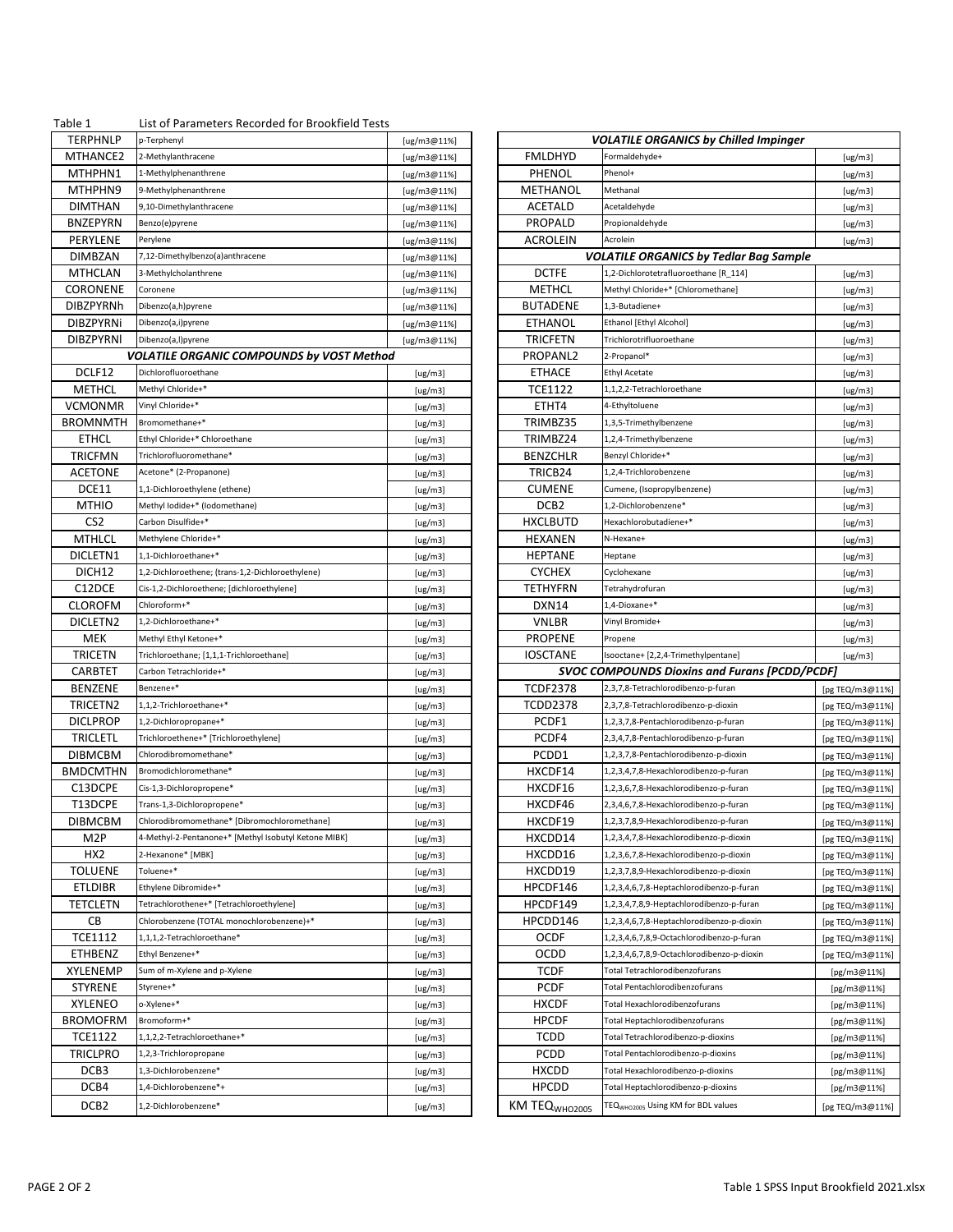| TESTDATE SAMPLEID SERIES |      | <b>TSP</b> | CO      | <b>NOX</b>                          | SOX                                                                                                         | HF          | <b>PM10</b> | <b>PM2.5</b> | NH4     | CL <sub>2</sub>                                                         | HCI         | <b>THC</b> | HG                     | AL          | SB                                  | AS          |
|--------------------------|------|------------|---------|-------------------------------------|-------------------------------------------------------------------------------------------------------------|-------------|-------------|--------------|---------|-------------------------------------------------------------------------|-------------|------------|------------------------|-------------|-------------------------------------|-------------|
|                          |      |            |         |                                     | [mg/m3@11%] [mg/m3@11%] [mg/m3@11%] [mg/m3@11%] [mg/m3@11%] [mg/m3@11%] [mg/m3@11%] [mg/m3@11%] [mg/m3@11%] |             |             |              |         |                                                                         | [mg/m3@11%] | [mg/m3]    | [ug/m3@11%]            | [ug/m3@11%] | [ug/m3@11%]                         | [ug/m3@11%] |
| 43040 Blank              | 17B  |            |         |                                     |                                                                                                             |             |             |              | 0.01    | 0.70                                                                    | 0.12        |            | 0.01                   |             | $-0.68$                             | $-0.18$     |
| 43040 Test 1             | 17B  | 34.35      | 214.18  | 988.14                              | 581.45                                                                                                      | 0.41        | 19.40       | 13.70        | 9.94    | 3.45                                                                    | 32.14       | 8.08       | 3.50                   |             | $-0.70$                             | 0.89        |
| 43040 Test 2             | 17B  | 26.43      | 216.33  | 998.69                              | 625.18                                                                                                      | 0.37        | 14.40       | 10.60        | 11.46   | 4.58                                                                    | 34.99       | 16.20      | 3.83                   |             | $-0.67$                             | 0.38        |
| 43040 Test 3             | 17B  | 29.37      | 219.90  | 917.81                              | 783.90                                                                                                      | 0.14        | 21.40       | 13.20        | 7.86    | 1.12                                                                    | 7.30        | 15.30      | 4.15                   |             | $-0.66$                             | 0.34        |
| 43665 Blank              | 19B  |            |         |                                     |                                                                                                             |             |             |              | 0.02    | $-0.58$                                                                 | 0.53        |            | 0.10                   | 55.95       | 1.17                                | 0.66        |
| 43665 Test 1             | 19B  | 47.17      | 294.83  | 602.53                              | 576.23                                                                                                      | 0.25        | 29.10       | 15.20        | 5.29    | $-0.58$                                                                 | 9.14        | 8.15       | 4.03                   | 450.71      | 1.98                                | 1.73        |
| 43665 Test 2             | 19B  | 31.21      | 312.69  | 621.27                              | 751.71                                                                                                      | 0.10        | 17.30       | 7.75         | 5.86    | $-0.59$                                                                 | 9.28        | 7.57       | 3.92                   | 333.02      | 2.03                                | 1.78        |
| 43665 Test 3             | 19B  | 53.49      | 304.48  | 565.16                              | 540.37                                                                                                      | 0.11        | 40.80       | 14.70        | 6.37    | $-0.59$                                                                 | 7.35        | 7.82       | 4.01                   | 544.36      | 2.04                                | 2.00        |
| 43739 Blank              | 19TB |            |         |                                     |                                                                                                             |             |             |              |         |                                                                         |             |            | 0.11                   | 87.25       | 2.41                                | 0.72        |
| 43739 Test 1             | 19TB | 49.76      | 256.92  | 754.05                              | 400.84                                                                                                      | 0.21        | 30.30       | 12.60        |         |                                                                         |             | 6.38       | 5.97                   | 828.68      | 2.40                                | 1.17        |
| 43739 Test 2             | 19TB | 93.77      | 255.38  | 738.65                              | 421.67                                                                                                      | 0.13        | 59.00       | 23.80        |         |                                                                         |             | 6.80       | 6.44                   | 721.44      | 2.47                                | 1.09        |
| 43739 Test 3             | 19TB | 92.12      | 252.59  | 845.34                              | 353.98                                                                                                      | 0.08        |             |              |         |                                                                         |             | 6.67       |                        |             |                                     |             |
| 44105 Blank              | 20TB |            |         |                                     |                                                                                                             | $-0.04$     |             |              | $-0.06$ | $-0.05$                                                                 | $-0.06$     |            | 0.37                   | 127.09      | 0.15                                | 0.66        |
| 44105 Test 1             | 20TB | 28.32      |         |                                     |                                                                                                             | 0.11        | 27.90       | 16.3         | 0.64    | 0.13                                                                    | 7.77        |            | 2.01                   | 444.68      | 0.13                                | 0.58        |
| 44105 Test 2             | 20TB | 40.37      |         |                                     |                                                                                                             | $-0.10$     | 26.80       | 10.8         | 6.97    | $-0.08$                                                                 | 8.19        |            | 1.27                   | 574.20      | 0.16                                | 0.75        |
| 44105 Test 3             | 20TB | 46.22      |         |                                     |                                                                                                             | 0.21        | 31.50       | 14.2         | 9.91    | $-0.07$                                                                 | 7.19        |            | 2.22                   | 597.69      | 0.27                                | 0.88        |
| TESTDATE SAMPLEID SERIES |      | <b>BA</b>  | BE      | B                                   | BI                                                                                                          | CD          | CA          | <b>CR</b>    | COB     | CU                                                                      | FE          | PB         | $\mathsf{L}\mathsf{L}$ | MG          | MN                                  | <b>MO</b>   |
|                          |      |            |         | [ug/m3@11%] [ug/m3@11%] [ug/m3@11%] | [ug/m3@11%]                                                                                                 | [ug/m3@11%] | [ug/m3@11%] |              |         | [ug/m3@11%] [ug/m3@11%] [ug/m3@11%] [ug/m3@11%] [ug/m3@11%] [ug/m3@11%] |             |            |                        |             | [ug/m3@11%] [ug/m3@11%] [ug/m3@11%] |             |
| 43040 Blank              | 17B  | 4.50       | $-0.04$ | $-6.75$                             | $-0.14$                                                                                                     | $-0.04$     |             | $-0.68$      | $-0.04$ | 0.43                                                                    | 8.01        | 0.14       | 0.68                   |             | 3.35                                | 2.61        |
| 43040 Test 1             | 17B  | 21.34      | $-0.04$ | 118.39                              | 0.48                                                                                                        | 0.25        |             | 4.11         | 0.29    | 3.11                                                                    | 146.88      | 25.45      | 4.86                   |             | 14.50                               | 3.13        |
| 43040 Test 2             | 17B  | 22.22      | $-0.04$ | 34.29                               | 0.25                                                                                                        | 0.20        |             | 2.25         | 0.20    | 1.91                                                                    | 144.51      | 28.28      | 6.75                   |             | 10.02                               | 2.98        |
| 43040 Test 3             | 17B  | 21.77      | $-0.04$ | 76.38                               | 0.15                                                                                                        | 0.15        |             | 11.37        | 0.15    | 1.84                                                                    | 158.46      | 28.09      | 6.32                   |             | 8.67                                | 4.35        |
| 43665 Blank              | 19B  | 5.13       | 0.16    | 15.24                               | 0.40                                                                                                        | 0.16        | 83.24       | 1.66         | 0.16    | 1.16                                                                    | 21.27       | 0.61       | 2.81                   | 20.31       | 1.81                                | 4.67        |
| 43647 Test 1             | 19B  | 26.94      | 0.34    | 51.84                               | 1.01                                                                                                        | 0.44        | 5513.13     | 8.32         | 0.40    | 3.32                                                                    | 340.55      | 36.57      | 9.52                   | 164.35      | 13.57                               | 6.13        |
| 43647 Test 2             | 19B  | 22.75      | 0.35    | 58.64                               | 1.04                                                                                                        | 0.52        | 3999.56     | 21.21        | 0.49    | 8.25                                                                    | 415.47      | 21.47      | 5.79                   | 127.47      | 12.91                               | 8.09        |
| 43647 Test 3             | 19B  | 30.15      | 0.35    | 68.40                               | 1.04                                                                                                        | 0.53        | 6916.21     | 10.96        | 0.48    | 4.02                                                                    | 377.70      | 38.77      | 9.59                   | 203.03      | 16.88                               | 7.27        |
| 43739 Blank              | 19TB | 7.52       | 0.16    | 26.95                               | 0.54                                                                                                        | 0.16        | 103.70      | 2.70         | 0.16    | 18.69                                                                   | 18.94       | 0.76       | 3.08                   | 22.05       | 1.37                                | 5.34        |
| 43739 Test 1             | 19TB | 22.07      | 0.19    | 30.77                               | 0.61                                                                                                        | 0.23        | 10795.91    | 5.24         | 0.32    | 2.43                                                                    | 542.26      | 23.90      | 7.79                   | 245.72      | 19.38                               | 5.87        |
| 43739 Test 2             | 19TB | 24.06      | 0.19    | 31.59                               | 0.63                                                                                                        | 0.25        | 12034.25    | 3.87         | 0.29    | 2.29                                                                    | 346.38      | 28.49      | 9.03                   | 252.96      | 19.32                               | 5.75        |
| 43739 Test 3             | 19TB |            |         |                                     |                                                                                                             |             |             |              |         |                                                                         |             |            |                        |             |                                     |             |
| 44105 Blank              | 20TB | 6.19       | 0.15    | 108.27                              | 0.33                                                                                                        | 0.07        | 427.71      | 1.11         | 0.15    | 2.18                                                                    | 127.12      | 0.35       | 0.44                   | 145.27      | 0.87                                | 6.31        |
| 44105 Test 1             | 20TB | 10.37      | 0.13    | 104.45                              | 0.29                                                                                                        | 0.22        | 5923.27     | 3.18         | 0.30    | 3.00                                                                    | 271.51      | 20.31      | 3.70                   | 253.25      | 13.76                               | 5.82        |
| 44105 Test 2             | 20TB | 12.65      | 0.16    | 123.42                              | 0.35                                                                                                        | 0.14        | 8074.05     | 4.79         | 0.37    | 3.21                                                                    | 424.30      | 21.88      | 4.92                   | 323.75      | 31.39                               | 7.19        |
| 44105 Test 3             | 20TB | 14.39      | 0.16    | 148.19                              | 0.36                                                                                                        | 0.34        | 8619.57     | 7.89         | 0.49    | 7.78                                                                    | 541.11      | 31.52      | 6.09                   | 355.59      | 17.21                               | 8.05        |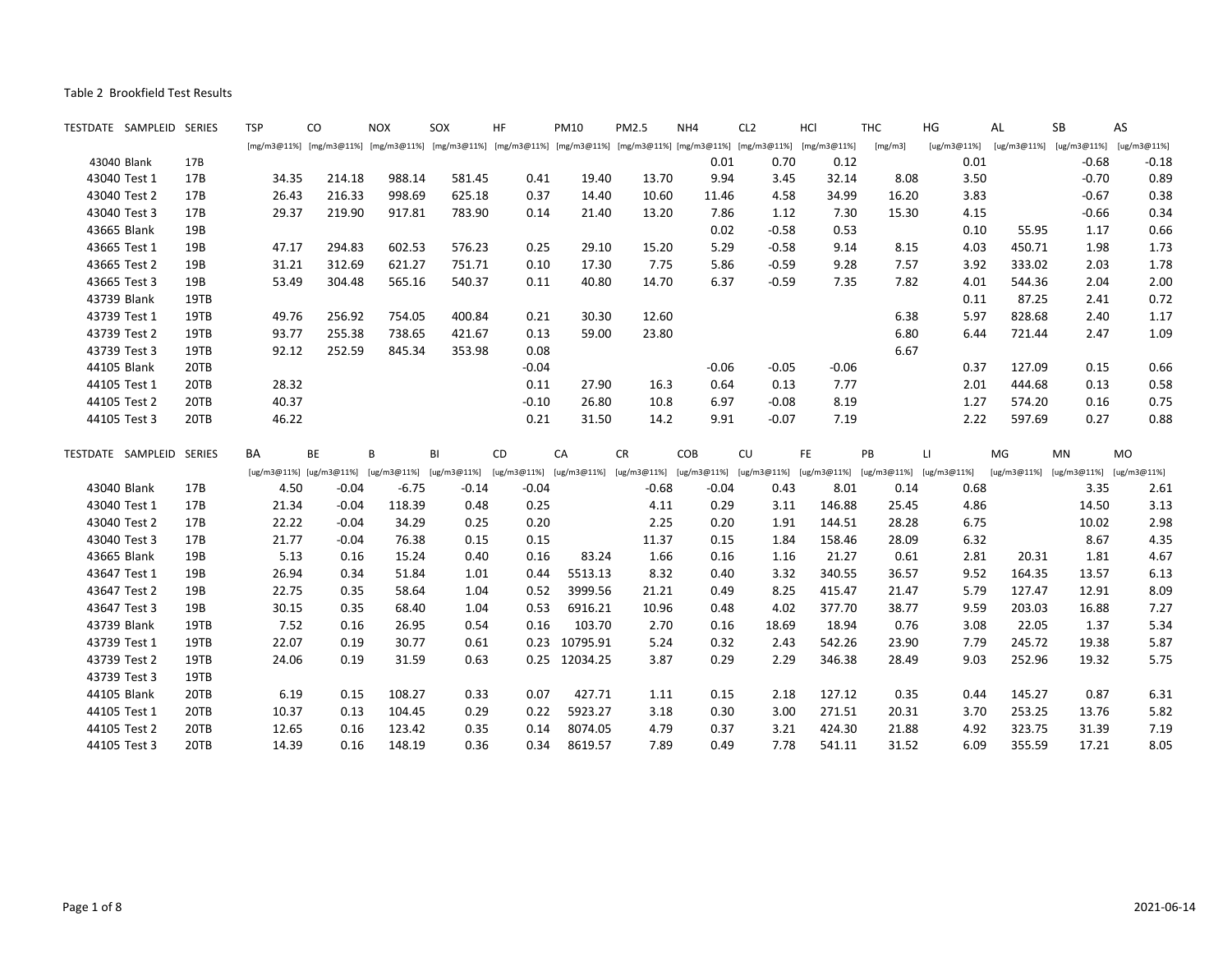| TESTDATE SAMPLEID SERIES |      | ΝI                                              | P        | SE       | <b>SI</b>   | AG                                                                                              | <b>NA</b> | SR            | TL            | TE       | SN          | TI      | $\mathsf{V}$ | ZN          |                                     |         |
|--------------------------|------|-------------------------------------------------|----------|----------|-------------|-------------------------------------------------------------------------------------------------|-----------|---------------|---------------|----------|-------------|---------|--------------|-------------|-------------------------------------|---------|
|                          |      | [ug/m3@11%] [ug/m3@11%] [ug/m3@11%] [ug/m3@11%] |          |          |             | [ug/m3@11%] [ug/m3@11%] [ug/m3@11%] [ug/m3@11%] [ug/m3@11%] [ug/m3@11%] [ug/m3@11%] [ug/m3@11%] |           |               |               |          |             |         |              | [ug/m3@11%] |                                     |         |
| 43040 Blank              | 17B  | 1.31                                            | $-20.26$ | $-0.45$  |             | $-0.05$                                                                                         |           | $-20.48$      | 0.06          | $-0.45$  | 20.03       | 2.66    | $-0.14$      | $-2.25$     |                                     |         |
| 43040 Test 1             | 17B  | 9.60                                            | $-21.02$ | 1.66     |             | 2.10                                                                                            |           | 3.32          | 18.10         | $-0.47$  | 36.20       | 8.31    | 4.72         | 25.92       |                                     |         |
| 43040 Test 2             | 17B  | 7.28                                            | $-20.04$ | $-20.04$ |             | 1.78                                                                                            |           | 1.86          | 4.79          | $-0.58$  | 29.61       | 9.28    | 2.74         | $-11.13$    |                                     |         |
| 43040 Test 3             | 17B  | 5.57                                            | $-19.75$ | 4.72     |             | 1.62                                                                                            |           | 4.04          | 31.82         | $-0.44$  | 41.26       | 8.52    | 2.37         | $-10.97$    |                                     |         |
| 43665 Blank              | 19B  | 1.42                                            | 59.79    | 1.64     | 76.91       | 0.27                                                                                            | 152.65    | 0.60          | 0.55          | 0.82     | 7.36        | 7.74    | 0.49         | 8.77        |                                     |         |
| 43647 Test 1             | 19B  | 4.63                                            | 152.07   | 4.45     | 432.95      | 0.84                                                                                            | 324.88    | 8.39          | 36.75         | 0.81     | 54.91       | 19.03   | 2.47         | 66.82       |                                     |         |
| 43647 Test 2             | 19B  | 13.36                                           | 156.06   | 3.95     | 567.95      | 2.77                                                                                            | 328.67    | 6.64          | 28.92         | 0.83     | 35.92       | 15.49   | 2.12         | 25.77       |                                     |         |
| 43647 Test 3             | 19B  | 9.16                                            | 156.21   | 5.07     | 571.12      | 1.20                                                                                            | 300.59    | 10.56         | 31.76         | 0.83     | 46.37       | 20.05   | 5.66         | 36.92       |                                     |         |
| 43739 Blank              | 19TB | 1.45                                            | 84.19    | 1.80     | 78.80       | 0.22                                                                                            | 269.52    | 1.01          | 0.22          | 0.90     | 17.89       | 19.48   | 0.54         | 10.37       |                                     |         |
| 43739 Test 1             | 19TB | 4.64                                            | 91.35    | 2.55     | 438.94      | 0.50                                                                                            | 286.06    | 16.97         | 30.35         | 0.84     | 10.91       | 41.44   | 2.42         | 16.11       |                                     |         |
| 43739 Test 2             | 19TB | 3.70                                            | 93.77    | 2.47     | 4138.25     | 0.31                                                                                            | 223.82    | 18.26         | 33.92         | 0.93     | 6.96        | 35.71   | 2.18         | 13.08       |                                     |         |
| 43739 Test 3             | 19TB |                                                 |          |          |             |                                                                                                 |           |               |               |          |             |         |              |             |                                     |         |
| 44105 Blank              | 20TB | 0.60                                            | 67.30    | 1.50     | 97.51       | 0.15                                                                                            | 931.39    | 0.73          | 0.16          | 1.12     | 17.47       | 6.28    | 0.63         | 6.85        |                                     |         |
| 44105 Test 1             | 20TB | 3.36                                            | 59.11    | 1.77     | 882.70      | 0.17                                                                                            | 1227.11   | 8.11          | 22.04         | 0.99     | 22.34       | 11.91   | 2.38         | 9.43        |                                     |         |
| 44105 Test 2             | 20TB | 3.84                                            | 70.70    | 1.79     | 426.37      | 0.24                                                                                            | 1571.32   | 11.37         | 21.57         | 1.18     | 26.36       | 17.01   | 2.64         | 11.88       |                                     |         |
| 44105 Test 3             | 20TB | 6.63                                            | 74.01    | 1.66     | 316.77      | 0.45                                                                                            | 1907.86   | 11.92         | 28.36         | 1.23     | 33.51       | 19.78   | 3.06         | 19.37       |                                     |         |
| TESTDATE SAMPLEID SERIES |      | DCB <sub>2</sub>                                | DCB3     | DCB4     | TRICB23     | TRICB24                                                                                         | TRICB35   | <b>TCB234</b> | <b>TCB235</b> | PECB     | <b>HXCB</b> | DCP23   | DCP24        | DCP25       | DCP26                               | DCP34   |
|                          |      | [ug/m3@11%] [ug/m3@11%] [ug/m3@11%]             |          |          | [ug/m3@11%] | [ug/m3@11%] [ug/m3@11%] [ug/m3@11%] [ug/m3@11%] [ug/m3@11%] [ug/m3@11%] [ug/m3@11%] [ug/m3@11%] |           |               |               |          |             |         |              |             | [ug/m3@11%] [ug/m3@11%] [ug/m3@11%] |         |
| 43040 Blank              | 17B  | $-0.07$                                         | $-0.07$  | $-0.07$  | $-0.07$     | $-0.07$                                                                                         | $-0.07$   | $-0.07$       | $-0.07$       | $-0.07$  | $-0.07$     | $-0.07$ | 0.00         | $-0.07$     | $-0.07$                             | $-0.07$ |
| 43040 Test 1             | 17B  | 0.17                                            | 0.41     | 0.52     | $-0.07$     | 0.11                                                                                            | $-0.07$   | $-0.07$       | $-0.07$       | $-0.07$  | $-0.07$     | $-0.07$ | 0.00         | $-0.55$     | 0.07                                | 0.07    |
| 43040 Test 2             | 17B  |                                                 |          |          |             |                                                                                                 |           |               |               |          |             |         |              |             |                                     |         |
| 43040 Test 3             | 17B  | $-12.56$                                        | 0.26     | 0.39     | $-0.07$     | $-0.07$                                                                                         | $-0.07$   | $-0.07$       | $-0.07$       | $-0.07$  | $-0.07$     | $-0.07$ | 0.00         | $-0.34$     | $-0.07$                             | $-0.07$ |
| 43665 Blank              | 19B  | $-0.48$                                         | $-0.48$  | $-0.48$  | $-0.48$     | $-0.48$                                                                                         | $-0.48$   | $-0.48$       | $-0.48$       | $-0.48$  | $-0.48$     |         |              |             |                                     |         |
| 43647 Test 1             | 19B  | $-0.44$                                         | 0.47     | 0.44     | $-0.44$     | $-0.44$                                                                                         | $-0.44$   | $-0.44$       | $-0.44$       | $-0.44$  | $-0.44$     |         |              |             |                                     |         |
| 43647 Test 2             | 19B  | $-50.64$                                        | $-50.64$ | $-50.64$ | $-50.64$    | $-50.64$                                                                                        | $-50.64$  | $-50.64$      | $-50.64$      | $-50.64$ | $-50.64$    |         |              |             |                                     |         |
| 43647 Test 3             | 19B  | $-0.51$                                         | $-0.51$  | $-0.51$  | $-0.51$     | $-0.51$                                                                                         | $-0.51$   | $-0.51$       | $-0.51$       | $-0.51$  | $-0.51$     |         |              |             |                                     |         |
| 43739 Blank              | 19TB |                                                 |          |          |             |                                                                                                 |           |               |               |          |             |         |              |             |                                     |         |
| 43739 Test 1             | 19TB |                                                 |          |          |             |                                                                                                 |           |               |               |          |             |         |              |             |                                     |         |
| 43739 Test 2             | 19TB |                                                 |          |          |             |                                                                                                 |           |               |               |          |             |         |              |             |                                     |         |
| 43739 Test 3             | 19TB |                                                 |          |          |             |                                                                                                 |           |               |               |          |             |         |              |             |                                     |         |
| 44105 Blank              | 20TB | 0.03                                            | 0.03     | 0.03     | 0.00        | 0.00                                                                                            | 0.00      | 0.00          | 0.00          | 0.00     | 0.00        |         |              |             |                                     |         |
| 44105 Test 1             | 20TB | 0.47                                            | 0.51     | 0.60     | 0.01        | 0.07                                                                                            | 0.01      | 0.00          | 0.00          | 0.00     | 0.00        |         |              |             |                                     |         |
| 44105 Test 2             | 20TB | 0.35                                            | 0.46     | 0.51     | 0.01        | 0.07                                                                                            | 0.01      | 0.00          | 0.01          | 0.00     | 0.00        |         |              |             |                                     |         |
| 44105 Test 3             | 20TB | 0.26                                            | 0.37     | 0.42     | 0.01        | 0.05                                                                                            | 0.01      | 0.00          | 0.00          | 0.00     | 0.00        |         |              |             |                                     |         |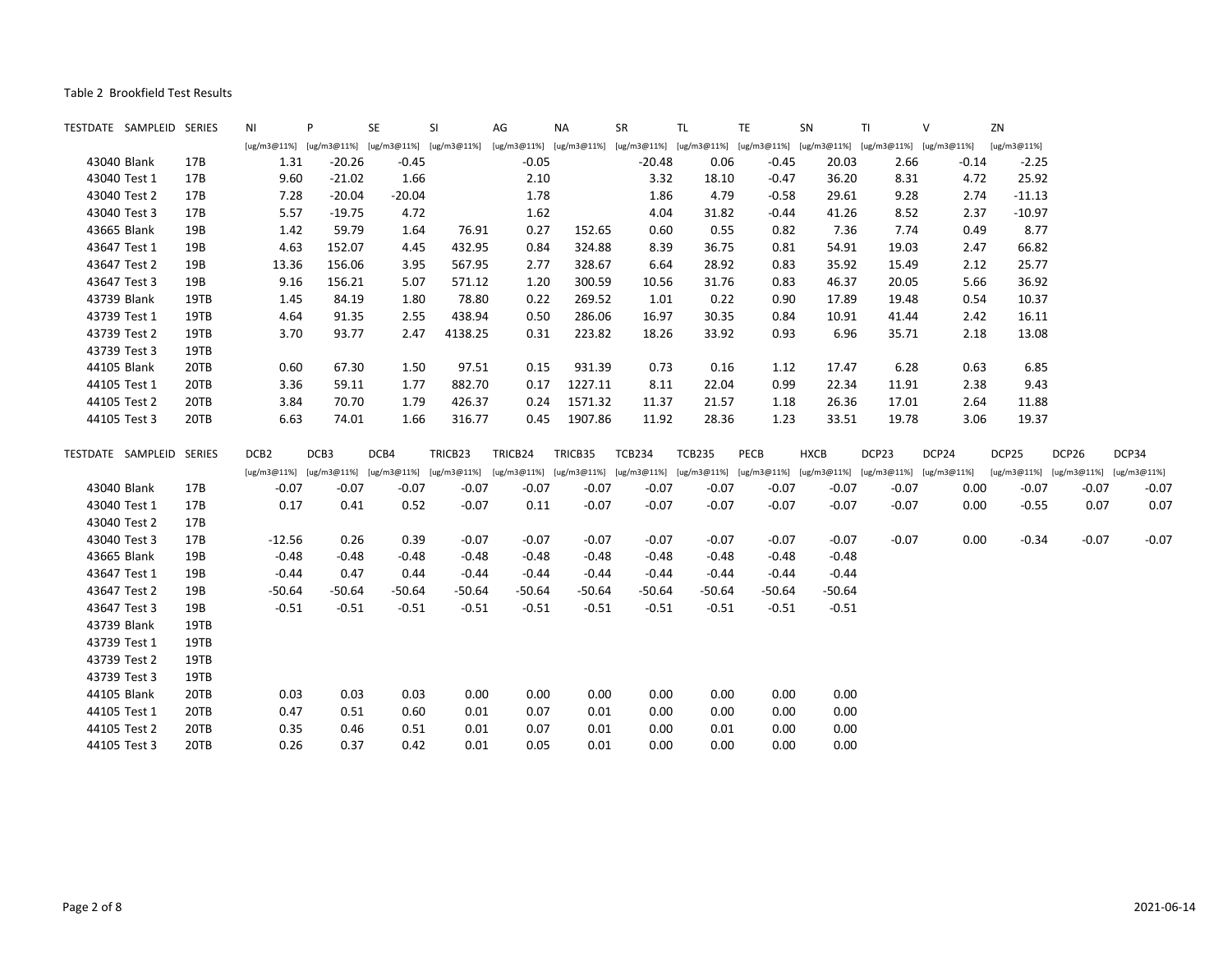| TESTDATE SAMPLEID SERIES |              |      | DCP35   | TRICP234                    | TRICP235     | TRICP236                                                                                                                | TRICP245                                                                                        | TRICP246 | TRICP345 | TCP2345  | <b>TCP2346</b> | <b>TCP2356</b> | <b>PECP</b> | <b>MONOCBP</b>                                                        | <b>DICBP</b>                | <b>TRICBP</b>                       | <b>TCBP</b>     |
|--------------------------|--------------|------|---------|-----------------------------|--------------|-------------------------------------------------------------------------------------------------------------------------|-------------------------------------------------------------------------------------------------|----------|----------|----------|----------------|----------------|-------------|-----------------------------------------------------------------------|-----------------------------|-------------------------------------|-----------------|
|                          |              |      |         | [ug/m3@11%] [ug/m3@11%]     |              | [ug/m3@11%] [ug/m3@11%] [ug/m3@11%] [ug/m3@11%] [ug/m3@11%] [ug/m3@11%] [ug/m3@11%] [ug/m3@11%] [ug/m3@11%] [ng/m3@11%] |                                                                                                 |          |          |          |                |                |             |                                                                       | $[ng/m3@11%]$ $[ng/m3@11%]$ |                                     | [ng/m3@11%]     |
| 43040 Blank              |              | 17B  | $-0.07$ | $-0.07$                     | $-0.07$      | $-0.07$                                                                                                                 | $-0.07$                                                                                         | $-0.07$  | $-0.07$  | $-0.07$  | $-0.07$        | $-0.07$        | $-0.07$     | $-0.01$                                                               | 0.07                        | 0.174                               | 0.406           |
| 43040 Test 1             |              | 17B  | $-0.07$ | $-0.07$                     | $-0.07$      | $-0.07$                                                                                                                 | $-0.07$                                                                                         | $-0.07$  | $-0.07$  | $-0.07$  | $-0.07$        | $-0.07$        | $-0.07$     | 357.54                                                                | 47.53                       | 5.276                               | 2.115           |
| 43040 Test 2             |              | 17B  |         |                             |              |                                                                                                                         |                                                                                                 |          |          |          |                |                |             |                                                                       |                             |                                     |                 |
| 43040 Test 3             |              | 17B  | $-0.07$ | $-0.07$                     | $-0.07$      | $-0.07$                                                                                                                 | $-0.07$                                                                                         | $-0.07$  | $-0.07$  | $-0.07$  | $-0.07$        | $-0.07$        | $-0.07$     | 237.54                                                                | 34.49                       | 5.345                               | 54.589          |
| 43665 Blank              |              | 19B  |         |                             |              |                                                                                                                         |                                                                                                 |          |          |          |                |                |             |                                                                       |                             | 0.418                               | 0.293           |
| 43647 Test 1             |              | 19B  |         |                             |              |                                                                                                                         |                                                                                                 |          |          |          |                |                |             |                                                                       |                             | 2.009                               | 1.322           |
| 43647 Test 2             |              | 19B  |         |                             |              |                                                                                                                         |                                                                                                 |          |          |          |                |                |             |                                                                       |                             | 7.951                               | 5.966           |
| 43647 Test 3             |              | 19B  |         |                             |              |                                                                                                                         |                                                                                                 |          |          |          |                |                |             |                                                                       |                             | 1.932                               | 1.421           |
| 43739 Blank              |              | 19TB |         |                             |              |                                                                                                                         |                                                                                                 |          |          |          |                |                |             |                                                                       |                             |                                     |                 |
| 43739 Test 1             |              | 19TB |         |                             |              |                                                                                                                         |                                                                                                 |          |          |          |                |                |             |                                                                       |                             |                                     |                 |
| 43739 Test 2             |              | 19TB |         |                             |              |                                                                                                                         |                                                                                                 |          |          |          |                |                |             |                                                                       |                             |                                     |                 |
| 43739 Test 3             |              | 19TB |         |                             |              |                                                                                                                         |                                                                                                 |          |          |          |                |                |             |                                                                       |                             |                                     |                 |
| 44105 Blank              |              | 20TB |         |                             |              |                                                                                                                         |                                                                                                 |          |          |          |                |                |             | 3.76                                                                  | 0.17                        | 0.105                               | 0.163           |
| 44105 Test 1             |              | 20TB |         |                             |              |                                                                                                                         |                                                                                                 |          |          |          |                |                |             | 240.02                                                                | 20.16                       | 2.711                               | 0.991           |
| 44105 Test 2             |              | 20TB |         |                             |              |                                                                                                                         |                                                                                                 |          |          |          |                |                |             | 245.50                                                                | 19.10                       | 2.477                               | 0.820           |
| 44105 Test 3             |              | 20TB |         |                             |              |                                                                                                                         |                                                                                                 |          |          |          |                |                |             | 212.79                                                                | 16.97                       | 2.455                               | 1.449           |
| TESTDATE SAMPLEID SERIES |              |      | PECBP   | <b>HXCBP</b>                | <b>HPCBP</b> | <b>OCBP</b>                                                                                                             | NONACBP DECBP                                                                                   |          |          |          |                |                |             | NAPHLENE ACENPHLN ACENATHN FLUORENE PHENATHN ANTRACNE FLUANTHN PYRENE |                             |                                     | <b>BENZANTH</b> |
|                          |              |      |         | $[ng/m3@11%]$ $[ng/m3@11%]$ | [ng/m3@11%]  | [ng/m3@11%]                                                                                                             | [ng/m3@11%] [ng/m3@11%] [ug/m3@11%] [ug/m3@11%] [ug/m3@11%] [ug/m3@11%] [ug/m3@11%] [ug/m3@11%] |          |          |          |                |                |             |                                                                       |                             | [ug/m3@11%] [ug/m3@11%] [ug/m3@11%] |                 |
| 43040 Blank              |              | 17B  | 0.337   | 0.186                       | $-0.021$     | $-0.010$                                                                                                                | $-0.010$                                                                                        | $-0.008$ | $-0.134$ | $-0.067$ | $-0.067$       | $-0.067$       | $-0.067$    | $-0.067$                                                              | $-0.067$                    | -0.067                              | $-0.067$        |
| 43040 Test 1             |              |      |         |                             |              |                                                                                                                         |                                                                                                 |          |          |          |                |                |             |                                                                       |                             |                                     |                 |
|                          |              | 17B  | 1.251   | 0.682                       | 0.211        | $-0.033$                                                                                                                | $-0.017$                                                                                        | $-0.031$ | 104.646  | 3.597    | 1.334          | 1.772          | 12.121      | 0.595                                                                 | 1.493                       | 0.647                               | 0.266           |
|                          | 43040 Test 2 | 17B  |         |                             |              |                                                                                                                         |                                                                                                 |          |          |          |                |                |             |                                                                       |                             |                                     |                 |
| 43040 Test 3             |              | 17B  | 3.860   | 1.487                       | 0.148        | $-0.025$                                                                                                                | $-0.023$                                                                                        | $-0.027$ | 52.990   | 1.935    | 0.256          | 1.131          | 8.337       | 0.356                                                                 | 1.108                       | 0.521                               | 0.164           |
| 43665 Blank              |              | 19B  | 0.264   | 0.068                       | 0.007        | $-0.003$                                                                                                                | $-0.002$                                                                                        | 0.001    | 1.258    | $-0.002$ | 5.228          | 0.026          | 0.059       | $-0.002$                                                              | 0.007                       | 0.004                               | $-0.002$        |
| 43647 Test 1             |              | 19B  | 1.691   | 0.618                       | 0.065        | 0.007                                                                                                                   | 0.003                                                                                           | 0.006    | 57.135   | 2.408    | 0.306          | 1.635          | 11.673      | 0.865                                                                 | 1.160                       | 0.596                               | 0.139           |
| 43647 Test 2             |              | 19B  | 4.033   | 1.070                       | 0.133        | 0.013                                                                                                                   | 0.004                                                                                           | $-0.004$ | 59.558   | 2.066    | 0.259          | 1.633          | 11.243      | 0.812                                                                 | 0.978                       | 0.515                               | 0.121           |
| 43647 Test 3             |              | 19B  | 1.073   | 0.341                       | 0.029        | 0.007                                                                                                                   | $-0.005$                                                                                        | 0.006    | 50.967   | 1.626    | 0.254          | 1.320          | 9.808       | 0.463                                                                 | 0.914                       | 0.495                               | 0.131           |
| 43739 Blank              |              | 19TB |         |                             |              |                                                                                                                         |                                                                                                 |          |          |          |                |                |             |                                                                       |                             |                                     |                 |
| 43739 Test 1             |              | 19TB |         |                             |              |                                                                                                                         |                                                                                                 |          |          |          |                |                |             |                                                                       |                             |                                     |                 |
| 43739 Test 2             |              | 19TB |         |                             |              |                                                                                                                         |                                                                                                 |          |          |          |                |                |             |                                                                       |                             |                                     |                 |
| 43739 Test 3             |              | 19TB |         |                             |              |                                                                                                                         |                                                                                                 |          |          |          |                |                |             |                                                                       |                             |                                     |                 |
| 44105 Blank              |              | 20TB | 0.095   | 0.038                       | 0.003        | $-0.001$                                                                                                                | 0.010                                                                                           | 0.045    | 0.029    | 0.005    | 0.044          | 0.392          | 0.014       | 0.006                                                                 | 0.003                       | 0.007                               | $-0.002$        |
| 44105 Test 1             |              | 20TB | 0.544   | 0.214                       | 0.046        | 0.013                                                                                                                   | 0.018                                                                                           | 0.069    | 152.015  | 3.311    | 0.128          | 1.916          | 7.801       | 0.378                                                                 | 0.982                       | 0.598                               | 0.200           |
| 44105 Test 2             |              | 20TB | 0.527   | 0.198                       | 0.042        | 0.012                                                                                                                   | 0.012                                                                                           | 0.057    | 172.297  | 3.176    | 0.203          | 1.466          | 8.536       | 0.444                                                                 | 0.964                       | 0.577                               | 0.216           |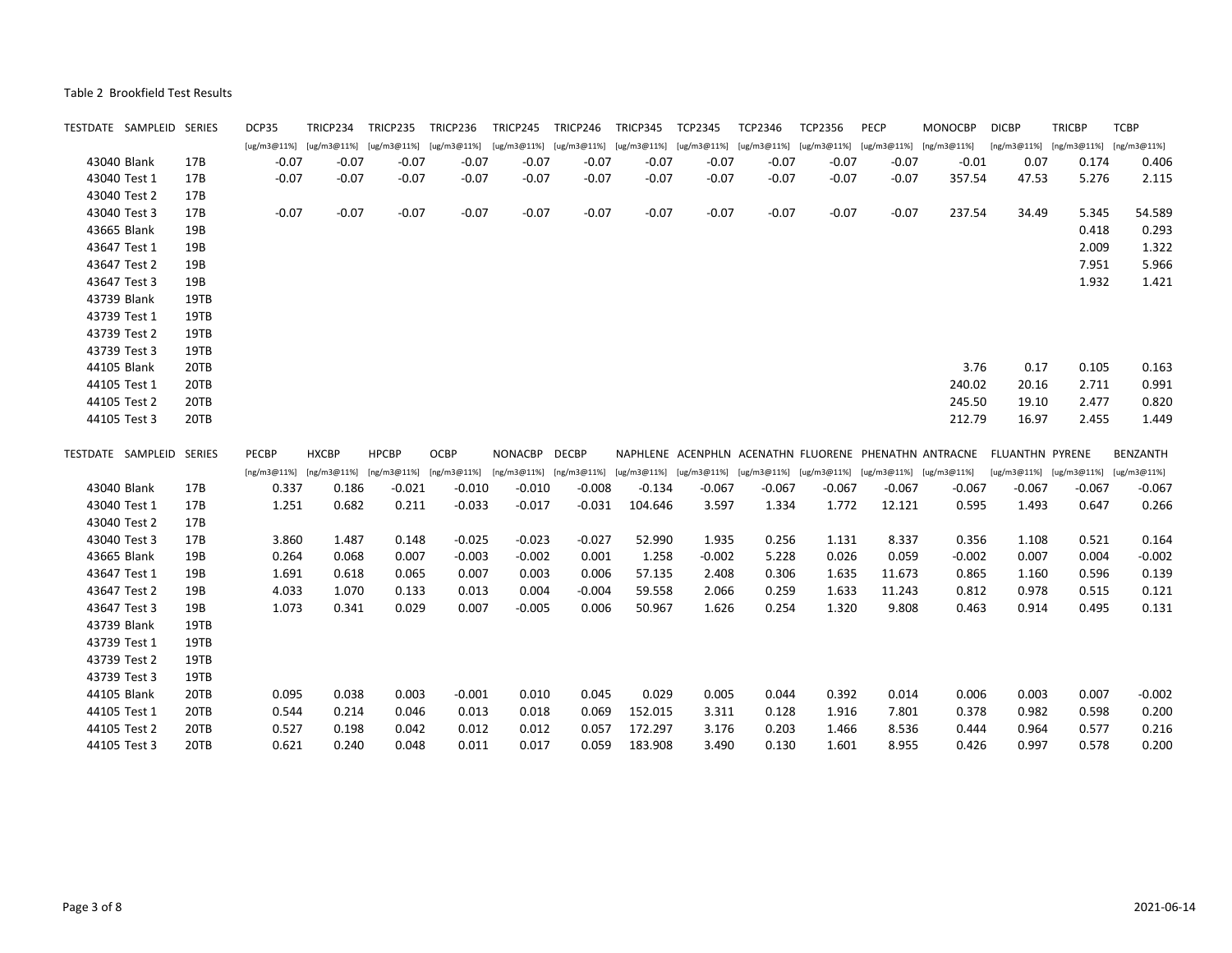| TESTDATE SAMPLEID SERIES |      |          |                                                 |          |          |                                                                                                                                                 |          |          |          |          |          |          | CHRYSENE BNZBFLAN BNZKFLAN BNZCPHEN BNZAPYRN INDEPYRN DIBNZANT BNZPERLN MTLNAPH1 MTLNAPH2 DMTLNAP3 TMTLNAP5 | BIPHNYL     | CHLNAP2                             | <b>BNZAFLNE</b> |
|--------------------------|------|----------|-------------------------------------------------|----------|----------|-------------------------------------------------------------------------------------------------------------------------------------------------|----------|----------|----------|----------|----------|----------|-------------------------------------------------------------------------------------------------------------|-------------|-------------------------------------|-----------------|
|                          |      |          |                                                 |          |          | [ug/m3@11%] [ug/m3@11%] [ug/m3@11%] [ug/m3@11%] [ug/m3@11%] [ug/m3@11%] [ug/m3@11%] [ug/m3@11%] [ug/m3@11%] [ug/m3@11%] [ug/m3@11%] [ug/m3@11%] |          |          |          |          |          |          |                                                                                                             | [ug/m3@11%] | [ug/m3@11%]                         | [ug/m3@11%]     |
| 43040 Blank              | 17B  | $-0.067$ | $-0.067$                                        | $-0.067$ |          | $-0.067$                                                                                                                                        | $-0.067$ | $-0.067$ | $-0.067$ |          | $-0.067$ |          |                                                                                                             |             |                                     |                 |
| 43040 Test 1             | 17B  | 2.464    | 0.458                                           | $-0.065$ |          | $-0.065$                                                                                                                                        | $-0.065$ | $-0.065$ | 0.155    |          | 23.545   |          |                                                                                                             |             |                                     |                 |
| 43040 Test 2             | 17B  |          |                                                 |          |          |                                                                                                                                                 |          |          |          |          |          |          |                                                                                                             |             |                                     |                 |
| 43040 Test 3             | 17B  | 1.907    | 0.336                                           | $-0.069$ |          | $-0.069$                                                                                                                                        | $-0.069$ | $-0.069$ | 0.126    |          | 14.481   |          |                                                                                                             |             |                                     |                 |
| 43665 Blank              | 19B  | $-0.002$ | 0.008                                           | 0.000    | $-0.002$ | $-0.001$                                                                                                                                        | 0.001    | $-0.002$ | $-0.002$ | 0.008    | 0.014    | 0.155    | 0.012                                                                                                       |             |                                     |                 |
| 43647 Test 1             | 19B  | 2.567    | 0.415                                           | 0.091    | $-0.018$ | 0.086                                                                                                                                           | 0.031    | 0.053    | 0.106    | 8.772    | 13.414   | 13.959   | 1.129                                                                                                       |             |                                     |                 |
| 43647 Test 2             | 19B  | 2.492    | 0.348                                           | 0.106    | 0.316    | 0.110                                                                                                                                           | 0.031    | 0.062    | 0.062    | 9.319    | 2.998    | 11.750   | 1.165                                                                                                       |             |                                     |                 |
| 43647 Test 3             | 19B  | 2.335    | 0.339                                           | 0.037    | $-0.020$ | 0.064                                                                                                                                           | 0.032    | 0.034    | 0.120    | 7.940    | 12.387   | 8.752    | 1.082                                                                                                       |             |                                     |                 |
| 43739 Blank              | 19TB |          |                                                 |          |          |                                                                                                                                                 |          |          |          |          |          |          |                                                                                                             |             |                                     |                 |
| 43739 Test 1             | 19TB |          |                                                 |          |          |                                                                                                                                                 |          |          |          |          |          |          |                                                                                                             |             |                                     |                 |
| 43739 Test 2             | 19TB |          |                                                 |          |          |                                                                                                                                                 |          |          |          |          |          |          |                                                                                                             |             |                                     |                 |
| 43739 Test 3             | 19TB |          |                                                 |          |          |                                                                                                                                                 |          |          |          |          |          |          |                                                                                                             |             |                                     |                 |
| 44105 Blank              | 20TB | $-0.002$ | $-0.002$                                        | $-0.002$ |          | 0.004                                                                                                                                           | $-0.002$ | $-0.002$ | 0.007    | 0.006    | 0.004    |          |                                                                                                             |             |                                     |                 |
| 44105 Test 1             | 20TB | 2.534    | 0.338                                           | 0.055    |          | 0.025                                                                                                                                           | 0.015    | 0.044    | 0.096    | 13.624   | 11.646   |          |                                                                                                             |             |                                     |                 |
| 44105 Test 2             | 20TB | 2.568    | 0.367                                           | 0.052    |          | 0.039                                                                                                                                           | 0.017    | 0.047    | 0.103    | 14.910   | 13.086   |          |                                                                                                             |             |                                     |                 |
| 44105 Test 3             | 20TB | 2.431    | 0.351                                           | 0.136    |          | 0.034                                                                                                                                           | 0.015    | 0.045    | 0.093    | 16.080   | 13.913   |          |                                                                                                             |             |                                     |                 |
| TESTDATE SAMPLEID SERIES |      |          | BNZBFLNE TERPHNLM TERPHNLO TERPHNLP             |          |          | MTHANCE2 MTHPHN1 MTHPHN9 DIMTHAN BNZEPYRN PERYLENE DIMBZAN                                                                                      |          |          |          |          |          |          | MTHCLAN                                                                                                     |             | <b>CORONENE DIBZPYRN</b>            | DIBZPYRNh       |
|                          |      |          | [ug/m3@11%] [ug/m3@11%] [ug/m3@11%] [ug/m3@11%] |          |          | [ug/m3@11%] [ug/m3@11%] [ug/m3@11%] [ug/m3@11%] [ug/m3@11%] [ug/m3@11%] [ug/m3@11%] [ug/m3@11%]                                                 |          |          |          |          |          |          |                                                                                                             |             | [ug/m3@11%] [ug/m3@11%] [ug/m3@11%] |                 |
| 43040 Blank              | 17B  |          |                                                 |          |          |                                                                                                                                                 |          |          |          |          |          |          |                                                                                                             |             |                                     |                 |
|                          |      |          |                                                 |          |          |                                                                                                                                                 |          |          |          | $-0.067$ | $-0.268$ |          |                                                                                                             |             |                                     |                 |
| 43040 Test 1             | 17B  |          |                                                 |          |          |                                                                                                                                                 |          |          |          | 0.604    | $-0.262$ |          |                                                                                                             |             |                                     |                 |
| 43040 Test 2             | 17B  |          |                                                 |          |          |                                                                                                                                                 |          |          |          |          |          |          |                                                                                                             |             |                                     |                 |
| 43040 Test 3             | 17B  |          |                                                 |          |          |                                                                                                                                                 |          |          |          | 0.523    | $-0.274$ |          |                                                                                                             |             |                                     |                 |
| 43665 Blank              | 19B  |          |                                                 |          |          |                                                                                                                                                 |          |          |          | $-0.001$ | 0.000    | $-0.002$ | $-0.010$                                                                                                    |             |                                     | $-0.010$        |
| 43647 Test 1             | 19B  |          |                                                 |          |          |                                                                                                                                                 |          |          |          | 0.673    | $-0.008$ | $-0.018$ | $-0.088$                                                                                                    |             |                                     | $-0.088$        |
| 43647 Test 2             | 19B  |          |                                                 |          |          |                                                                                                                                                 |          |          |          | 0.739    | $-0.022$ | $-0.020$ | $-0.101$                                                                                                    |             |                                     | $-0.101$        |
| 43647 Test 3             | 19B  |          |                                                 |          |          |                                                                                                                                                 |          |          |          | 0.701    | 0.014    | 0.041    | $-0.102$                                                                                                    |             |                                     | $-0.102$        |
| 43739 Blank              | 19TB |          |                                                 |          |          |                                                                                                                                                 |          |          |          |          |          |          |                                                                                                             |             |                                     |                 |
| 43739 Test 1             | 19TB |          |                                                 |          |          |                                                                                                                                                 |          |          |          |          |          |          |                                                                                                             |             |                                     |                 |
| 43739 Test 2             | 19TB |          |                                                 |          |          |                                                                                                                                                 |          |          |          |          |          |          |                                                                                                             |             |                                     |                 |
| 43739 Test 3             | 19TB |          |                                                 |          |          |                                                                                                                                                 |          |          |          |          |          |          |                                                                                                             |             |                                     |                 |
| 44105 Blank              | 20TB |          |                                                 |          |          |                                                                                                                                                 |          |          |          | 0.003    | $-0.002$ |          |                                                                                                             |             |                                     |                 |
| 44105 Test 1             | 20TB |          |                                                 |          |          |                                                                                                                                                 |          |          |          | 0.805    | 0.005    |          |                                                                                                             |             |                                     |                 |
| 44105 Test 2             | 20TB |          |                                                 |          |          |                                                                                                                                                 |          |          |          | 0.518    | 0.005    |          |                                                                                                             |             |                                     |                 |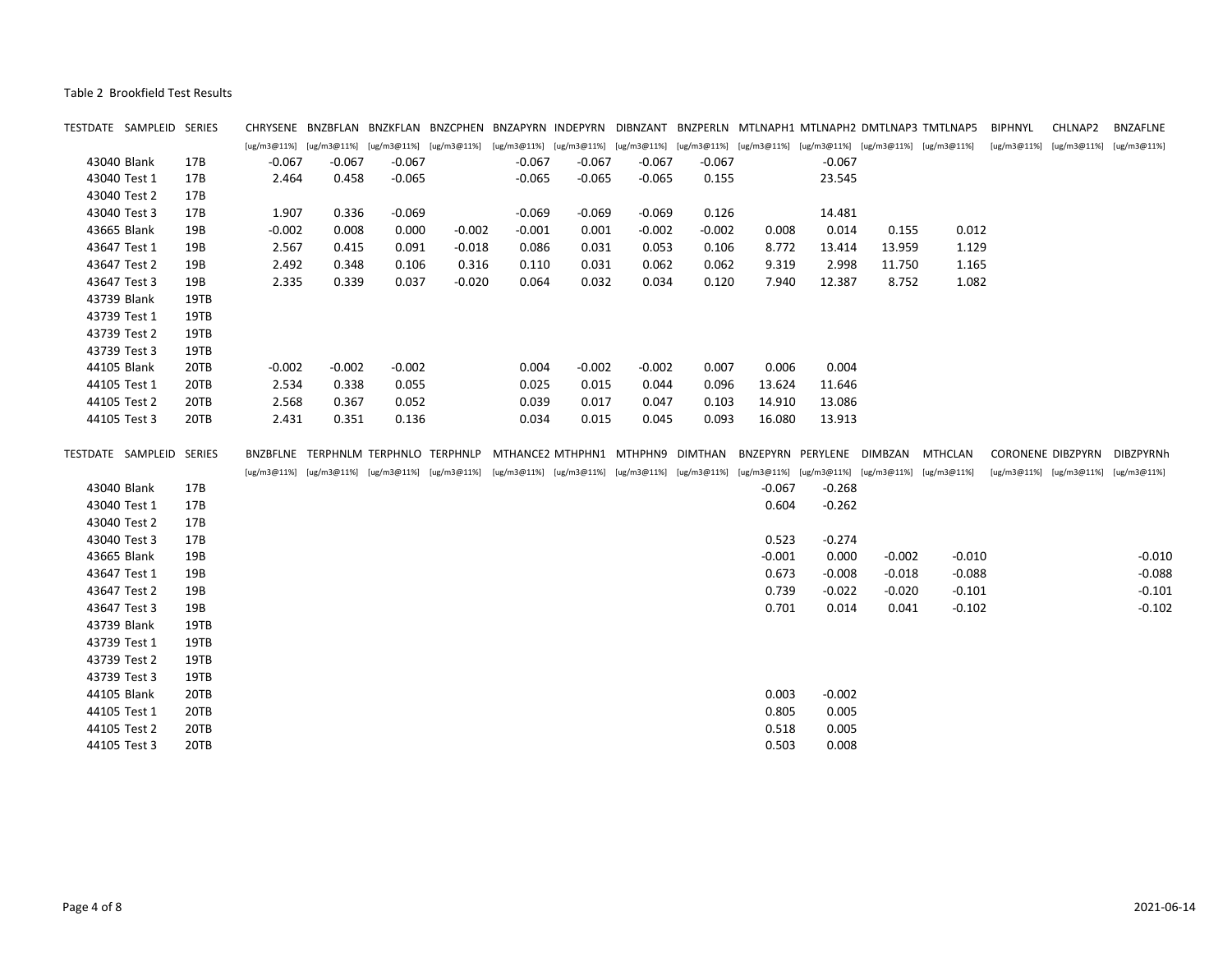| TESTDATE SAMPLEID SERIES |      | DIBZPYRNI DIBZPYRNI     |          |          | <b>METHCL</b> |                | VCMONMR BROMNMTI ETHCL |           | <b>TRICFMN</b> | <b>ACETONE</b>  | DCE11           | <b>MTHIO</b>   | CS <sub>2</sub>         | <b>METHCL</b> | DICLETN1 | DICH12         |
|--------------------------|------|-------------------------|----------|----------|---------------|----------------|------------------------|-----------|----------------|-----------------|-----------------|----------------|-------------------------|---------------|----------|----------------|
|                          |      | [ug/m3@11%] [ug/m3@11%] |          |          | [ug/m3]       | [ug/m3]        | [ug/m3]                | [ug/m3]   | [ug/m3]        | [ug/m3]         | [ug/m3]         | [ug/m3]        | [ug/m3]                 | [ug/m3]       | [ug/m3]  | [ug/m3]        |
| 43040 Blank              | 17B  |                         |          |          | $-0.722$      | $-0.626$       | $-0.722$               | $-0.433$  | $-0.482$       | $-2.17$         | $-0.53$         | $-0.72$        | $-1.25$                 | $-0.91$       | $-0.58$  | $-0.48$        |
| 43040 Test 1             | 17B  |                         |          |          | 415.865       | 35.721         | 10.673                 | 6.106     | $-0.481$       | 57.69           | $-0.53$         | 16.63          | 411.54                  | $-0.91$       | $-0.58$  | $-0.48$        |
| 43040 Test 2             | 17B  |                         |          |          | 408.173       | 47.115         | $-36.058$              | $-21.635$ | $-24.038$      | $-110.58$       | $-26.44$        | $-36.06$       | 1052.88                 | $-45.67$      | $-28.85$ | $-24.04$       |
| 43040 Test 3             | 17B  |                         |          |          | 132.850       | 38.647         | $-36.232$              | $-21.739$ | $-24.155$      | $-111.11$       | $-26.57$        | $-36.23$       | 565.22                  | $-45.89$      | $-28.99$ | $-24.15$       |
| 43665 Blank              | 19B  | $-0.010$                | $-0.002$ |          | 2.714         | $-0.641$       | $-0.740$               | $-0.444$  | $-0.493$       | $-2.22$         | $-0.54$         | $-0.74$        | $-1.28$                 | $-0.94$       | $-0.59$  | $-0.49$        |
| 43647 Test 1             | 19B  | $-0.088$                | 0.076    |          | 358.911       | 40.000         | 14.703                 | 6.040     | $-0.495$       | 93.56           | $-0.54$         | 9.60           | 310.89                  | $-1.98$       | $-0.59$  | $-0.50$        |
| 43647 Test 2             | 19B  | $-0.101$                | 0.088    |          | 334.483       | 46.305         | 22.167                 | $-8.867$  | $-9.852$       | 83.74           | $-10.84$        | $-14.78$       | 387.19                  | $-18.72$      | $-11.82$ | $-9.85$        |
| 43647 Test 3             | 19B  | $-0.102$                | 0.435    |          | 551.724       | 32.020         | 27.094                 | $-8.867$  | $-9.852$       | 70.44           | $-10.84$        | 17.24          | 397.54                  | $-18.72$      | $-11.82$ | $-9.85$        |
| 43739 Blank              | 19TB |                         |          |          | 3.941         | $-0.640$       | $-0.739$               | $-0.443$  | $-0.493$       | $-2.22$         | $-0.54$         | $-0.74$        | $-1.28$                 | $-0.94$       | $-0.59$  | $-0.49$        |
| 43739 Test 1             | 19TB |                         |          |          | 298.000       | 23.400         | 7.300                  | 2.950     | $-0.500$       | 70.50           | $-0.55$         | 3.65           | 299.00                  | $-0.95$       | $-0.60$  | $-0.50$        |
| 43739 Test 2             | 19TB |                         |          |          | 2525.000      | $-26.000$      | 100.500                | $-18.000$ | $-20.000$      | $-90.00$        | $-22.00$        | $-30.00$       | 315.00                  | $-38.00$      | $-24.00$ | $-20.00$       |
| 43739 Test 3             | 19TB |                         |          |          | 4009.569      | $-24.880$      | 76.077                 | $-17.225$ | $-19.139$      | $-86.12$        | $-21.05$        | 67.46          | 349.28                  | $-36.36$      | $-22.97$ | $-19.14$       |
| 44105 Blank              | 20TB |                         |          |          |               |                |                        |           |                |                 |                 |                |                         |               |          |                |
| 44105 Test 1             | 20TB |                         |          |          |               |                |                        |           |                |                 |                 |                |                         |               |          |                |
| 44105 Test 2             | 20TB |                         |          |          |               |                |                        |           |                |                 |                 |                |                         |               |          |                |
| 44105 Test 3             | 20TB |                         |          |          |               |                |                        |           |                |                 |                 |                |                         |               |          |                |
| TESTDATE SAMPLEID SERIES |      | C12DCE                  | CLOROFM  | DICLETN2 | MEK           | <b>TRICETN</b> | CARBTET                | BENZENE   | TRICETN2       | <b>DICLPROP</b> | <b>TRICLETL</b> | <b>DIBMCBM</b> | <b>BMDCMTHN C13DCPE</b> |               | T13DCPE  | <b>DIBMCBM</b> |
|                          |      | [ug/m3]                 | [ug/m3]  | [ug/m3]  | [ug/m3]       | [ug/m3]        | [ug/m3]                | [ug/m3]   | [ug/m3]        | [ug/m3]         | [ug/m3]         | [ug/m3]        | [ug/m3]                 | [ug/m3]       | [ug/m3]  | [ug/m3]        |
| 43040 Blank              | 17B  | $-0.48$                 | $-0.53$  | $-0.34$  | $-1.73$       | $-0.67$        | $-0.77$                | $-0.43$   | $-0.77$        | $-0.53$         | $-0.53$         | $-0.48$        | $-0.53$                 | $-0.48$       | $-0.34$  | $-0.43$        |
| 43040 Test 1             | 17B  | $-0.48$                 | $-0.53$  | $-0.34$  | 12.31         | $-0.67$        | $-0.77$                | 470.67    | $-0.77$        | $-0.53$         | $-0.53$         | $-0.48$        | $-0.53$                 | $-0.48$       | $-0.34$  | $-0.43$        |
| 43040 Test 2             | 17B  | $-24.04$                | $-26.44$ | $-16.83$ | $-86.54$      | $-33.65$       | $-38.46$               | 2115.38   | $-38.46$       | $-26.44$        | $-26.44$        | $-24.04$       | $-26.44$                | $-24.04$      | $-16.83$ | $-21.63$       |
| 43040 Test 3             | 17B  | $-24.15$                | $-26.57$ | $-16.91$ | $-86.96$      | $-33.82$       | $-38.65$               | 1550.72   | $-38.65$       | $-26.57$        | $-26.57$        | $-24.15$       | $-26.57$                | $-24.15$      | $-16.91$ | $-21.74$       |
| 43665 Blank              | 19B  | $-0.49$                 | $-0.54$  | $-0.35$  | $-1.78$       | $-0.69$        | $-0.79$                | 1.85      | $-0.79$        | $-0.54$         | $-0.54$         | $-0.49$        | $-0.54$                 | $-0.49$       | $-0.35$  | $-0.44$        |
| 43647 Test 1             | 19B  | $-0.50$                 | $-0.54$  | $-0.35$  | 29.55         | $-0.69$        | $-0.79$                | 354.95    | $-0.79$        | $-0.54$         | $-0.54$         | $-0.50$        | $-0.54$                 | $-0.50$       | $-0.35$  | $-0.45$        |
| 43647 Test 2             | 19B  | $-9.85$                 | $-10.84$ | $-6.90$  | $-35.47$      | $-13.79$       | $-15.76$               | 1546.80   | $-15.76$       | $-10.84$        | $-10.84$        | $-9.85$        | $-0.54$                 | $-9.85$       | $-6.90$  | $-8.87$        |
| 43647 Test 3             | 19B  | $-9.85$                 | $-10.84$ | $-6.90$  | $-35.47$      | $-13.79$       | $-15.76$               | 1364.53   | $-15.76$       | $-10.84$        | $-10.84$        | $-9.85$        | $-0.54$                 | $-9.85$       | $-6.90$  | $-8.87$        |
| 43739 Blank              | 19TB | $-0.49$                 | $-0.54$  | $-0.34$  | $-1.77$       | $-0.69$        | $-0.79$                | $-0.44$   | $-0.79$        | $-0.54$         | $-0.54$         | 0.00           | $-0.54$                 | $-0.49$       | $-0.34$  | $-0.44$        |
| 43739 Test 1             | 19TB | $-0.50$                 | $-0.55$  | $-0.35$  | 11.85         | $-0.70$        | $-0.80$                | 428.50    | $-0.80$        | $-0.55$         | $-0.55$         | 0.00           | $-0.55$                 | $-0.50$       | $-0.35$  | $-0.45$        |
| 43739 Test 2             | 19TB | $-20.00$                | $-22.00$ | $-14.00$ | $-70.00$      | $-28.00$       | $-32.00$               | 975.00    | $-32.00$       | $-22.00$        | $-22.00$        | 0.00           | $-22.00$                | $-20.00$      | $-14.00$ | $-18.00$       |
| 43739 Test 3             | 19TB | $-19.14$                | $-21.05$ | $-13.40$ | $-66.99$      | $-26.79$       | $-30.62$               | 1071.77   | $-30.62$       | $-21.05$        | $-21.05$        | 0.00           | $-21.05$                | $-19.14$      | $-13.40$ | $-17.22$       |
| 44105 Blank              | 20TB |                         |          |          |               |                |                        |           |                |                 |                 |                |                         |               |          |                |
| 44105 Test 1             | 20TB |                         |          |          |               |                |                        |           |                |                 |                 |                |                         |               |          |                |

Test 2 20TB

Test 3 20TB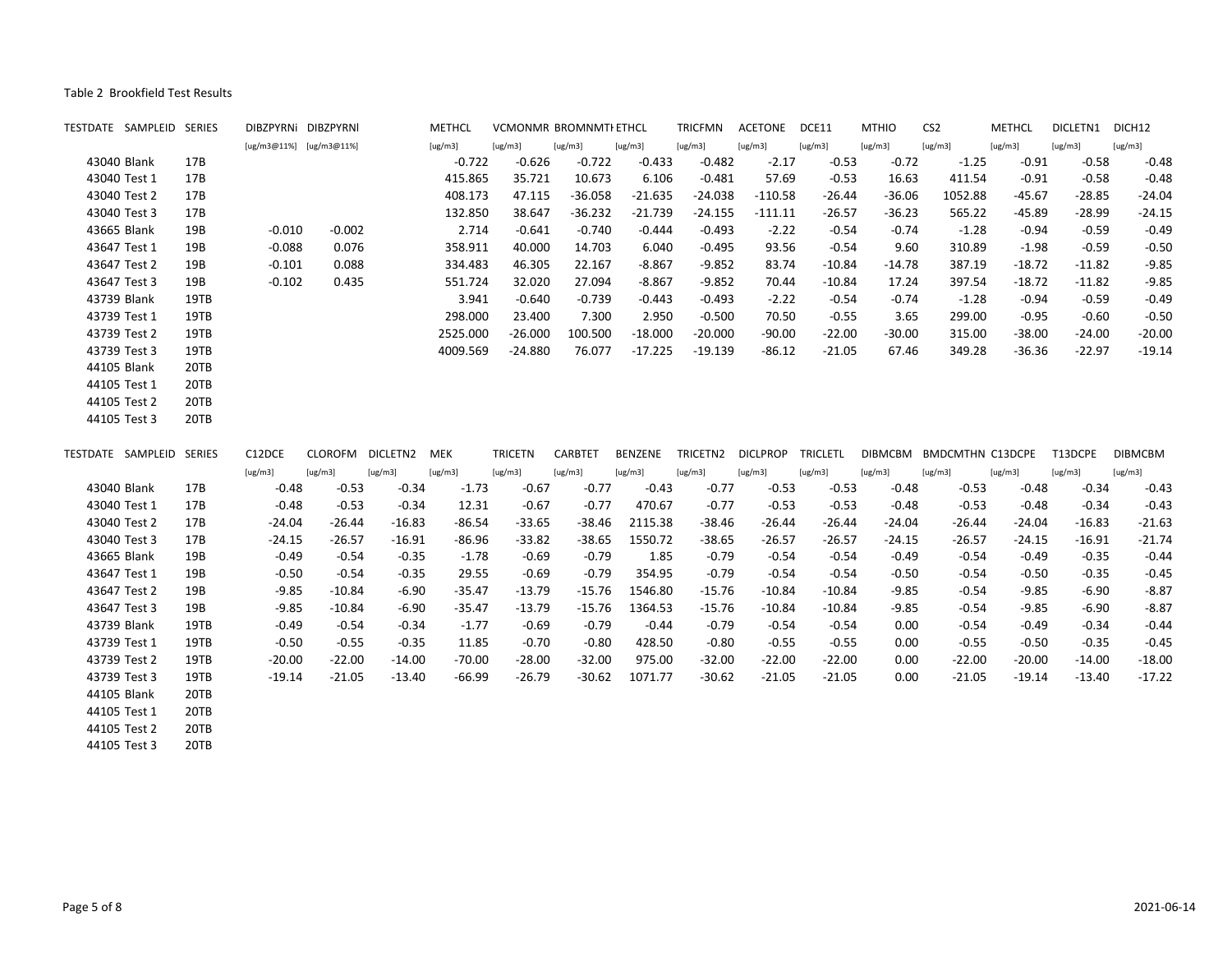| TESTDATE SAMPLEID SERIES |      | M <sub>2</sub> P | HX <sub>2</sub>  | <b>TOLUENE</b> | <b>ETLDIBR</b> | TETCLETN         | CB       | TCE1112        | ETHBENZ        | XYLENEMP STYRENE |               | XYLENEO                 | BROMOFRM TCE1122 |                 | <b>TRICLPRO</b> | DCB3     |
|--------------------------|------|------------------|------------------|----------------|----------------|------------------|----------|----------------|----------------|------------------|---------------|-------------------------|------------------|-----------------|-----------------|----------|
|                          |      | [ug/m3]          | [ug/m3]          | [ug/m3]        | [ug/m3]        | [ug/m3]          | [ug/m3]  | [ug/m3]        | [ug/m3]        | [ug/m3]          | [ug/m3]       | [ug/m3]                 | [ug/m3]          | [ug/m3]         | [ug/m3]         | [ug/m3]  |
| 43040 Blank              | 17B  | $-0.91$          | $-1.49$          | $-0.67$        | $-0.48$        | $-0.87$          | $-0.53$  | $-0.48$        | $-0.67$        | $-0.72$          | $-0.58$       | $-0.72$                 | $-0.67$          | $-0.67$         | $-0.72$         | $-0.96$  |
| 43040 Test 1             | 17B  | $-2.12$          | 3.99             | 166.35         | $-0.48$        | $-0.87$          | 17.12    | $-0.48$        | 44.47          | 92.31            | 40.63         | 42.93                   | $-0.67$          | $-0.67$         | $-0.72$         | 1.15     |
| 43040 Test 2             | 17B  | $-45.67$         | $-76.92$         | 504.81         | $-24.04$       | $-43.27$         | $-26.44$ | $-24.04$       | 73.56          | 132.21           | 45.19         | 59.13                   | $-33.65$         | $-33.65$        | $-36.06$        | $-48.08$ |
| 43040 Test 3             | 17B  | $-45.89$         | $-77.29$         | 372.95         | $-24.15$       | $-43.48$         | $-26.57$ | $-24.15$       | 49.28          | 108.70           | 31.40         | 48.31                   | $-33.82$         | $-33.82$        | $-36.23$        | $-48.31$ |
| 43665 Blank              | 19B  | $-0.94$          | $-1.53$          | $-0.69$        | $-0.49$        | $-0.89$          | $-0.54$  | $-0.49$        | $-0.69$        | $-0.74$          | $-0.59$       | $-0.74$                 | $-0.69$          | 0               | $-0.74$         | $-0.99$  |
| 43647 Test 1             | 19B  | 2.18             | 9.06             | 107.43         | $-0.50$        | $-0.89$          | 17.67    | $-0.50$        | 36.34          | 66.83            | 41.34         | 29.31                   | $-0.69$          | 0               | $-0.74$         | $-0.99$  |
| 43647 Test 2             | 19B  | $-18.72$         | $-30.54$         | 290.15         | $-9.85$        | $-17.73$         | 19.70    | $-9.85$        | 40.89          | 85.22            | 75.37         | 36.45                   | $-13.79$         | 0               | $-14.78$        | $-19.70$ |
| 43647 Test 3             | 19B  | $-18.72$         | $-30.54$         | 245.81         | $-9.85$        | $-17.73$         | 16.75    | $-9.85$        | 34.48          | 74.38            | 64.04         | 31.03                   | $-11.82$         | 0               | $-14.78$        | $-19.70$ |
| 43739 Blank              | 19TB | $-0.94$          | $-1.53$          | 2.96           | $-0.49$        | $-0.89$          | $-0.54$  | $-0.49$        | $-0.69$        | $-0.74$          | $-0.59$       | $-0.74$                 | $-0.69$          | 0               | $-0.74$         | $-0.99$  |
| 43739 Test 1             | 19TB | $-0.95$          | 2.25             | 140.50         | $-0.50$        | $-0.90$          | 12.40    | $-0.50$        | 25.70          | 54.50            | 45.40         | 23.05                   | $-0.70$          | 0               | $-0.75$         | $-1.00$  |
| 43739 Test 2             | 19TB | $-38.00$         | $-60.00$         | 225.00         | $-20.00$       | $-36.00$         | $-22.00$ | $-20.00$       | $-28.00$       | 57.00            | 24.00         | $-30.00$                | $-28.00$         | 0               | $-30.00$        | $-40.00$ |
| 43739 Test 3             | 19TB | $-36.36$         | $-57.42$         | 222.97         | $-19.14$       | $-34.45$         | $-21.05$ | $-19.14$       | 27.75          | 63.16            | 31.10         | $-28.71$                | $-26.79$         | 0               | $-28.71$        | $-38.28$ |
| 44105 Blank              | 20TB |                  |                  |                |                |                  |          |                |                |                  |               |                         |                  |                 |                 |          |
| 44105 Test 1             | 20TB |                  |                  |                |                |                  |          |                |                |                  |               |                         |                  |                 |                 |          |
| 44105 Test 2             | 20TB |                  |                  |                |                |                  |          |                |                |                  |               |                         |                  |                 |                 |          |
| 44105 Test 3             | 20TB |                  |                  |                |                |                  |          |                |                |                  |               |                         |                  |                 |                 |          |
| TESTDATE SAMPLEID SERIES |      | DCB4             | DCB <sub>2</sub> | <b>FMLDHYD</b> | PHENOL         | METHANOL ACETALD |          | <b>PROPALD</b> | ACROLEIN DCTFE |                  | <b>METHCL</b> | <b>BUTADENE ETHANOL</b> |                  | <b>TRICFETN</b> | PROPANL2 ETHACE |          |
|                          |      | [ug/m3]          | [ug/m3]          | [ug/m3]        | [ug/m3]        | [ug/m3]          | [ug/m3]  | [ug/m3]        | [ug/m3]        | [ug/m3]          | [ug/m3]       | [ug/m3]                 | [ug/m3]          | [ug/m3]         | [ug/m3]         | [ug/m3]  |
| 43040 Blank              | 17B  | $-0.96$          | $-0.96$          | $-200.82$      | $-2008.20$     |                  |          |                |                |                  |               |                         |                  |                 |                 |          |
| 43040 Test 1             | 17B  | 1.11             | $-0.96$          | $-142.34$      | $-1423.36$     |                  |          |                |                | $-4.61$          | $-2.41$       | $-32.23$                | 21.55            | $-4.47$         | $-9.54$         | $-13.98$ |
| 43040 Test 2             | 17B  | $-48.08$         | $-48.08$         | $-158.60$      | $-1586.02$     |                  |          |                |                | $-4.61$          | $-2.41$       | $-32.23$                | $-7.32$          | $-4.47$         | $-9.54$         | $-13.98$ |
| 43040 Test 3             | 17B  | $-48.31$         | $-48.31$         | $-180.95$      | $-1809.52$     |                  |          |                |                |                  |               |                         |                  |                 |                 |          |
| 43665 Blank              | 19B  | $-0.99$          |                  |                |                |                  |          |                |                | $-4.61$          | $-2.41$       | $-30.10$                | $-7.32$          | $-4.47$         | $-9.54$         | $-13.98$ |
| 43647 Test 1             | 19B  |                  | $-0.99$          | 67.64          | $-676.44$      | $-338.22$        | 101.47   | 54.11          | $-3.38$        |                  |               | -498.42                 |                  |                 |                 |          |
|                          |      | $-0.99$          | $-0.99$          | 752.41         | $-643.09$      | $-321.54$        | 893.89   | 530.55         | $-3.22$        | $-13.10$         | 115.00        | 618.45                  | 36.60            | $-12.60$        | 338.00          | $-39.60$ |
| 43647 Test 2             | 19B  | $-19.70$         | $-19.70$         | 3104.73        | $-675.68$      | $-337.84$        | 3479.73  | 212.84         | 1631.76        | $-13.10$         | 114.00        | 549.07                  | 23.50            | $-12.60$        | 35.00           | $-39.60$ |
| 43647 Test 3             | 19B  | $-19.70$         | $-19.70$         | 403.57         | $-714.29$      | $-357.14$        | 2692.86  | 210.71         | 875.00         | $-12.70$         | 155.00        | -497.36                 | $-20.20$         | $-12.30$        | $-26.30$        | $-38.60$ |
| 43739 Blank              | 19TB | $-0.99$          | $-0.99$          | 61.49          |                |                  | $-3.38$  | $-3.38$        | $-3.38$        |                  |               |                         |                  |                 |                 |          |
| 43739 Test 1             | 19TB | $-1.00$          | $-1.00$          | 138.93         |                |                  | 1976.51  | 136.91         | 882.55         | $-1.19$          | 82.10         | 239.40                  | 16.20            | $-1.15$         | $-2.46$         | 13.10    |
| 43739 Test 2             | 19TB | $-40.00$         | $-40.00$         | 11885.52       |                |                  | 2178.45  | 170.54         | 199.83         |                  |               | 409.30                  |                  |                 |                 |          |
| 43739 Test 3             | 19TB | $-38.28$         | $-38.28$         | 2382.25        |                |                  | 1744.03  | 129.01         | 698.29         | $-1.19$          | 79.00         | $-99.47$                | 15.20            | $-1.15$         | $-2.46$         | 12.60    |
| 44105 Blank              | 20TB |                  |                  |                |                |                  |          |                |                |                  |               |                         |                  |                 |                 |          |
| 44105 Test 1             | 20TB |                  |                  |                |                |                  |          |                |                |                  |               |                         |                  |                 |                 |          |
| 44105 Test 2             | 20TB |                  |                  |                |                |                  |          |                |                |                  |               |                         |                  |                 |                 |          |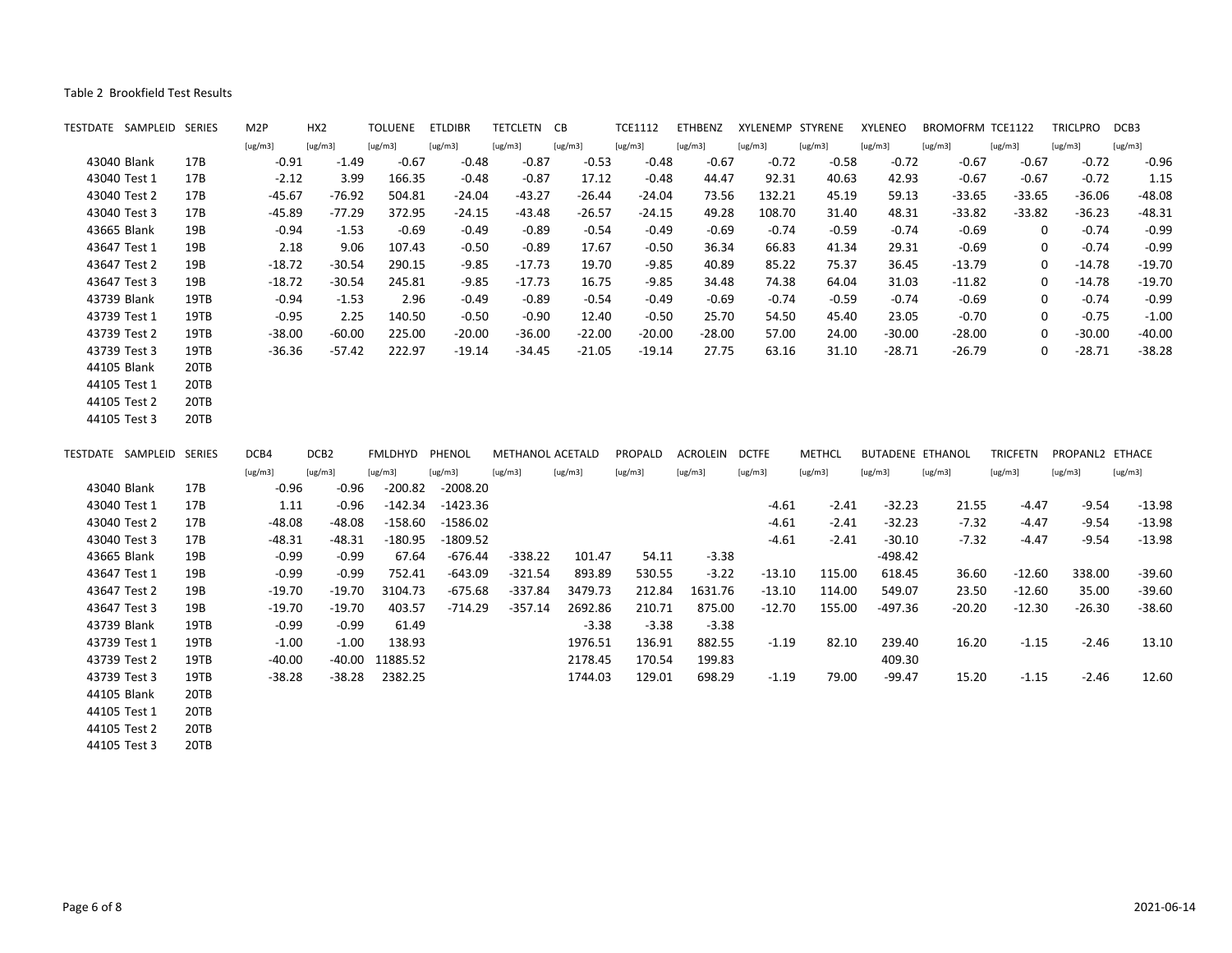| TESTDATE SAMPLEID SERIES     |              | TCE1122        | ETHT4    |                | TRIMBZ35 TRIMBZ24 | BENZCHLR TRICB24 |                | <b>CUMENE</b>   | DCB <sub>2</sub> | HXCLBUTD HEXANEN |         |
|------------------------------|--------------|----------------|----------|----------------|-------------------|------------------|----------------|-----------------|------------------|------------------|---------|
|                              |              | [ug/m3]        | [ug/m3]  | [ug/m3]        | [ug/m3]           | [ug/m3]          | [ug/m3]        | [ug/m3]         | [ug/m3]          | [ug/m3]          | [ug/m3] |
| 43040 Blank                  | 17B          |                |          |                |                   |                  |                |                 |                  |                  |         |
| 43040 Test 1                 | 17B          |                | $-9.54$  | $-9.53$        | $-9.53$           | $-10.10$         |                |                 | $-5.83$          | $-20.68$         | 41.07   |
| 43040 Test 2                 | 17B          |                | $-9.54$  | $-9.53$        | $-9.53$           | $-10.10$         |                |                 | $-2.33$          | $-20.68$         | 42.72   |
| 43040 Test 3                 | 17B          |                | $-9.54$  | $-9.53$        | $-9.53$           | $-10.10$         |                |                 | $-2.33$          | $-20.68$         | 36.02   |
| 43665 Blank                  | 19B          |                |          |                |                   |                  |                |                 |                  |                  |         |
| 43647 Test 1                 | 19B          | $-7.55$        | $-27.00$ | $-27.00$       | $-27.00$          | $-28.50$         | $-40.80$       | $-27.00$        |                  | $-58.70$         | 46.90   |
| 43647 Test 2                 | 19B          | $-7.55$        | $-27.00$ | $-27.00$       | $-27.00$          | $-28.50$         | $-40.80$       | $-27.00$        |                  | $-58.70$         | 52.60   |
| 43647 Test 3                 | 19B          | $-7.35$        | $-26.30$ | $-26.30$       | $-26.30$          | $-27.70$         | $-39.70$       | $-26.30$        |                  | $-57.10$         | 54.90   |
| 43739 Blank                  | 19TB         |                |          |                |                   |                  |                |                 |                  |                  |         |
| 43739 Test 1                 | 19TB         | $-0.69$        | $-2.46$  | $-2.45$        | 4.91              | $-2.59$          | $-3.71$        | $-2.46$         |                  | $-5.33$          | 75.10   |
| 43739 Test 2                 | 19TB         |                |          |                |                   |                  |                |                 |                  |                  |         |
| 43739 Test 3                 | 19TB         | $-0.69$        | $-2.46$  | $-2.45$        | 5.28              | $-2.59$          | $-3.71$        | $-2.46$         |                  | $-5.33$          | 84.80   |
| 44105 Blank                  | 20TB         |                |          |                |                   |                  |                |                 |                  |                  |         |
| 44105 Test 1                 | 20TB         |                |          |                |                   |                  |                |                 |                  |                  |         |
| 44105 Test 2                 | 20TB         |                |          |                |                   |                  |                |                 |                  |                  |         |
| 44105 Test 3                 | 20TB         |                |          |                |                   |                  |                |                 |                  |                  |         |
|                              |              |                |          |                |                   |                  |                |                 |                  |                  |         |
|                              |              |                |          |                |                   |                  |                |                 |                  |                  |         |
| TESTDATE SAMPLEID SERIES     |              | HEPTANE CYCHEX |          | TETHYFRN DXN14 |                   | <b>VNLBR</b>     | <b>PROPENE</b> | <b>IOSCTANE</b> |                  |                  |         |
|                              |              | [ug/m3]        | [ug/m3]  | [ug/m3]        | [ug/m3]           | [ug/m3]          | [ug/m3]        | [ug/m3]         |                  |                  |         |
| 43040 Blank                  | 17B          |                |          |                |                   |                  |                |                 |                  |                  |         |
| 43040 Test 1                 | 17B          | 33.98          | $-2.67$  | $-12.91$       | $-13.98$          | $-3.40$          | 1844.66        | $-3.63$         |                  |                  |         |
| 43040 Test 2                 | 17B          | 36.60          | $-2.67$  | 329.13         | $-13.98$          | $-3.40$          | 1825.24        | $-3.63$         |                  |                  |         |
| 43040 Test 3                 | 17B          | 34.08          | $-2.67$  | 1757.28        | $-13.98$          | $-3.40$          | 1766.99        | $-3.63$         |                  |                  |         |
| 43665 Blank                  | 19B          |                |          |                |                   |                  |                |                 |                  |                  |         |
| 43647 Test 1                 | 19B          | 24.00          | $-9.64$  | 18.00          | $-39.60$          | $-9.62$          | 1310.00        | $-10.30$        |                  |                  |         |
| 43647 Test 2                 | 19B          | 24.60          | $-9.64$  | 22.10          | $-39.60$          | $-9.62$          | 1390.00        | $-10.30$        |                  |                  |         |
| 43647 Test 3                 | 19B          | 31.40          | 8.94     | $-28.00$       | $-38.60$          | $-9.36$          | 1600.00        | $-10.00$        |                  |                  |         |
| 43739 Blank                  | 19TB         |                |          |                |                   |                  |                |                 |                  |                  |         |
| 43739 Test 1                 | 19TB         | 28.70          | 9.29     | 4.17           | $-3.60$           | 4.66             | 1380.00        | $-0.93$         |                  |                  |         |
| 43739 Test 2                 | 19TB         |                |          |                |                   |                  |                |                 |                  |                  |         |
| 43739 Test 3                 | 19TB         | 29.80          | 9.54     | 5.57           | 5.72              | 4.51             | 1350.00        | $-0.93$         |                  |                  |         |
| 44105 Blank                  | 20TB         |                |          |                |                   |                  |                |                 |                  |                  |         |
| 44105 Test 1                 | 20TB         |                |          |                |                   |                  |                |                 |                  |                  |         |
| 44105 Test 2<br>44105 Test 3 | 20TB<br>20TB |                |          |                |                   |                  |                |                 |                  |                  |         |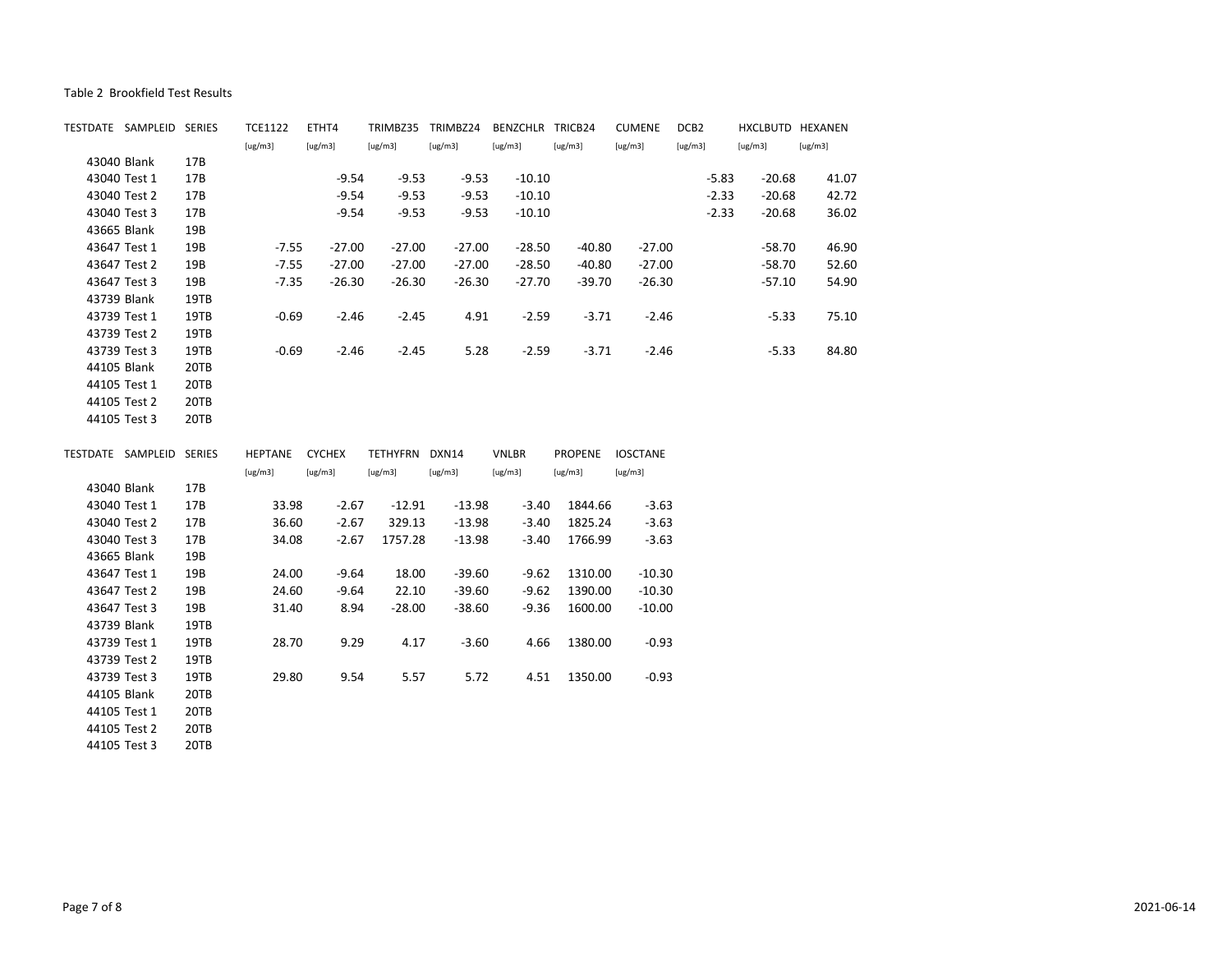| TESTDATE SAMPLEID SERIES |      |               | TCDF2378 TCDD2378 PCDF1 |                                                       | PCDF4          | PCDD1       |              | HXCDF14 HXCDF16 | HXCDF46     | HXCDF19  |              | HXCDD14 HXCDD16 HXCDD19 |                                                                                         |          | HPCDF146 HPCDF149                                                                                                                                                                                                              |
|--------------------------|------|---------------|-------------------------|-------------------------------------------------------|----------------|-------------|--------------|-----------------|-------------|----------|--------------|-------------------------|-----------------------------------------------------------------------------------------|----------|--------------------------------------------------------------------------------------------------------------------------------------------------------------------------------------------------------------------------------|
|                          |      |               |                         |                                                       |                |             |              |                 |             |          |              |                         |                                                                                         |          | [pg TEQ/m3@11 [pg TEQ/m3@11 [pg TEQ/m3@11 [pg TEQ/m3@11: [pg TEQ/m3@11 [pg TEQ/m3@11 [pg TEQ/m3@11 [pg TEQ/m3@11 [pg TEQ/m3@11 [pg TEQ/m3@11 [pg TEQ/m3@11 [pg TEQ/m3@11 [pg TEQ/m3@11] [pg TEQ/m3@11] [pg TEQ/m3@11] [pg TEQ/ |
| 43040 Blank              | 17B  | $-0.156$      | $-1.473$                | $-0.076$                                              | $-0.736$       | $-0.770$    | $-0.158$     | $-0.152$        | -0.170      | $-0.174$ | -0.183       | -0.165                  | $-0.158$                                                                                | $-0.012$ | -0.015                                                                                                                                                                                                                         |
| 43040 Test 1             | 17B  | 30.522        | 5.603                   | 1.055                                                 | 17.877         | 3.586       | 2.355        | 1.203           | 1.391       | 0.358    | 0.307        | 0.323                   | 0.624                                                                                   | 0.217    | 0.112                                                                                                                                                                                                                          |
| 43040 Test 2             | 17B  |               |                         |                                                       |                |             |              |                 |             |          |              |                         |                                                                                         |          |                                                                                                                                                                                                                                |
| 43040 Test 3             | 17B  | 23.526        | 4.385                   | 0.584                                                 | 8.325          | 1.028       | 0.564        | 0.299           | 0.308       | $-0.180$ | $-0.162$     | $-0.146$                | $-0.139$                                                                                | 0.034    | $-0.016$                                                                                                                                                                                                                       |
| 43665 Blank              | 19B  | 0.039         | $-0.367$                | $-0.024$                                              | $-0.106$       | $-0.116$    | $-0.023$     | $-0.014$        | $-0.015$    | 0.058    | $-0.019$     | 0.026                   | $-0.019$                                                                                | $-0.003$ | $-0.002$                                                                                                                                                                                                                       |
| 43647 Test 1             | 19B  | 5.643         | 1.793                   | 0.328                                                 | 3.736          | $-0.360$    | 0.207        | $-0.132$        | $-0.127$    | $-0.037$ | 0.034        | 0.049                   | $-0.025$                                                                                | 0.024    | $-0.003$                                                                                                                                                                                                                       |
| 43647 Test 2             | 19B  | 9.157         | 3.890                   | 0.681                                                 | 7.890          | 1.347       | 0.446        | 0.438           | 0.494       | 0.338    | 0.082        | 0.091                   | 0.124                                                                                   | 0.076    | 0.014                                                                                                                                                                                                                          |
| 43647 Test 3             | 19B  | 7.290         | 2.559                   | 0.384                                                 | 4.467          | 0.685       | 0.183        | 0.172           | 0.186       | 0.116    | 0.061        | $-0.071$                | $-0.055$                                                                                | 0.031    | 0.009                                                                                                                                                                                                                          |
| 43739 Blank              | 19TB |               |                         |                                                       |                |             |              |                 |             |          |              |                         |                                                                                         |          |                                                                                                                                                                                                                                |
| 43739 Test 1             | 19TB |               |                         |                                                       |                |             |              |                 |             |          |              |                         |                                                                                         |          |                                                                                                                                                                                                                                |
| 43739 Test 2             | 19TB |               |                         |                                                       |                |             |              |                 |             |          |              |                         |                                                                                         |          |                                                                                                                                                                                                                                |
| 43739 Test 3             | 19TB |               |                         |                                                       |                |             |              |                 |             |          |              |                         |                                                                                         |          |                                                                                                                                                                                                                                |
| 44105 Blank              | 20TB | $-0.119$      | $-1.512$                | $-0.027$                                              | $-0.254$       | $-0.985$    | $-0.064$     | $-0.062$        | $-0.069$    | $-0.078$ | $-0.131$     | $-0.117$                | $-0.126$                                                                                | $-0.010$ | $-0.012$                                                                                                                                                                                                                       |
| 44105 Test 1             | 20TB | 6.912         | $-1.311$                | 0.215                                                 | -2.467         | $-1.311$    | $-0.129$     | $-0.084$        | $-0.093$    | $-0.107$ | $-0.102$     | $-0.089$                | $-0.098$                                                                                | $-0.024$ | $-0.011$                                                                                                                                                                                                                       |
| 44105 Test 2             | 20TB | 5.991         | $-2.928$                | 0.176                                                 | 1.885          | $-1.644$    | $-0.101$     | 0.191           | $-0.135$    | $-0.124$ | $-0.119$     | $-0.104$                | $-0.115$                                                                                | 0.047    | $-0.012$                                                                                                                                                                                                                       |
| 44105 Test 3             | 20TB | 3.563         | $-1.781$                | $-0.123$                                              | $-1.011$       | $-1.372$    | 0.202        | 0.231           | $-0.113$    | $-0.130$ | $-0.185$     | $-0.164$                | $-0.178$                                                                                | $-0.026$ | $-0.020$                                                                                                                                                                                                                       |
| TESTDATE SAMPLEID SERIES |      | HPCDD146 OCDF |                         | <b>OCDD</b>                                           | <b>TCDF</b>    | PCDF        | <b>HXCDF</b> | <b>HPCDF</b>    | <b>TCDD</b> | PCDD     | <b>HXCDD</b> | <b>HPCDD</b>            | KM TEQwho                                                                               |          |                                                                                                                                                                                                                                |
|                          |      |               |                         | [pg TEQ/m3@11 [pg TEQ/m3@11 [pg TEQ/m3@11 [pg/m3@11%] |                | [pg/m3@11%] |              |                 |             |          |              |                         | [pg/m3@11%] [pg/m3@11%] [pg/m3@11%] [pg/m3@11%] [pg/m3@11%] [pg/m3@11%] [pg TEQ/m3@11%] |          |                                                                                                                                                                                                                                |
| 43040 Blank              | 17B  | $-0.016$      | 0.002                   | 0.009                                                 | $-1.562$       | $-1.495$    | $-1.629$     | $-1.361$        | $-1.473$    | $-1.539$ | $-1.673$     | $-1.562$                | 0.099                                                                                   |          |                                                                                                                                                                                                                                |
| 43040 Test 1             | 17B  | 0.078         | 0.073                   | 0.028                                                 | 1504.281       | 361.899     | 103.556      | 51.233          | 147.812     | 102.902  | 40.986       | 14.498                  | 65.711                                                                                  |          |                                                                                                                                                                                                                                |
| 43040 Test 2             | 17B  |               |                         |                                                       |                |             |              |                 |             |          |              |                         |                                                                                         |          |                                                                                                                                                                                                                                |
| 43040 Test 3             | 17B  | 0.022         | 0.002                   |                                                       | 0.005 1247.093 | 143.895     | 20.328       | 3.380           | 54.817      | 17.861   | 2.467        | 2.193                   | 39.137                                                                                  |          |                                                                                                                                                                                                                                |
| 43665 Blank              | 19B  | 0.007         | 0.001                   | 0.004                                                 | 0.394          | $-0.231$    | 0.577        | $-0.149$        | $-0.367$    | $-0.231$ | 0.260        | 0.712                   | 0.185                                                                                   |          |                                                                                                                                                                                                                                |
| 43647 Test 1             | 19B  | 0.018         | 0.001                   | 0.005                                                 | 740.118        | 78.583      | 5.503        | 2.356           | 25.843      | 4.290    | 1.566        | 1.846                   | 11.954                                                                                  |          |                                                                                                                                                                                                                                |
| 43647 Test 2             | 19B  | 0.038         | 0.003                   | 0.010                                                 | 1300.555       | 181.308     | 37.274       | 11.425          | 87.514      | 13.674   | 16.895       | 7.394                   | 25.118                                                                                  |          |                                                                                                                                                                                                                                |
| 43647 Test 3             | 19B  | 0.037         | 0.002                   | 0.007                                                 | 915.791        | 99.904      | 11.534       | 4.650           | 237.578     | 84.675   | 29.037       | 6.234                   | 16.229                                                                                  |          |                                                                                                                                                                                                                                |
| 43739 Blank              | 19TB |               |                         |                                                       |                |             |              |                 |             |          |              |                         |                                                                                         |          |                                                                                                                                                                                                                                |
| 43739 Test 1             | 19TB |               |                         |                                                       |                |             |              |                 |             |          |              |                         |                                                                                         |          |                                                                                                                                                                                                                                |
| 43739 Test 2             | 19TB |               |                         |                                                       |                |             |              |                 |             |          |              |                         |                                                                                         |          |                                                                                                                                                                                                                                |
| 43739 Test 3             | 19TB |               |                         |                                                       |                |             |              |                 |             |          |              |                         |                                                                                         |          |                                                                                                                                                                                                                                |
| 44105 Blank              | 20TB | $-0.016$      | 0.001                   | 0.004                                                 | $-1.192$       | 1.501       | $-0.779$     | $-1.237$        | $-1.512$    | $-0.985$ | $-1.306$     | $-1.581$                | 0.045                                                                                   |          |                                                                                                                                                                                                                                |
| 44105 Test 1             | 20TB | 0.039         | $-0.002$                | $-0.004$                                              | 875.640        | 56.672      | $-1.067$     | $-1.133$        | 18.091      | 7.712    | $-1.022$     | 8.956                   | 7.292                                                                                   |          |                                                                                                                                                                                                                                |
|                          |      |               |                         |                                                       |                |             |              |                 |             |          |              |                         |                                                                                         |          |                                                                                                                                                                                                                                |
| 44105 Test 2             | 20TB | 0.048         | $-0.002$                | 0.008                                                 | 648.649        | 26.126      | 5.698        | 4.707           | 15.631      | $-1.644$ | $-1.194$     | 4.797                   | 8.695                                                                                   |          |                                                                                                                                                                                                                                |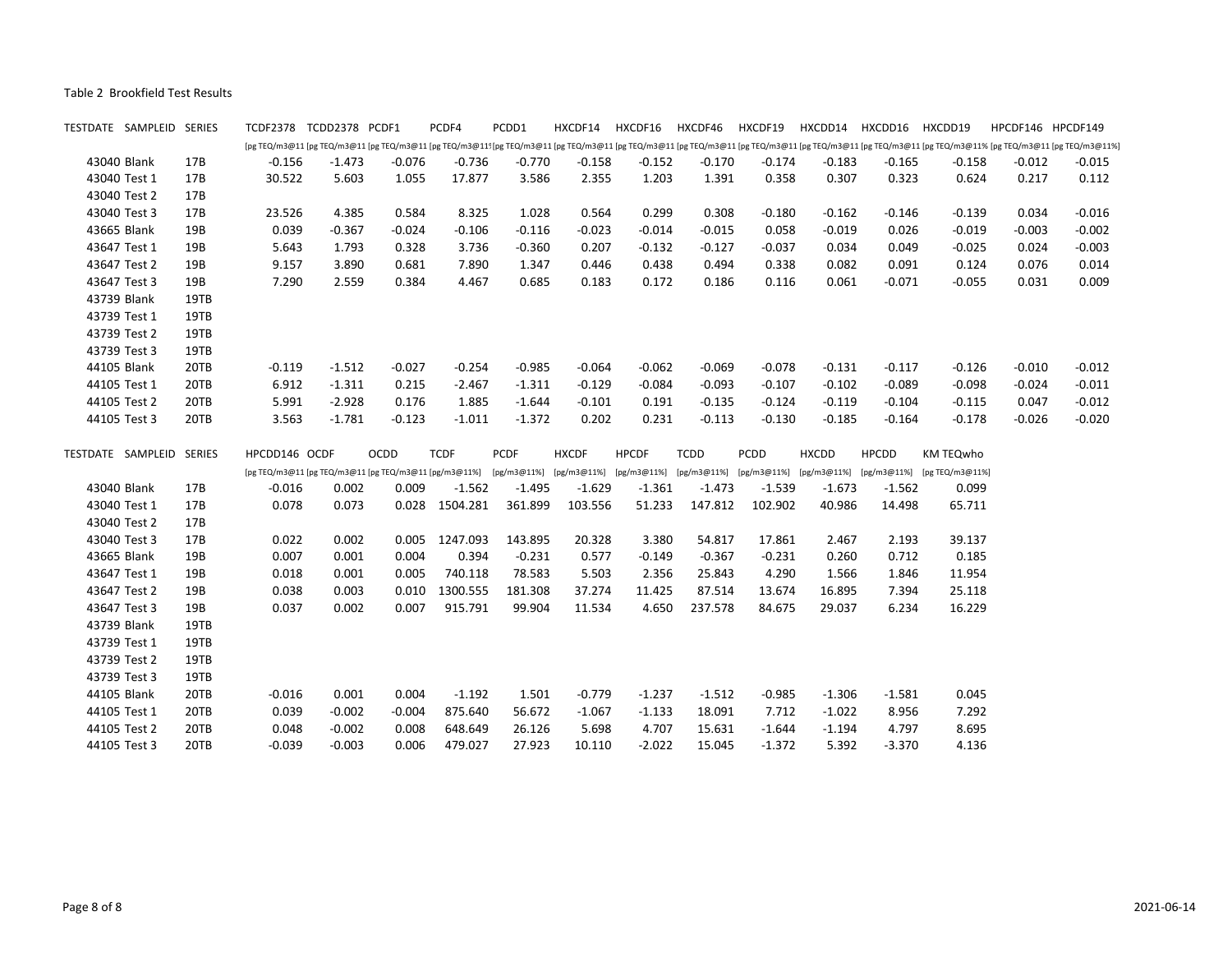|                |            |                             |        | Levene's Test for            |           |       |          |                              |                   |                         |           |
|----------------|------------|-----------------------------|--------|------------------------------|-----------|-------|----------|------------------------------|-------------------|-------------------------|-----------|
|                |            |                             |        | <b>Equality of Variances</b> |           |       |          | t-test for Equality of Means |                   |                         |           |
|                |            |                             |        |                              |           |       |          |                              |                   | 95% Confidence Interval |           |
|                |            |                             |        |                              |           |       | Sig. (2- | Mean                         | Std. Error        | of the Difference       |           |
|                |            |                             |        | Sig.                         |           | df    | tailed)  | Difference                   | <b>Difference</b> | Lower                   | Upper     |
|                | LnCO       | Equal variances assumed     | 1.173  | .340                         | $-18.112$ | 4     | .0001    | $-.3378$                     | .0187             | $-0.3896$               | $-2860$   |
| $\overline{2}$ | LnNOx      | Equal variances assumed     | .000   | .996                         | 12.587    | 4     | .0002    | .4847                        | .0385             | .3778                   | .5917     |
| 3              | LnNH4      | Equal variances assumed     | 1.405  | .302                         | 4.112     | 4     | .0147    | .5037                        | .1225             | .1636                   | .8437     |
| $\overline{4}$ | LnAs       | Equal variances not assumed | 10.578 | .031                         | $-4.295$  | 2.085 | .0466    | $-1.32769$                   | .30913            | $-2.60739$              | $-04799$  |
| 5              | LnCd       | Equal variances assumed     | 1.495  | .289                         | $-5.685$  | 4     | .0047    | $-0.9291$                    | .1634             | $-1.3829$               | $-.4753$  |
| 6              | LnCob      | Equal variances assumed     | 2.284  | .205                         | $-3.886$  | 4     | .0177    | $-7894$                      | .2031             | $-1.3533$               | $-.2255$  |
| $\overline{7}$ | LnFe       | Equal variances assumed     | .775   | .428                         | $-14.391$ | 4     | .0001    | $-0.9219$                    | .0641             | $-1.0997$               | $-.7440$  |
| 8              | LnMo       | Equal variances assumed     | .992   | .376                         | $-5.085$  | 4     | .0071    | $-0.7278$                    | .1431             | $-1.1252$               | $-.3304$  |
| 9              | LnSr       | Equal variances assumed     | 1.429  | .298                         | $-3.934$  | 4     | .0170    | $-1.0533$                    | .2677             | $-1.7967$               | $-.3100$  |
| 10             | LnTi       | Equal variances assumed     | 3.331  | .142                         | $-8.547$  | 4     | .0010    | $-.7320$                     | .0857             | $-0.9698$               | $-4942$   |
| 11             | LnBNZEPYRN | Equal variances assumed     | 4.615  | .121                         | $-3.517$  | 3     | .0390    | $-.2251$                     | .0640             | $-4288$                 | $-0.0214$ |
| 12             | LnXYLENEMP | Equal variances assumed     | .334   | .594                         | 3.033     | 4     | .0387    | .3805                        | .1254             | .0322                   | .7287     |
| 13             | LnXYLENEO  | Equal variances assumed     | .373   | .575                         | 3.823     | 4     | .0187    | .4360                        | .1140             | .1194                   | .7527     |
| 14             | LnHEXANEN  | Equal variances assumed     | .054   | .827                         | $-3.642$  | 4     | .0219    | $-.2541$                     | .0698             | $-4478$                 | $-0604$   |
| 15             | LnTCDF2378 | Equal variances assumed     | .117   | .755                         | 6.399     | 3     | .0077    | 1.3111                       | .2049             | .6590                   | 1.9633    |
| 16             | LnKMTEQwho | Equal variances assumed     | .000   | .985                         | 3.236     |       | .0480    | 1.0957                       | .3386             | .0180                   | 2.1733    |

**Independent Samples Test comparison of Baseline 2017 and Baseline 2019**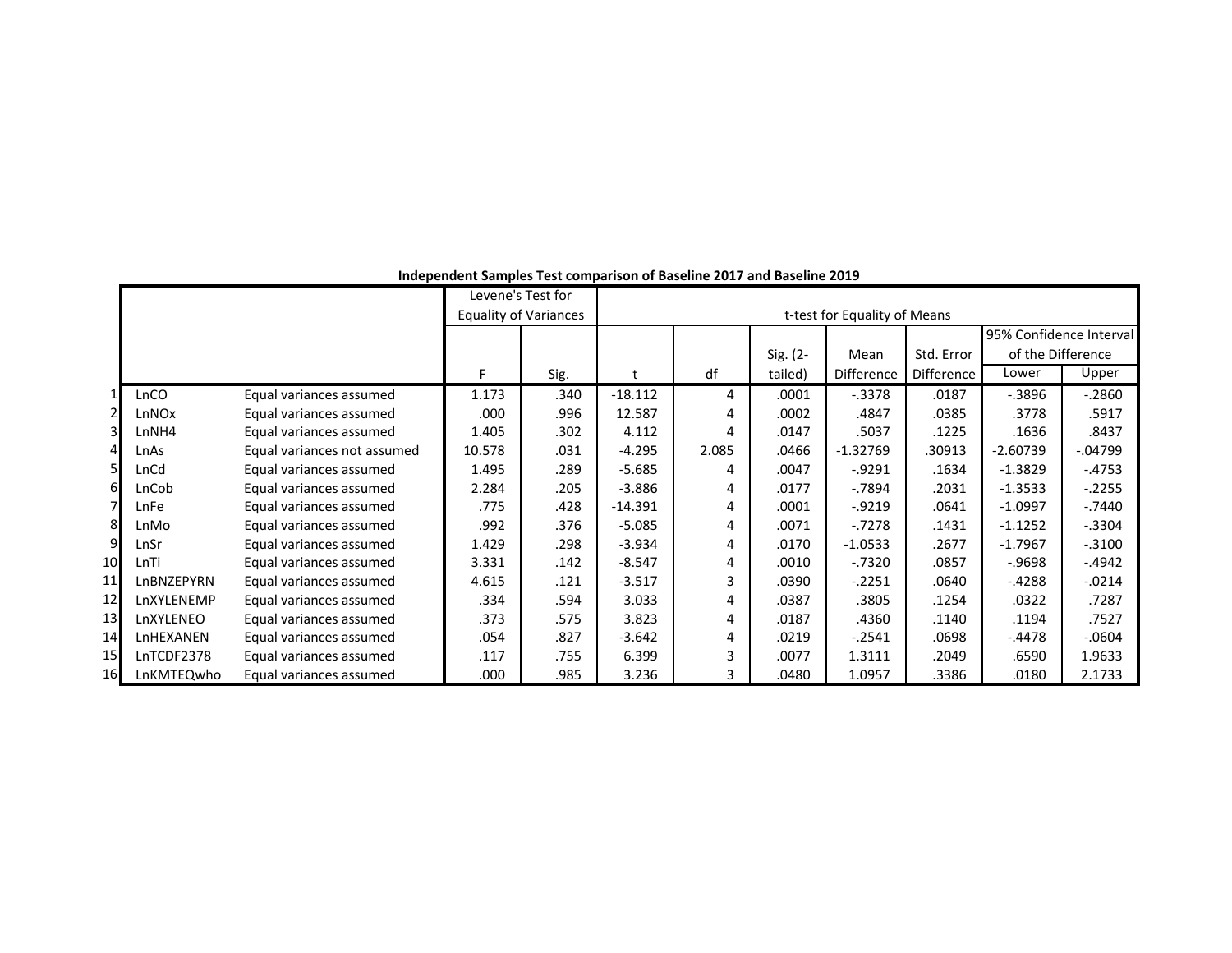|                 |            | $\mathsf{N}$ |        |           | Mean      |        | Std. Deviation | Std. Error Mean |        |        | Geometric Mean |
|-----------------|------------|--------------|--------|-----------|-----------|--------|----------------|-----------------|--------|--------|----------------|
|                 |            |              | Sample |           | Sample    |        | Sample         | Sample          |        |        | Sample         |
|                 |            | Base17       | Base19 | Base17    | Base19    | Base17 | Base19         | Base17          | Base19 | Base17 | Base19         |
| $1\vert$        | LnCO       | 3            | 3      | 5.3789    | 5.7167    | .01329 | .02945         | .00767          | .01700 | 216.8  | 303.9          |
| $\mathbf{2}$    | LnNOx      | 3            | 3      | 6.8748    | 6.3900    | .04600 | .04831         | .02656          | .02789 | 967.5  | 595.9          |
| 3 <sup>1</sup>  | LnNH4      | 3            | 3      | 2.2655    | 1.7618    | .19070 | .09296         | .11010          | .05367 | 9.64   | 5.82           |
| $\overline{4}$  | LnAs       | 3            | 3      | $-7233$   | .6044     | .52985 | .07704         | .30591          | .04448 | 0.49   | 1.83           |
| 51              | LnCd       | 3            | 3      | $-1.6291$ | $-0.6999$ | .26298 | .10476         | .15183          | .06048 | 0.20   | 0.50           |
| 6               | LnCob      | 3            | 3      | $-1.5765$ | $-7871$   | .33408 | .11024         | .19288          | .06365 | 0.21   | 0.46           |
|                 | LnFe       | 3            | 3      | 5.0095    | 5.9314    | .04921 | .09945         | .02841          | .05741 | 149.8  | 376.7          |
| 8 <sup>l</sup>  | LnMo       | 3            | 3      | 1.2344    | 1.9622    | .20475 | .13978         | .11821          | .08070 | 3.44   | 7.11           |
| 9               | LnSr       | 3            | 3      | 1.0724    | 2.1257    | .40184 | .23148         | .23200          | .13365 | 2.92   | 8.38           |
| 10              | LnTi       | 3            | 3      | 2.1627    | 2.8948    | .05813 | .13649         | .03356          | .07880 | 8.69   | 18.08          |
| 11              | LnBNZEPYRN | 2            | 3      | $-5762$   | $-0.3511$ | .10163 | .04700         | .07186          | .02714 | 0.56   | 0.70           |
| 12              | LnXYLENEMP | 3            | 3      | 4.6994    | 4.3189    | .17988 | .12183         | .10385          | .07034 | 109.9  | 75.11          |
| 13              | LnXYLENEO  | 3            | 3      | 3.9057    | 3.4697    | .16193 | .11313         | .09349          | .06532 | 49.68  | 32.13          |
| 14              | LnHEXANEN  | 3            | 3      | 3.6846    | 3.9387    | .08931 | .08144         | .05156          | .04702 | 39.83  | 51.35          |
| 15 <sub>l</sub> | LnTCDF2378 | 2            | 3      | 3.2883    | 1.9771    | .18409 | .24215         | .13017          | .13980 | 26.80  | 7.22           |
| 16              | LnKMTEQwho | 2            | 3      | 3.9262    | 2.8305    | .36643 | .37318         | .25910          | .21546 | 50.71  | 16.95          |

**Group Statistics comparison of Baseline 2017 and Baseline 2019**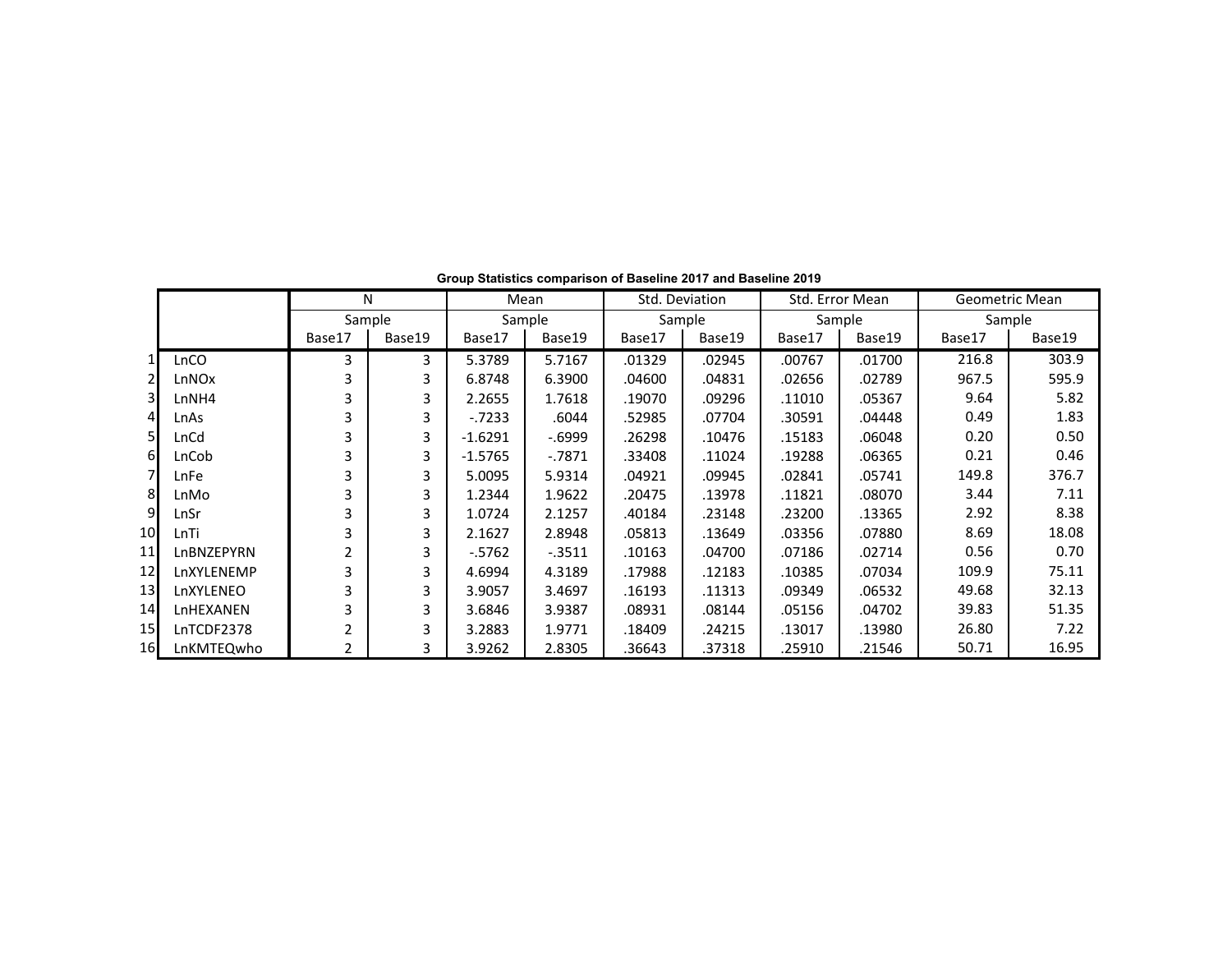|                     |                             |       | Levene's Test for            |           |       | pennem complex rest componing passing moder to me. He |                              |                   |                |                            |
|---------------------|-----------------------------|-------|------------------------------|-----------|-------|-------------------------------------------------------|------------------------------|-------------------|----------------|----------------------------|
|                     |                             |       | <b>Equality of Variances</b> |           |       |                                                       | t-test for Equality of Means |                   |                |                            |
|                     |                             |       |                              |           |       |                                                       | Mean                         | Std. Error        | the Difference | 95% Confidence Interval of |
|                     |                             | E     | Sig.                         |           | df    | Sig. (2-tailed)                                       | Difference                   | <b>Difference</b> | Lower          | Upper                      |
| LnCO                | Equal variances assumed     | 0.552 | 0.499                        | $-17.732$ | 4.00  | 0.000                                                 | $-0.162$                     | 0.009             | $-0.188$       | $-0.137$                   |
| 2 LnNO <sub>x</sub> | Equal variances assumed     | 1.300 | 0.318                        | 4.392     | 4.00  | 0.012                                                 | 0.218                        | 0.050             | 0.080          | 0.356                      |
| 3 LnSOx             | Equal variances assumed     | 1.414 | 0.300                        | 5.007     | 4.00  | 0.007                                                 | 0.520                        | 0.104             | 0.232          | 0.809                      |
| 4 LnHg              | Equal variances assumed     | .318  | .612                         | $-7.020$  |       | .006                                                  | -.48452                      | .06902            | $-.70418$      | $-0.26486$                 |
| 5 LnMo              | Equal variances not assumed | 7.492 | .072                         | $-4.423$  | 2.028 | .046                                                  | $-52474$                     | .11863            | $-1.02840$     | $-02107$                   |
| 6 LnSr              | Equal variances assumed     | 4.695 | .119                         | $-5.971$  |       | .009                                                  | $-1.79575$                   | .30076            | $-2.75289$     | $-0.83860$                 |
| 7 LnSn              | Equal variances assumed     | 2.962 | .184                         | 6.706     | 3     | .007                                                  | 1.40071                      | .20888            | .73596         | 2.06545                    |
| 8 LnTi              | Equal variances assumed     | 3.364 | .164                         | $-21.117$ | 3     | .000                                                  | $-1.48710$                   | .07042            | $-1.71121$     | $-1.26299$                 |
| 9 LnETHBENZ         | Equal variances assumed     | 4.660 | 0.120                        | 3.555     | 3.00  | 0.038                                                 | 0.712                        | 0.200             | 0.075          | 1.349                      |
| 10 LnXYLENEMP       | Equal variances assumed     | 1.300 | 0.318                        | 5.655     | 4.00  | 0.005                                                 | 0.637                        | 0.113             | 0.324          | 0.950                      |
| 11 LnHEXANEN        | Equal variances assumed     | 0.058 | 0.825                        | $-8.632$  | 3.00  | 0.003                                                 | $-0.695$                     | 0.081             | $-0.951$       | $-0.439$                   |
| 12 LnHEPTANE        | Equal variances assumed     | 1.672 | 0.287                        | 5.115     | 3.00  | 0.014                                                 | 0.176                        | 0.034             | 0.066          | 0.285                      |
| 13 LnPROPENE        | Equal variances assumed     | 0.745 | 0.452                        | 15.227    | 3.00  | 0.001                                                 | 0.283                        | 0.019             | 0.224          | 0.343                      |

**Independent Samples Test comparing Baseline 2017 vs LCF 2019**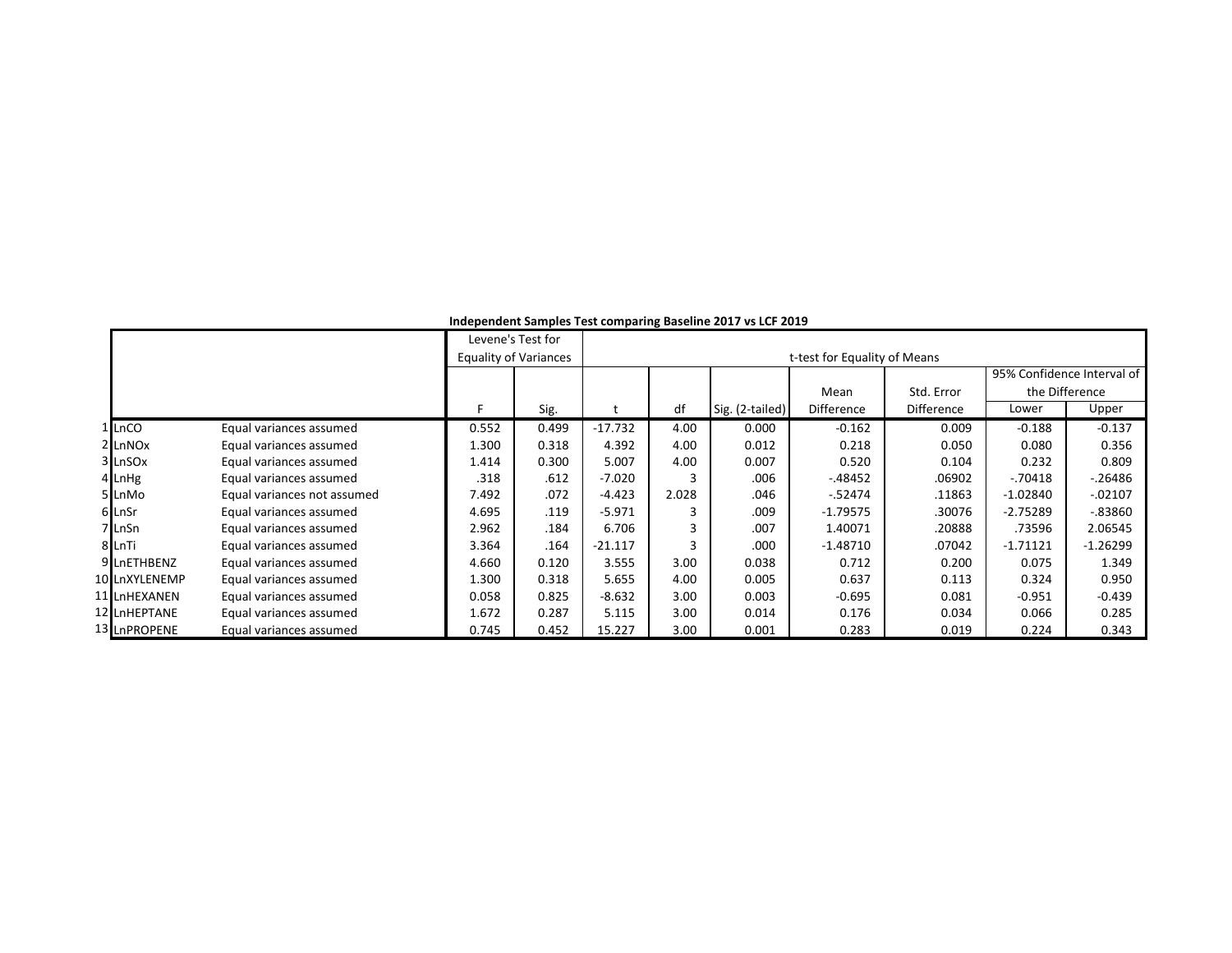|                    | N      |                | Mean   |        | Std. Deviation |        | Std. Error Mean |        |        | Geometric Mean |
|--------------------|--------|----------------|--------|--------|----------------|--------|-----------------|--------|--------|----------------|
|                    | Sample |                |        | Sample | Sample         |        |                 | Sample |        | Sample         |
|                    | Base17 | <b>LCF19</b>   | Base17 | LCF19  | Base17         | LCF19  | Base17          | LCF19  | Base17 | LCF19          |
| 1 LnCO             | 3      | 3              | 5.379  | 5.541  | 0.0133         | 0.0086 | 0.0077          | 0.0050 | 216.8  | 255.0          |
| 2LnNO <sub>x</sub> | 3      | 3              | 6.875  | 6.657  | 0.0460         | 0.0727 | 0.0266          | 0.0420 | 967.5  | 778.0          |
| 3 LnSOx            |        | 3              | 6.489  | 5.969  | 0.1558         | 0.0900 | 0.0900          | 0.0520 | 658.0  | 391.1          |
| 4 LnHg             |        | 2              | 1.3397 | 1.8242 | .08460         | .05325 | .04884          | .03766 | 3.818  | 6.198          |
| 5LnMo              | 3      | 2              | 1.2344 | 1.7591 | .20475         | .01409 | .11821          | .00997 | 3.436  | 5.807          |
| 6LnSr              |        |                | 1.0724 | 2.8681 | .40184         | .05178 | .23200          | .03662 | 2.922  | 17.604         |
| 7 LnSn             | 3      | 2              | 3.5657 | 2.1650 | .16707         | .31819 | .09646          | .22500 | 35.364 | 8.715          |
| 8 LnTi             | 3      | $\overline{2}$ | 2.1627 | 3.6498 | .05813         | .10533 | .03356          | .07448 | 8.695  | 38.468         |
| 9 LnETHBENZ        | 3      | $\mathfrak{p}$ | 3.997  | 3.285  | 0.2659         | 0.0543 | 0.1535          | 0.0384 | 54.4   | 26.7           |
| 10 LnXYLENEMP      | 3      | 3              | 4.699  | 4.062  | 0.1799         | 0.0756 | 0.1039          | 0.0436 | 109.9  | 58.1           |
| 11 LnHEXANEN       | 3      | 2              | 3.685  | 4.380  | 0.0893         | 0.0859 | 0.0516          | 0.0607 | 39.8   | 79.8           |
| 12 LnHEPTANE       | 3      | 2              | 3.552  | 3.376  | 0.0421         | 0.0266 | 0.0243          | 0.0188 | 34.9   | 29.2           |
| 13 LnPROPENE       | 3      |                | 7.502  | 7.219  | 0.0224         | 0.0155 | 0.0129          | 0.0110 | 1812   | 1365           |

**Group Statistics comparison of Baseline 2017 and LCF 2019**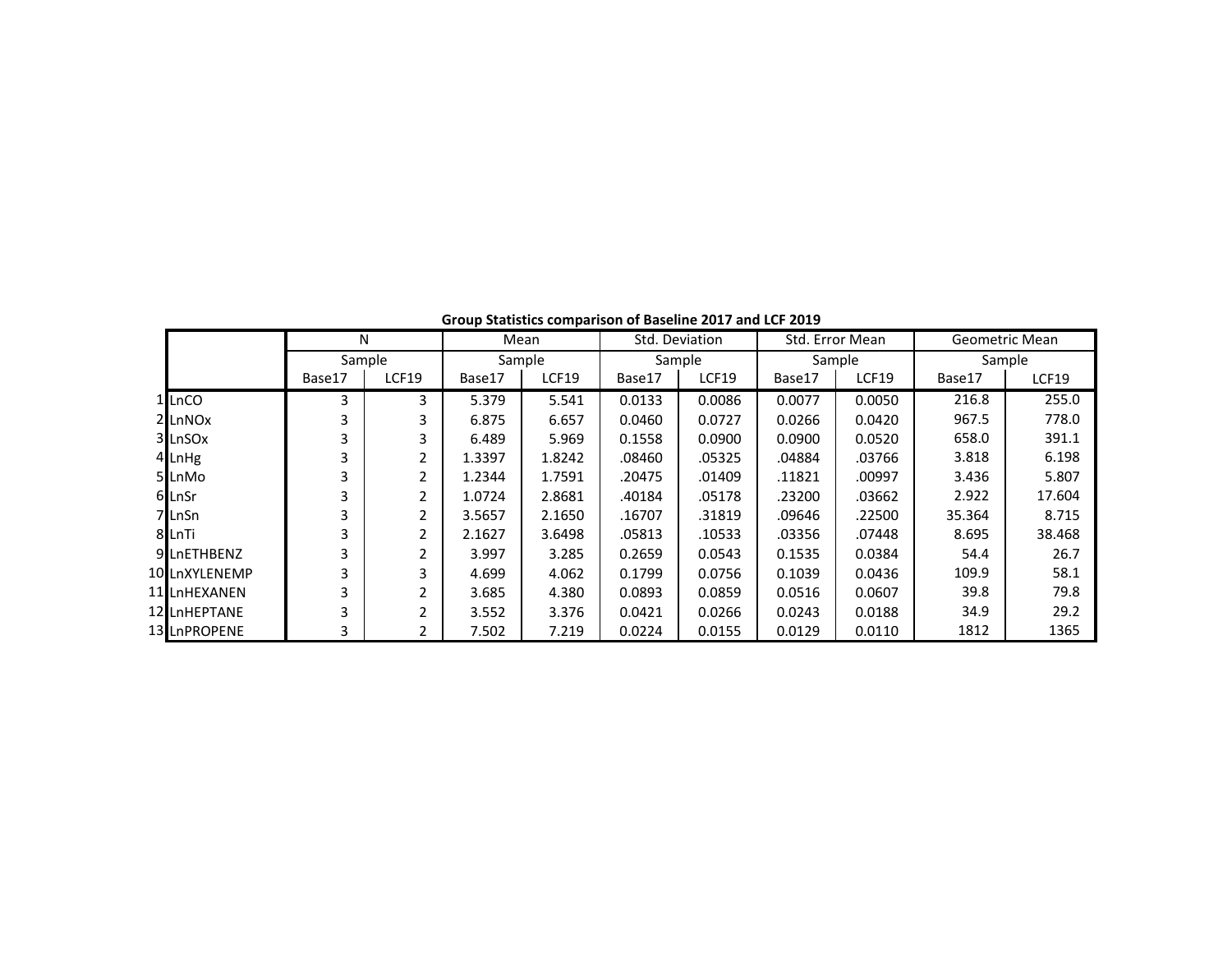|               |                             |                              |                   |         |      | <u>INGENCINGIN IVICANS TEST NESUNS COMPANSON DASCINIC ZUIT VS ECT ZUZU</u> |                              |                   |                |                            |
|---------------|-----------------------------|------------------------------|-------------------|---------|------|----------------------------------------------------------------------------|------------------------------|-------------------|----------------|----------------------------|
|               |                             |                              | Levene's Test for |         |      |                                                                            |                              |                   |                |                            |
|               |                             | <b>Equality of Variances</b> |                   |         |      |                                                                            | t-test for Equality of Means |                   |                |                            |
|               |                             |                              |                   |         |      |                                                                            |                              |                   |                | 95% Confidence Interval of |
|               |                             |                              |                   |         |      |                                                                            | Mean                         | Std. Error        | the Difference |                            |
|               |                             | F.                           | Sig.              |         | df   | Sig. (2-tailed)                                                            | Difference                   | <b>Difference</b> | Lower          | Upper                      |
| 1LnPM10       | Equal variances assumed     | 3.13                         | 0.152             | $-3.55$ | 4.00 | 0.024                                                                      | $-0.457$                     | 0.129             | $-0.814$       | $-0.100$                   |
| 2 LnBa        | Equal variances not assumed | 4.69                         | 0.096             | 5.90    | 2.06 | 0.026                                                                      | 0.567                        | 0.096             | 0.165          | 0.968                      |
| 3LnFe         | Equal variances not assumed | 5.13                         | 0.086             | $-4.77$ | 2.08 | 0.038                                                                      | $-0.973$                     | 0.204             | $-1.819$       | $-0.127$                   |
| 4 LnMo        | Equal variances assumed     | 0.38                         | 0.571             | $-4.65$ | 4.00 | 0.010                                                                      | $-0.705$                     | 0.152             | $-1.126$       | $-0.284$                   |
| 5 LnAg        | Equal variances assumed     | 3.50                         | 0.135             | 6.73    | 4.00 | 0.003                                                                      | 1.927                        | 0.286             | 1.132          | 2.721                      |
| 6 LnSr        | Equal variances assumed     | 1.81                         | 0.249             | $-4.82$ | 4.00 | 0.009                                                                      | $-1.262$                     | 0.262             | $-1.989$       | $-0.535$                   |
| 7 LnTi        | Equal variances assumed     | 5.02                         | 0.088             | $-3.91$ | 4.00 | 0.017                                                                      | $-0.602$                     | 0.154             | $-1.030$       | $-0.175$                   |
| 8 LnTRICBP    | Equal variances not assumed | 6.48                         | 0.084             | 22.74   | 2.16 | 0.001                                                                      | 0.735                        | 0.032             | 0.606          | 0.865                      |
| 9 LnTCDF2378  | Equal variances assumed     | 1.75                         | 0.277             | 5.85    | 3.00 | 0.010                                                                      | 1.624                        | 0.277             | 0.741          | 2.507                      |
| 10 LnTCDF     | Equal variances assumed     | 0.69                         | 0.466             | 3.18    | 3.00 | 0.050                                                                      | 0.748                        | 0.235             | $-0.001$       | 1.498                      |
| 11 LnPCDF     | Equal variances assumed     | 1.46                         | 0.314             | 4.02    | 3.00 | 0.028                                                                      | 1.887                        | 0.470             | 0.393          | 3.381                      |
| 12 LnKMTEQwho | Equal variances assumed     | 0.08                         | 0.798             | 5.95    | 3.00 | 0.009                                                                      | 2.070                        | 0.348             | 0.963          | 3.177                      |

**Independent Means Test Results comparison Baseline 2017 vs LCF 2020**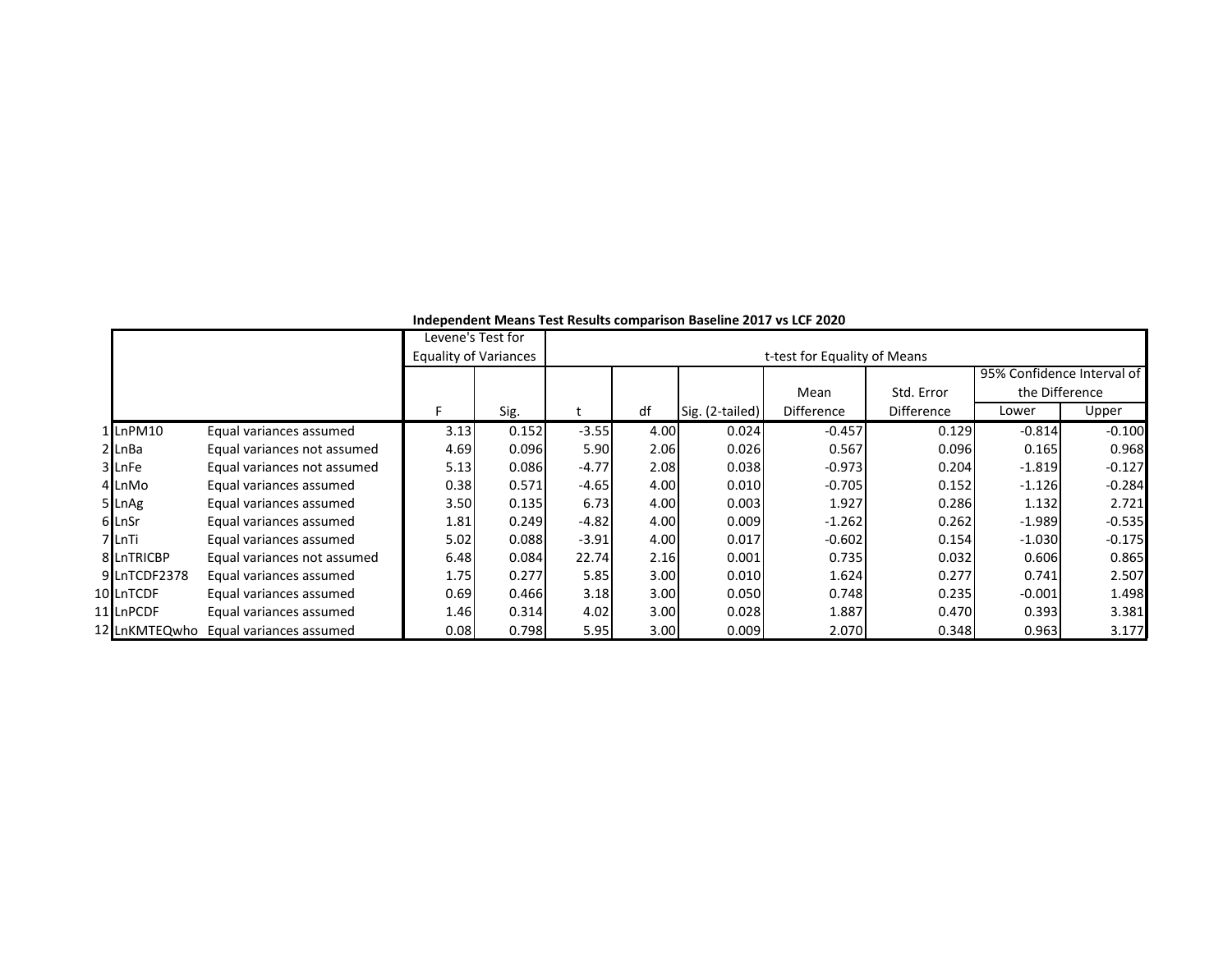|               | N      |                  | Mean   |                   | Std. Deviation |       | Std. Error Mean |        |        | Geometric Mean |
|---------------|--------|------------------|--------|-------------------|----------------|-------|-----------------|--------|--------|----------------|
|               | Sample |                  |        | Sample            | Sample         |       |                 | Sample |        | Sample         |
|               | Base17 | LCF20            | Base17 | LCF <sub>20</sub> | Base17         | LCF20 | Base17          | LCF20  | Base17 | LCF20          |
| 1LnPM10       | 3.0    | 3.0              | 2.899  | 3.356             | 0.206          | 0.084 | 0.119           | 0.049  | 18.1   | 28.7           |
| $2$ LnBa      | 3.0    | 3.0              | 3.081  | 2.514             | 0.020          | 0.165 | 0.012           | 0.095  | 21.8   | 12.4           |
| 3 LnFe        | 3.0    | 3.0              | 5.009  | 5.983             | 0.049          | 0.350 | 0.028           | 0.202  | 149.8  | 396.5          |
| 4 LnMo        | 3.0    | 3.0              | 1.234  | 1.939             | 0.205          | 0.165 | 0.118           | 0.095  | 3.4    | 7.0            |
| 5 LnAg        | 3.0    | 3.0              | 0.600  | $-1.327$          | 0.134          | 0.477 | 0.077           | 0.276  | 1.8    | 0.3            |
| 6 LnSr        | 3.0    | 3.0              | 1.072  | 2.334             | 0.402          | 0.210 | 0.232           | 0.121  | 2.9    | 10.3           |
| 7 LnTi        | 3.0    | 3.0 <sub>2</sub> | 2.163  | 2.765             | 0.058          | 0.260 | 0.034           | 0.150  | 8.7    | 15.9           |
| 8 LnTRICBP    | 2.0    | 3.0              | 1.670  | 0.934             | 0.009          | 0.055 | 0.006           | 0.032  | 5.3    | 2.5            |
| 9LnTCDF2378   | 2.0    | 3.0              | 3.288  | 1.665             | 0.184          | 0.349 | 0.130           | 0.201  | 26.8   | 5.3            |
| 10 LnTCDF     | 2.0    | 3.0              | 7.222  | 6.474             | 0.133          | 0.302 | 0.094           | 0.174  | 1370   | 648            |
| 11 LnPCDF     | 2.0    | 3.0              | 5.430  | 3.543             | 0.652          | 0.429 | 0.461           | 0.248  | 228.2  | 34.6           |
| 12 LnKMTEQwho | 2.0    | 3.0              | 3.926  | 1.856             | 0.366          | 0.388 | 0.259           | 0.224  | 50.7   | 6.4            |

**Group Statistics comparing Baseline 2017 vs LCF 2020**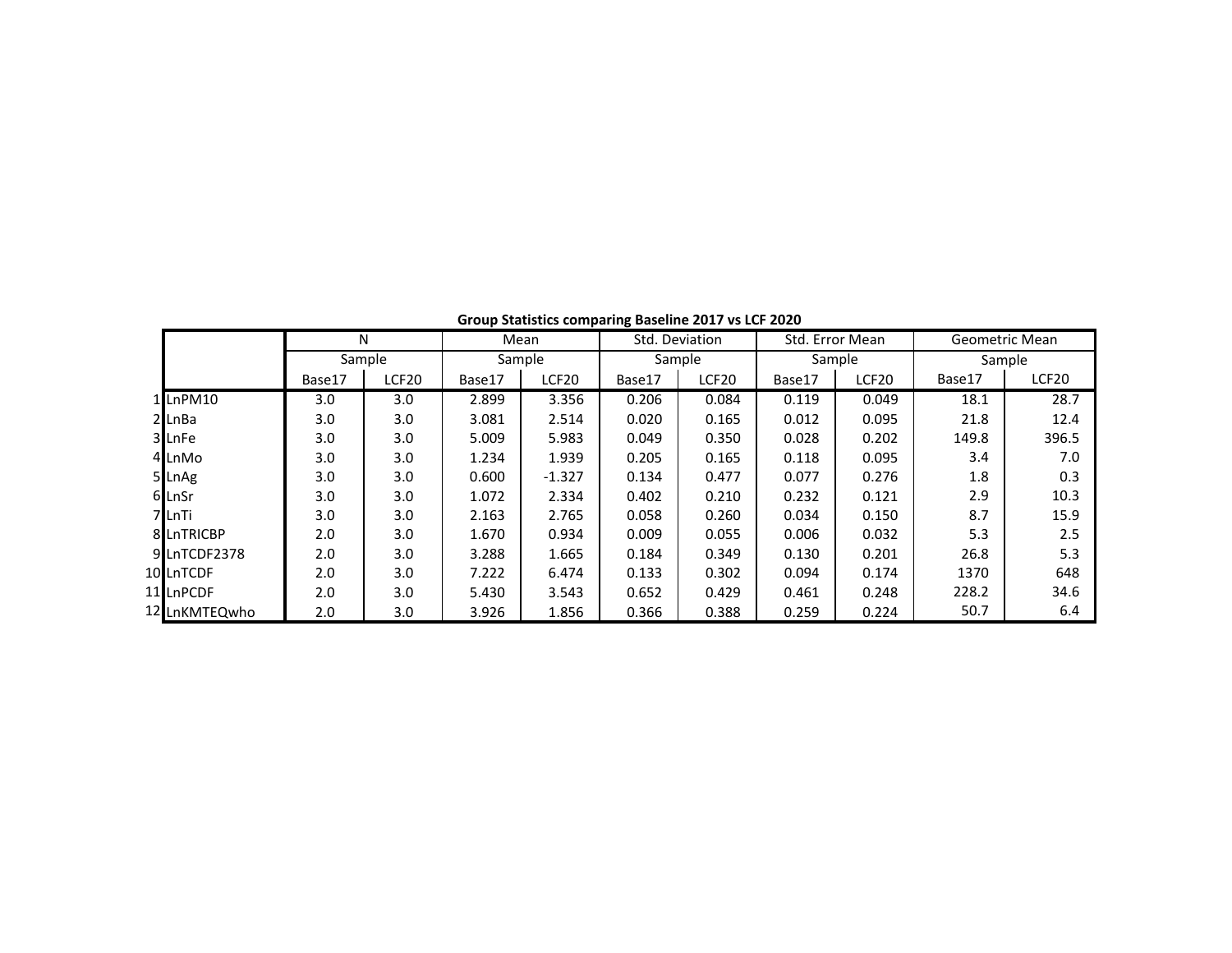|                |            |                             |       | Levene's Test for<br><b>Equality of Variances</b> | t-test for Equality of Means |      |                 |            |            |            |                                              |  |  |
|----------------|------------|-----------------------------|-------|---------------------------------------------------|------------------------------|------|-----------------|------------|------------|------------|----------------------------------------------|--|--|
|                |            |                             | F.    | Sig.                                              | t                            | df   | Sig. (2-tailed) | Mean       | Std. Error |            | 95% Confidence Interval of<br>the Difference |  |  |
|                |            |                             |       |                                                   |                              |      |                 | Difference | Difference | Lower      | Upper                                        |  |  |
|                | LnCO       | Equal variances assumed     | 2.182 | 0.214                                             | 9.916                        | 4.0  | 0.0006          | 0.1757     | 0.0177     | 0.1265     | 0.2248                                       |  |  |
| $\overline{2}$ | LnNOx      | Equal variances assumed     | 1.055 | 0.362                                             | $-5.293$                     | 4.0  | 0.0061          | $-0.2667$  | 0.0504     | $-0.4066$  | $-0.1268$                                    |  |  |
| 3              | LnSOx      | Equal variances assumed     | 2.250 | 0.208                                             | 4.002                        | 4.0  | 0.0161          | 0.4547     | 0.1136     | 0.1392     | 0.7702                                       |  |  |
| 4              | LnHg       | Equal variances not assumed | 48.90 | 0.01                                              | $-11.45$                     | 1.09 | 0.045           | $-0.44132$ | 0.03853    | $-0.84131$ | $-0.04132$                                   |  |  |
|                | LnAl       | Equal variances assumed     | 1.40  | 0.32                                              | $-3.01$                      | 3.00 | 0.057           | $-0.57767$ | 0.19185    | $-1.18822$ | 0.03289                                      |  |  |
| 6              | LnSb       | Equal variances assumed     | 0.13  | 0.74                                              | $-12.61$                     | 3.00 | 0.001           | $-0.18871$ | 0.01497    | $-0.23635$ | $-0.14107$                                   |  |  |
| $\overline{7}$ | LnAs       | Equal variances assumed     | 0.95  | 0.40                                              | 7.55                         | 3.00 | 0.005           | 0.48231    | 0.06387    | 0.27903    | 0.68559                                      |  |  |
| 8              | LnBe       | Equal variances assumed     | 0.13  | 0.74                                              | 41.12                        | 3.00 | 0.000           | 0.61552    | 0.01497    | 0.56788    | 0.66316                                      |  |  |
| 9              | LnB        | Equal variances assumed     | 2.23  | 0.23                                              | 6.18                         | 3.00 | 0.009           | 0.64207    | 0.10397    | 0.31119    | 0.97295                                      |  |  |
| 10             | LnCa       | Equal variances assumed     | 1.75  | 0.28                                              | $-3.62$                      | 3.00 | 0.036           | $-0.75773$ | 0.20907    | $-1.42308$ | $-0.09239$                                   |  |  |
| 11             | LnCd       | Equal variances assumed     | 3.95  | 0.14                                              | 9.00                         | 3.00 | 0.003           | 0.72771    | 0.08089    | 0.47028    | 0.98513                                      |  |  |
| 12             | LnCob      | Equal variances assumed     | 1.85  | 0.27                                              | 4.40                         | 3.00 | 0.022           | 0.39196    | 0.08911    | 0.10838    | 0.67554                                      |  |  |
| 13             | LnP        | Equal variances assumed     | 0.13  | 0.74                                              | 34.35                        | 3.00 | 0.000           | 0.51418    | 0.01497    | 0.46654    | 0.56182                                      |  |  |
| 14             | LnSe       | Equal variances assumed     | 1.72  | 0.28                                              | 6.16                         | 3.00 | 0.009           | 0.57670    | 0.09359    | 0.27886    | 0.87453                                      |  |  |
| 15             | LnSr       | Equal variances assumed     | 1.42  | 0.32                                              | $-4.25$                      | 3.00 | 0.024           | $-0.74241$ | 0.17468    | $-1.29833$ | $-0.18650$                                   |  |  |
| 16             | LnSn       | Equal variances assumed     | 0.86  | 0.42                                              | 7.10                         | 3.00 | 0.006           | 1.64282    | 0.23128    | 0.90678    | 2.37885                                      |  |  |
| 17             | LnTi       | Equal variances assumed     | 0.55  | 0.51                                              | $-6.52$                      | 3.00 | 0.007           | $-0.75507$ | 0.11589    | $-1.12389$ | $-0.38625$                                   |  |  |
| 18             | LnETHBENZ  | Equal variances assumed     | 0.816 | 0.433                                             | 4.642                        | 3.0  | 0.0188          | 0.3298     | 0.0711     | 0.1037     | 0.5559                                       |  |  |
| 19             | LnXYLENEMP | Equal variances assumed     | 0.468 | 0.532                                             | 3.100                        | 4.0  | 0.0362          | 0.2566     | 0.0828     | 0.0268     | 0.4864                                       |  |  |
| 20             | LnHEXANEN  | Equal variances assumed     | 0.000 | 0.993                                             | $-5.821$                     | 3.0  | 0.0101          | $-0.4408$  | 0.0757     | $-0.6818$  | $-0.1998$                                    |  |  |

**Independent Samples Test comparison Baseline 2019 vs LCF 2019**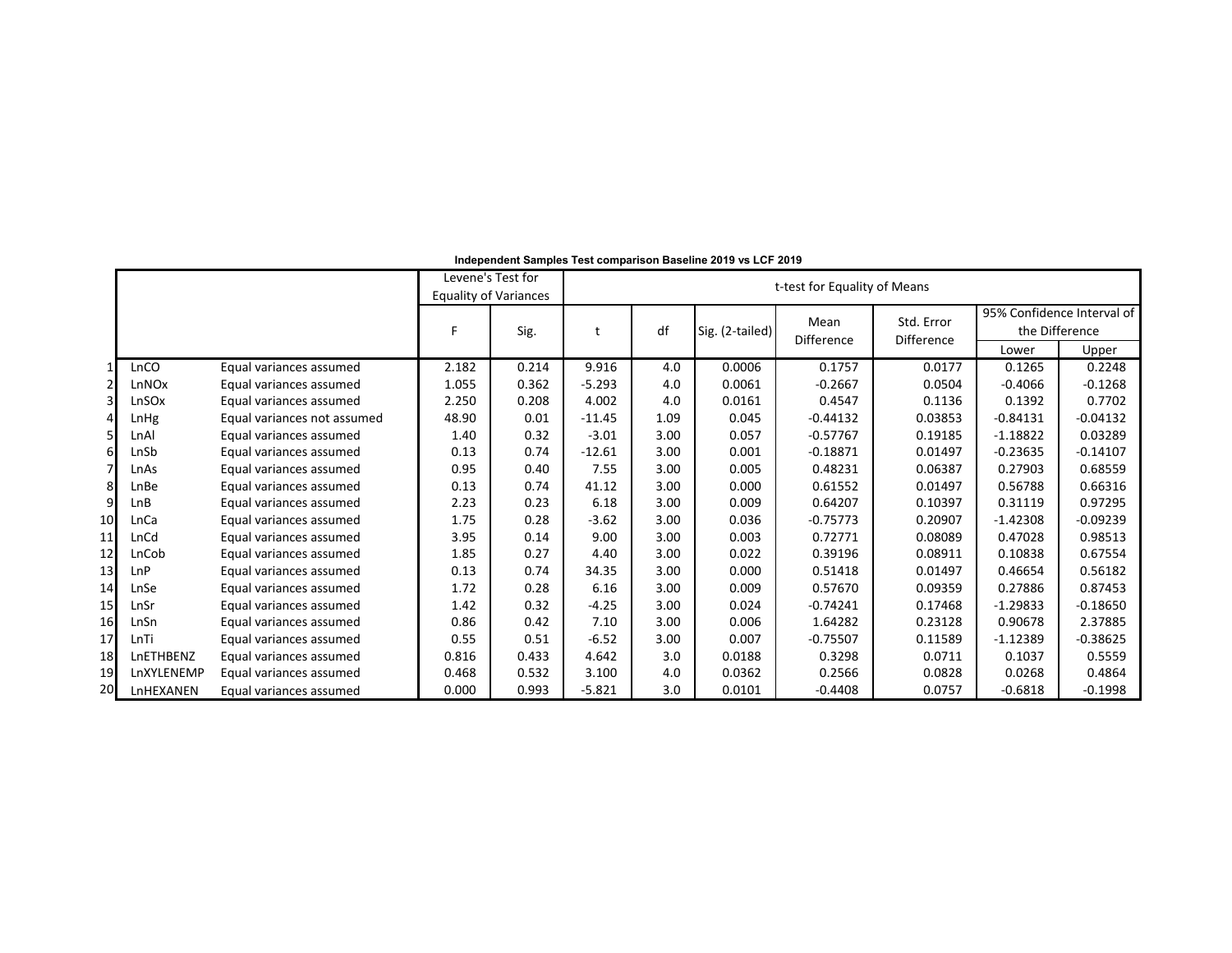|                |            |        | N              |          | Mean     | Std. Deviation |        | Std. Error Mean |        |        | Geometric Mean |
|----------------|------------|--------|----------------|----------|----------|----------------|--------|-----------------|--------|--------|----------------|
|                |            | Sample |                | Sample   |          | Sample         |        | Sample          |        |        | Sample         |
|                |            | Base19 | <b>LCF19</b>   | Base19   | LCF19    | Base19         | LCF19  | Base19          | LCF19  | Base19 | LCF19          |
| $\mathbf{1}$   | LnCO       | 3      | 3              | 5.717    | 5.541    | 0.0294         | 0.0086 | 0.0170          | 0.0050 | 303.9  | 255.0          |
| $\mathbf{2}$   | LnNOx      | 3      | 3              | 6.390    | 6.657    | 0.0483         | 0.0727 | 0.0279          | 0.0420 | 595.9  | 778.0          |
| 3 <sup>1</sup> | LnSOx      | 3      | 3              | 6.424    | 5.969    | 0.1750         | 0.0900 | 0.1010          | 0.0520 | 616.3  | 391.1          |
| $\overline{4}$ | LnHg       | 3      | 2              | 1.383    | 1.824    | 0.0141         | 0.0533 | 0.0082          | 0.0377 | 3.986  | 6.198          |
| 5 <sub>l</sub> | LnAl       | 3      | 2              | 6.073    | 6.651    | 0.2479         | 0.0980 | 0.1431          | 0.0693 | 433.9  | 773.2          |
| 6              | LnSb       | 3      | $\overline{2}$ | 0.701    | 0.890    | 0.0152         | 0.0185 | 0.0088          | 0.0131 | 2.017  | 2.436          |
| 7 <sup>1</sup> | LnAs       | 3      | 2              | 0.604    | 0.122    | 0.0770         | 0.0531 | 0.0445          | 0.0375 | 1.830  | 1.130          |
| 8              | LnBe       | 3      | 2              | $-1.058$ | $-1.674$ | 0.0152         | 0.0185 | 0.0088          | 0.0131 | 0.347  | 0.188          |
| $\overline{9}$ | LnB        | 3      | 2              | 4.082    | 3.440    | 0.1389         | 0.0185 | 0.0802          | 0.0131 | 59.245 | 31.175         |
| 10             | LnCa       | 3      | 2              | 8.583    | 9.341    | 0.2752         | 0.0768 | 0.1589          | 0.0543 | 5343   | 11398          |
| 11             | LnCd       | 3      | 2              | $-0.700$ | $-1.428$ | 0.1048         | 0.0401 | 0.0605          | 0.0283 | 0.497  | 0.240          |
| 12             | LnCob      | 3      | $\overline{2}$ | $-0.787$ | $-1.179$ | 0.1102         | 0.0654 | 0.0636          | 0.0463 | 0.455  | 0.308          |
| 13             | LnP        | 3      | 2              | 5.042    | 4.528    | 0.0152         | 0.0185 | 0.0088          | 0.0131 | 154.8  | 92.6           |
| 14             | LnSe       | 3      | 2              | 1.496    | 0.919    | 0.1245         | 0.0227 | 0.0719          | 0.0160 | 4.464  | 2.508          |
| 15             | LnSr       | 3      | 2              | 2.126    | 2.868    | 0.2315         | 0.0518 | 0.1336          | 0.0366 | 8.379  | 17.604         |
| 16             | LnSn       | 3      | 2              | 3.808    | 2.165    | 0.2137         | 0.3182 | 0.1234          | 0.2250 | 45.052 | 8.715          |
| 17             | LnTi       | 3      | 2              | 2.895    | 3.650    | 0.1365         | 0.1053 | 0.0788          | 0.0745 | 18.079 | 38.468         |
| 18             | LnETHBENZ  | 3      | 2              | 3.615    | 3.285    | 0.0873         | 0.0543 | 0.0504          | 0.0384 | 37.1   | 26.7           |
| 19             | LnXYLENEMP | 3      | 3              | 4.319    | 4.062    | 0.1218         | 0.0756 | 0.0703          | 0.0436 | 75.1   | 58.1           |
| 20             | LnHEXANEN  | 3      | 2              | 3.939    | 4.380    | 0.0814         | 0.0859 | 0.0470          | 0.0607 | 51.4   | 79.8           |

**Group Statistics comparison Baseline 2019 vs LCF 2019**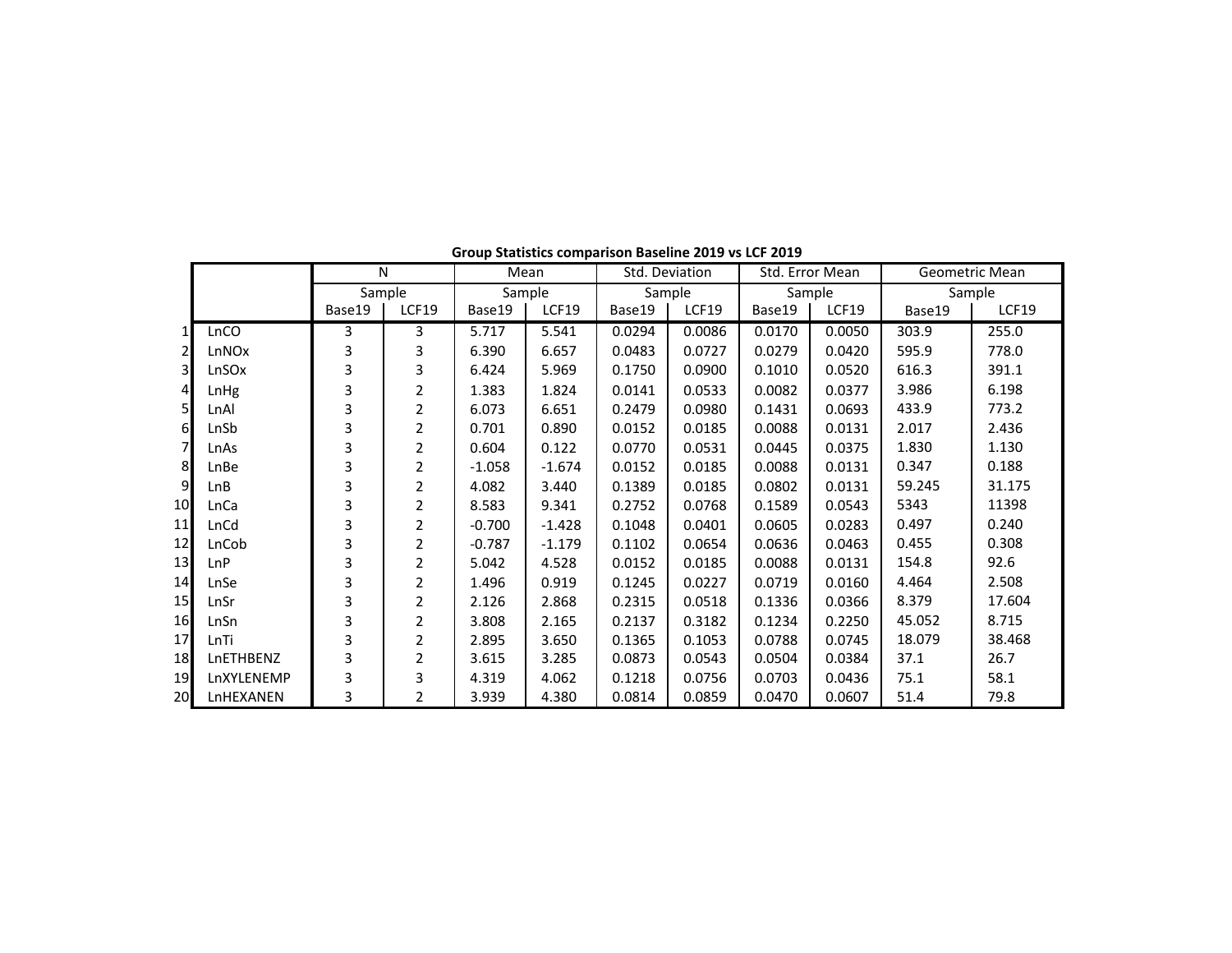|                |            |                             | Levene's Test for            |       |           |      |                 |                              |            |                |                            |  |
|----------------|------------|-----------------------------|------------------------------|-------|-----------|------|-----------------|------------------------------|------------|----------------|----------------------------|--|
|                |            |                             | <b>Equality of Variances</b> |       |           |      |                 | t-test for Equality of Means |            |                |                            |  |
|                |            |                             |                              |       |           |      |                 |                              |            |                | 95% Confidence Interval of |  |
|                |            |                             |                              |       |           |      |                 | Mean                         | Std. Error | the Difference |                            |  |
|                |            |                             | F                            | Sig.  | t         | df   | Sig. (2-tailed) | Difference                   | Difference | Lower          | Upper                      |  |
| 1              | LnHg       | Equal variances not assumed | 11.527                       | 0.027 | 4.672     | 2.01 | 0.0425          | 0.80583                      | 0.17248    | 0.06689        | 1.54478                    |  |
| $\overline{2}$ | LnSb       | Equal variances not assumed | 9.527                        | 0.037 | 11.190    | 2.01 | 0.0078          | 2.43100                      | 0.21724    | 1.49921        | 3.36279                    |  |
| 3              | LnAs       | Equal variances assumed     | 2.225                        | 0.210 | 7.180     | 4.00 | 0.0020          | 0.92049                      | 0.12821    | 0.56453        | 1.27645                    |  |
| 4              | LnBa       | Equal variances assumed     | 0.072                        | 0.802 | 6.052     | 4.00 | 0.0038          | 0.76044                      | 0.12565    | 0.41158        | 1.10930                    |  |
| 5              | LnBe       | Equal variances not assumed | 8.860                        | 0.041 | 12.103    | 2.07 | 0.0060          | 0.83699                      | 0.06915    | 0.54832        | 1.12566                    |  |
| 6              | LnB        | Equal variances assumed     | 0.101                        | 0.767 | $-5.733$  | 4.00 | 0.0046          | $-0.73925$                   | 0.12896    | $-1.09729$     | $-0.38121$                 |  |
| $\overline{7}$ | LnBI       | Equal variances not assumed | 8.860                        | 0.041 | 16.457    | 2.07 | 0.0032          | 1.13809                      | 0.06915    | 0.84943        | 1.42676                    |  |
| 8              | LnCd       | Equal variances assumed     | 2.347                        | 0.200 | 3.118     | 4.00 | 0.0356          | 0.83100                      | 0.26649    | 0.09109        | 1.57090                    |  |
| 9              | LnMg       | Equal variances assumed     | 0.126                        | 0.741 | $-3.811$  | 4.00 | 0.0189          | $-0.64162$                   | 0.16836    | $-1.10906$     | $-0.17418$                 |  |
| 10             | LnP        | Equal variances not assumed | 8.860                        | 0.041 | 11.972    | 2.07 | 0.0061          | 0.82794                      | 0.06915    | 0.53927        | 1.11661                    |  |
| 11             | LnSe       | Equal variances assumed     | 1.653                        | 0.268 | 12.433    | 4.00 | 0.0002          | 0.94155                      | 0.07573    | 0.73129        | 1.15180                    |  |
| 12             | LnAg       | Equal variances assumed     | 0.284                        | 0.622 | 3.713     | 4.00 | 0.0206          | 1.66727                      | 0.44905    | 0.42052        | 2.91402                    |  |
| 13             | LnNa       | Equal variances assumed     | 2.859                        | 0.166 | $-12.088$ | 4.00 | 0.0003          | $-1.58052$                   | 0.13075    | $-1.94353$     | $-1.21751$                 |  |
| 14             | LnTe       | Equal variances not assumed | 8.860                        | 0.041 | $-4.587$  | 2.07 | 0.0418          | $-0.31719$                   | 0.06915    | $-0.60586$     | $-0.02853$                 |  |
| 15             | LnSn       | Equal variances assumed     | 0.008                        | 0.934 | 2.998     | 4.00 | 0.0400          | 0.51111                      | 0.17051    | 0.03771        | 0.98451                    |  |
| 16             | LnZn       | Equal variances assumed     | 0.206                        | 0.673 | 3.221     | 4.00 | 0.0323          | 1.12587                      | 0.34957    | 0.15529        | 2.09644                    |  |
| 17             | LnHXCBP    | Equal variances assumed     | 2.890                        | 0.164 | 3.083     | 4.00 | 0.0368          | 1.03344                      | 0.33519    | 0.10281        | 1.96408                    |  |
| 18             | LnNONACBP  | Equal variances assumed     | 0.195                        | 0.689 | $-6.361$  | 3.00 | 0.0079          | $-1.54081$                   | 0.24223    | $-2.31170$     | $-0.76993$                 |  |
| 19             | LnDECBP    | Equal variances not assumed | 7.163                        | 0.075 | $-41.135$ | 2.03 | 0.0005          | $-2.38855$                   | 0.05807    | $-2.63448$     | $-2.14261$                 |  |
| 20             | LnNAPHLENE | Equal variances assumed     | 0.100                        | 0.768 | $-15.232$ | 4.00 | 0.0001          | $-1.10803$                   | 0.07274    | $-1.30999$     | $-0.90606$                 |  |
| 21             | LnACENPHLN | Equal variances assumed     | 3.411                        | 0.138 | $-4.290$  | 4.00 | 0.0127          | $-0.50391$                   | 0.11745    | $-0.83002$     | $-0.17781$                 |  |
| 22             | LnACENATHN | Equal variances not assumed | 5.154                        | 0.086 | 3.654     | 2.59 | 0.0451          | 0.59597                      | 0.16309    | 0.02696        | 1.16498                    |  |
| 23             | LnPHENATHN | Equal variances assumed     | 0.440                        | 0.543 | 3.852     | 4.00 | 0.0183          | 0.25651                      | 0.06659    | 0.07162        | 0.44140                    |  |
| 24             | LnBENZANTH | Equal variances assumed     | 0.303                        | 0.611 | $-9.570$  | 4.00 | 0.0007          | $-0.45462$                   | 0.04750    | $-0.58651$     | $-0.32272$                 |  |
| 25             | LnBNZAPYRN | Equal variances assumed     | 0.024                        | 0.885 | 4.725     | 4.00 | 0.0091          | 0.96694                      | 0.20466    | 0.39872        | 1.53517                    |  |
| 26             | LnINDEPYRN | Equal variances not assumed | 8.349                        | 0.045 | 25.505    | 2.15 | 0.0010          | 0.69282                      | 0.02716    | 0.58338        | 0.80226                    |  |
| 27             | LnMTLNAPH1 | Equal variances assumed     | 0.001                        | 0.981 | $-8.051$  | 4.00 | 0.0013          | $-0.53864$                   | 0.06691    | $-0.72440$     | $-0.35287$                 |  |
| 28             | LnPCDF     | Equal variances assumed     | 0.007                        | 0.938 | 3.361     | 4.00 | 0.0283          | 1.17963                      | 0.35094    | 0.20526        | 2.15399                    |  |
| 29             | LnKMTEQwho | Equal variances assumed     | 0.042                        | 0.847 | 3.133     | 4.00 | 0.0351          | 0.97404                      | 0.31090    | 0.11084        | 1.83724                    |  |

#### **Independent Samples Test comparing Baseline 2019 vs LCF 2020**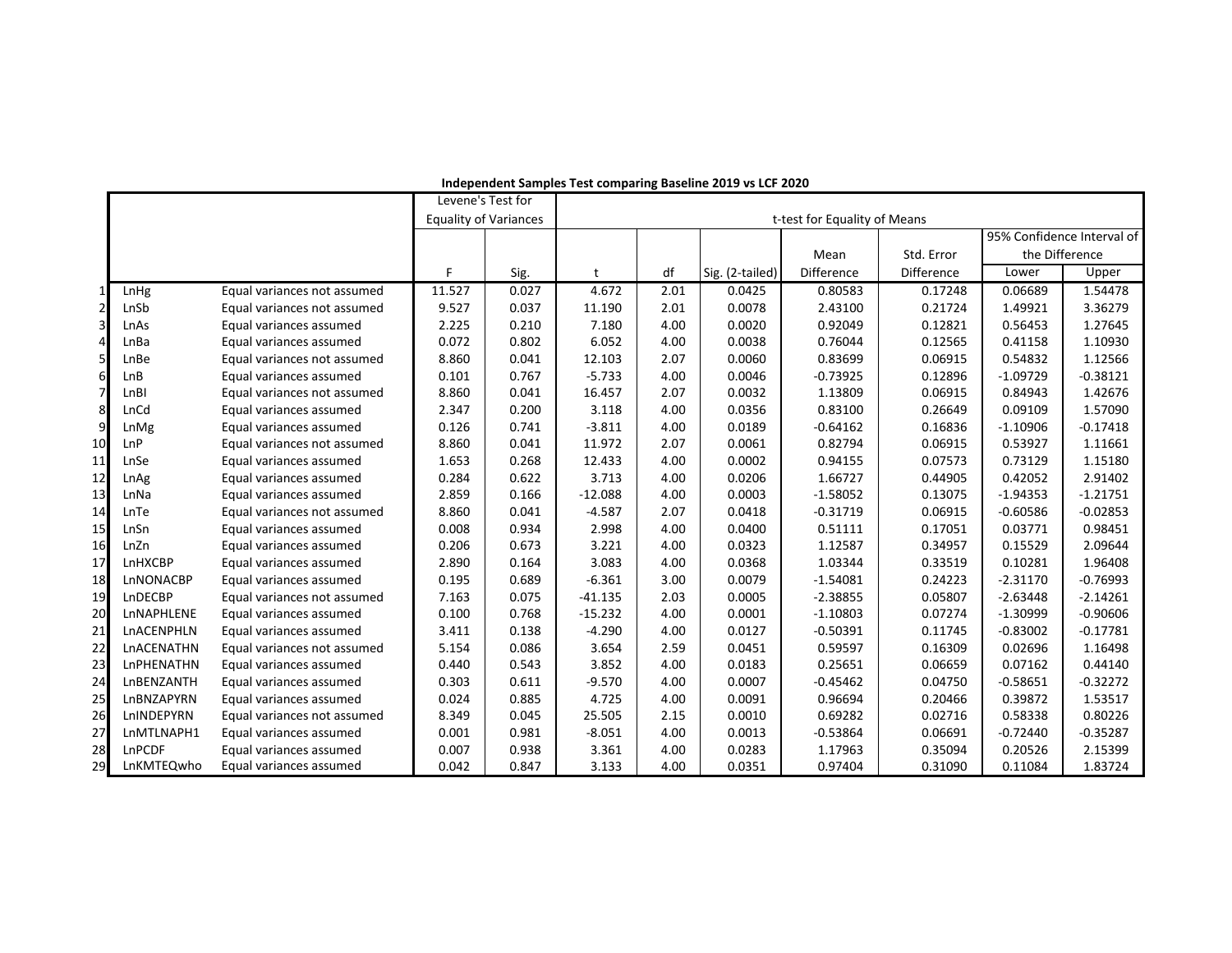|                  |            | N              |       | Mean      |           | Std. Deviation |        | Std. Error Mean |        | Geometric Mean |        |  |
|------------------|------------|----------------|-------|-----------|-----------|----------------|--------|-----------------|--------|----------------|--------|--|
|                  |            | Sample         |       |           | Sample    | Sample         |        | Sample          |        | Sample         |        |  |
|                  |            |                |       |           |           |                |        |                 |        |                |        |  |
|                  |            | Base19         | LCF20 | Base19    | LCF20     | Base19         | LCF20  | Base19          | LCF20  | Base19         | LCF20  |  |
| 1                | LnHg       | 3              | 3     | 1.3829    | .5770     | .01412         | .29840 | .00815          | .17228 | 4.0            | 1.8    |  |
| $\overline{2}$   | LnSb       | 3              | 3     | .7015     | $-1.7295$ | .01523         | .37597 | .00879          | .21706 | 2.0            | 0.2    |  |
| $\overline{3}$   | LnAs       | 3              | 3     | .6044     | $-0.3161$ | .07704         | .20827 | .04448          | .12025 | $1.8\,$        | 0.7    |  |
| $\overline{4}$   | LnBa       | 3              | 3     | 3.2747    | 2.5143    | .14188         | .16502 | .08191          | .09528 | 26.4           | 12.4   |  |
| 5 <sub>l</sub>   | LnBe       | 3              | 3     | $-1.0583$ | $-1.8953$ | .01523         | .11881 | .00879          | .06859 | 0.35           | 0.15   |  |
| $6 \overline{6}$ | LnB        | 3              | 3     | 4.0817    | 4.8209    | .13888         | .17494 | .08018          | .10100 | 59.2           | 124.1  |  |
| $\overline{7}$   | LnBI       | 3              | 3     | .0313     | $-1.1068$ | .01523         | .11881 | .00879          | .06859 | 1.0            | 0.3    |  |
| 8                | LnCd       | 3              | 3     | $-0.6999$ | $-1.5309$ | .10476         | .44954 | .06048          | .25954 | 0.5            | 0.2    |  |
| $\mathbf{9}$     | LnMg       | 3              | 3     | 5.0878    | 5.7294    | .23306         | .17526 | .13456          | .10119 | 162            | 308    |  |
| 10               | LnP        | 3              | 3     | 5.0419    | 4.2140    | .01523         | .11881 | .00879          | .06859 | 154.8          | 67.6   |  |
| 11               | LnSe       | 3              | 3     | 1.4960    | .5545     | .12453         | .04118 | .07190          | .02378 | 4.5            | 1.7    |  |
| 12               | LnAg       | 3              | 3     | .3407     | $-1.3266$ | .61405         | .47736 | .35452          | .27560 | 1.41           | 0.27   |  |
| 13               | LnNa       | 3              | 3     | 5.7614    | 7.3419    | .04856         | .22119 | .02803          | .12771 | 317.8          | 1543.7 |  |
| 14               | LnTe       | 3              | 3     | $-0.1975$ | .1197     | .01523         | .11881 | .00879          | .06859 | 0.8            | 1.1    |  |
| 15               | LnSn       | 3              | 3     | 3.8078    | 3.2967    | .21368         | .20385 | .12337          | .11769 | 45.1           | 27.0   |  |
| 16               | LnZn       | 3              | 3     | 3.6867    | 2.5609    | .48109         | .36764 | .27776          | .21226 | 39.9           | 12.9   |  |
| 17               | LnHXCBP    | 3              | 3     | $-0.4964$ | $-1.5298$ | .57252         | .09629 | .33055          | .05559 | 0.6            | 0.2    |  |
| 18               | LnNONACBP  | $\overline{2}$ | 3     | $-5.7234$ | $-4.1826$ | .30368         | .24394 | .21473          | .14084 | 0.003          | 0.015  |  |
| 19               | LnDECBP    | $\overline{2}$ | 3     | $-5.1751$ | $-2.7866$ | .00750         | .10015 | .00531          | .05782 | 0.006          | 0.062  |  |
| 20               | LnNAPHLENE | 3              | 3     | 4.0212    | 5.1292    | .08066         | .09679 | .04657          | .05588 | 55.8           | 168.9  |  |
| 21               | LnACENPHLN | 3              | 3     | .6971     | 1.2010    | .19785         | .04735 | .11423          | .02734 | 2.0            | 3.3    |  |
| 22               | LnACENATHN | 3              | 3     | $-1.3018$ | $-1.8978$ | .10213         | .26337 | .05896          | .15205 | 0.27           | 0.15   |  |
| 23               | LnPHENATHN | 3              | 3     | 2.3867    | 2.1302    | .09164         | .07005 | .05291          | .04044 | 10.9           | 8.4    |  |
| 24               | LnBENZANTH | 3              | 3     | $-2.0398$ | $-1.5852$ | .06905         | .04475 | .03987          | .02584 | 0.130          | 0.205  |  |
| 25               | LnBNZAPYRN | 3              | 3     | $-2.4708$ | $-3.4377$ | .27057         | .22902 | .15621          | .13223 | 0.085          | 0.032  |  |
| 26               | LnINDEPYRN | 3              | 3     | $-3.4610$ | $-4.1539$ | .00893         | .04620 | .00515          | .02667 | 0.031          | 0.016  |  |
| 27               | LnMTLNAPH1 | 3              | 3     | 2.1585    | 2.6971    | .08088         | .08299 | .04670          | .04792 | 8.7            | 14.8   |  |
| 28               | LnPCDF     | 3              | 3     | 4.7229    | 3.5432    | .43046         | .42916 | .24853          | .24777 | 112.5          | 34.6   |  |
| 29               | LnKMTEQwho | 3              | 3     | 2.8305    | 1.8565    | .37318         | .38822 | .21546          | .22414 | 17.0           | 6.4    |  |

**Group Statistics comparison Baseline 2019 vs LCF 2020**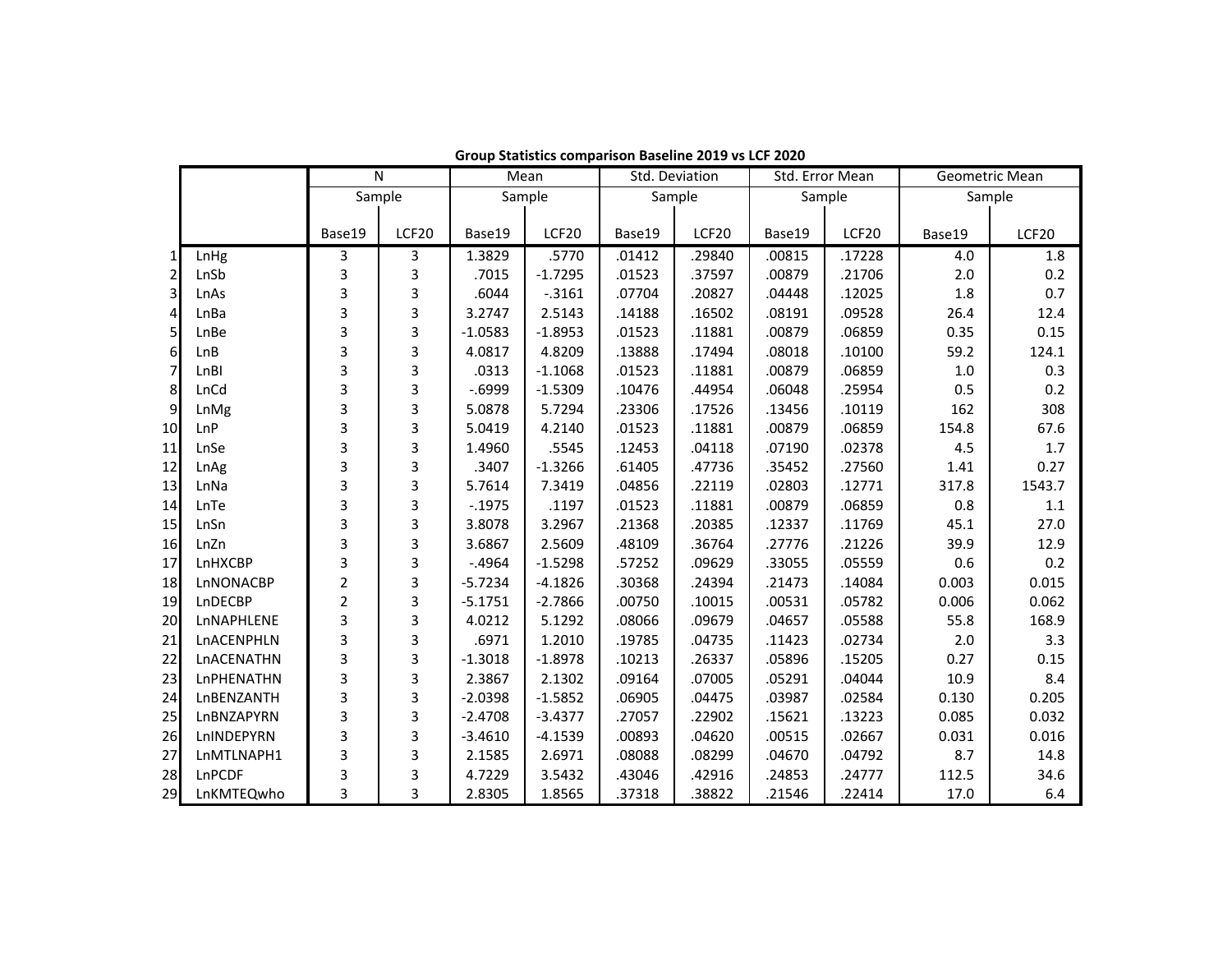|    |            |                             |       | Levene's Test for Equality of Variances |           | t-test for Equality of Means |                 |                 |            |            |                                |  |  |  |
|----|------------|-----------------------------|-------|-----------------------------------------|-----------|------------------------------|-----------------|-----------------|------------|------------|--------------------------------|--|--|--|
|    |            |                             |       |                                         |           |                              |                 |                 |            |            | 95% Confidence Interval of the |  |  |  |
|    |            |                             |       |                                         |           |                              |                 |                 | Std. Error |            | Difference                     |  |  |  |
|    |            |                             |       | Sig.                                    |           | df                           | Sig. (2-tailed) | Mean Difference | Difference | Lower      | Upper                          |  |  |  |
|    | LnHg       | Equal variances assumed     | 5.309 | 0.105                                   | 5.563     |                              | 0.011           | 1.24715         | 0.22418    | 0.53371    | 1.96060                        |  |  |  |
|    | LnSb       | Equal variances not assumed | 5.664 | 0.098                                   | 12.047    |                              | 0.007           | 2.61971         | 0.21746    | 1.69050    | 3.54892                        |  |  |  |
|    | LnBa       | Equal variances assumed     | 1.459 | 0.314                                   | 4.900     |                              | 0.016           | 0.62303         | 0.12715    | 0.21839    | 1.02768                        |  |  |  |
|    | <b>LnB</b> | Equal variances assumed     | 2.081 | 0.245                                   | $-10.564$ |                              | 0.002           | $-1.38132$      | 0.13075    | $-1.79744$ | $-0.96520$                     |  |  |  |
|    | LnBI       | Equal variances assumed     | 5.195 | 0.107                                   | 7.077     |                              | 0.006           | 0.63047         | 0.08909    | 0.34694    | 0.91400                        |  |  |  |
| 6  | LnP        | Equal variances assumed     | 5.195 | 0.107                                   | 3.522     |                              | 0.039           | 0.31376         | 0.08909    | 0.03023    | 0.59728                        |  |  |  |
|    | LnSe       | Equal variances assumed     | 1.847 | 0.267                                   | 11.076    |                              | 0.002           | 0.36485         | 0.03294    | 0.26002    | 0.46968                        |  |  |  |
|    | LnNa       | Equal variances assumed     | .120  | 0.752                                   | $-9.592$  |                              | 0.002           | $-1.80843$      | 0.18853    | $-2.40842$ | $-1.20845$                     |  |  |  |
| 9  | LnSr       | Equal variances assumed     | 5.129 | 0.108                                   | 3.359     |                              | 0.044           | 0.53419         | 0.15905    | 0.02802    | 1.04036                        |  |  |  |
| 10 | LnSn       | Equal variances assumed     | 1.120 | 0.368                                   | $-5.001$  |                              | 0.015           | $-1.13170$      | 0.22630    | $-1.85188$ | $-0.41152$                     |  |  |  |
| 11 | LnTi       | Equal variances assumed     | 1.969 | 0.255                                   | 4.383     |                              | 0.022           | 0.88462         | 0.20183    | 0.24231    | 1.52693                        |  |  |  |

#### **Independent Samples Test comparison of LCFs 2019 vs 2020**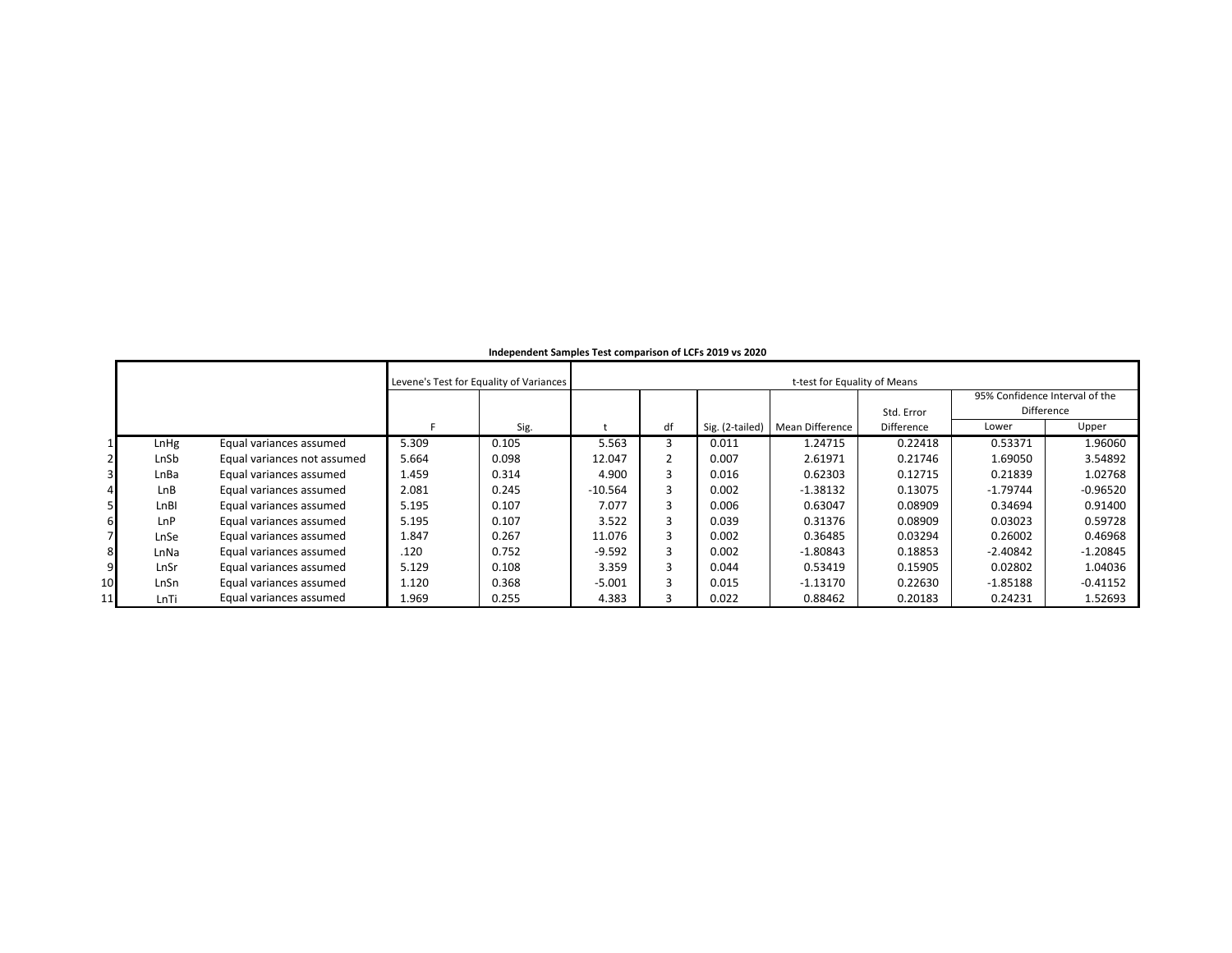|                  |              | N      |                                   | Mean      |              | Std. Deviation    |        | Std. Error Mean   |              | Geometric Mean    |
|------------------|--------------|--------|-----------------------------------|-----------|--------------|-------------------|--------|-------------------|--------------|-------------------|
|                  |              | Sample |                                   | Sample    |              | Sample            | Sample |                   | Sample       |                   |
|                  | <b>LCF19</b> | LCF20  | LCF <sub>20</sub><br><b>LCF19</b> |           | <b>LCF19</b> | LCF <sub>20</sub> | LCF19  | LCF <sub>20</sub> | <b>LCF19</b> | LCF <sub>20</sub> |
| $1$ LnHg         |              | 3      | 1.8242                            | 0.5770    | 0.0533       | 0.2984            | 0.0377 | 0.1723            | 6.20         | 1.78              |
| $2$ LnSb         |              | 3      | 0.8902                            | $-1.7295$ | 0.0185       | 0.3760            | 0.0131 | 0.2171            | 2.44         | 0.18              |
| 3 LnBa           |              | 3      | 3.1373                            | 2.5143    | 0.0611       | 0.1650            | 0.0432 | 0.0953            | 23.04        | 12.36             |
| 4 LnB            |              | 3      | 3.4396                            | 4.8209    | 0.0185       | 0.1749            | 0.0131 | 0.1010            | 31.17        | 124.08            |
| 5 LnBI           | ∍            | 3      | $-0.4763$                         | $-1.1068$ | 0.0185       | 0.1188            | 0.0131 | 0.0686            | 0.62         | 0.33              |
| 6 LnP            |              | 3      | 4.5278                            | 4.2140    | 0.0185       | 0.1188            | 0.0131 | 0.0686            | 92.55        | 67.63             |
| 7 LnSe           |              | 3      | 0.9193                            | 0.5545    | 0.0227       | 0.0412            | 0.0160 | 0.0238            | 2.51         | 1.74              |
| 8 LnNa           |              | 3      | 5.5335                            | 7.3419    | 0.1735       | 0.2212            | 0.1227 | 0.1277            | 253.03       | 1543.71           |
| 9 LnSr           | 2            | 3      | 2.8681                            | 2.3339    | 0.0518       | 0.2102            | 0.0366 | 0.1214            | 17.60        | 10.32             |
| 10 LnSn          |              | 3      | 2.1650                            | 3.2967    | 0.3182       | 0.2039            | 0.2250 | 0.1177            | 8.71         | 27.02             |
| 11 <b>I</b> LnTi |              | 3      | 3.6498                            | 2.7652    | 0.1053       | 0.2603            | 0.0745 | 0.1503            | 38.47        | 15.88             |

**Group Statistics comparison of LCFs 2019 vs 2020**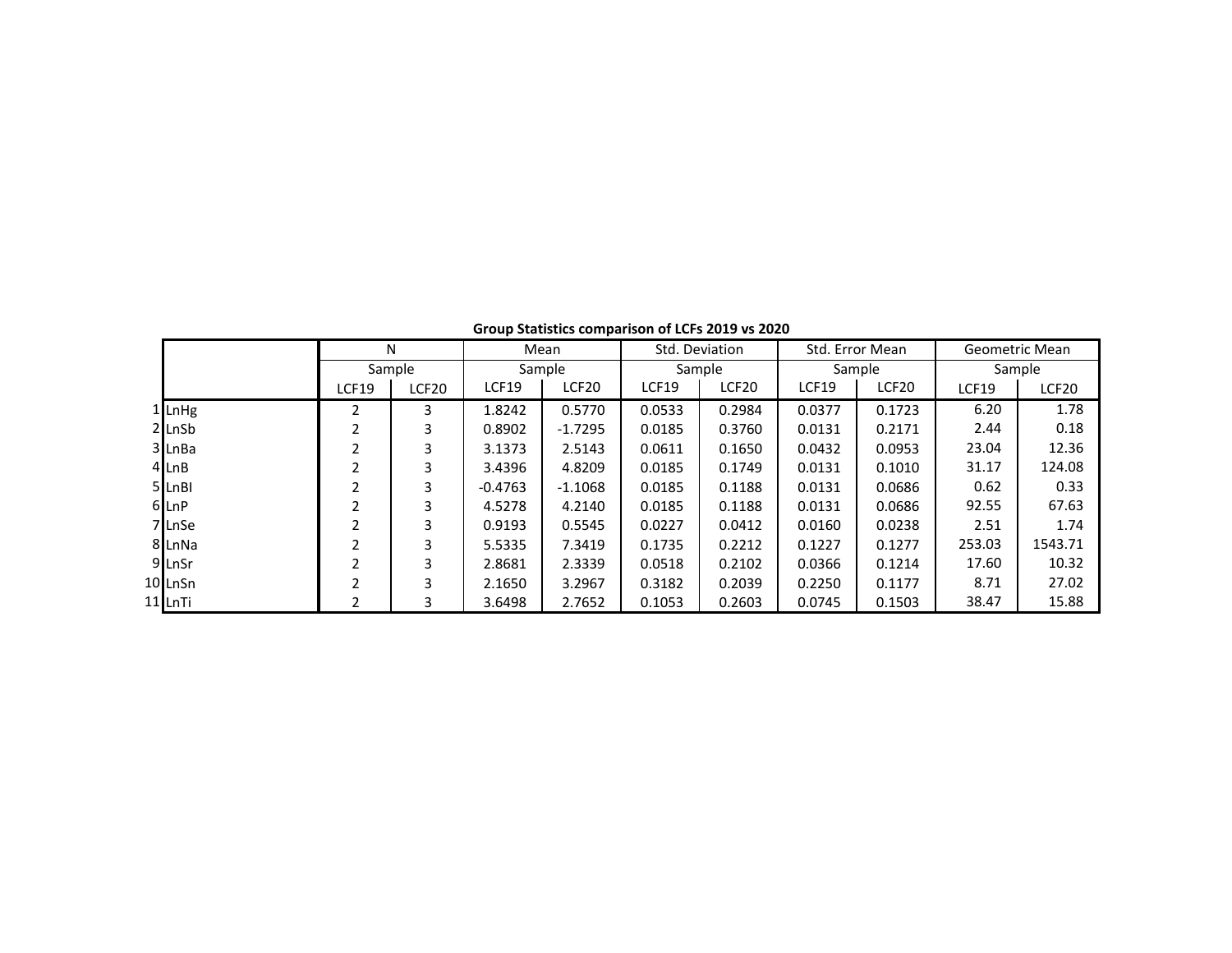|                     |                             | Levene's Test for Equality |      |           |       |                 |                              |            |                            |            |
|---------------------|-----------------------------|----------------------------|------|-----------|-------|-----------------|------------------------------|------------|----------------------------|------------|
|                     |                             | of Variances               |      |           |       |                 | t-test for Equality of Means |            |                            |            |
|                     |                             |                            |      |           |       |                 |                              |            | 95% Confidence Interval of |            |
|                     |                             |                            |      |           |       |                 | Mean                         | Std. Error | the Difference             |            |
|                     |                             | F.                         | Sig. |           | df    | Sig. (2-tailed) | Difference                   | Difference | Lower                      | Upper      |
| 1 LnTSP             | Equal variances assumed     | .899                       | .380 | $-2.525$  | 61    | .04496          | $-0.64654$                   | .25601     | $-1.27298$                 | $-.02010$  |
| 2 LnSOx             | Equal variances assumed     | 1.804                      | .221 | 5.011     |       | .00155          | .48749                       | .09728     | .25746                     | .71752     |
| 3 LnTHC             | Equal variances not assumed | 14.715                     | .006 | 2.771     | 5.165 | .03798          | .40762                       | .14712     | .03304                     | .78220     |
| 4 LnHg              | Equal variances assumed     | .025                       | .879 | $-9.736$  |       | .00007          | $-46292$                     | .04755     | $-0.57927$                 | $-.34657$  |
| 5 LnSb              | Equal variances assumed     | .133                       | .740 | $-12.606$ |       | .00108          | $-18871$                     | .01497     | $-.23635$                  | $-14107$   |
| 6 LnBe              | Equal variances assumed     | .133                       | .740 | 41.117    |       | .00003          | .61552                       | .01497     | .56788                     | .66316     |
| 7 LnCa              | Equal variances assumed     | 1.746                      | .278 | $-3.624$  |       | .03614          | $-0.75773$                   | .20907     | $-1.42308$                 | $-.09239$  |
| 8 LnMn              | Equal variances not assumed | 4.181                      | .087 | $-4.389$  | 5.002 | .00709          | $-44086$                     | .10045     | $-69906$                   | $-18266$   |
| 9 LnP               | Equal variances assumed     | .133                       | .740 | 34.347    |       | .00005          | .51418                       | .01497     | .46654                     | .56182     |
| 10 LnAg             | Equal variances assumed     | .142                       | .720 | 4.216     |       | .00559          | 1.41156                      | .33484     | .59223                     | 2.23089    |
| 11 LnSr             | Equal variances not assumed | 5.025                      | .066 | $-4.758$  | 5.184 | .00461          | $-1.26908$                   | .26675     | $-1.94751$                 | $-59065$   |
| 12 LnSn             | Equal variances assumed     | .446                       | .529 | 7.872     |       | .00022          | 1.52176                      | .19331     | 1.04875                    | 1.99477    |
| 13 LnTi             | Equal variances not assumed | 17.379                     | .006 | $-6.097$  | 6.000 | .00089          | $-1.12108$                   | .18387     | $-1.57100$                 | $-0.67117$ |
| 14 LnVCMONMR        | Equal variances assumed     |                            |      | 3.267     |       | .02226          | .52615                       | .16103     | .11220                     | .94009     |
| 15 LnETHCL          | Equal variances assumed     |                            |      | 76.514    |       | .00832          | .72198                       | .00944     | .60209                     | .84188     |
| 16LnCB              | Equal variances assumed     |                            |      | 4.464     |       | .02094          | .36010                       | .08067     | .10337                     | .61684     |
| 17 LnETHBENZ        | Equal variances assumed     | 1.483                      | .269 | 2.540     |       | .04411          | .52085                       | .20510     | .01900                     | 1.02271    |
| 18 LnXYLENEMP       | Equal variances assumed     | 2.630                      | .149 | 2.942     |       | .02165          | .44683                       | .15188     | .08768                     | .80598     |
| <b>19 LnHEXANEN</b> | Equal variances assumed     | 1.355                      | .289 | $-4.663$  |       | .00346          | $-56786$                     | .12177     | $-0.86582$                 | $-.26990$  |
| 20 LnPROPENE        | Equal variances not assumed | 4.749                      | .072 | 2.706     | 5.314 | .03992          | .16434                       | .06074     | .01094                     | .31775     |

**Independent Samples Test comparing LCF 2019 with 2017 and 2019 Baseline**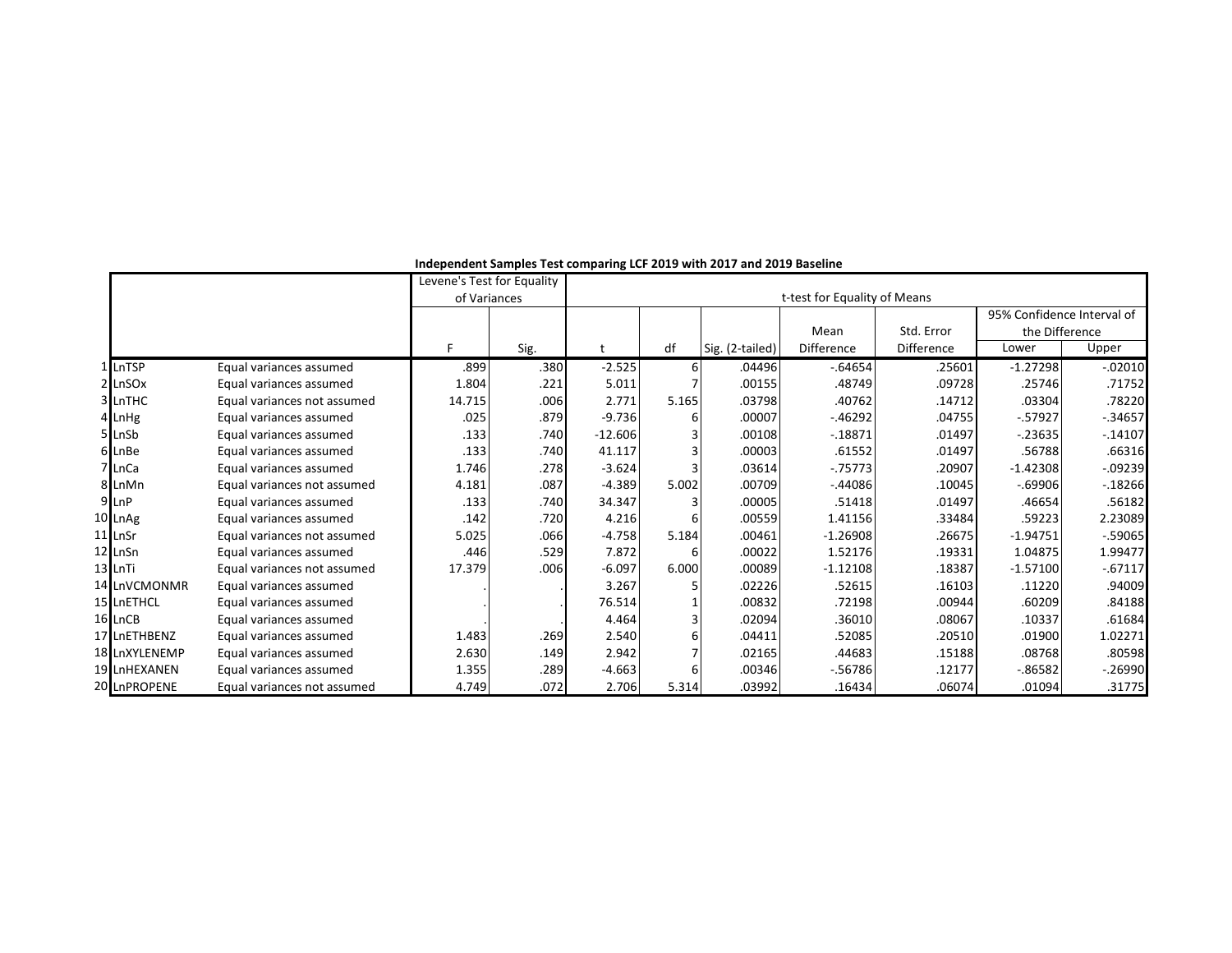|                       |            | $\mathsf{N}$    |                |                 | Mean      | Std. Deviation  |         |                 | Std. Error Mean | Geometric Mean  |         |
|-----------------------|------------|-----------------|----------------|-----------------|-----------|-----------------|---------|-----------------|-----------------|-----------------|---------|
|                       |            | Sample          |                | Sample          |           | Sample          |         |                 | Sample          | Sample          |         |
|                       |            | <b>Baseline</b> | LCF2019        | <b>Baseline</b> | LCF2019   | <b>Baseline</b> | LCF2019 | <b>Baseline</b> | LCF2019         | <b>Baseline</b> | LCF2019 |
|                       | LnTSP      | 6               | 2              | 3.5775          | 4.2240    | .27897          | .44806  | .11389          | .31682          | 35.784          | 68.308  |
| $\mathbf 2$           | LnSOx      | 6               | 3              | 6.4565          | 5.9690    | .15249          | .09004  | .06225          | .05199          | 636.8           | 391.1   |
| 3                     | LnTHC      | 6               | 3              | 2.2969          | 1.8892    | .35740          | .03269  | .14591          | .01888          | 9.9             | 6.6     |
| $\boldsymbol{\Delta}$ | LnHg       | 6               | 2              | 1.3613          | 1.8242    | .05918          | .05325  | .02416          | .03766          | 3.9             | 6.2     |
| $\overline{5}$        | LnSb       | 3               | 2              | .7015           | .8902     | .01523          | .01852  | .00879          | .01310          | 2.0             | 2.4     |
| 6                     | LnBe       | 3               | 2              | $-1.0583$       | $-1.6738$ | .01523          | .01852  | .00879          | .01310          | 0.3             | 0.2     |
| $\overline{7}$        | LnCa       | 3               | 2              | 8.5835          | 9.3412    | .27519          | .07678  | .15888          | .05429          | 5342.7          | 11398.3 |
| 8                     | LnMn       | 6               | $\overline{2}$ | 2.5217          | 2.9626    | .24604          | .00195  | .10044          | .00138          | 12.5            | 19.3    |
| $\overline{9}$        | LnP        | 3               | 2              | 5.0419          | 4.5278    | .01523          | .01852  | .00879          | .01310          | 154.8           | 92.6    |
| 10                    | LnAg       | 6               | $\overline{2}$ | .4705           | $-.9411$  | .42211          | .34382  | .17232          | .24312          | 1.6             | 0.4     |
| 11                    | LnSr       | 6               | $\overline{2}$ | 1.5991          | 2.8681    | .64721          | .05178  | .26422          | .03662          | 4.9             | 17.6    |
| 12                    | LnSn       | 6               | 2              | 3.6868          | 2.1650    | .21683          | .31819  | .08852          | .22500          | 39.9            | 8.7     |
| 13                    | LnTi       | 6               | 2              | 2.5287          | 3.6498    | .41178          | .10533  | .16811          | .07448          | 12.5            | 38.5    |
| 14                    | LnVCMONMR  | 6               |                | 3.6789          | 3.1527    | .14909          |         | .06086          |                 | 39.6            | 23.4    |
| 15                    | LnETHCL    | $\overline{2}$  |                | 1.8038          | 1.0818    | .00770          |         | .00545          |                 | 6.1             | 3.0     |
| 16                    | LnCB       |                 |                | 2.8778          | 2.5177    | .07215          |         | .03608          |                 | 17.8            | 12.4    |
| 17                    | LnETHBENZ  | 6               | 2              | 3.8057          | 3.2849    | .27409          | .05430  | .11190          | .03839          | 45.0            | 26.7    |
| 18                    | LnXYLENEMP | 6               | 3              | 4.5091          | 4.0623    | .24961          | .07558  | .10190          | .04364          | 90.8            | 58.1    |
| 19                    | LnHEXANEN  | 6               |                | 3.8117          | 4.3796    | .15879          | .08590  | .06483          | .06074          | 45.2            | 79.8    |
| 20                    | LnPROPENE  | 6               |                | 7.3832          | 7.2188    | .14633          | .01554  | .05974          | .01099          | 1608.7          | 1364.9  |

**Group Statistics comparison Combined Baseline 2017 and 2019 with LCF 2019**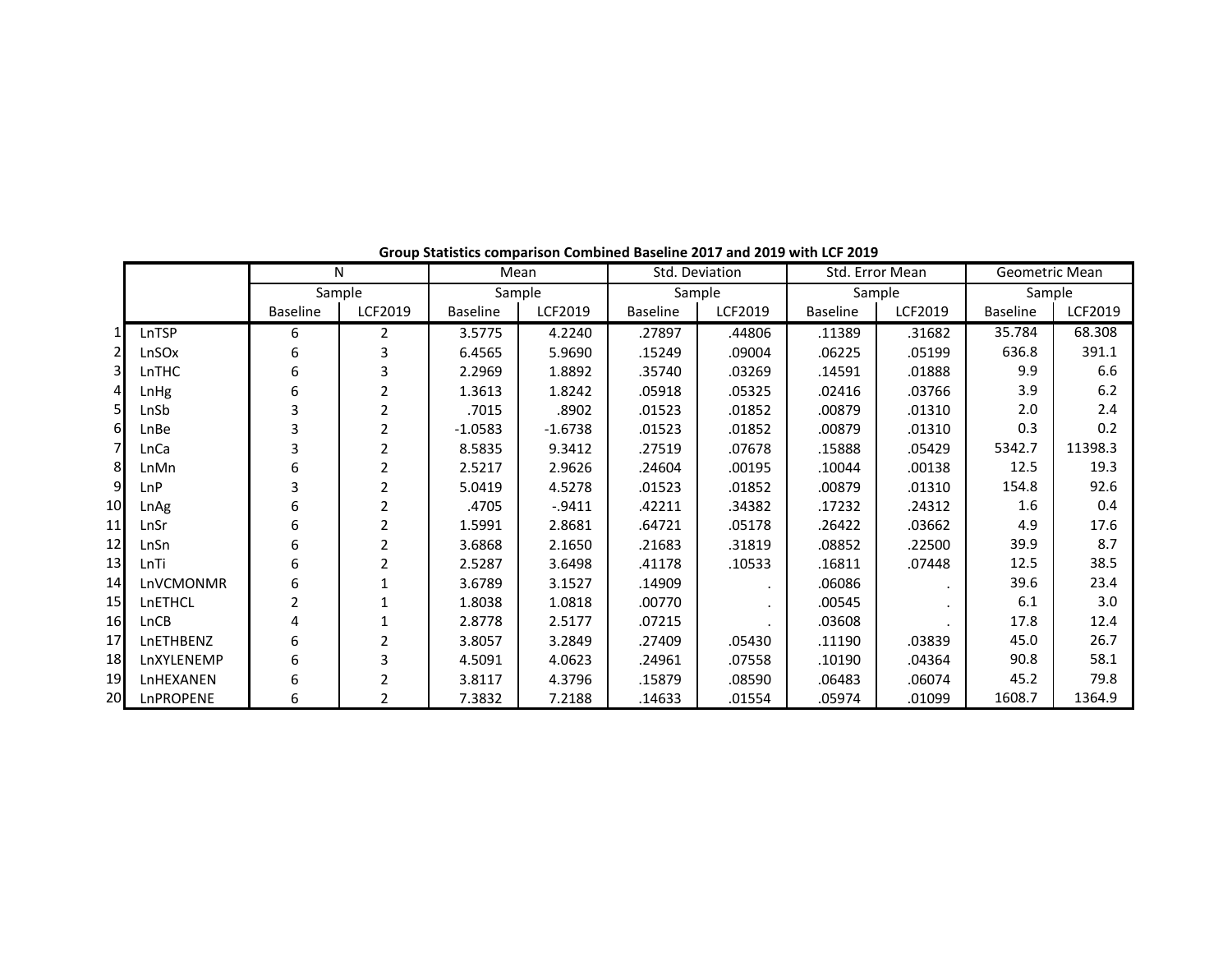|               |                             | Levene's Test for Equality |      |                              |       |                 |                   |            |                |                            |
|---------------|-----------------------------|----------------------------|------|------------------------------|-------|-----------------|-------------------|------------|----------------|----------------------------|
|               |                             | of Variances               |      | t-test for Equality of Means |       |                 |                   |            |                |                            |
|               |                             |                            |      |                              |       |                 |                   |            |                | 95% Confidence Interval of |
|               |                             |                            |      |                              |       |                 | Mean              | Std. Error | the Difference |                            |
|               |                             | F                          | Sig. |                              | df    | Sig. (2-tailed) | <b>Difference</b> | Difference | Lower          | Upper                      |
| 1 LnHg        | Equal variances not assumed | 15.325                     | .006 | 4.508                        | 2.079 | .043            | .78423            | .17397     | .06235         | 1.50612                    |
| 2 LnSb        | Equal variances not assumed | 9.527                      | .037 | 11.190                       | 2.007 | .008            | 2.43100           | .21724     | 1.49921        | 3.36279                    |
| 3 LnBa        | Equal variances assumed     | .002                       | .964 | 6.369                        |       | .000            | .66349            | .10418     | .41715         | .90982                     |
| 4 LnBe        | Equal variances not assumed | 8.860                      | .041 | 12.103                       | 2.066 | .006            | .83699            | .06915     | .54832         | 1.12566                    |
| 5 LnB         | Equal variances assumed     | 1.289                      | .294 | $-2.630$                     |       | .034            | $-0.67266$        | .25580     | $-1.27753$     | $-06779$                   |
| 6 LnMg        | Equal variances assumed     | .126                       | .741 | $-3.811$                     | 4     | .019            | $-0.64162$        | .16836     | $-1.10906$     | $-17418$                   |
| 7 LnP         | Equal variances assumed     | 8.860                      | .041 | 11.972                       | 4     | .000            | .82794            | .06915     | .63594         | 1.01994                    |
| 8 LnSe        | Equal variances assumed     | 2.919                      | .138 | 2.756                        | 6     | .033            | .75458            | .27384     | .08452         | 1.42463                    |
| 9 LnAg        | Equal variances assumed     | .037                       | .853 | 5.794                        |       | .001            | 1.79704           | .31014     | 1.06368        | 2.53040                    |
| 10 LnNa       | Equal variances assumed     | 2.859                      | .166 | $-12.088$                    | 4     | .000            | $-1.58052$        | .13075     | $-1.94353$     | $-1.21751$                 |
| 11 LnSr       | Equal variances not assumed | 4.250                      | .078 | $-2.527$                     | 6.598 | .041            | $-0.73489$        | .29077     | $-1.43102$     | $-0.03876$                 |
| 12 LnTe       | Equal variances not assumed | 8.860                      | .041 | $-4.587$                     | 2.066 | .042            | $-0.31719$        | .06915     | $-0.60586$     | $-0.02853$                 |
| 13 LnZn       | Equal variances assumed     | .125                       | .738 | 3.190                        | 5     | .024            | 1.01794           | .31914     | .19758         | 1.83831                    |
| 14 LnPECBP    | Equal variances not assumed | 14.278                     | .009 | 4.542                        | 4.254 | .009            | 1.28801           | .28358     | .51886         | 2.05716                    |
| 15 LnHXCBP    | Equal variances assumed     | 3.728                      | .102 | 3.658                        |       | .011            | 1.23490           | .33755     | .40894         | 2.06085                    |
| 16 LnNONACBP  | Equal variances assumed     | .195                       | .689 | $-6.361$                     | 3     | .008            | $-1.54081$        | .24223     | $-2.31170$     | $-0.76993$                 |
| 17 LnDECBP    | Equal variances not assumed | 7.163                      | .075 | $-41.135$                    | 2.034 | .001            | $-2.38855$        | .05807     | $-2.63448$     | $-2.14261$                 |
| 18 LnNAPHLENE | Equal variances assumed     | 1.496                      | .267 | $-5.520$                     | 6     | .001            | $-0.99236$        | .17978     | $-1.43227$     | $-55246$                   |
| 19 LnBNZAPYRN | Equal variances assumed     | .024                       | .885 | 4.725                        |       | .009            | .96694            | .20466     | .39872         | 1.53517                    |
| 20 LnINDEPYRN | Equal variances not assumed | 8.349                      | .045 | 25.505                       | 2.149 | .001            | .69282            | .02716     | .58338         | .80226                     |
| 21 LnMTLNAPH1 | Equal variances assumed     | .001                       | .981 | $-8.051$                     | 4     | .001            | $-53864$          | .06691     | $-.72440$      | $-0.35287$                 |
| 22 LnPCDF1    | Equal variances assumed     | 2.117                      | .205 | 2.971                        | 5     | .031            | 1.04845           | .35288     | .14133         | 1.95556                    |
| 23 LnTCDF     | Equal variances assumed     | .119                       | .742 | 2.500                        | 6     | .047            | .53449            | .21378     | .01138         | 1.05760                    |
| 24 LnPCDF     | Equal variances assumed     | .234                       | .646 | 3.693                        | 6     | .010            | 1.46258           | .39606     | .49346         | 2.43170                    |
| 25 LnTCDD     | Equal variances not assumed | 4.268                      | .084 | 4.244                        | 4.168 | .012            | 1.65363           | .38965     | .58877         | 2.71849                    |
| 26 LnKMTEQwho | Equal variances assumed     | 1.199                      | .316 | 3.227                        | 6     | .018            | 1.41231           | .43765     | .34141         | 2.48320                    |

#### **Independent Samples Test comparing LCF 2020 with 2017 and 2019 Baseline**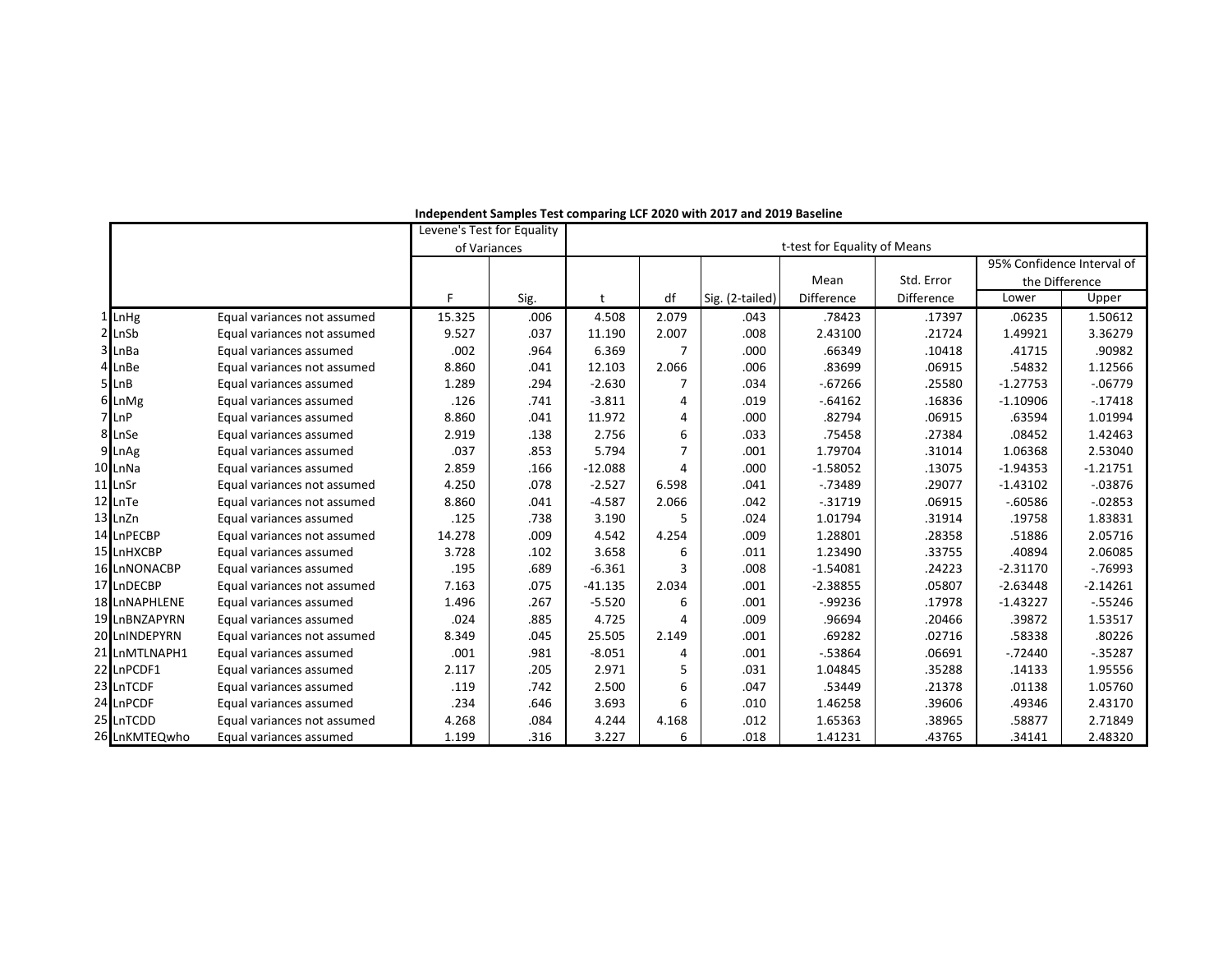|                |            |                 | N              | Mean            |                | Std. Deviation  |                | Std. Error Mean |                | Geometric Mean  |                |
|----------------|------------|-----------------|----------------|-----------------|----------------|-----------------|----------------|-----------------|----------------|-----------------|----------------|
|                |            | Sample          |                | Sample          |                | Sample          |                | Sample          |                | Sample          |                |
|                |            | <b>Baseline</b> | <b>LCF2020</b> | <b>Baseline</b> | <b>LCF2020</b> | <b>Baseline</b> | <b>LCF2020</b> | <b>Baseline</b> | <b>LCF2020</b> | <b>Baseline</b> | <b>LCF2020</b> |
|                | LnHg       | 6               | 3              | 1.3613          | .5770          | .05918          | .29840         | .02416          | .17228         | 3.901           | 1.781          |
| $\overline{2}$ | LnSb       | 3               | 3              | .7015           | $-1.7295$      | .01523          | .37597         | .00879          | .21706         | 2.0             | 0.2            |
| $\overline{3}$ | LnBa       | 6               | 3              | 3.1778          | 2.5143         | .13962          | .16502         | .05700          | .09528         | 24.0            | 12.4           |
| $\overline{4}$ | LnBe       | 3               | 3              | $-1.0583$       | $-1.8953$      | .01523          | .11881         | .00879          | .06859         | 0.3             | 0.2            |
| 5 <sub>l</sub> | LnB        | 6               | 3              | 4.1483          | 4.8209         | .41349          | .17494         | .16881          | .10100         | 63.3            | 124.1          |
| 6              | LnMg       | 3               | 3              | 5.0878          | 5.7294         | .23306          | .17526         | .13456          | .10119         | 162.0           | 307.8          |
| $\overline{7}$ | LnP        | 3               | 3              | 5.0419          | 4.2140         | .01523          | .11881         | .00879          | .06859         | 154.8           | 67.6           |
| 8              | LnSe       | 5               | 3              | 1.3090          | .5545          | .45831          | .04118         | .20496          | .02378         | 3.7             | 1.7            |
| $\overline{9}$ | LnAg       | 6               | 3              | .4705           | $-1.3266$      | .42211          | .47736         | .17232          | .27560         | 1.6             | 0.3            |
| 10             | LnNa       | 3               | 3              | 5.7614          | 7.3419         | .04856          | .22119         | .02803          | .12771         | 317.8           | 1543.7         |
| 11             | LnSr       | 6               | 3              | 1.5991          | 2.3339         | .64721          | .21023         | .26422          | .12137         | 4.9             | 10.3           |
| 12             | LnTe       | 3               | 3              | $-0.1975$       | .1197          | .01523          | .11881         | .00879          | .06859         | 0.8             | 1.1            |
| 13             | LnZn       | 4               | 3              | 3.5788          | 2.5609         | .44820          | .36764         | .22410          | .21226         | 35.8            | 12.9           |
| 14             | LnPECBP    | 5               | 3              | .7131           | $-0.5749$      | .62409          | .08691         | .27910          | .05018         | 2.0             | 0.6            |
| 15             | LnHXCBP    | 5               | 3              | $-0.2949$       | $-1.5298$      | .56198          | .09629         | .25132          | .05559         | 0.7             | 0.2            |
| 16             | LnNONACBP  | $\overline{2}$  | 3              | $-5.7234$       | $-4.1826$      | .30368          | .24394         | .21473          | .14084         | 0.00            | 0.02           |
| 17             | LnDECBP    | $\overline{2}$  | 3              | $-5.1751$       | $-2.7866$      | .00750          | .10015         | .00531          | .05782         | 0.01            | 0.06           |
| 18             | LnNAPHLENE | 5               | 3              | 4.1368          | 5.1292         | .29363          | .09679         | .13131          | .05588         | 62.6            | 168.9          |
| 19             | LnBNZAPYRN | 3               | 3              | $-2.4708$       | $-3.4377$      | .27057          | .22902         | .15621          | .13223         | 0.08            | 0.03           |
| 20             | LnINDEPYRN | 3               | 3              | $-3.4610$       | $-4.1539$      | .00893          | .04620         | .00515          | .02667         | 0.03            | 0.02           |
| 21             | LnMTLNAPH1 | 3               | 3              | 2.1585          | 2.6971         | .08088          | .08299         | .04670          | .04792         | 8.7             | 14.8           |
| 22             | LnPCDF1    | 5               | $\overline{2}$ | $-5885$         | $-1.6369$      | .46640          | .13909         | .20858          | .09835         | 0.6             | 0.2            |
| 23             | LnTCDF     | 5               | 3              | 7.0084          | 6.4739         | .28820          | .30160         | .12889          | .17413         | 1105.8          | 648.0          |
| 24             | LnPCDF     | 5               | 3              | 5.0058          | 3.5432         | .59084          | .42916         | .26423          | .24777         | 149.3           | 34.6           |
| 25             | LnTCDD     | 5               | 3              | 4.4389          | 2.7852         | .86217          | .09731         | .38558          | .05618         | 84.7            | 16.2           |
| 26             | LnKMTEQwho | 5               | 3              | 3.2688          | 1.8565         | .68070          | .38822         | .30442          | .22414         | 26.3            | 6.4            |

**Group Statistics comparison Combined Baseline 2017 and 2019 with LCF 2020**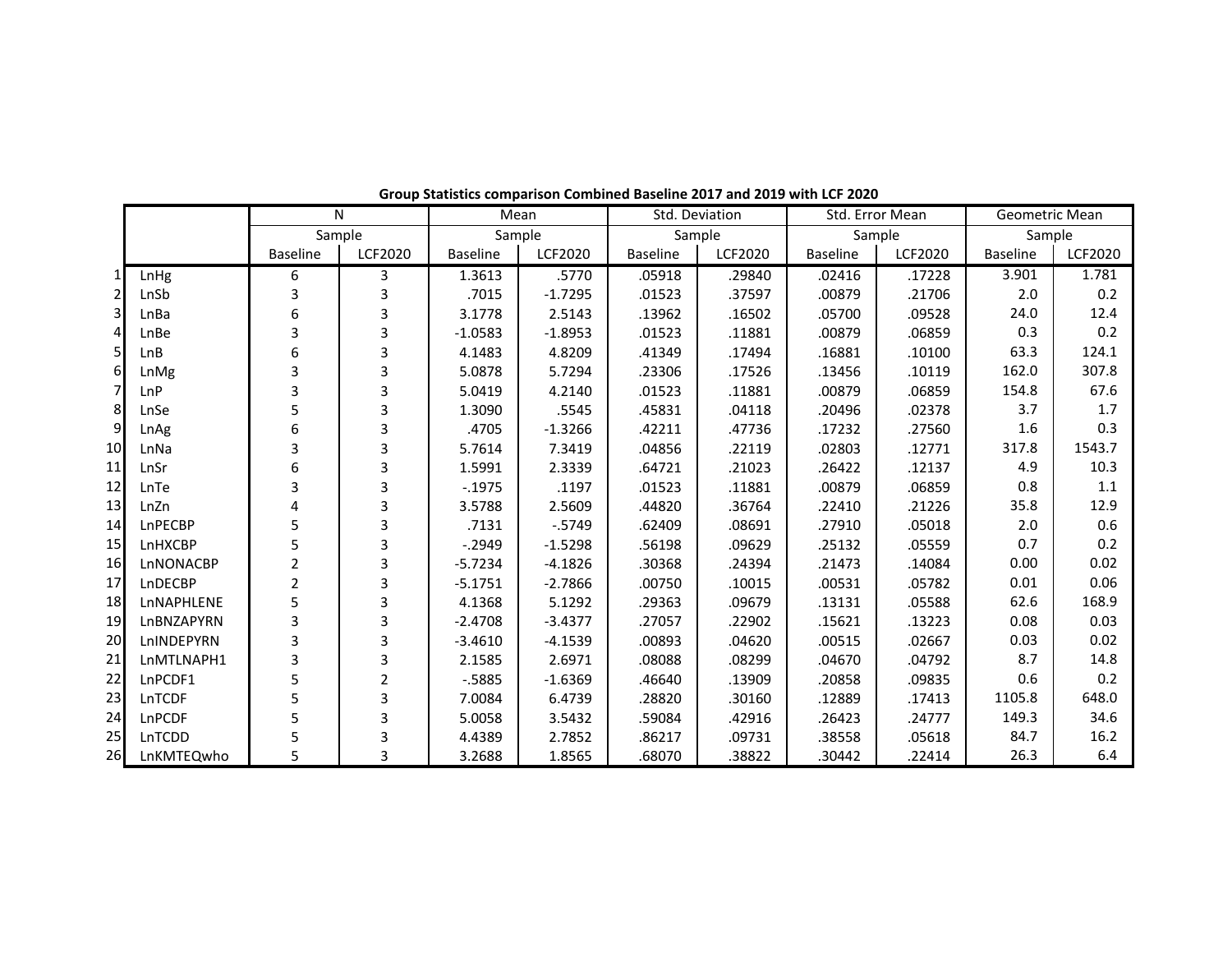# **APPENDIX A**

### **DATA REVIEW ISSUES**

There are many steps between the extraction of samples from the stack and the publication of the test report. While every step of the process can be reviewed, it should be remembered that the test protocol was approved by NS Environment and it can be assumed that field procedures were satisfactory, with the exceptions noted in the previous section. Quality Assurance/Quality Control procedures were incorporated into the test program both for the field work and the analytical laboratory procedures. While the laboratory reports highlight limitations to their analytical results all procedures were assumed to be satisfactory and thus the anomalies identified in the laboratory need to be incorporated into any consideration of the data.

In the author's experience a quality assurance check of stack sampling report data is prudent. There is a large amount of data involved with any test. Sampling train operational data and process data are integrated with analytical results from the laboratory. This provides numerous opportunities for simple transcription mistakes. Having reviewed many stack sampling reports the author has identified that the procedures used to convert the mass of material identified in the samples to an emission concentration or emission rate from the process is the most likely to create problems. As such, this data reduction process is confirmed by re‐ calculating the emission concentration results based upon the mass of material the laboratory reports and the sample volumes reported by the stack testing firm. In addition, random checks of the various steps in the calculation of the test results are used to ensure that the sample volumes reported, and the stack flow data are correct. To support the re‐calculation, all the laboratory data for each test run is entered into a standard data reduction spreadsheet, along with the cross-checked sample volumes and stack flows. Some of the facility operating data that allows one to distinguish between different operating conditions is entered into the spreadsheet along with reported moisture, oxygen, and stack temperature. The laboratory reported mass is then converted to concentration at a reference condition expressed as the stack gas dry volume in  $m^3$  at 25 $^{\circ}$ C. 101.3 kPa, and 11% oxygen. The data is then ready for a comparison of the emission concentrations from different operating conditions to see if there are any differences.

The process of re-entering all the laboratory data into a standard form affords an opportunity to review every result and identify limitations in the results have could influence statistical comparisons between data sets. There are several situations that can influence statistical analyses of data sets and these are addressed in the following paragraphs.

### Dealing with Low Concentrations in Samples

Sampling procedures are designed to collect sufficient material that the laboratory can determine the amount of a particular species in the sample. One way to ensure that there is enough material is to collect larger sample volumes than is called for by the methods. However, this might not always work and the laboratory will not be able to quantify the amount of the species in a sample. The laboratory then reports the results for that species as being something less than the laboratory detection limit. This number is derived using several criteria, and is included in the report flagged as an inconclusive result.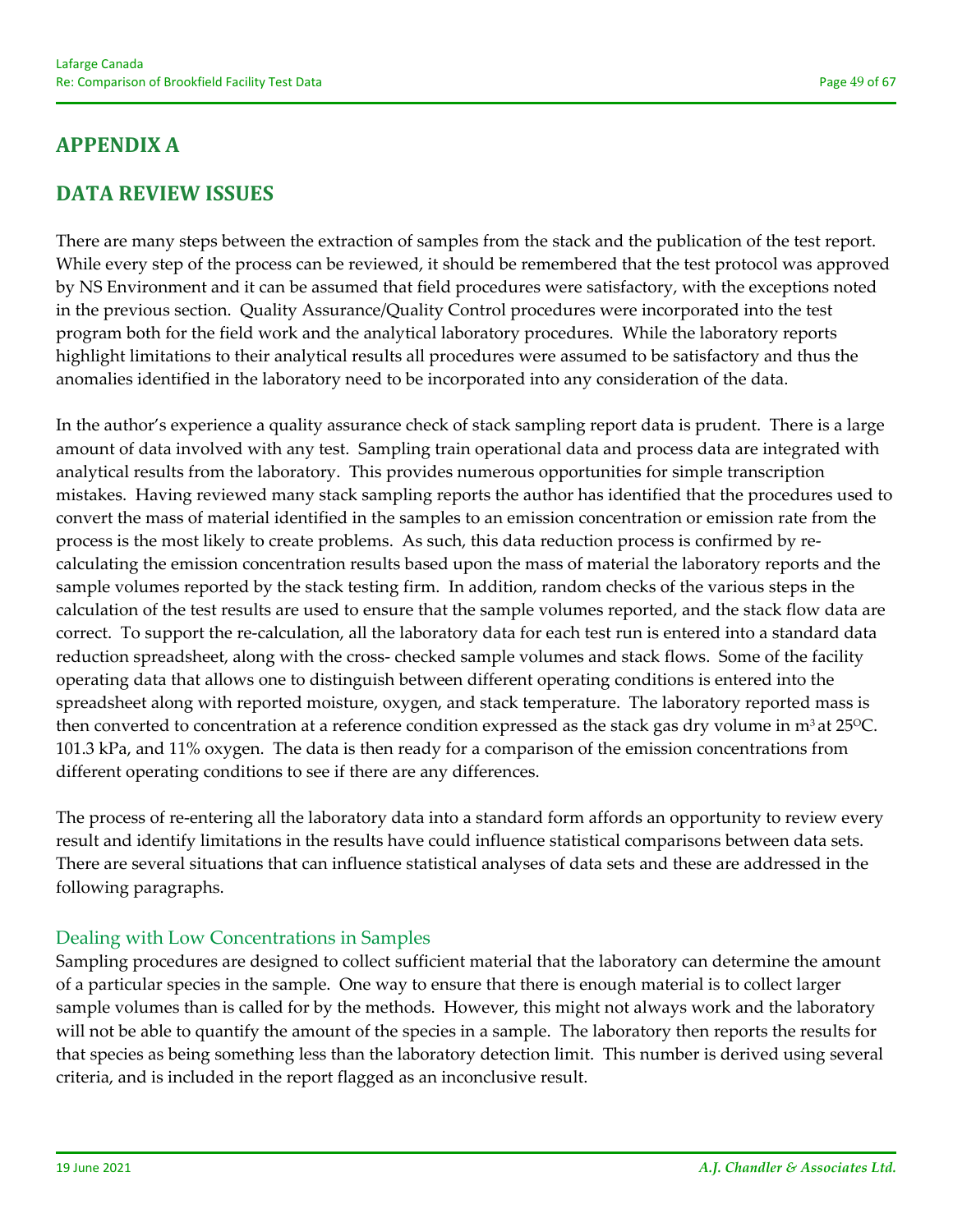If the result cannot be quantified there are several ways to interpret the data. From a regulatory perspective, ie. a comparison of emissions to standards for enforcement purposes, the preferred approach would be to assume that the emissions are at the detection limit. This is a conservative approach because the emissions would be reported as being higher than measured. If, the calculation using the substitution indicates a potential issue with emissions the testing would be repeated, usually with a larger volume of gas being sampled. Another alternative that is used is to substitute zero for missing data, resulting in lower emission values. This is not conservative because there could still be contaminants released at concentrations between zero and the detection limit.

Unfortunately, missing data, or detection limit substitutions, introduce a lower bound to the data that has no statistical basis. Indeed, if one compares data from the same facility over a period of years, it is not unusual to see the detection limit decrease in later testing, and statistical analysis of those results can produce erroneous conclusions induced by laboratory performance, not the performance of the source.

The presence of below detection limit values is exacerbated when the laboratory must analyse several different samples from the same test to quantify the total released. Metals analyses require 3 samples to be analysed for each test for the bulk of the metals, and 5 samples must be analysed for mercury. Adding to the complexity are the results for "field blanks" which are used to correct metals results for the presence of contaminants in reagents or the filter. How should BDL values be incorporated into the results. Again we have options, ignore them, or include the values by substituting the DL for the BDL value.

In 2015 the US EPA OAQPS addressed the issue of dealing with BDL values<sup>20</sup> during the blank correction process for metals data, particularly for mercury data. The EPA's recommendation was that if there were BDL values those values and detected quantities should be summed without regard for the sign. A similar procedure should thus be applied for front and back half analyses of metals data since Method 29 calls for the blank correction of the two halves to be done separately using the Field Reagent Blank data, before they are summed. A review of earlier results from the facility show that the blank correction procedure did not follow the US EPA Method 29 procedures.

For the purposes of this report, all 2019 and 2020 laboratory metal sampling results were recalculated without regard for the sign of the values, that is any values reported as BDL were included at that level. This results in higher emissions being used for the statistical tests than are reported in the stack test report. In the absence of detailed laboratory data for the 2017 test series, the BDL for the metal data were retained with negative signs to distinguish them.

### Recognizing Matrix Interferences

laboratory analytical methods may need to be adjusted to address matrix interferences in the samples being analysed. These limitations frequently result in elevated estimated detection levels, which like low levels, limit the effectiveness of statistical analysis procedures since they introduce biases. If there are significant differences between results and some of the samples were subject to interferences this effect could explain the statistical results.

<sup>20</sup> moreado.pdf (epa.gov)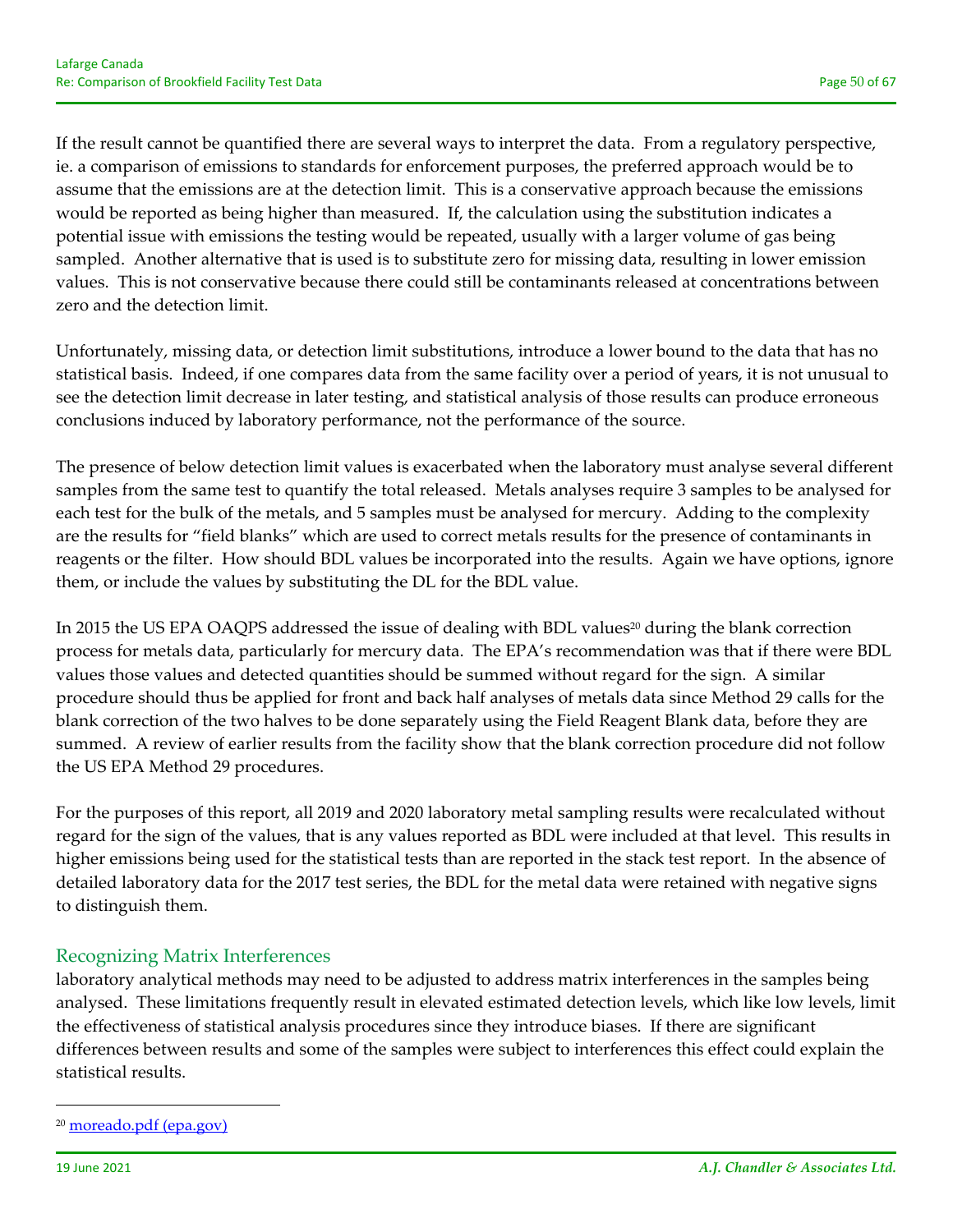It is common for test reports to present particulate data that has been corrected for the levels of solids found in the blank sampling system. The use of this "blank train" is a QA/QC adjunct that compensates for contaminants that may enter the sampling system during assembly, transport and use in the field, or contaminants present in the filter or liquids used in collecting the samples.

For US EPA Method 29 sampling, contamination in the train introduced by reagents etc. is supposed to be accounted for by measuring the species in both the reagents used and the filter (the method classifies these as field reagent blanks) and adjusting the sample masses by the quantities in the field reagent blank. If the field reagent blanks are not analysed there can be no correction.

During Brookfield testing, the Blank Trains were analysed to provide an indication of level of contaminants found in the sampling trains. As a QA/QC measure, if the Blank and Field samples are the same order of magnitude one might question the significance of the reported sample catch. Is it important, or does it just reflect the variability at the low end of the mass captured?

Organic compound measurements are not blank corrected according to conventions adopted in 1985 by Environment Canada. Organic results are frequently reported with BDL values which reduces the ability to statistically analyse the differences induced by low carbon fuel. Unlike the metals data, no substitution was used when dealing with the organic data; the results are presented as reported, and the BDL values limited the number of comparisons that can be completed. For VOCs and PAHs the quantity of the compounds emitted is low with test results being similar to the blank train results. For PCDD/F separate procedures were used to provide comparisons between the results and to the emission standard expressed as mass TEQ/Rm<sup>3</sup>. These procedures are discussed in the next section of this appendix.

### Addressing PCDD/F Laboratory Results with No Detectable Quantities

Before discussing emissions data from the facility, it is appropriate to develop a method to express the emissions of PCDD/F. PCDD/F are comprised of many different individual congeners of chlorinated organics. Laboratories determine the mass of 17 specific congeners in samples, but rather than setting criteria for emissions of each congener, scientists have determined that a single value, the Toxic Equivalence [TEQ] is an appropriate measure. The TEQ is calculated by multiplying the mass of each of the 17 congeners by a specific factor that represents the toxicity of that congener compared to the toxicity of 2,3,7,8 tetrachlorinated dibenzo*p*-dioxin. The resulting values is then summed for all the congeners to determine the TEQ. When analytical data for the dioxin like PCBs is available, the TEQ calculation is applied to those species as well and those results are summed with the PCDD/F results. The latter is the approach developed by the WHO in 2005 and TEQ values calculated in this manner are labelled TEQWHO2005. These are the TEQ values used in this report. Unfortunately, there is a minor stumbling block to the universal application of this approach.

Environmental data frequently contain values that are below the detection limits according to the authors of a 1994 paper<sup>21</sup>. It would not be unusual to see such values in water data or even in soil data particularly if large numbers of samples are collected from a site. The authors suggest that summary statistics of such large

<sup>&</sup>lt;sup>21</sup> Non-detect data in environmental investigations. https://www.osti.gov/servlets/purl/10156972/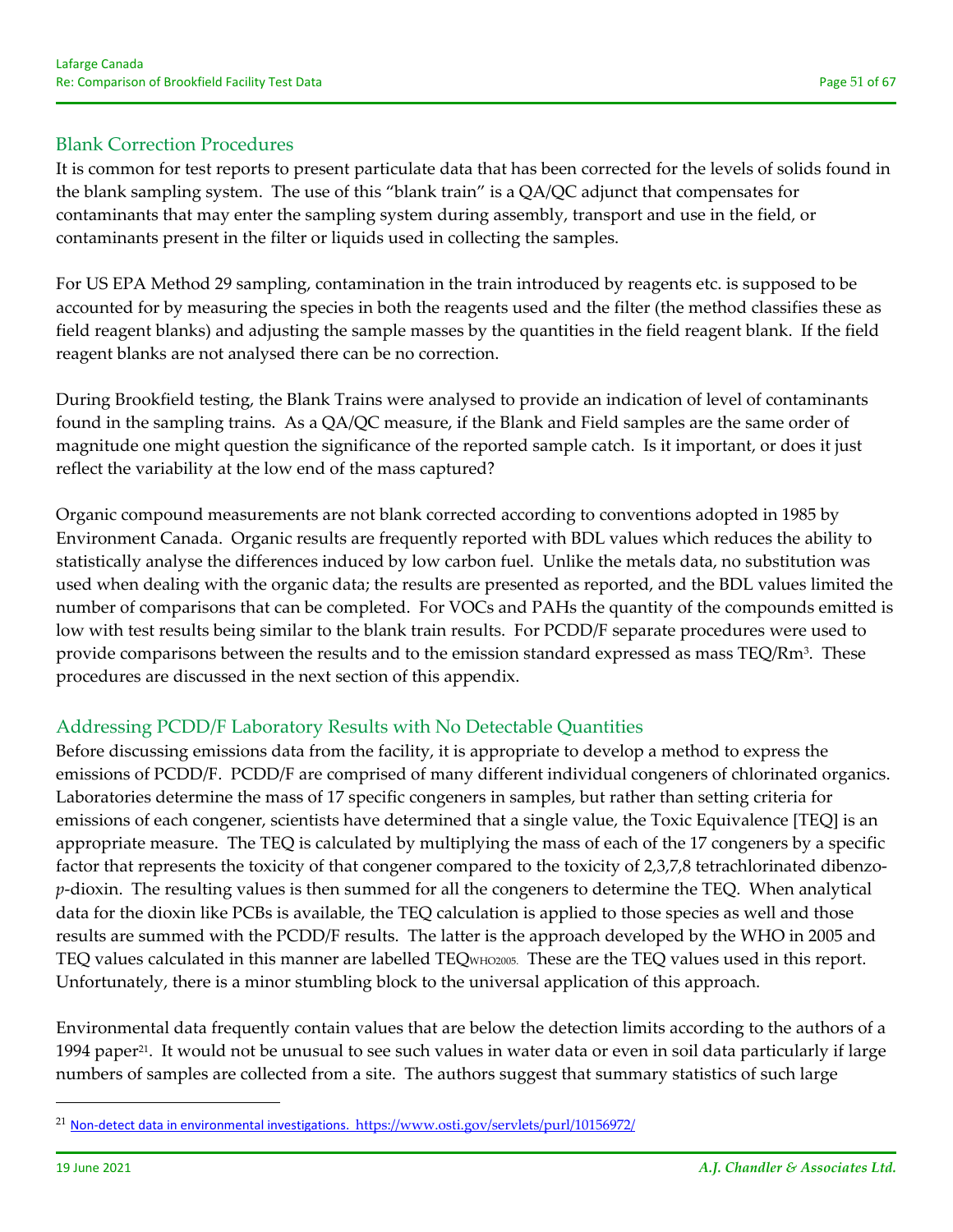studies must account for both detect and non-detect values. However, they also note that achieving satisfactory statistics is a function of how the data will be used. For instance, if the results are used to screen a site for remedial action, a detection limit well below the Screening Action Level, [SAL], will have little impact on decisions; however, if the detection level approaches the SAL further steps are required. Moreover, the problems posed by non‐detects are more critical if one is trying to compare different populations, say samples from different sources, or even different portions of a process contributing to emissions.

In the late 1990s, during the development of the CCME Guidelines for PCDD/F<sup>22</sup>, laboratories seldom had to report limitations in quantifying PCDD/F. Improvements in combustion control and the addition of air pollution emission control systems have lowered PCDD/F emissions to the point where non-detectable levels of congeners are now present in many laboratory results. These are reported as non‐detectable (ND) with the Estimated Detection Level (EDL) and Reportable Detection Level (RDL) being listed for each congener. The US EPA<sup>23</sup> stated that the sample specific EDL is a laboratory estimate of the concentration of a given analyte that would produce a signal with a peak height of at least 2.5 times (2.5x) the background noise signal level. This estimate is specific to a particular analysis of the sample and is affected by sample size, dilution, etc. The RDL is typically 10x the EDL.

If ND levels are reported, the historical approach has been to calculate the toxic equivalence of the sample, either considering the congener to be not present, or substituting the EDL for that congener in the calculation. Such substitution is required in Ontario as explained in the Ministry of Environment (MoE) Guideline A‐824 and data is reported in that manner to the Province. However, the values reported by the laboratory are not always the EDL as defined above, occasionally the laboratory report values as the EMPC.

ALS reports define the EDL as the "*Estimated Detection Limit based on the measured background noise for this target in the sample"* and the EMPC as the "*Estimated Maximum Possible Concentration – elevated detection limit due to interference or positive id criterion failure".* EMPC is used for a result where a peak is detected that does not meet all the criteria for qualitative determination of the congener (most commonly the ion abundance ratio outside the allowed theoretical range of  $\pm 15\%$ <sup>25</sup>. It can be postulated that there were substances in the sample that interfered with obtaining a quantifiable result. The reported EMPC concentration represents an upper bound on the congener concentration.

The EMPC values can be substituted for the congener values in the test results, however this is not readily identifiable from the summary values issued by the laboratory. The summary results show the BDL values with the < sign, but one needs to go back into the laboratory detail report for each sample to determine is there were interferences that artificially elevated the reported BDL value. Typically large differences between identified BDL values might indicate the presence of interfering substances.

<sup>&</sup>lt;sup>22</sup> http://www.ccme.ca/files/Resources/air/dioxins\_furans/waste\_incinerators\_coastal\_pulp/d\_and\_f\_standard\_e.pdf

<sup>&</sup>lt;sup>23</sup> US Environmental Protection Agency. n.d. "Clean Air Act National Stack Testing Guidance." Accessed 12 3, 2013. http://www.epa.gov/compliance/resources/policies/monitoring/caa/stacktesting.pdf.

<sup>&</sup>lt;sup>24</sup> Guideline A-8: Guideline for the Implementation of Canada-wide Standards for Emissions of Mercury | Ontario.ca

<sup>&</sup>lt;sup>25</sup> Laroo, C., Schenk, C., Sanchez, J., McDonald, J. et al., "Emissions of PCDD/Fs, PCBs, and PAHs from a Modern Diesel Engine Equipped with Selective Catalytic Reduction Filters," SAE Int. J. Engines 6(2):2013, doi: 10.4271/2013‐01‐1778.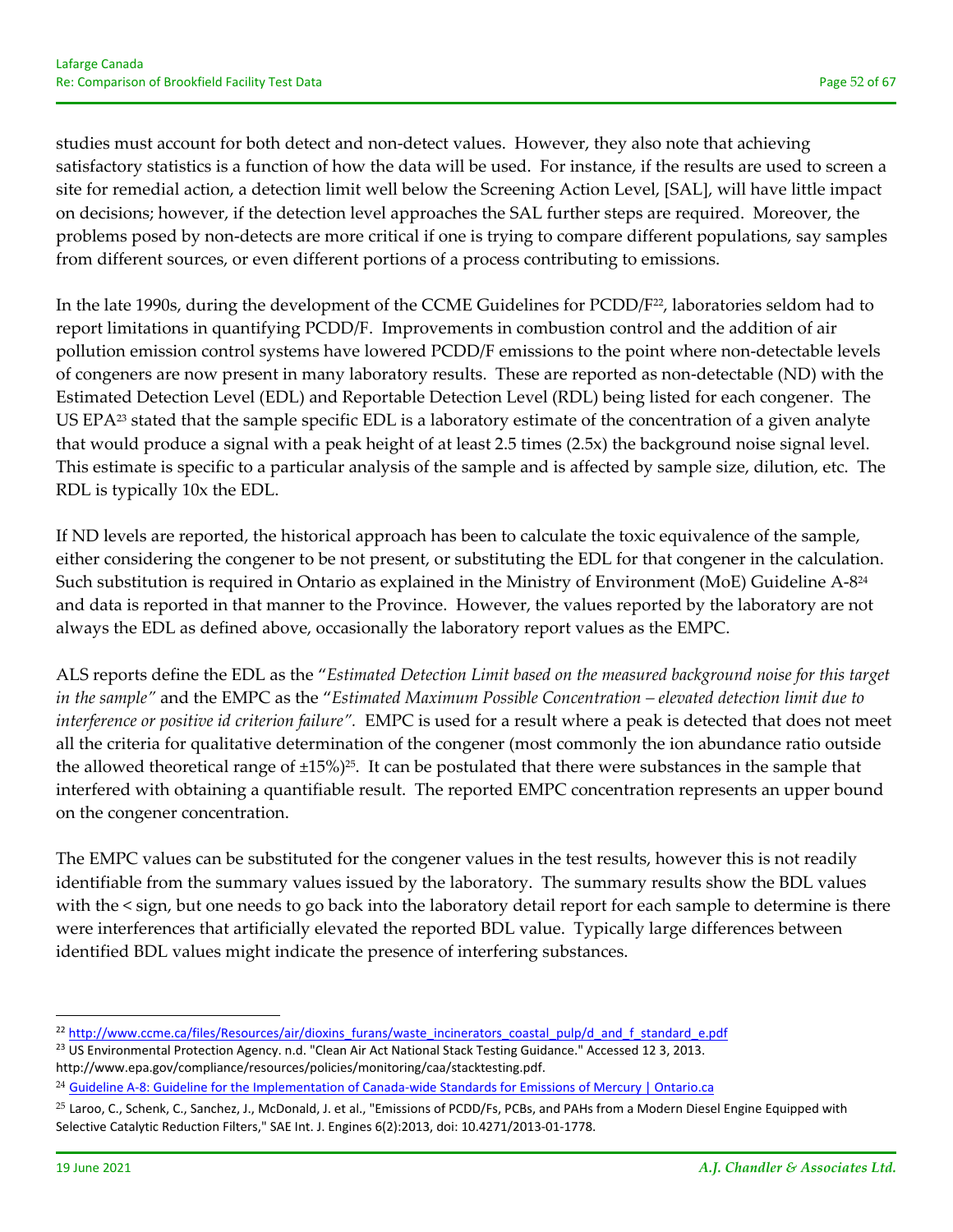With a high proportion of ND values in the data from the facility, concerns exist about the potential influence that various substitution procedures might have on the data variability. Helsel<sup>26</sup> suggests that the substitution approach creates a situation where the less precise data can have a large effect on the result particularly if the EDL is high. This is particularly a concern when calculating the TEQWHO2005 for emission data. If different samples show different congeners as being below the detection limit, substitution before calculating the TEQ is subject to more uncertainty, and comparisons between samples or sources will be meaningless. Helsel cites the work of several authors showing the inadequacy of the substitution process and recommends the use of the Kaplan‐Meier (KM) procedure that is frequently used in survival analysis for computing the mean of right‐ hand censored data. Essentially the procedure generates the mean of the congener values times their respective TEF. The calculated mean can be multiplied by 17, the number of congeners considered in the TEQ calculation, provides a reliable prediction of the mean TEQ value for the test. The resulting mean is based upon parametric procedures that do not require transformations or assumptions about the specific distributional shape of the data. Further statistics such as the upper confidence limit of the mean can also be provided. Helsel provides a spreadsheet<sup>27</sup> that was used for this study.

Data reduction procedure for these test results was as follows:

- 1. The laboratory results, the mass for each congener [pg], were transcribed as presented complete with the designation of values below the detection limit. The ND identifier, a < symbol was replaced with a ‐ve sign to allow mathematical manipulation in the spreadsheet.
- 2. The [pg] mass was divided by the volume of gas sampled as determined from the standard meter volume, dry standard cubic meters [dscm]. The results being [pg/dscm].
- 3. The WHO2005 toxicity equivalence factor for each congener was then used to multiply the [pg/dscm] concentration. This approach retains both the identification of the congeners that were BDL ‐ ‐ve sign ‐ and the value of the detection limit.
- 4. These congener TEQ values were read into the Helsel spreadsheet. The non-detects were identified and assigned a flag, and the ‐ve sign was dropped from the values so they could be rank ordered for the statistical procedure. The spreadsheet then determines the statistics for the mean TEQ for the congeners in [pg TEQWHO2005/dscm].

The one issue that cannot be addressed by the Helsel approach is laboratory results where none of the congeners are greater than the EDL or EMPC. This was not observed for this study. Helsel<sup>28</sup> suggests that point estimates in this case are inappropriate for parameters measured as single values. Determining the TEQ of such samples is more difficult and the author suggests that the only option is to substitute the reporting limit to provide a worst‐case value of the total TEQ. It must be recognized that the true TEQ may be far lower than this value.

<sup>&</sup>lt;sup>26</sup> Helsel, Dennis R. 2010. "Summing Nondetects: Incorporating Low-Level Contaminants in Risk Assessment." Integrated Environmental Assessment and Management (6): 361‐366.

<sup>&</sup>lt;sup>27</sup> Helsel, Dennis R. n.d. Accessed March 3, 2014. http://www.practicalstats.com/nada/downloads\_files/KMStats15.xls.

<sup>&</sup>lt;sup>28</sup> Helsel, Dennis R., 2012. Statistics for Censored Environmental Data Using Minitab and R, 2<sup>nd</sup> Edition, Wiley. ISBN 978-0-470-47988-9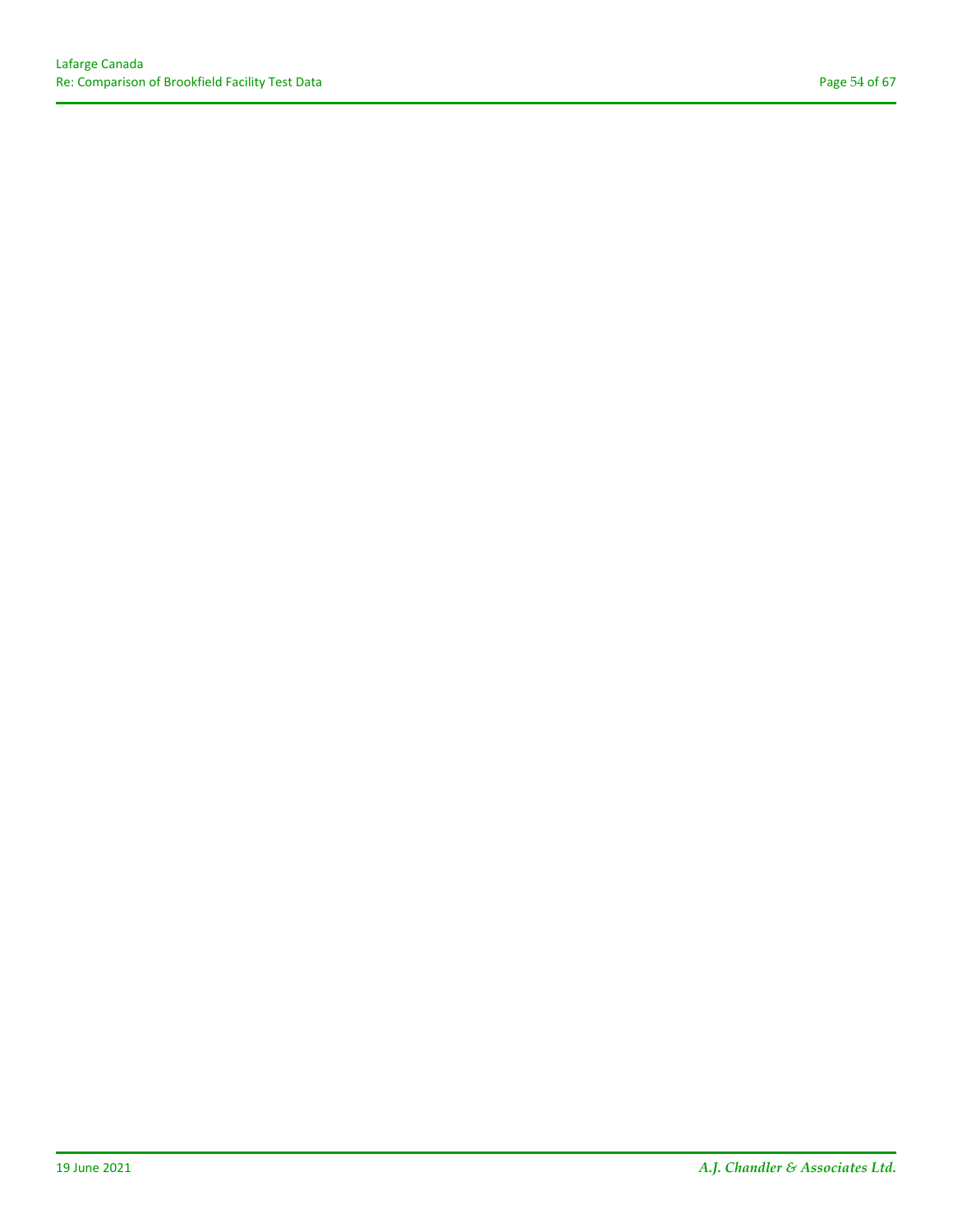# **APPENDIX B**

# **Stack Sampling Method Precision Data from ReMAP**

As referenced in the main text, a study of stack sampling method precision was conducted under the auspices of the American Society of Mechanical Engineers in 200129. This appendix is an edited version of a paper presented at the 2017 AWMA/ASME Information Exchange meeting. It provides an overview of the study's results and their implications for assessing emissions.

The ReMAP assessment produced an estimate of the standard deviation of emissions measurements in the form of a power function relationship:

 $S = kC^p$ 

where: S = standard deviation

k = constant determined

C = concentration

p = slope of the regression line

| Method                    | <b>Species</b> |                | K      | p      | 95% Confidence   |  |
|---------------------------|----------------|----------------|--------|--------|------------------|--|
|                           |                |                |        |        | for p            |  |
| US EPA 5                  | Particulate    | 15-217 mg      | 0.0211 | 1.3063 | $1.008 - 1.605$  |  |
| PCDD/F Total<br>US EPA 23 |                | $0.5 - 500$ ng | 0.1786 | 0.83   | $0.594 - 1.066$  |  |
|                           | PCDD/F ITEQ    | 0.01-8 ng TEQ  | 0.1125 | 0.763  | $0.411 - 1.115$  |  |
| US EPA 26                 | HCI            | $0.1 - 300$ mg | 0.1524 | 0.803  | $0.708 - 0.898$  |  |
| <b>US EPA 29</b>          | Antimony*      | $1-100$ ug     | 0.188  | 0.843  | $-0.001 - 1.687$ |  |
|                           | Arsenic*       | $1-100$ ug     | 0.136  | 1.039  | $0.692 - 1.383$  |  |
|                           | Beryllium*     | $1-100$ ug     | 0.191  | 0.973  | $0.244 - 1.702$  |  |
|                           | Cadmium        | $1-100$ ug     | 0.978  | 0.452  | $0.293 - 0.611$  |  |
|                           | Chromium*      | $1-100$ ug     | 0.344  | 0.833  | $0.593 - 1.073$  |  |
|                           | $Lead*$        | 50-2000 ug     | 0.480  | 0.703  | $0.577 - 0.929$  |  |
|                           | Combined*      | $1-100$ ug     | 0.30   | 0.821  |                  |  |
|                           | Mercury        | 5-1000 ug      | 0.208  | 0.877  | $0.643 - 1.112$  |  |

A summary of the results of the ReMAP assessment by species is provided in the following table:

Using the data in the table above, and the power function relationship, the range of values expected for future single measurements were calculated. The ranges for the two sampling conditions being compared were then examined to see if they overlapped suggesting that significant t‐statistics might merely reflect the precision of the method at the levels found in the stack.

<sup>&</sup>lt;sup>29</sup> W. S. Lanier and C. D. Hendrix, "Reference Method Accuracy and Precision (ReMAP): Phase 1 Precision of Manual Stack Emission Measurements," ASME International, 2001.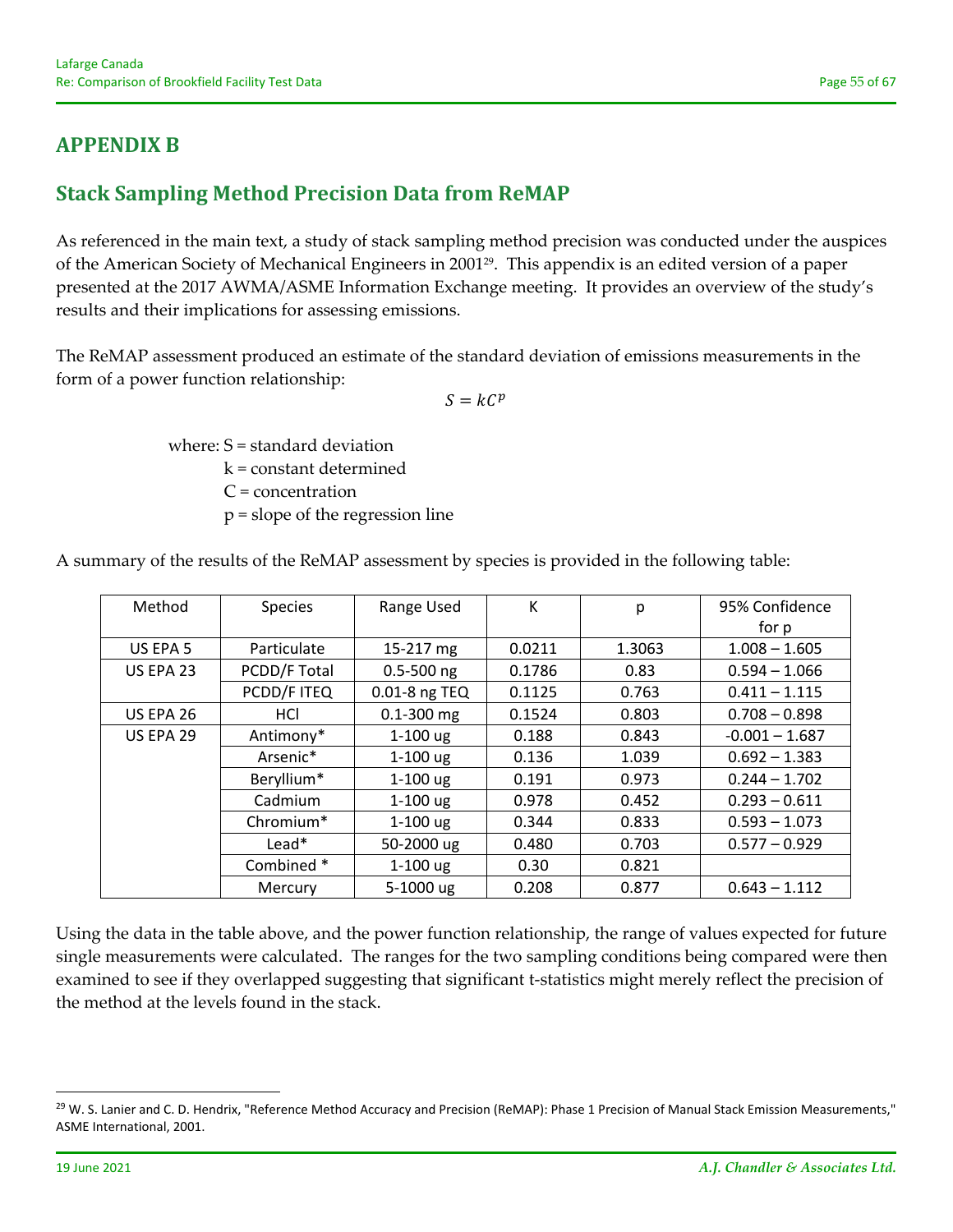The Power of Quantifying Reference Method Accuracy and Precision 42nd Annual A&WMA/ASME Information Exchange John Chandler, A.J. Chandler & Associates Ltd., Toronto, for ASME

### INTRODUCTION

In 1996 I led a team that was sampling the emissions from the Pittsfield MWC as part of an ASME Research study. The Department of Energy's National Renewable Energy Laboratory was the principal sponsor. The test was designed to establish the performance of a dry hydrated lime sorbent and powdered activated carbon duct injection air pollution control system retro‐fit at an ESP equipped MWC facility. It was anticipated that it would demonstrate achievement of flue gas concentrations at or below the then-promulgated emissions guidelines for small MWCs.

The randomized experimental design was patterned after the design the EPA used to perform the Method 29 validation test on MWCs required by the Clean Air Act.

Sampling was done at the ESP outlet. Actual environmental emissions are further reduced by a downstream wet scrubber.

Given the anticipated low emission profile from the facility, a group of additional sponsors, including Environment Canada, electric utilities, MWCs, and the ASME Research Committee for Industrial and Municipal Waste supported multi‐train testing as an add‐on to the DOE's project.

Simultaneous, paired data was gathered to determine the precision of Reference Methods 23 (dioxins and semivolatile organics), 26 (halogen hydrides and gases), and 29 (front-half particulates and metals). The four sampling nozzles were arranged in the same vertical plane with the organic samples being collected 3.6 cm apart and the metals samples 5.7 cm apart. The pitot tube was in the center of this array, 8.5 cm distant from the nozzles. All four nozzles were inserted in the stack through a slightly enlarged port and the four sampling boxes were positioned on a dolly that allowed movement into the rectangular duct, and from port to port across the duct.

The data collected at that time became part of the multi-train data that was used for the ReMAP project. Sponsored by the ASME Research Committee on Industrial and Municipal Waste, the Reference Method Accuracy and Precision [ReMAP] Phase 1 study assessed the precision of manual stack emission measurements.

#### OUTLINE OF ReMAP PROCEDURES

The ReMAP study team reviewed available stack testing data to identify dual or multiple train simultaneous sampling data that could be used to evaluate method precision. Simply put the ReMAP protocol was to:

- Assess the available data to validate and identify outliers; and
- Utilize the validated data to determine the precision of the methods.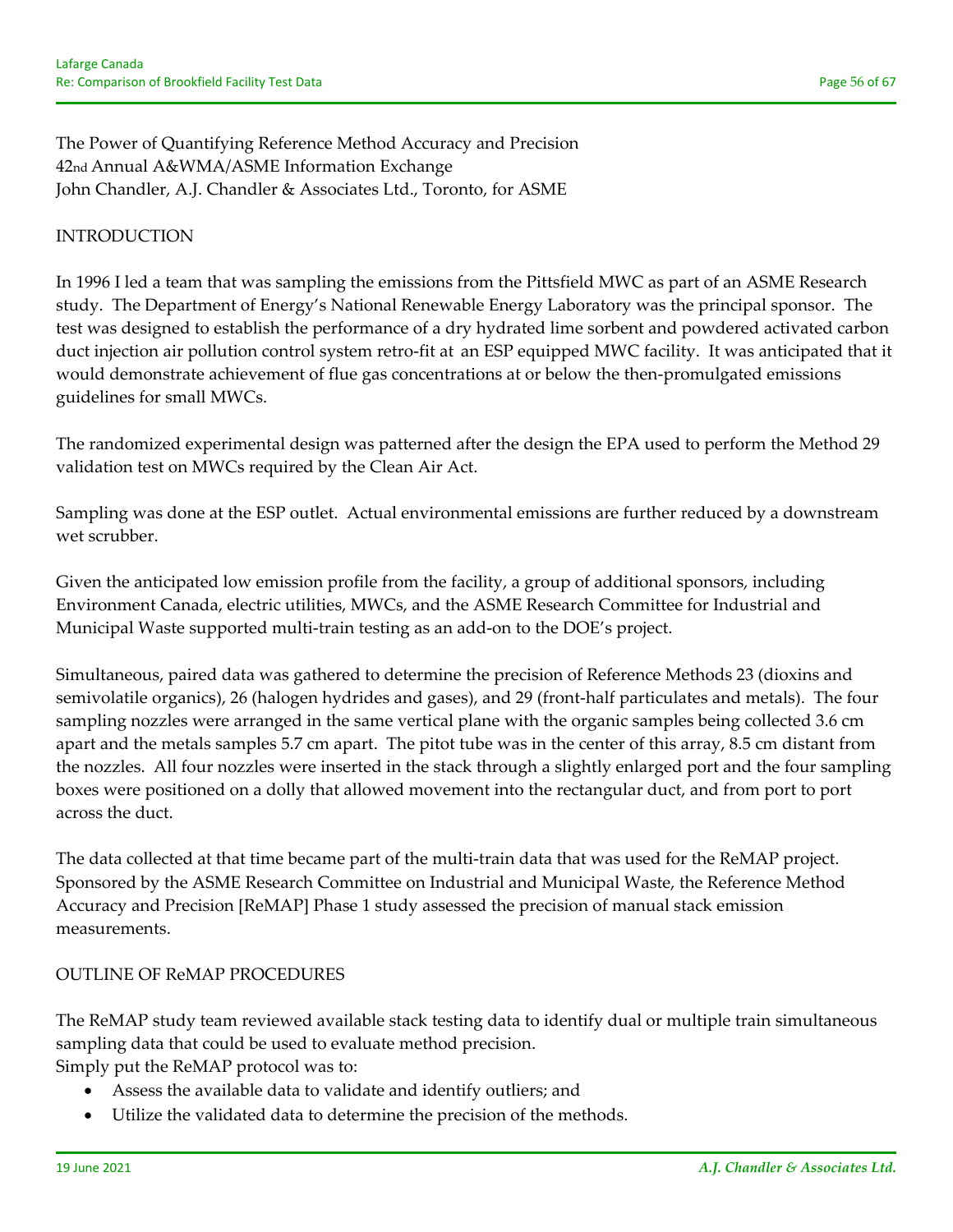The ReMAP statistical analysis procedure averaged each multi-train test run to provide an estimate of the average concentration for the run (Ci). The standard deviation for the test run (Si) was also calculated. Clearly, a calculated standard deviation from a single test using a dual sampling probe provides a relatively poor estimate of the true standard deviation of the method at the true concentration. However, after accounting for various biases, a significant array of data from multi‐train tests should provide a reasonable basis for estimating the true standard deviation as a function of concentration.

The ReMAP procedure assumed that the standard deviation varied with concentration according to a power function relationship and then testing the fit of the data to that form using regression analysis. This resulted in equations of the form:

 $S = kC^p$ Where S = standard deviation C = concentration k and p are constants from the least squares regression procedure

The regression was completed in the log plane and suitable transformations were employed to address various biases that are created by the transformation process and dealing with different size data sets.

The electronic version of the report can be obtained from ASME if people are interested in the details, but I would simply like to share the results in the form of graphs showing the range of results that might be expected from 99 out of 100 future single measurements *Estimated Value* = 2.567S and 99 out of 100 future triplicate tests *Estimated triplicate value* = 2.567  $S/\sqrt{3}$  using Methods 5, 23, 26 and 29. These data help to set the scene for discussing the importance of the results.

### ReMAP RESULTS

Method 5 data included SRI's studies in the early 1970s to validate that Method 5 for the USEPA. Four simultaneous samples were taken at a coal-fired power plant (4 tests) and two MWCs (6 tests and 5 tests). SRI undertook simultaneous sampling at a third MWC with dual trains operating in each of the 4 ports of a round stack. This generated 8 simultaneous measurements over 13 different tests. The Pittsfield data provided 16 dual train Method 5 results.

The data set had a concentration range of 15 to 240 ug/dscm. The ReMAP report cautions that the correlation should not be applied outside this range.

Since newer facilities have concentrations at the low end of this range, it is worth looking at the 20 mg/dscm stack concentration case. The ReMAP result suggests that at this level, 99 of 100 future tests will be within  $\pm$ 13.6% of this value [ $\pm$ 2.71 mg/dscm] and triplicate test results will be within  $\pm$ 7.8% or  $\pm$ 1.566 mg/dscm. One can extrapolate other points from the plot which shows the measured range for any given average stack concentration, but the curve indicates that the relative standard deviation increases with concentration although not be a large percentage. The ReMAP report suggests that the correlation may have been biased by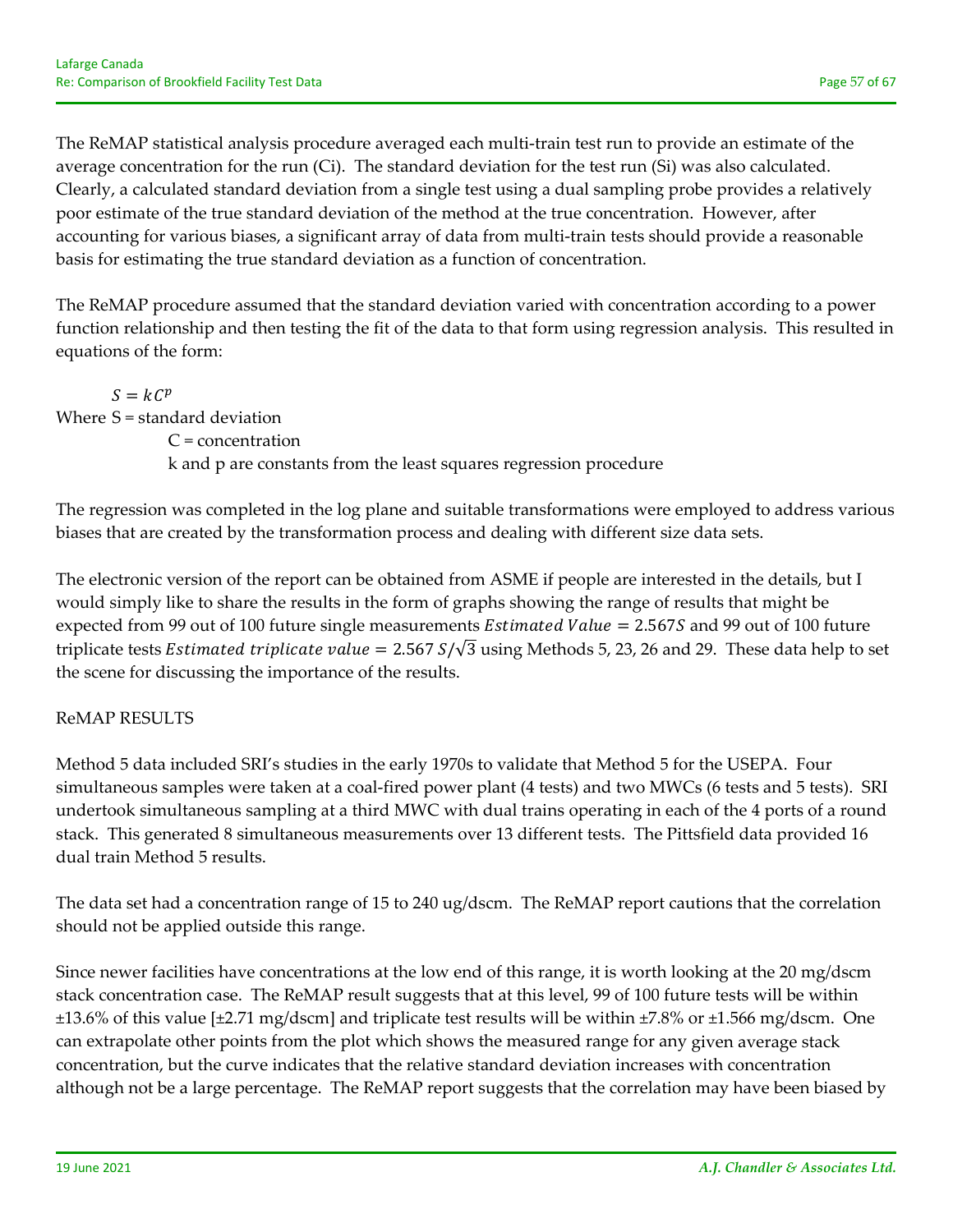the nature of the available data, but without definitive proof of this, all the data were incorporated into the result.



Method 23 dual train data is limited to the Pittsfield data where 19 valid tests were completed, and 3 tests from a light weight aggregate kiln which was simultaneously tested under a US EPA sponsored program by two different sampling contractors. The ReMAP report was issued in 2001 but subsequently the team obtained 5 additional dual train PCDD/F samples from an MWC. While a total of 3 dual train tests were conducted on each of the two stacks at the facility, one sample was lost. These results were at a higher concentration level than the other data and helped improve data quality.

Method 23 PCDD/F – three data sets were used when the 2001 report was amended with the addition of 5 dual train samples from a western MWC. The range of Total PCDD/F concentrations went from 0.7 to 399.82 ng/dscm. Expressed in ITEQ format, the values ranges from 0.020 – 8 ng ITEQ/dscm. The data are presented as two plots, one for Total PCDD/F and the other PCDD/F ITEQ. Unlike the PM data, the RSD reduces as the concentration increases.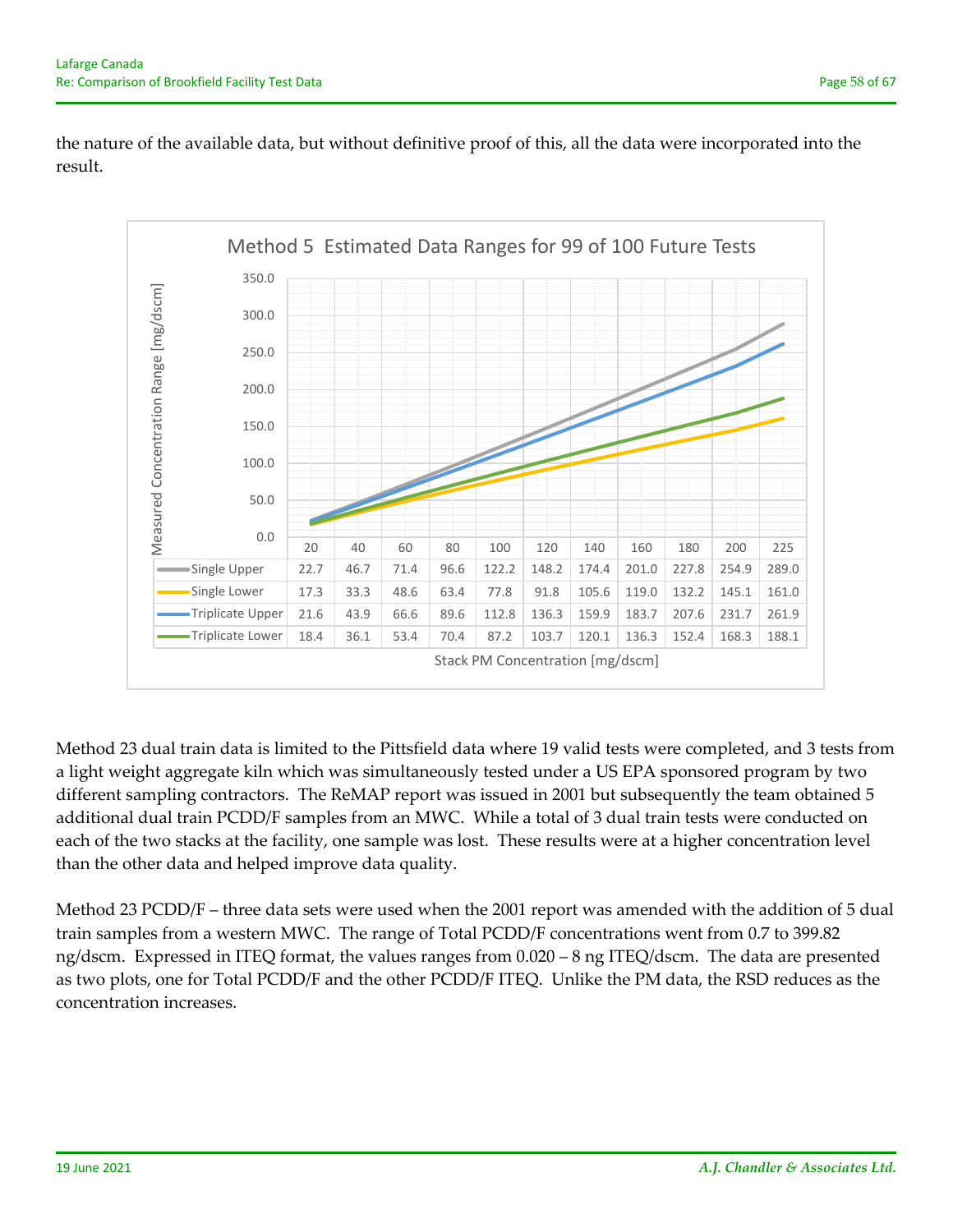

In the US MWC regulations state that the PCDD/F emission rate must be below 13 ng/dscm for new facilities and between 30 and 60 ng/dscm for smaller and older facilities based upon the average of 3 tests. The graph shows that at 13 ng/dscm the triplicate RSD is ±17.1% and at 30 ng/dscm the triplicate RSD is 14.9% reducing to 13.2% at 60 ng/dscm. That suggests that a triplicate average between 52 and 68 ng/dscm would be expected for 99 of 100 future tests, if the facility was in compliance with the 60 ng/dscm total PCDD/F standard. New facilities required to meet the 13 ng total standard would need to have future triplicate results less than 15.2 ng/dscm to comply with the standard.

In Canada, the ITEQ approach is used for the regulatory limit. A value of 0.08 ng ITEQ/dscm is used as the limit. The ITEQ curve shows that at this level, the triplicate RSD is ±30.4% implying that any triplicate result between 0.056 and 0.104 ng/dscm would be considered acceptable.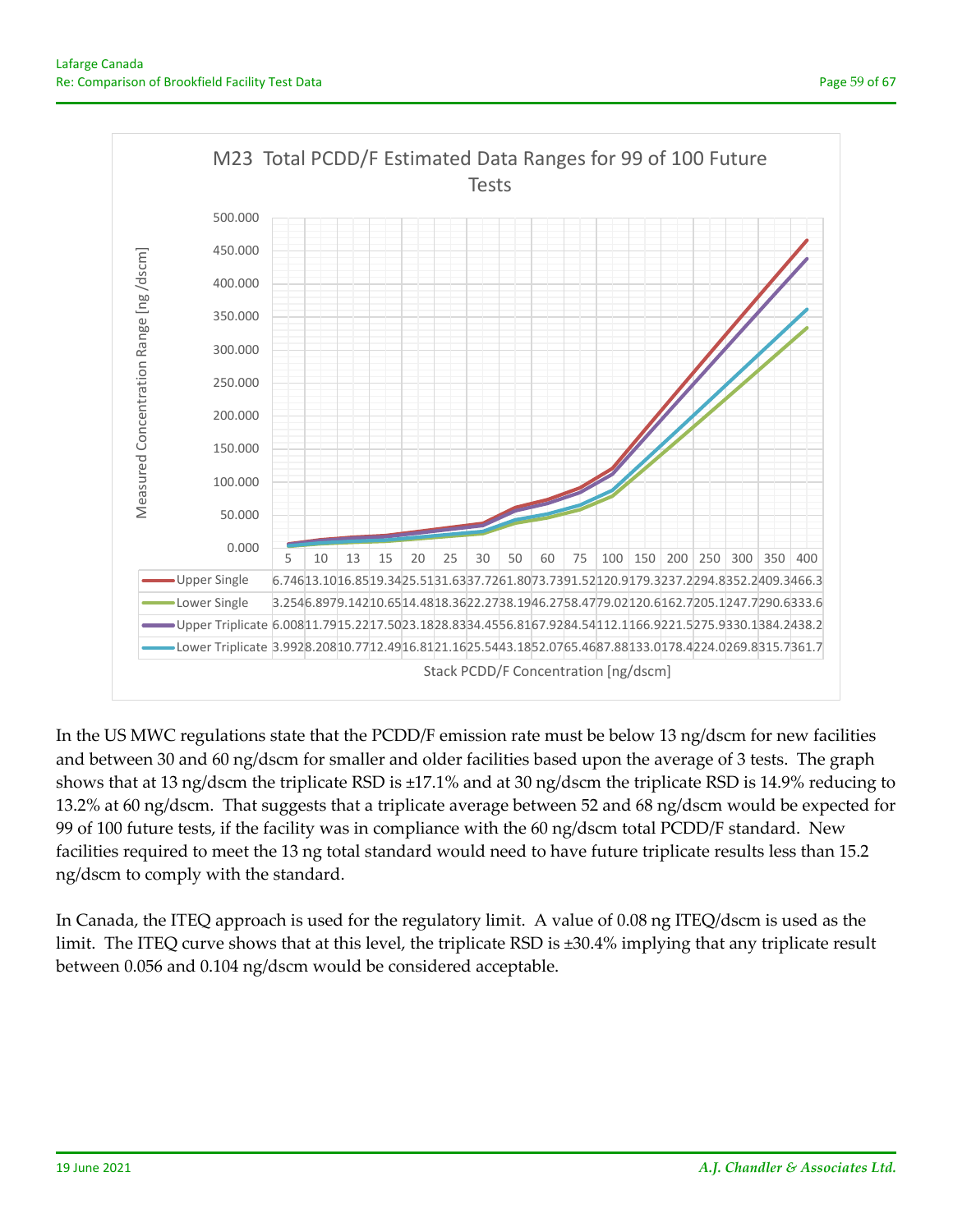

Method 26 multi‐train data includes 4 test runs with the quad train at Pittsfield; EPA/OAQPS validation test data collected with both dual (17 tests) and quad (1 test) trains; and, EPA/OSW tests where 9 quad train runs were completed.

Method 26 – HCl ReMAP results were based upon a number of quad and dual train sampling studies which produced average results ranging from 0.19 to 217.3 mg HCl/dscm. The existing MWC standard in the US is approximately 40 mg/dscm and the graph shows that one can expect M26 results at this level to vary by ±11%. The next presentation this afternoon is devoted to HCl testing so I will not discuss this any more.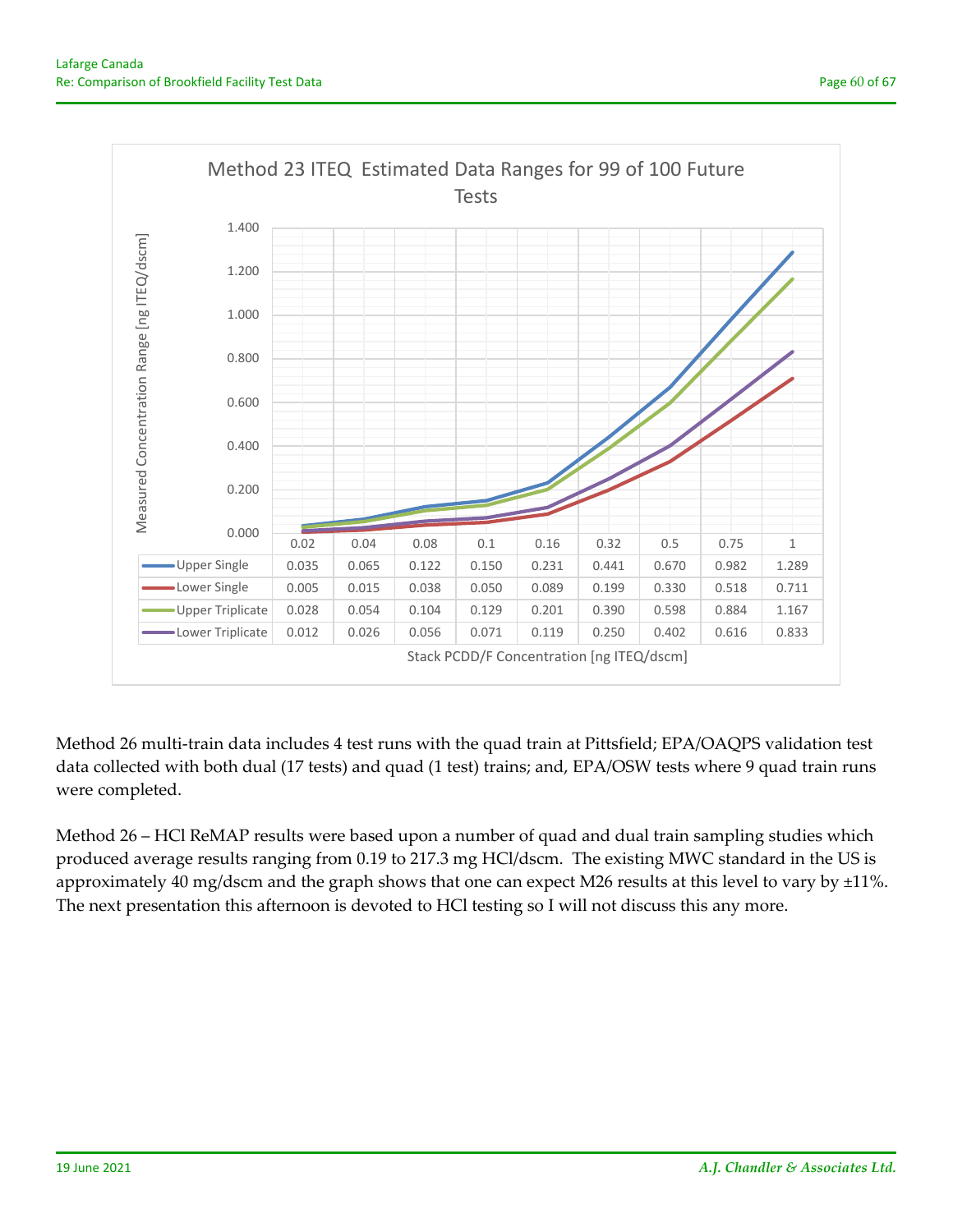

Method 29 data included: EPA/OAQPS validation runs performed at an MWC with quad trains used to complete 8 tests. Method 101b method validation tests conducted at a hazardous waste incinerator included triplicate and dual train data collected with a quad train that was used to compare 101b to Method 29. Pittsfield dual train data provided 16 test results. Dual train data from EPA tests (13 in total) at a west coast MWC were available for mercury only. Tests conducted at the USEPA RTP facility on a pilot scale rotary kiln provided 18 dual train results.

Method 29 – Mercury testing methods that provided data were Method 29 and Method 101. A total of 37 dual train runs were used to establish the correlation. The average concentration 5 to 800 ug/dscm. Over the range to 200 ug/dscm the RSD is relatively constant. At the 50 ug/dscm standard for Large MWC the RSD is 19% and for Small MWC the 80 ug/dscm standard corresponds to an estimated 18% RSD. In Canada where the MWC mercury limit is 20 ug/dscm, the RSD would be 21.4% suggesting that for the facility to be in compliance the triplicate average should be less than 24.3 ug/dscm.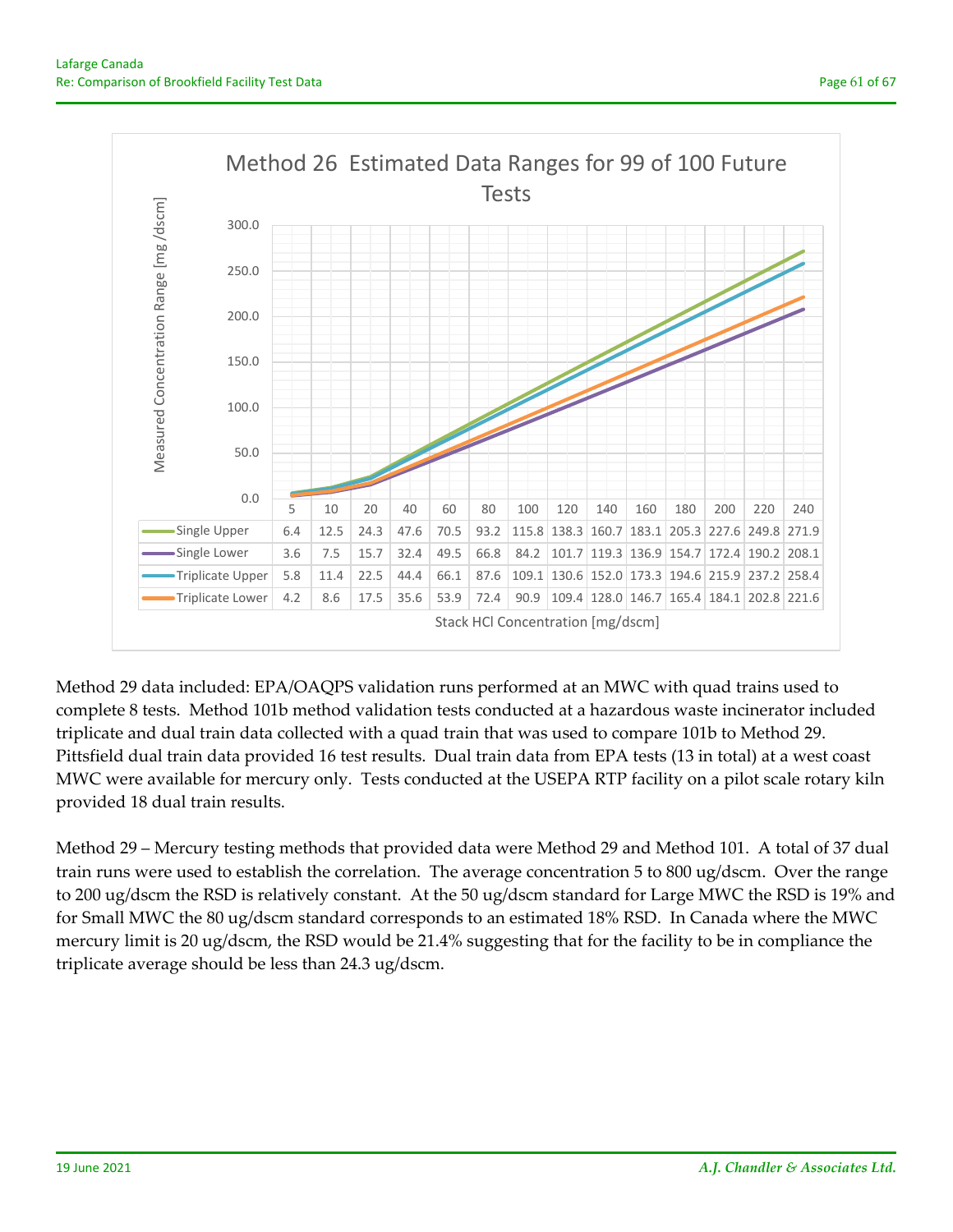

Method 29 – Other Metals are also determined using Method 29. The capture and recovery of samples for analysis is common for 16 specific metals in addition to mercury. These data are regularly required in Canadian jurisdictions. ReMAP addressed antimony, arsenic, beryllium, cadmium, chromium and lead only because these were the species included in regulatory limits at the time. ReMAP analyses showed that Sb, As, Be, Cr and Pb regression results were similar, as would be expected given the sampling process. Combining all the data for these species that was in the range of  $1 - 100$  ug/dscm provides the composite precision estimate shown in the Metals figure. The results suggest that at concentrations greater than 20 ug/dscm, the results of 99 out of 100 future triplicate tests should deviate by less than 26%. At lower concentrations the deviation rises. The report cautions that at low concentrations, <10 ug/dscm, the imprecision appears to increase asymptotically. While the combined data are convenient, the regression data for each of the metals alone is also provided in the report, and care should be taken when interpreting results based upon the combined curve.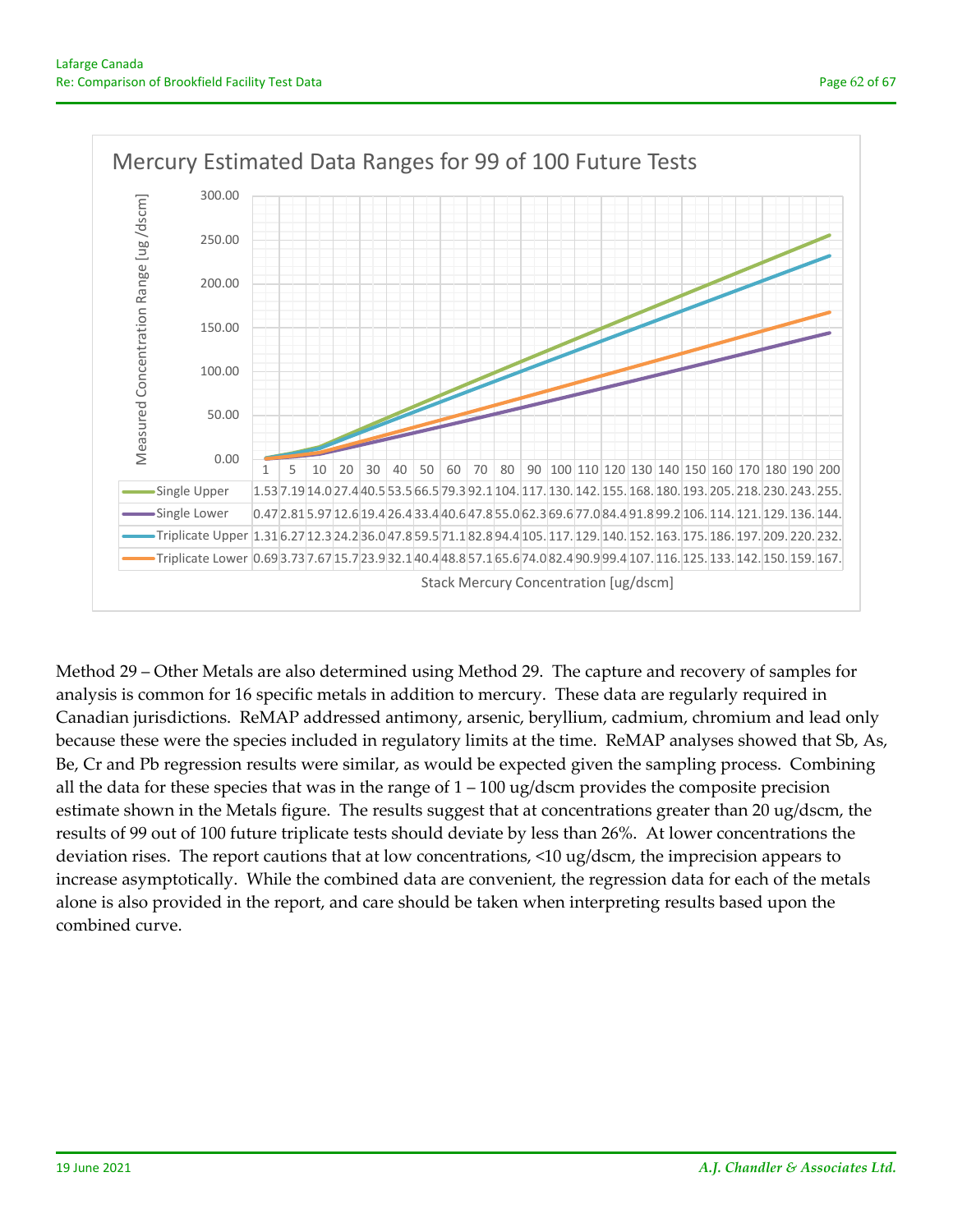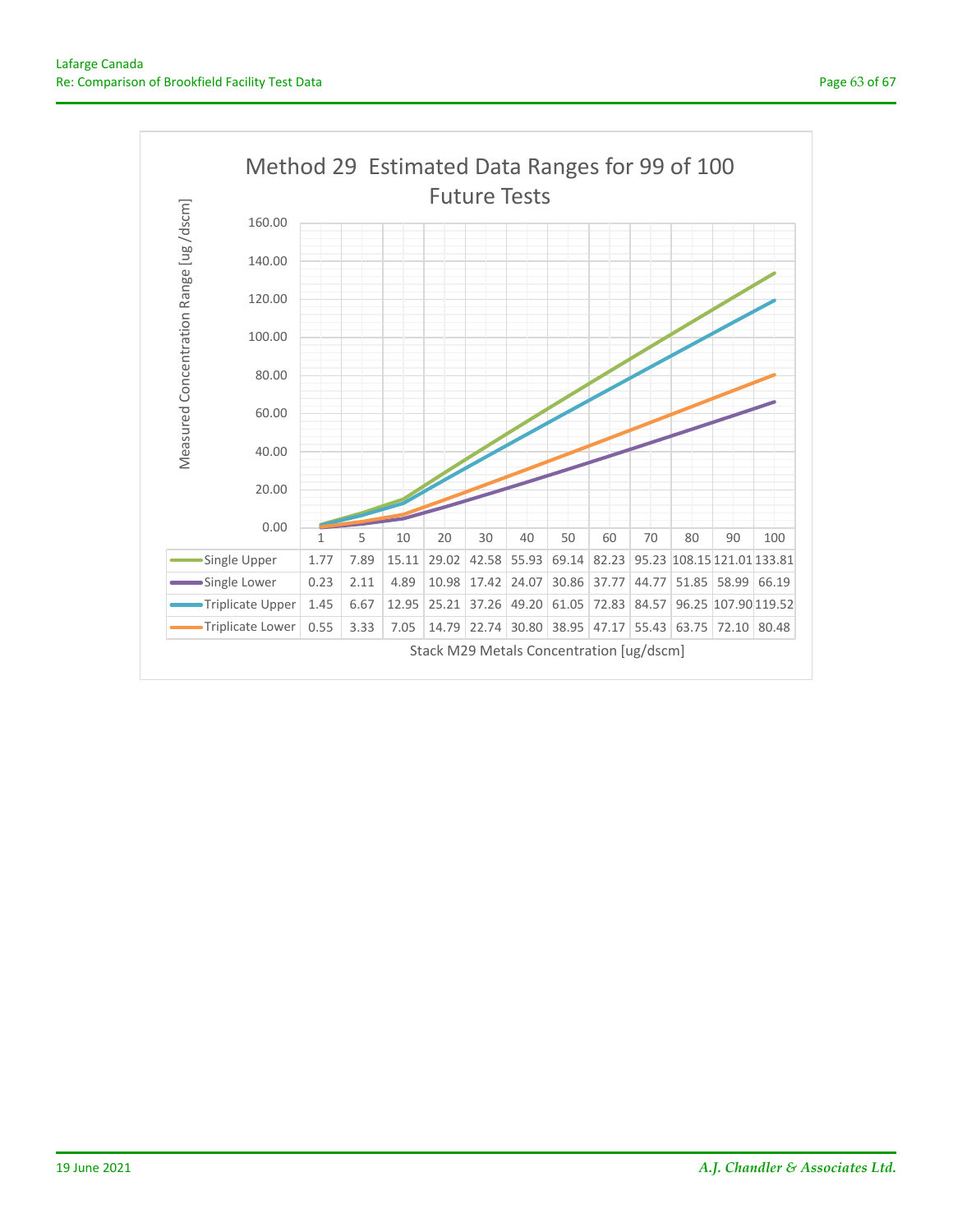#### LIMITATION AND USE of the ReMAP RESULTS

How can these results help testing teams, operators and regulators understand sampling results? Operators who are concerned about their system's performance, may want the added assurance offered by dual train monitoring. If historical data at the facility has been close to the regulatory limit, understanding the variability inherent in the sampling process will help the operator assess the probability that tests might indicate a "failure".

Dual train testing addresses one point that is frequently heard when new research projects are proposed and unknown stack sampling teams are designated to work on the project. The dual train results set a bar for judging the adequacy of the stack testing team's work. Indeed, the authors of the ReMAP work advocated that more dual train sampling be required so that the precision of the work could be assessed. Clearly, if dual train results fell outside the limits suggested by the plots, one might suspect that there were errors or omissions in the procedures that had been followed.

This approach is not any different that that mandated by Method 5i that can be employed on stacks where the particulate emissions are lower than 50 mg/dscm. That method suggests that the minimum precision criteria would be for the RSD for any data pair to be less than 10% as long as the mean PM concentration is greater than 10 mg/dscm. At lower mean PM concentrations a higher RSD is acceptable ‐ at a mean PM concentration of 1 mg/dscm the RSD for paired trains could be 25%. The RSD criteria is then linearly interpolated between 1 and 10 mg/dscm. If the results are outside this range, they are unacceptable for developing a correlation for PM CEMS.

It is instructive to note that the EU standard [EN 1948‐5 2015] for assessing the performance of long term PCDD/F samplers suggests that at 100 pg/dscm the difference between the reference method and the long-term method results should be less than 35% and this deviation increases to 100% at 20 pg/dscm. Clearly, dual train monitoring is more expensive that using a single train. This additional cost needs to be justified but there is also a question of "whether dual train sampling warranted at low emission levels?" A paper published in JAWMA in October 2014 examined this question. One observation that I have made looking at PCDD/F data from 'well controlled' sources is that there is very little difference in the test results. Single train triplicate data were used from 4 annual stack test triplicate results obtained from an ESP equipped long dry kiln cement plant and 17 annual stack test triplicate results from a municipal solid waste (MSW) incinerator before and after the APC system was upgraded from DS/FF to a DS/FF/PAC/SCR configuration. The average annual kiln results for the triplicate tests ranged from 8 – 16 pg ITEQ/dscm whereas the MWC results ranged from 50 – 378 pg ITEQ/dscm before the upgrade and 2.25 – 16 pg ITEQ/dscm after the upgrade. Treating the three tests for any year as though they represent one test period with 3 simultaneous tests, the results were processed in the same manner as the ReMAP approach. The regression lines for each case were plotted and where the regression line for the triplicate annual data crosses the upper confidence limit of the ReMAP regression line denotes the concentration above which the variability is greater than seen from the dual train testing. Below this point there would appear to be little point in considering multi‐train testing as little would be added to the precision. For ITEQ values, that occurs at approximately 100 pg/m<sup>3</sup>.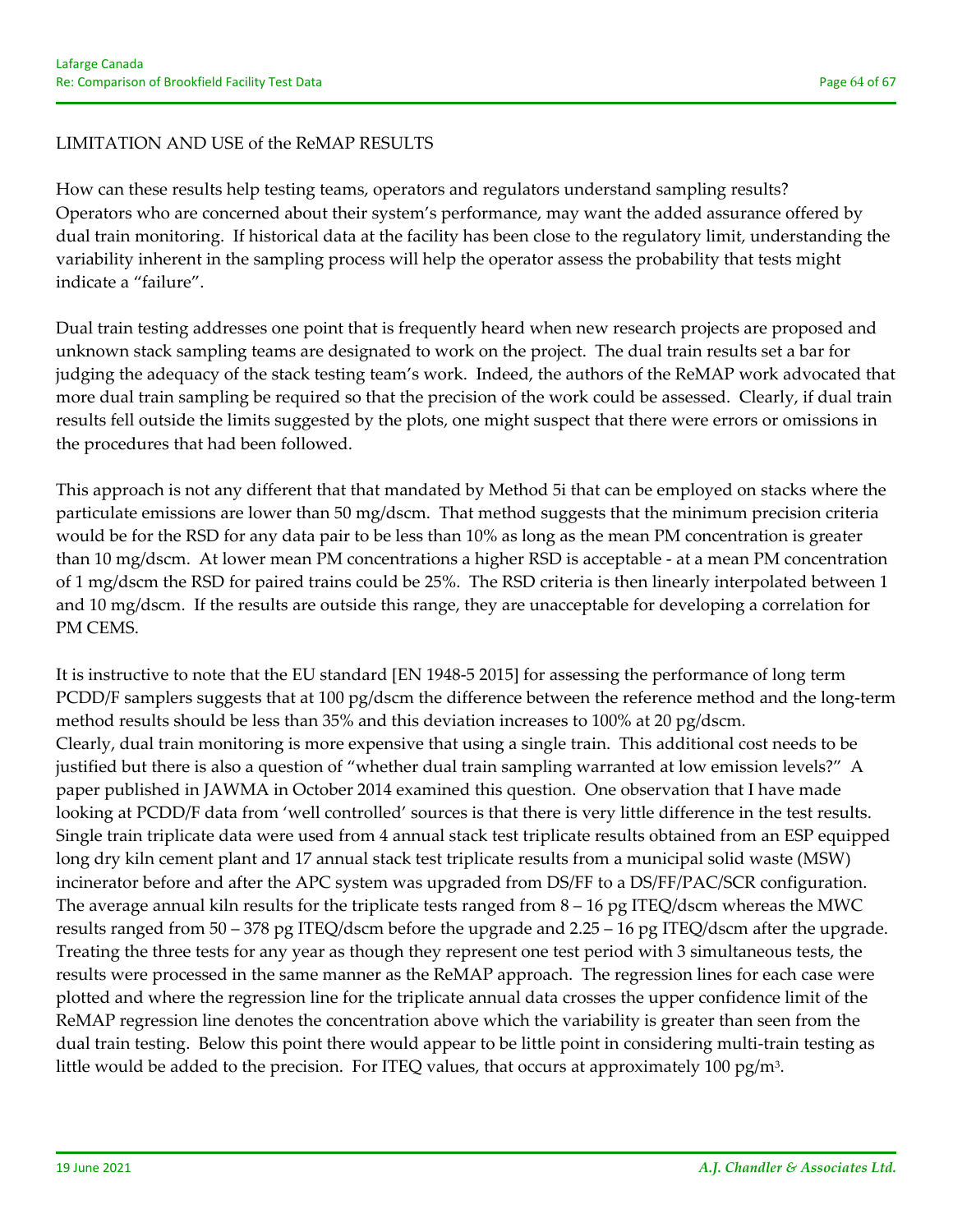Note, the 95% confidence intervals of the regression line are mentioned in the preceding paragraph. These curves were developed for the metals and other parameters presented in the ReMAP report. The bounds of the regression line are related to the range of values of the power factor in the standard deviation equation. That is, while the mean value of p was used to develop the curves showing the relationship between stack and measured concentration, there is a statistical case to be made that the p value can vary – between the upper and lower 95% confidence limits.

Knowing the precision of the sampling methods also allows one to assess if changes in fuels or operating conditions have affected the emissions from a source. For instance, as the cement industry looks to employ alternative low carbon fuels [ALCF], citizens around their facilities question whether they are being exposed to greater emissions. The concerns are heightened when a facility proposes burning components of the MSW stream. By monitoring emissions during periods when the ALCF is burned and comparing those to emissions created when the kiln is fired with coal or petcoke it is possible to establish if emissions change.

While statistical tests can indicate if the hypothesis that mean values of two different sample groups are the same is likely to be correct, it is often easier to create a boxplot of the data and see if the interquartile range of the data overlap. The boxplots comparing stack emission data are best done with the log transformed data given that emission data is typically log normally distributed. Boxplots have been used to quickly identify if changes in ALCF influenced stack emissions at one facility in Canada.

Those boxplots for mercury showed that the boxes overlapped suggesting that there is no change in emissions between the baseline fuel and the use of ALCF. Note, there are two LCF tests since it was necessary to sample in two areas of the ESP discharge duct due to its size. The lack of any shift in emissions should not be surprising as the ALCF used was non-recyclable plastics and rubber and tire fluff, none of which would be anticipated to contain mercury.

On the other hand, the boxplots for chromium showed that there were some differences between the samples, both between the A and B sides of the LCF testing, and between those tests and the baseline testing. The question becomes, is that difference significant or is it merely the type of variability that we might expect given the precision of the test method? To address that question, it is necessary to take a closer look at the precision data derived in the ReMAP program with the aid of the diagram on the next page.

Using the average of the Cr test data for each of the alternatives shown in the boxplot, we obtain:

- $\bullet$  Baseline 1.9713 ug/dscm;
- Test  $A 3.1241$  ug/dscm;
- Test B 4.5760 ug/dscm; and
- combined Test A and Test b 3.85 ug/dscm.

If we use the standard deviation from the regression line for the 5 metals and calculate the upper and lower bound of 99 out of 100 future triplicates, the Average of Location A and B results are not captured within the range of the data. However, if we used the 95% UCL for p for Cr, the two test locations produce data that is similar, suggesting that the differences are within the precision of the method. This lets us combine the stack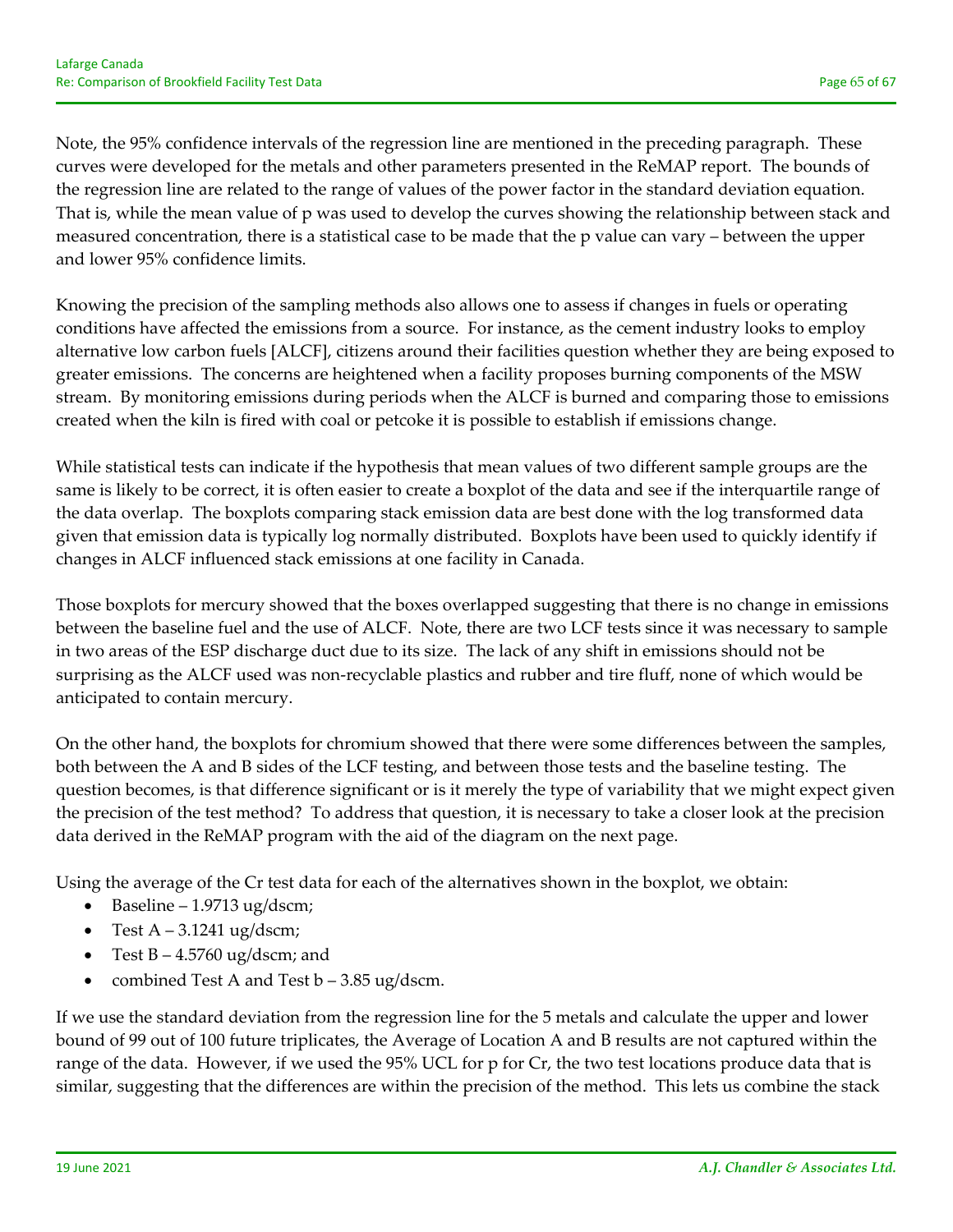data from the two locations during the ALCF testing and compare the resulting average for the exit concentration of these locations to the triplicate for the Baseline testing.

Again, the bounds generated for the triplicate baseline data and the triplicate average ALCF test values using the *p* value for the combined metals do not compare well. However, by using the upper confidence interval of *p* for the Cr data the averages for both the tests are in the same range. While the upper confidence limit of *p* was used, since the regression takes into account all the data, we can conclude that the variation is the result of the imprecision of the sampling method.



These techniques have been used to investigate differences in emission concentrations between Baseline runs conducted biannually since 2010 and three different types of ALCF fuel blends. Typically, the variations have been covered by the standard deviation calculated from the best estimate of the regression line. There has not been a need to examine the impact of the confidence intervals of the regression line to show that the differences identified were within the range of the imprecision of the method.